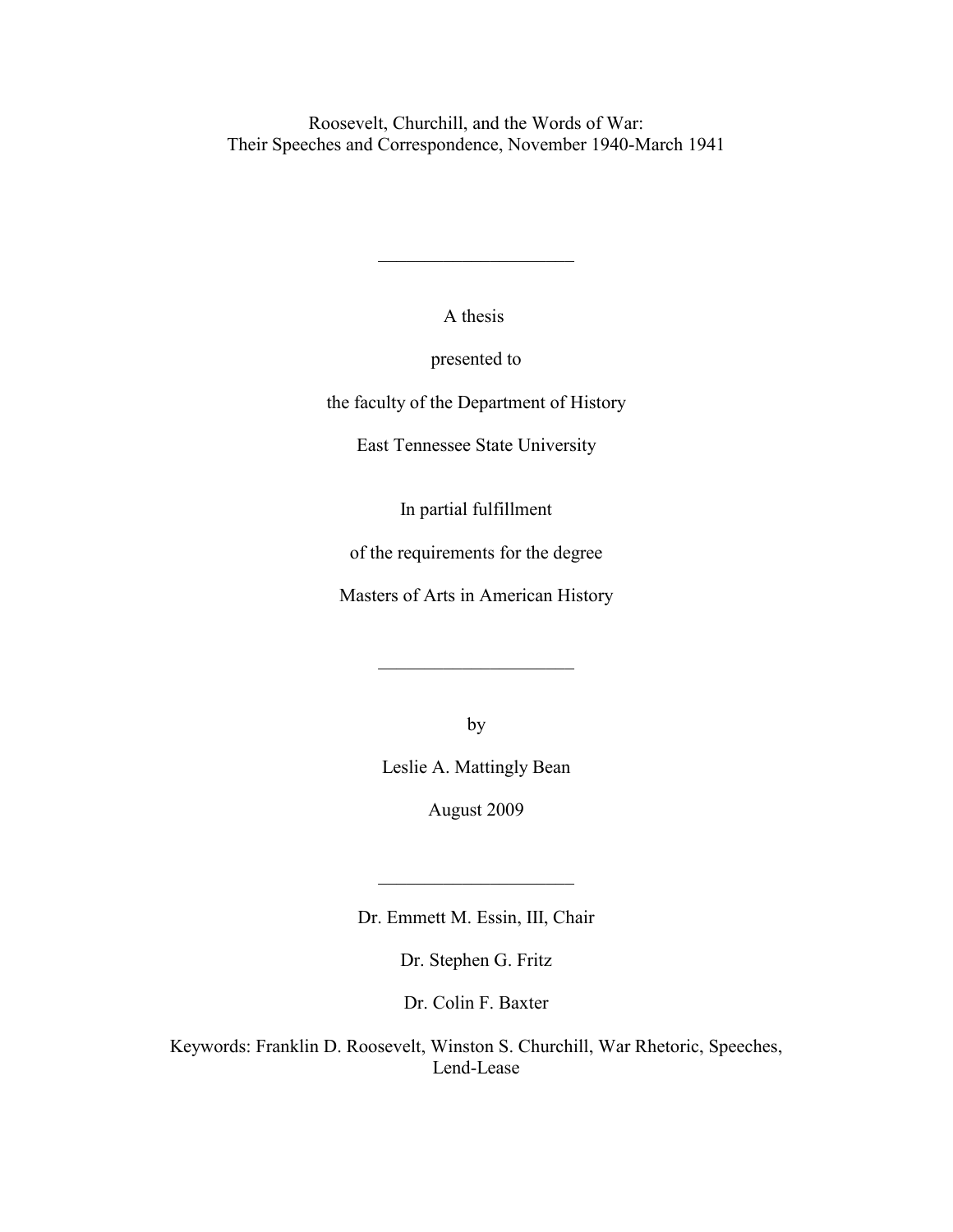## ABSTRACT

# Roosevelt, Churchill, and the Words of War: Their Speeches and Correspondence, November 1940-March 1941

by

# Leslie A. Mattingly Bean

Prime Minister Winston Churchill and President Franklin Roosevelt inspired the Allies with memorable speeches in their fight against the Axis Powers during World War II

These speeches resulted from their personalities, preparation, and correspondence; and the speeches directed Allied conduct and challenged Axis aggression. The speeches examined here pertain to Lend-Lease in November, 1940-March, 1941.

The author consulted the collections of Churchill's and Roosevelt's speeches and correspondence and drew from memoirs and newspapers. The first two chapters examine Churchill and Roosevelt's rhetorical abilities; the third chapter looks at how their correspondence shaped their speeches; and the fourth chapter looks at the Lend-Lease rhetoric.

Roosevelt and Churchill's speeches contributed to the success of the Lend-Lease bill and strengthened the Anglo-American alliance. Their words and actions led to the emergence of America as the leader in the alliance and affected Hitler's perception of the Anglo-American relationship and policy.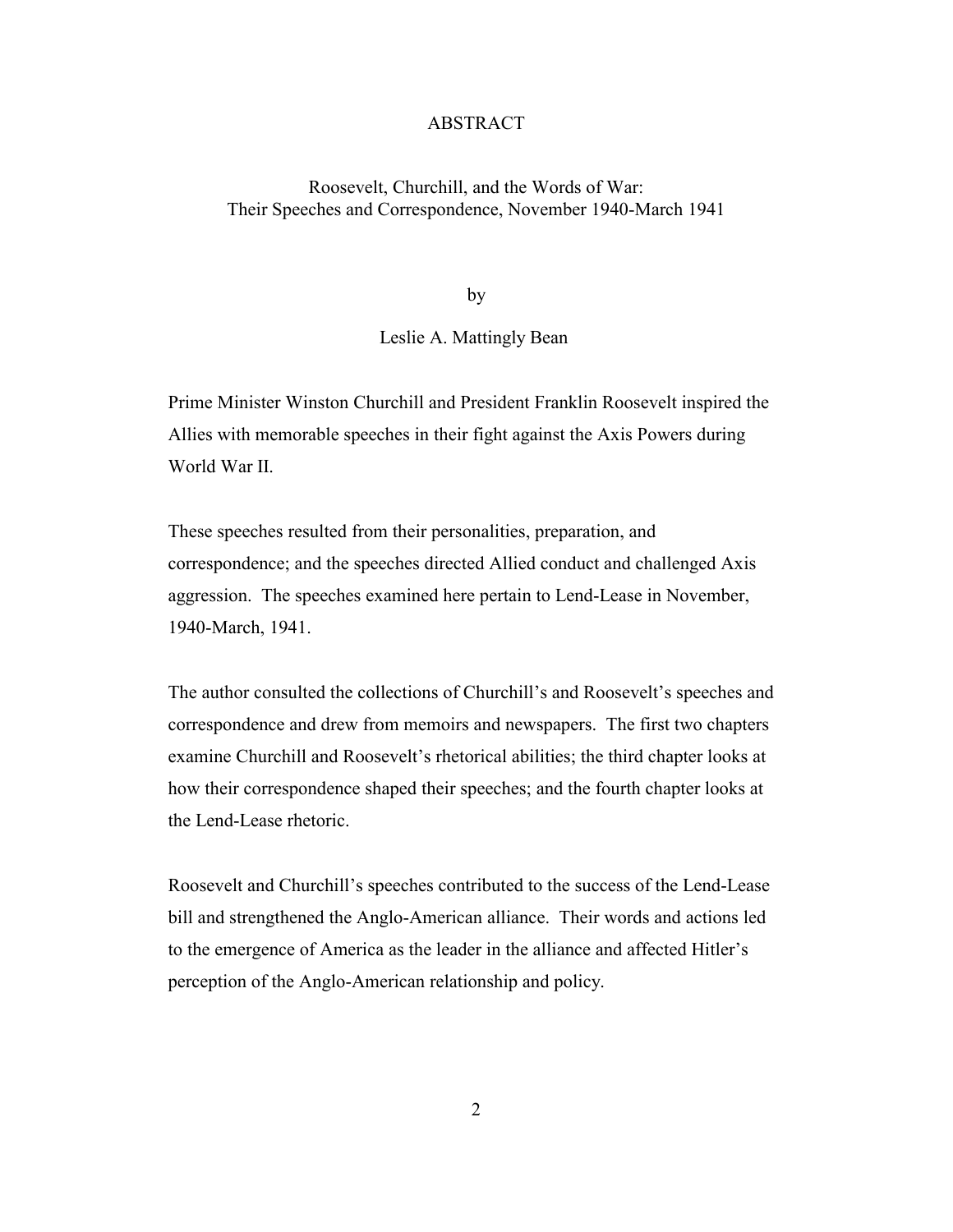COPYRIGHT 2009 by Leslie A. Mattingly Bean, All Rights Reserved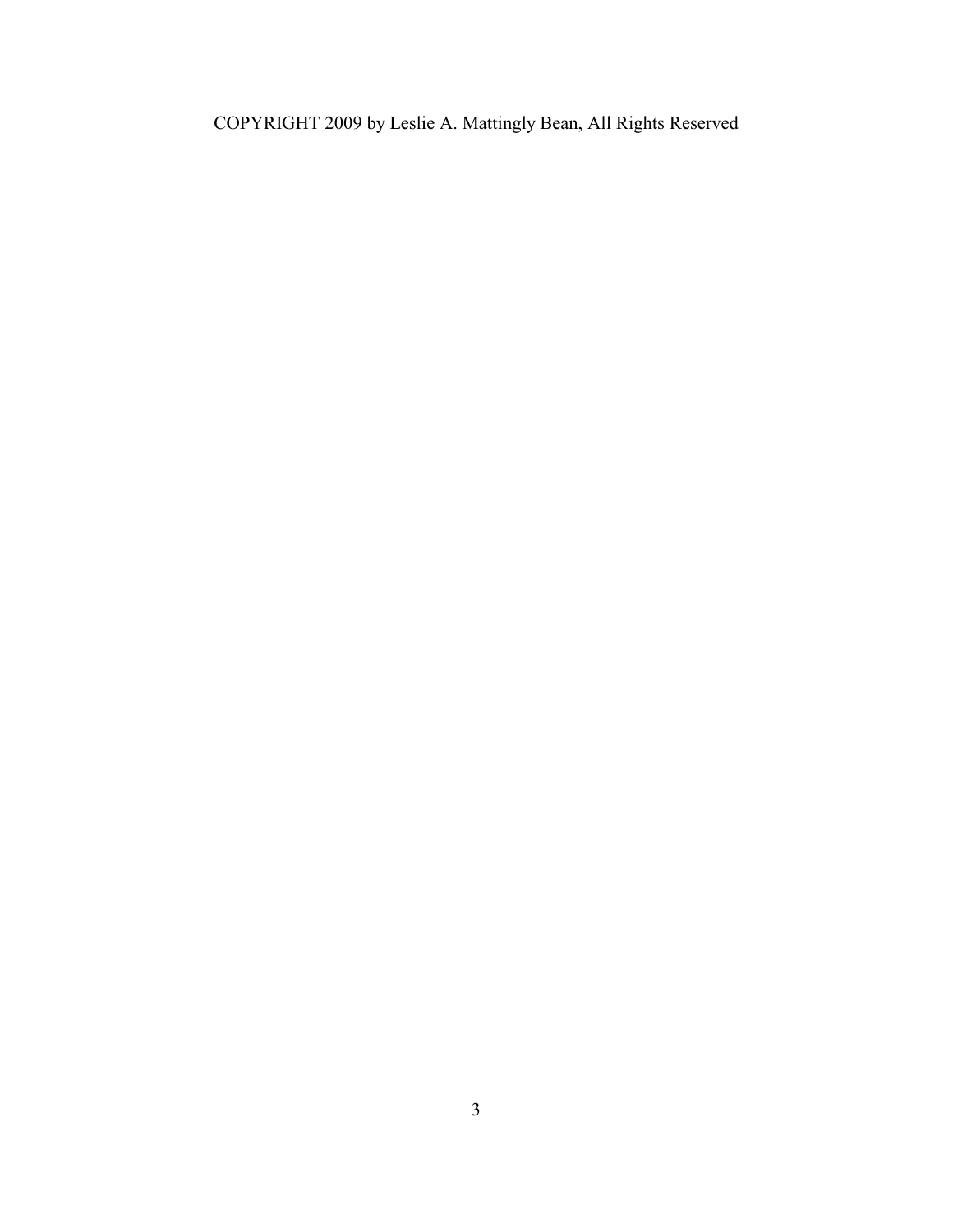# DEDICATION

To Mom and Dad, Amy and Mason, Buster and Coletta Mattingly, and Bill and Ruth Darland, and Adam.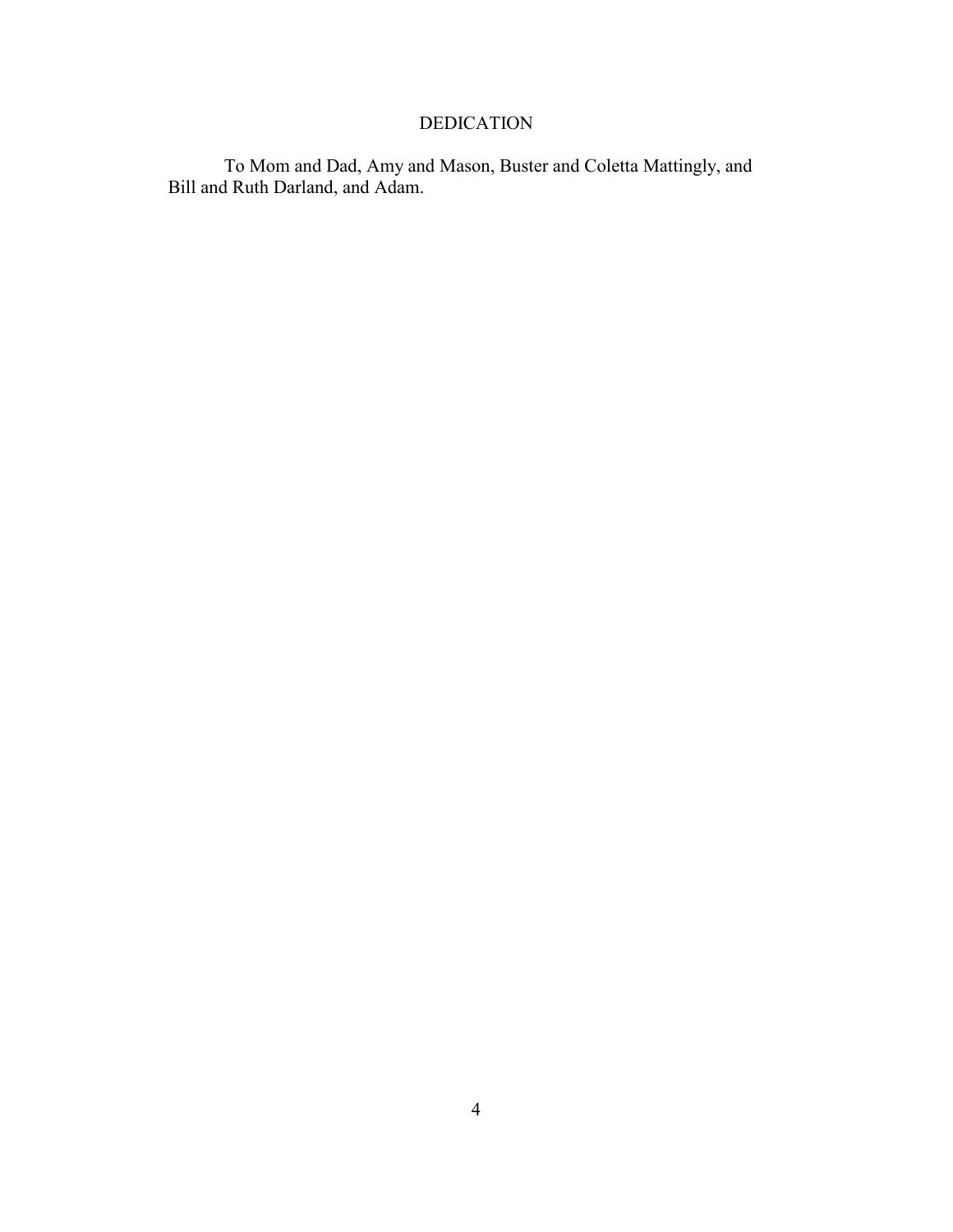#### ACKNOWLEDGMENTS

I must first thank my parents, Dr. and Mrs. Gerald and Pamela Mattingly, for sacrificing so much time and expense for my education and numerous domestic and international trips, which introduced me to the places and people of history. Thanks for buying me the books to get my own library started and teaching me to "never, never, never give in."

I am indebted to my history professors at Johnson Bible College, Dr. Donald Trotter and Dr. L. Thomas Smith, Jr., for setting high expectations and preparing me for future study in history. Their classes taught me how to integrate philosophy, theology, politics, and science into the discipline of history.

Thanks go to my history professors at East Tennessee State University, especially to my thesis committee members, Dr. Emmett M. Essin, III, Dr. Stephen G. Fritz, and Dr. Colin F. Baxter. Their classes shed light on the critical study of Roosevelt and Churchill and the world these men lived in and influenced. I am grateful for their professionalism, enthusiasm, constructive criticism, and historical curiosity.

I must thank, Marie Garrett, a family friend and reference librarian at the University of Tennessee's Hodges Library, for helping me search through scads of newspaper articles. I appreciate Marie's willingness and time to assist me as I worked to complete my research.

I owe special thanks to Mr. H. G. Pattillo for his overwhelming financial assistance. His generosity lifted the burden of graduate tuition and was a gesture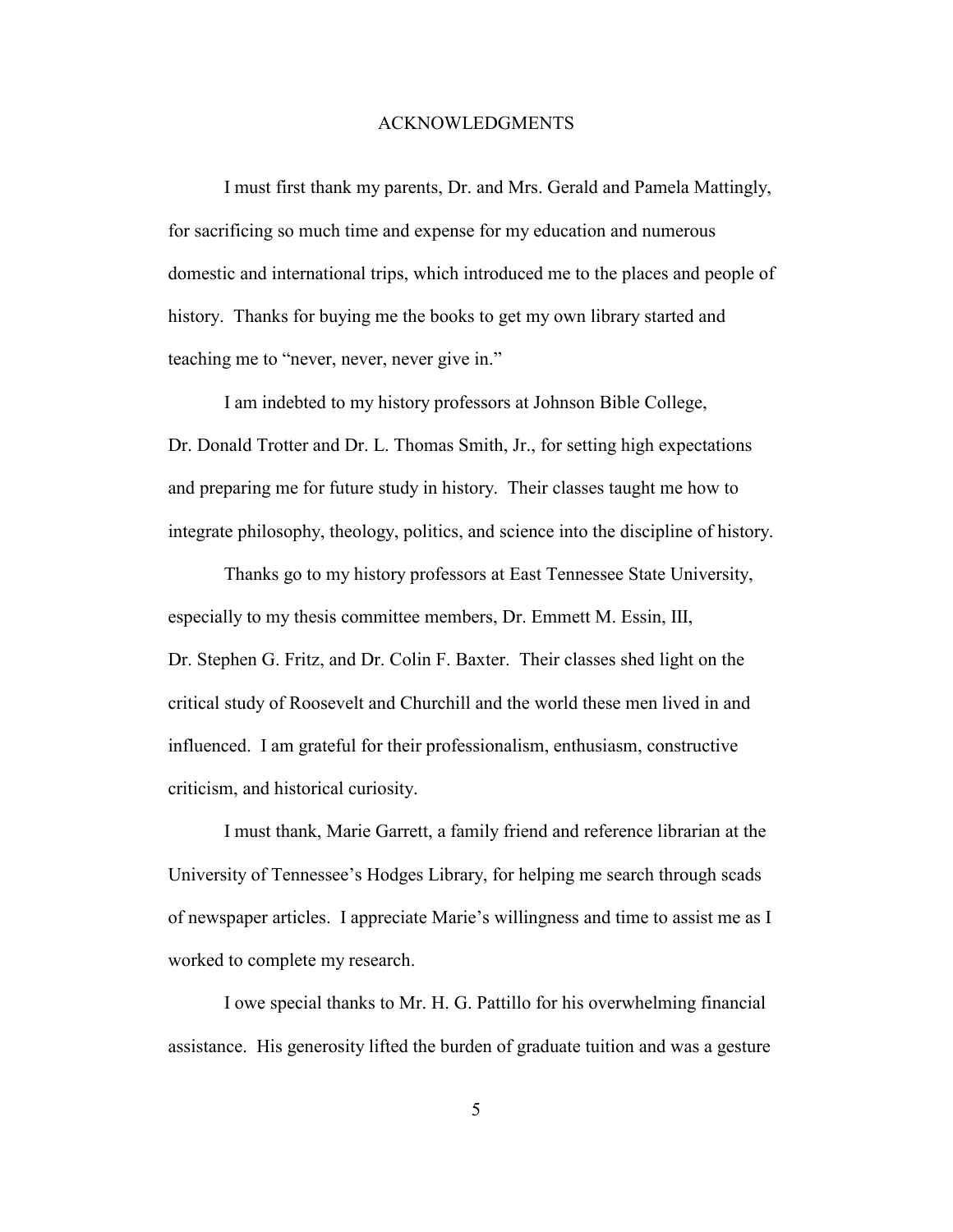of interest and confidence in my ability and work. This thesis honors his assistance and philanthropic endeavors. I also thank Mr. Pattillo's administrative assistant, Carolyn Wagnon, for her diligence and communication.

Finally, thank you Adam for pressing me to stick with this research and encouraging me to pursue my academic and personal interests in history. Thank you for your support and help during this time. Your search for understanding and knowledge inspires me to do better in my own studies. Continue seeking out knowledge and understanding, and I know you will do great things. Like Edgar Allen Poe wrote, "'Over the mountains of the moon, down the valley of the shadow, ride, boldly ride,' the shade replied 'If you seek for El Dorado!'"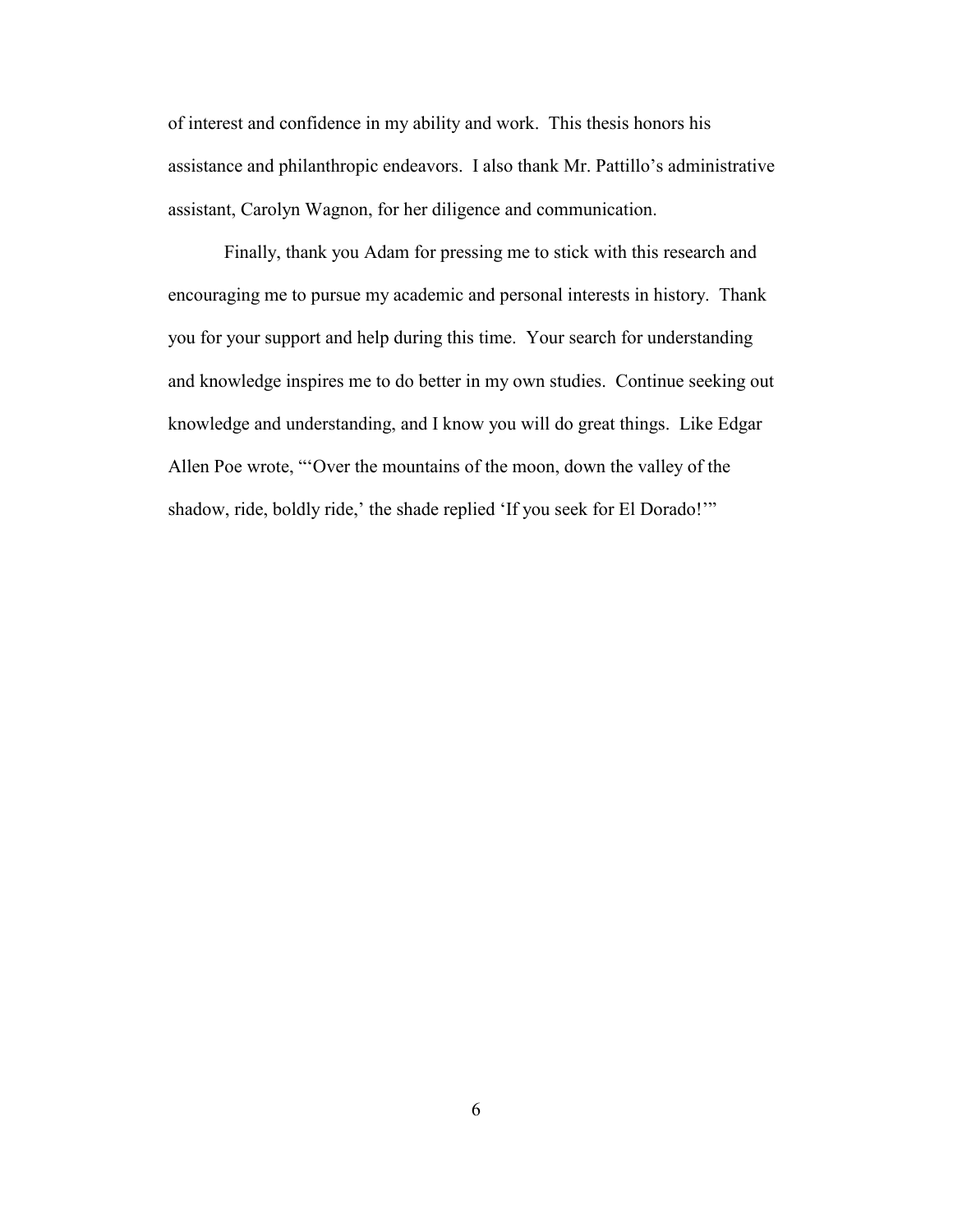| UUN LEN 15                                                   |      |
|--------------------------------------------------------------|------|
|                                                              | Page |
| <b>CHAPTER</b>                                               |      |
|                                                              |      |
|                                                              |      |
| 2. A CONFIDENT PERSONALITY: ROOSEVELT AS A PUBLIC SPEAKER 13 |      |
|                                                              |      |
|                                                              |      |
|                                                              |      |
| 3. THE LANGUAGE OF GREATNESS: CHURCHILL AS AN ORATOR  27     |      |
|                                                              |      |
|                                                              |      |
|                                                              |      |
|                                                              |      |
|                                                              |      |
|                                                              |      |
|                                                              |      |
|                                                              |      |
|                                                              |      |
|                                                              |      |
|                                                              |      |
|                                                              |      |
|                                                              |      |
|                                                              |      |
|                                                              |      |
|                                                              |      |

# **CONTENTS**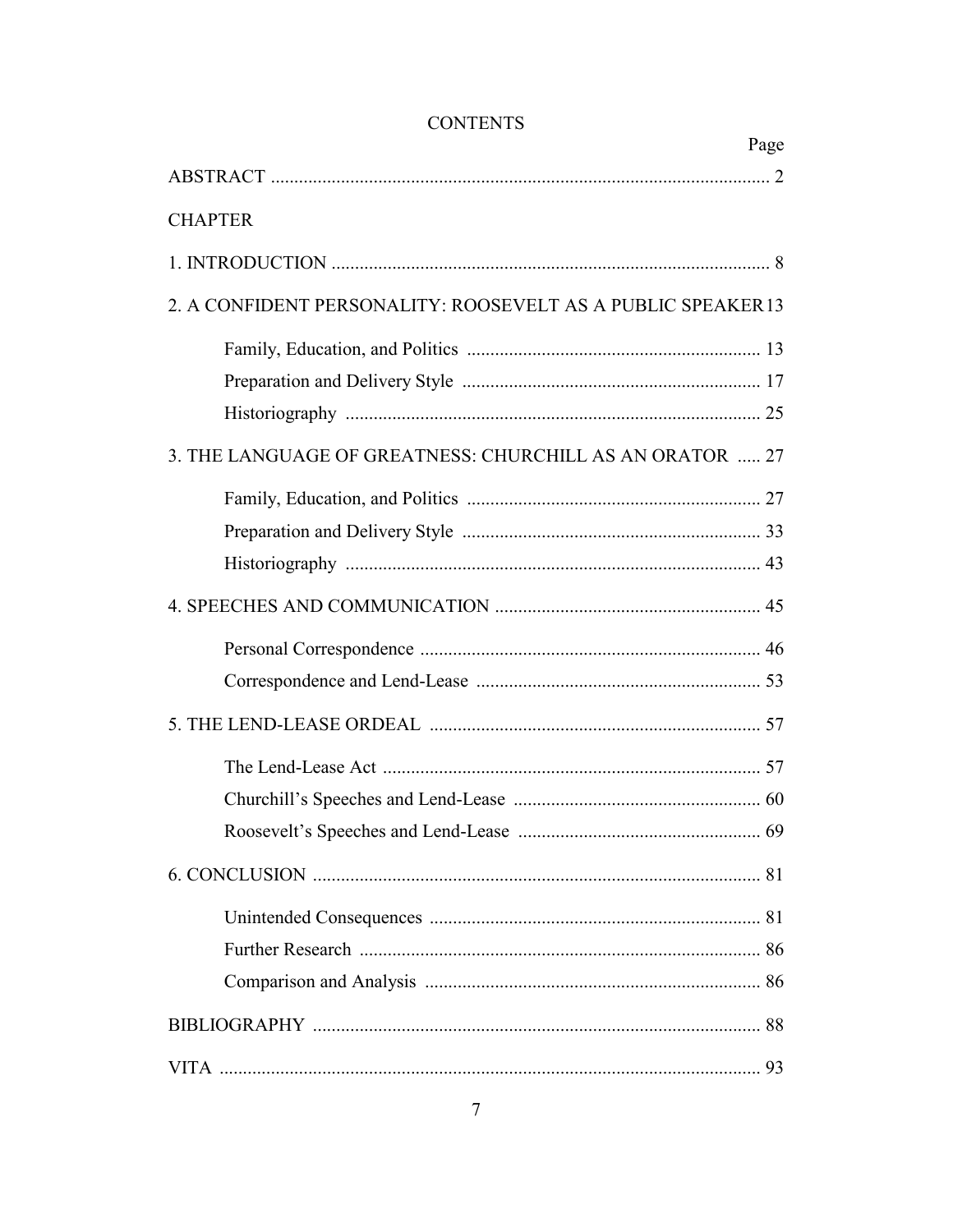#### CHAPTER 1

## **INTRODUCTION**

The old sayings go "Actions speak louder than words" and "Deeds, not words," but for Prime Minister Winston S. Churchill and President Franklin D. Roosevelt powerful words preceded and accompanied their actions and deeds. Whether hearing a recording of one of the speeches from an old record player, CD, or digital archive, their words continue to reach out and capture attention. Phrases, like Churchill's "I have nothing to offer but blood, toil, tears, and sweat" and Roosevelt's "we must be the great arsenal of democracy," have become historic moments of World War II in their own right.<sup>1</sup> Their war speeches continue to evoke emotion, inspiration, and optimism in spite of terrible circumstances and hardships.

In 1940, Churchill and Roosevelt found themselves in unique and powerful positions as world leaders. Churchill, who had only recently come back into political office, found himself the Prime Minister of Great Britain confronting a new European war and the German bombing of Great Britain (known as the "Battle of Britain"). Roosevelt was elected for an unprecedented third term to presidential office and still faced the enormous task of improving the economic crisis and handling foreign affairs.

<sup>&</sup>lt;sup>1</sup> David Reynolds, In Command of History: Churchill Fighting and *Writing the Second World War* (New York: Random House, 2005), 182. Reynolds says that Churchill's speeches have an historic quality and they accompany his war memoirs.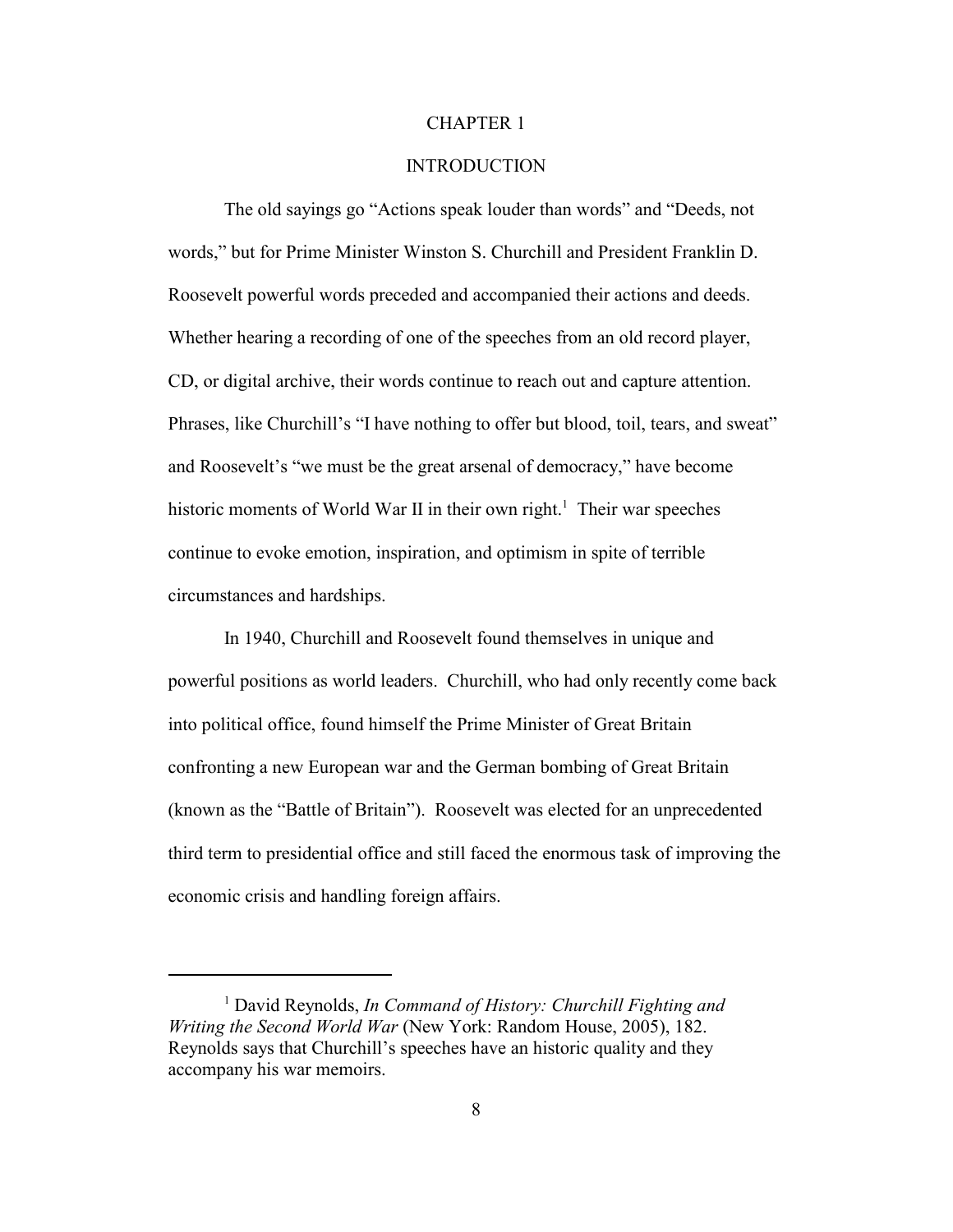Their leadership during the Second World War cannot be emphasized enough when discussing the decisions, actions, consequences, and aims of the war and post-war world, and their ability to inspire and motivate through their words remains a significant element of their leadership, especially during the early years of World War II. What made them such master communicators? How did they translate their thoughts into words? What impact did their speeches have on public opinion, the Anglo-American relationship, and the Axis perception? Churchill and Roosevelt's oratory flowed from their personalities, hours of preparation, and hard work. Churchill's and Roosevelt's speeches also stemmed from their interaction and communication with each other, and the speeches affected the early wartime alliance, directed allied conduct, and responded to Axis aggression.

Even though the United States did not officially join the wartime alliance until after the Pearl Harbor attack in December of 1941 (two years after the beginning of war in Europe), Churchill and Roosevelt initiated and developed a relationship and alliance through telegrams, letters, and intermediaries. It seems surprising that Churchill and Roosevelt only met together nine times during the war.<sup>2</sup> Two personal meetings between the two leaders preceded the war summits. The first meeting came during World War I, in July of 1918, early in their careers when Roosevelt was Assistant Secretary to the Navy and Churchill was First Lord

<sup>2</sup> World War II Summit Meetings between Roosevelt and Churchill: Washington (1941, 1942, and 1943), Quebec (1943 and 1944), Cairo (1943), Tehran (1943), Malta and Yalta (1945).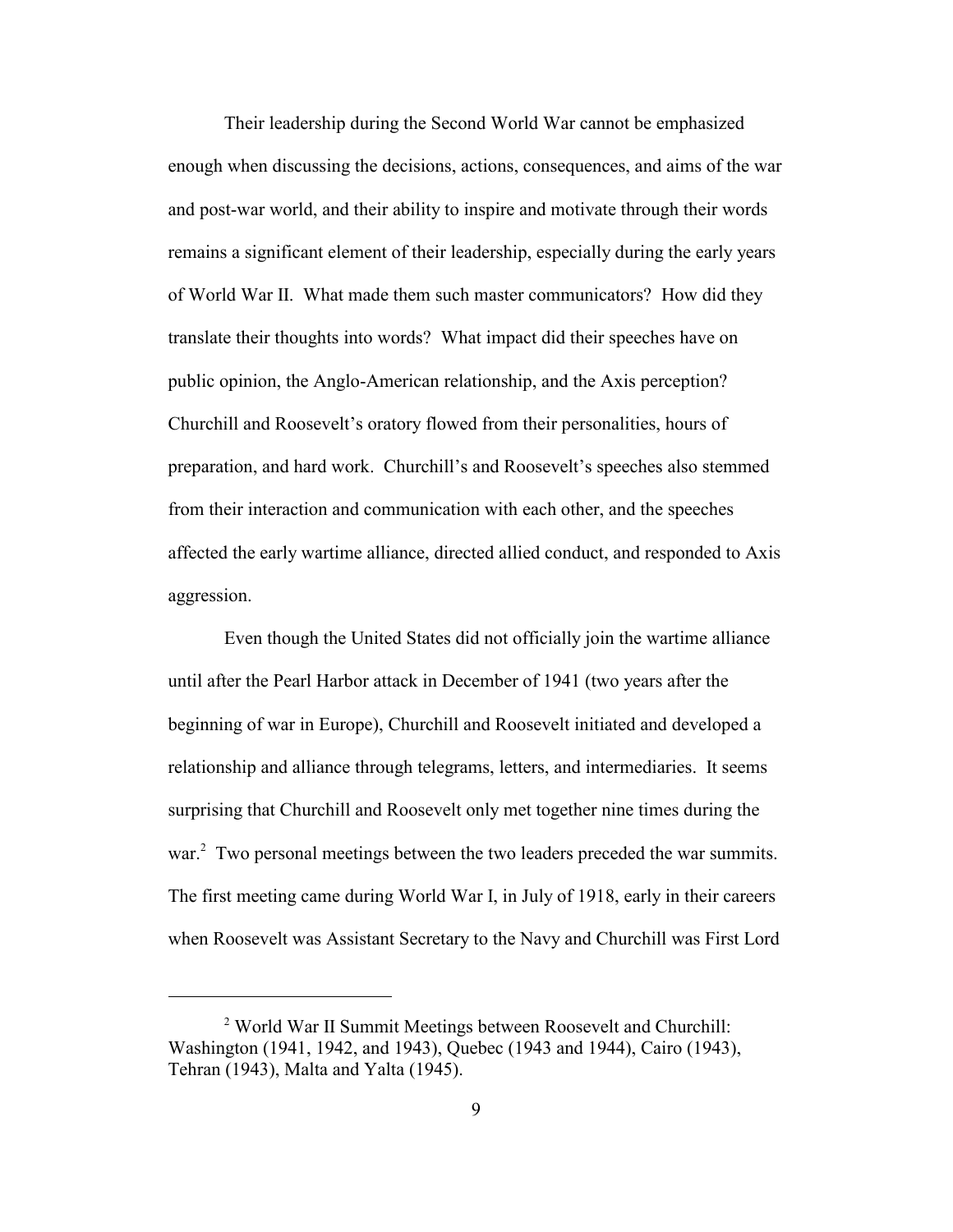of the Admiralty. Churchill did not recall this meeting in later years, but he would come to value the constant communication and working relationship with Roosevelt. The second meeting, which was much more memorable for both men, came in August of 1941, off the coast of Newfoundland; there Churchill and Roosevelt laid out and signed the Atlantic Charter. Between 1918 and 1941, however, Churchill and Roosevelt had to rely on their lines of communication, speeches, and actions.

Churchill and Roosevelt had much in common – their aristocratic upbringing, love of the navy and politics, advocacy of social and political reform, interest in history, witty sense of humor, and partiality to alcohol; they were also experienced politicians, intelligent and well-informed leaders, and hopeless egotists. Their friendship and wartime alliance often receives high praise or harsh criticism. These gentlemen were leaders, but their human weaknesses and national interests occasionally interfered with their ability to get along with one another. This was most clearly seen in Churchill's and Roosevelt's approach to Josef Stalin and the Soviet Union, the future of post-war Europe, and the status of the British colonies in the post-war world. Warren F. Kimball correctly suggests that historians should view Churchill and Roosevelt's relationship in different phases, and in the fall of 1940 through the spring of 1941 their commonalities, personalities, and communication contributed to a positive working relationship.<sup>3</sup>

<sup>&</sup>lt;sup>3</sup> Warren F. Kimball, ed., *Alliance Emerging, October 1933-November 1942*. Vol. 1 of *Churchill & Roosevelt: The Complete Correspondence*, 3 Vol., (Princeton, NJ: Princeton University Press, 1984), 4-6.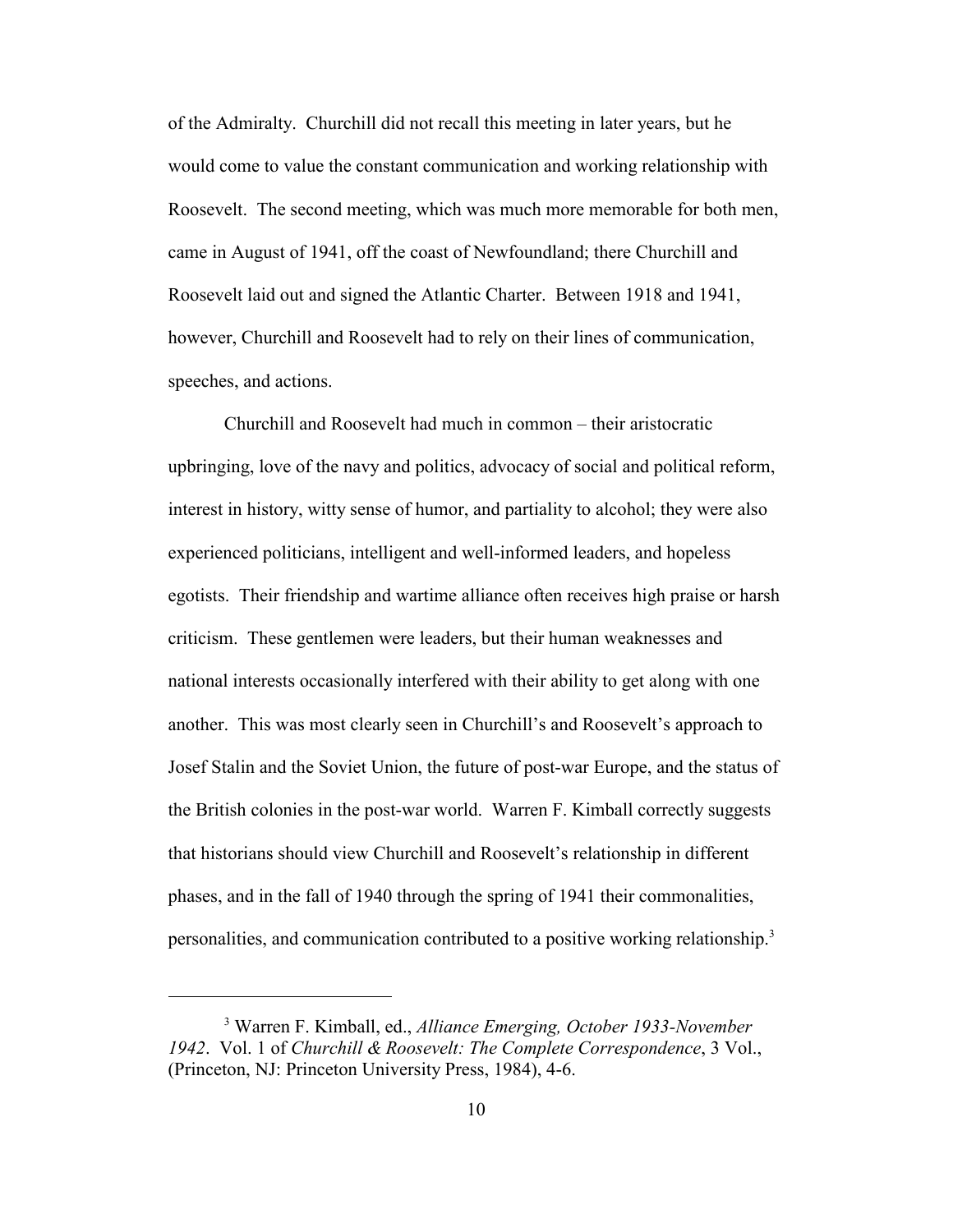Historians also easily identify another common trait and talent of these two leaders – Churchill and Roosevelt were master communicators and public speakers.

The scholarship on Churchill and Roosevelt and their interaction during World War II is extensive, detailed, entertaining, voluminous, and controversial. Although much has been researched, written, and rewritten, room remains for further scholarship, especially pertaining to their qualities as orators. Most of their biographers and historians recognize the importance of their oratorical skills. The research in this thesis, however, will offer a comparison and analysis of Churchill and Roosevelt as public speakers and will argue that their speeches shaped the early wartime alliance, directed allied conduct, and responded to Axis aggression.

For primary source material the author consulted the official multi-volume collections of their public papers and speeches as well as Warren F. Kimball's edited three-volume work on their official correspondence.<sup>4</sup> Because Churchill and Roosevelt delivered hundreds of public speeches, addresses, and greetings during the war, the selection of speeches discussed in great detail are those speeches pertaining to the introduction of the Lend-Lease Act, between November of 1940-March of 1941. Even within those five months, the selection

<sup>4</sup> Winston S. Churchill, *Winston S. Churchill: His Complete Speeches, 1897-1963*, edited by Robert Rhodes James (New York: Chelsea House Publishers, 1974); Franklin D. Roosevelt, *The Public Papers and Addresses of Franklin D. Roosevelt*, edited by Samuel I. Rosenman (New York: Russell & Russell, 1941).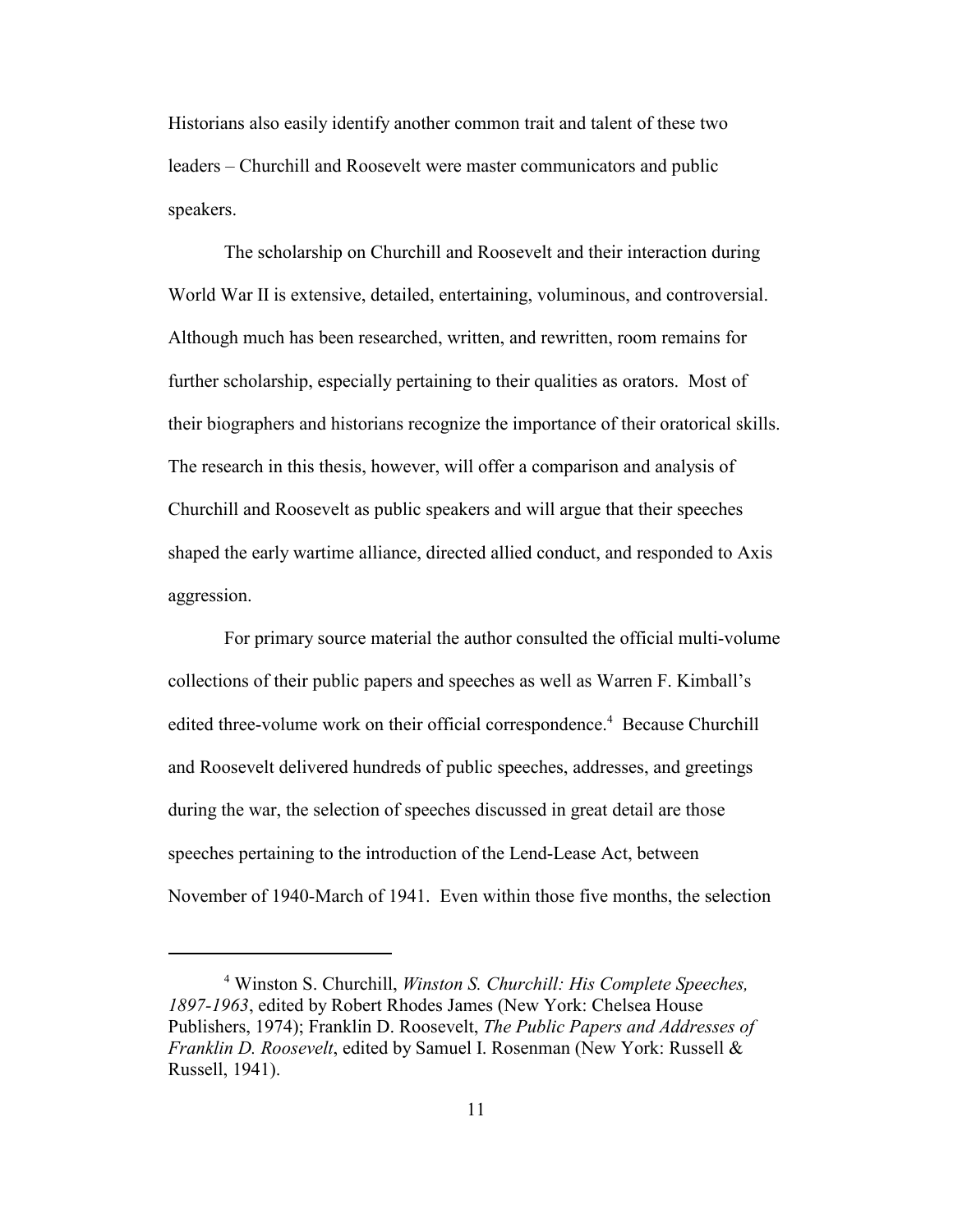was narrowed down to six speeches (three from each leader) that received national and international attention, such as speeches delivered to the US Congress or British Parliament or broadcast to the public via the radio. It is not the quantity of their war speeches that is impressive here, but how and why Churchill and Roosevelt translated their thoughts, aims, hopes, and ideals in the Lend-Lease period.

The first two chapters examine Churchill and Roosevelt's personalities and rhetorical abilities and the scholarship that already exists on the subject; the third chapter looks at how their correspondence and interaction shaped their speeches; and the fourth chapter looks at the historical context and rhetoric of Lend-Lease. Although Churchill and Roosevelt were both excellent communicators, their oratorical styles and purposes differed. The introduction of the Lend-Lease bill brought a small victory to Britain, gave optimism to American interventionists, and challenged the Axis powers.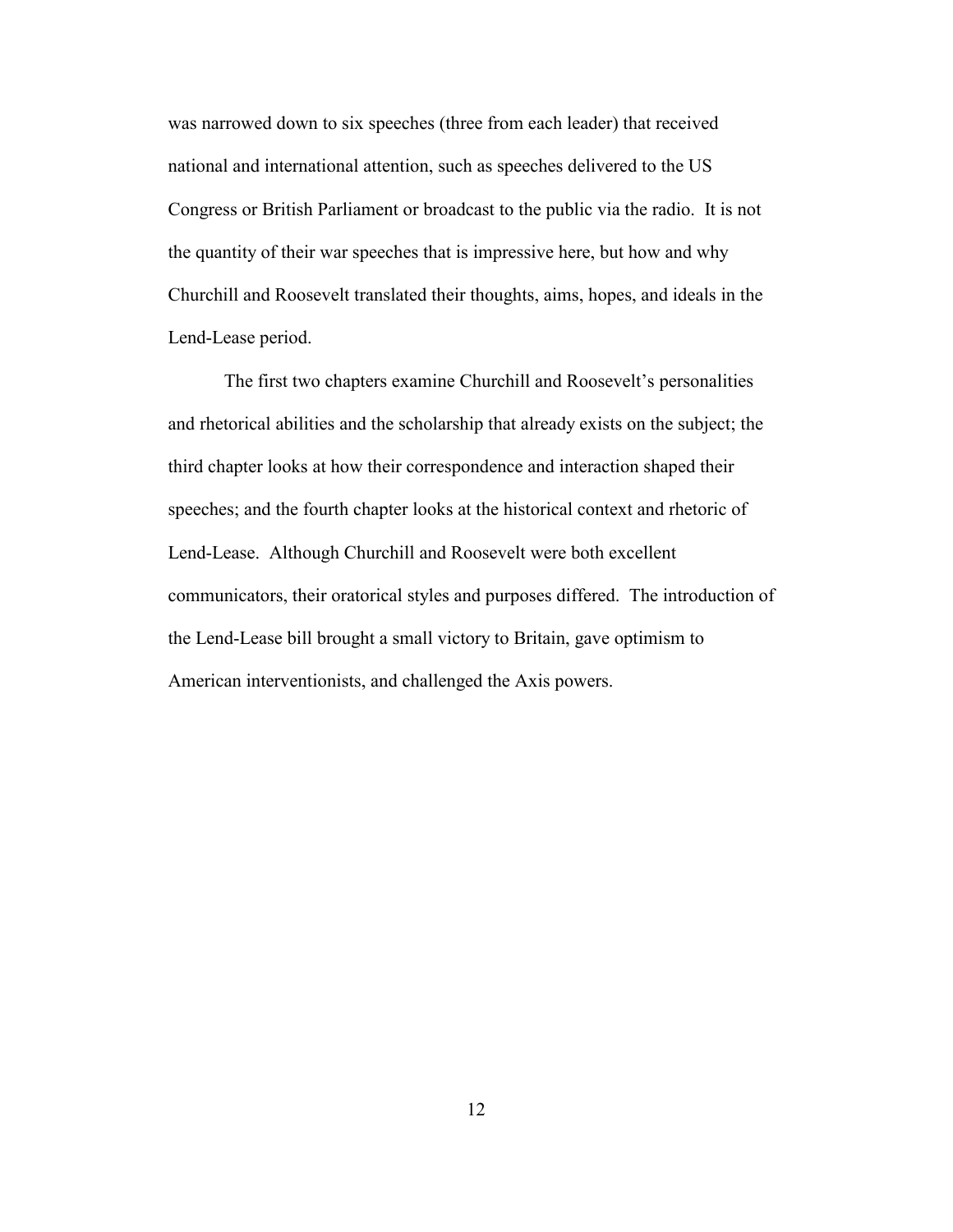#### CHAPTER 2

## A CONFIDENT PERSONALITY: ROOSEVELT AS A PUBLIC SPEAKER

When the student looks at the famous picture of the "Big Three" at Tehran in 1943, the first adjective that comes to mind describing President Franklin D. Roosevelt is "confident." The generation of men and women from the Great Depression also commonly referred to Roosevelt's "confidence," and how his confidence assured and encouraged them to be optimistic during the depression and war. The way Roosevelt conveyed this confidence was through his speechmaking and radio broadcasts to the American public. Roosevelt's use of the media set a precedent for the modern  $20<sup>th</sup>$  century American presidents, and his speeches set the standard for future presidential inaugural addresses, congressional speeches, and public broadcasts.<sup>5</sup>

# Family, Education, and Politics

Franklin succeeded a long line of successful and prominent New York leaders on both the Roosevelt and Delano sides of the family. Born on January 30, 1882, in Hyde Park, New York, to James Roosevelt and Sara Delano Roosevelt, Franklin's aristocratic background afforded him all of the opportunities to become a polished and talented public speaker. James and Sara Roosevelt ensured that Franklin, as a child, received the best education from private tutors. Young Roosevelt also observed his father's management of the Hyde Park estate and traveled abroad with his parents. Franklin attended Groton

<sup>5</sup> Halford R. Ryan, *Franklin D. Roosevelt's Rhetorical Presidency* (Westport, CT: Greenwood Press, 1988), 10.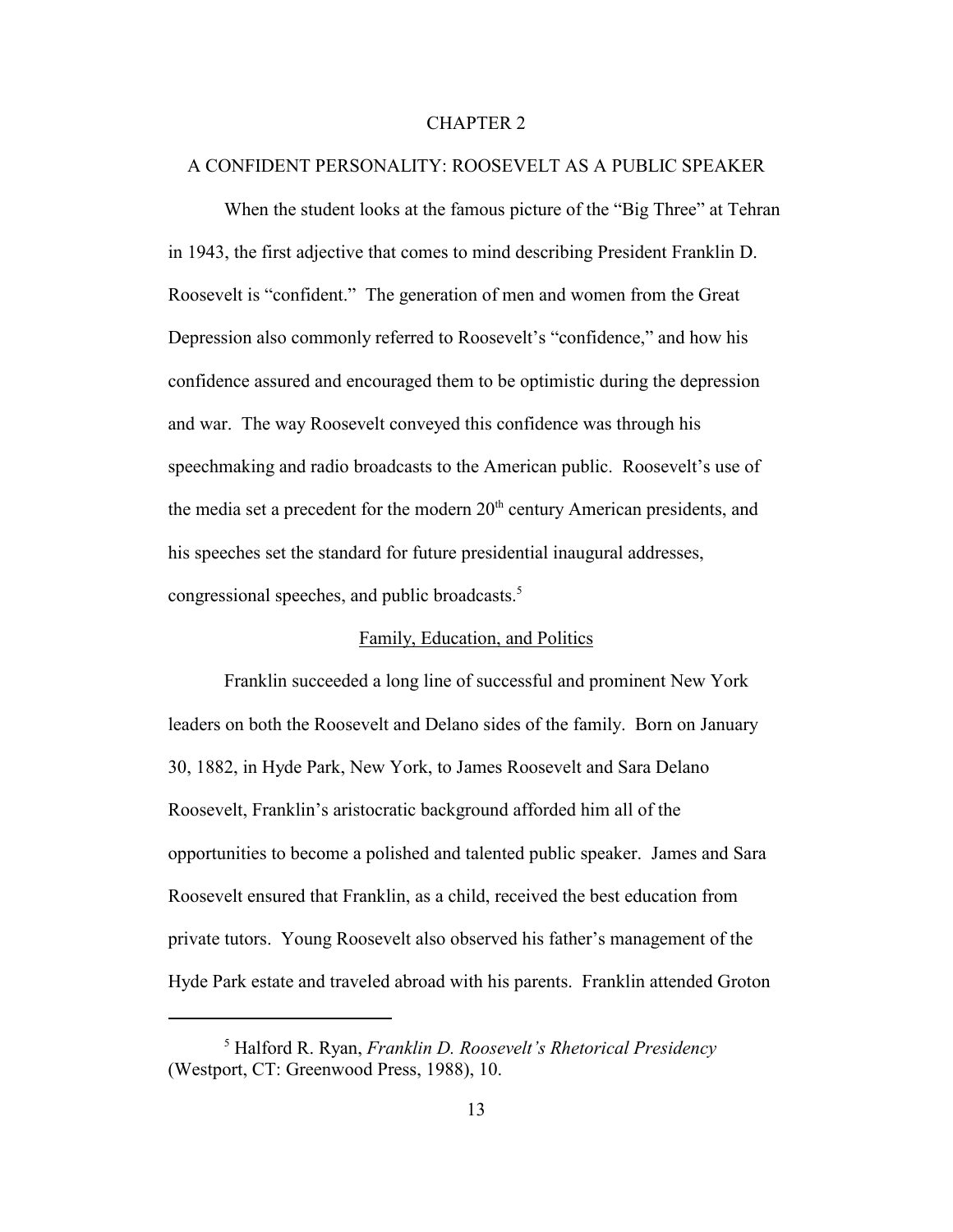School (1896-1900), where he participated in debate and developed his strong sense of moral leadership, heavily influenced by Endicott Peabody. He went on to study history at Harvard University (1900-1903) and law at Columbia University (1903-1907). Although he proved to be an average student, Roosevelt excelled in debate and politics, edited Harvard's student paper, *Crimson*, and made friends easily with his fellow students and colleagues. During his childhood and young adulthood, Roosevelt became an outgoing and confident leader among his peers.<sup>6</sup>

In 1905, Franklin married his distant cousin Eleanor Roosevelt. Franklin and Eleanor made an ambitious political duo, and they were parents to five children. After a brief career in law (1907-1910), FDR entered politics as a Democratic member of the New York Senate (1910-1913), and then became Assistant Secretary to the Navy (1913-1920) under Woodrow Wilson's administration. Roosevelt's family ties to Theodore Roosevelt and political connection with Woodrow Wilson allowed Roosevelt to observe and work with

<sup>6</sup> Roy Jenkins and Richard Neustadt, *Franklin Delano Roosevelt* (New York: Henry Holt and Company, 2003), 1-21; Ted Morgan, *FDR: A Biography* (New York: Simon & Schuster, 1985), 17-88; Geoffrey C. Ward, *Before the Trumpet: Young Franklin Roosevelt, 1882-1905* (New York: Smithmark, 1985); Frank Freidel, *A Rendezvous with Destiny* (Boston: Back Bay Books, 1990), 3-32; Jon Meacham, *Franklin and Winston: An Intimate Portrait of an Epic Friendship* (New York: Random House, 2003), 3-37; James MacGregor Burns, *Roosevelt: The Lion and the Fox* (New York: Smithmark, 1984), 1-21; Kenneth S. Davis, *FDR: The Beckoning of Destiny, 1882-1928* (New York: G. P. Putnam's Sons, 1972), 15-167; H. W. Brands, *Traitor to His Class: The Privileged Life and Radical Presidency of Franklin Delano Roosevelt* (New York: Doubleday, 2008), 17-33.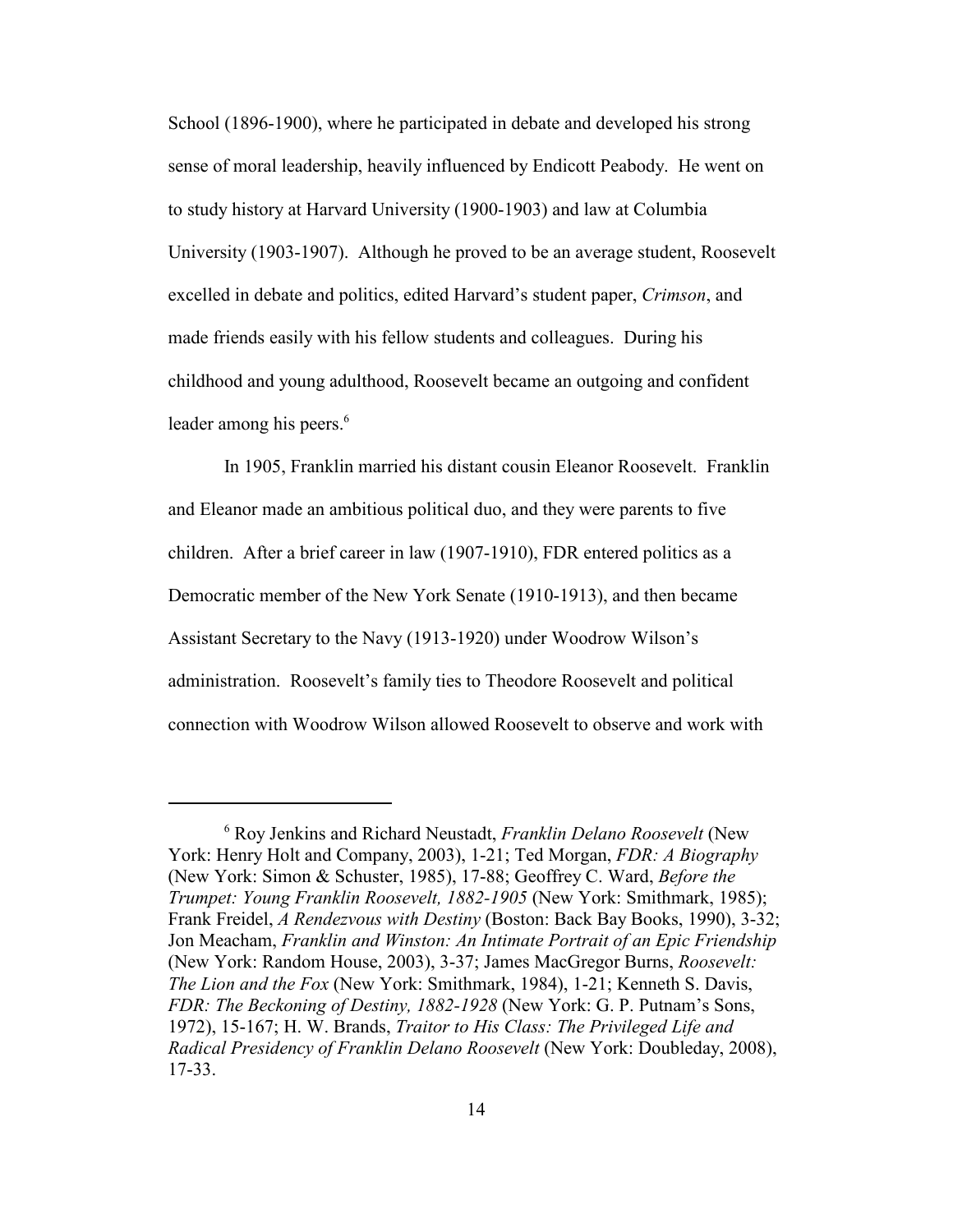TR and Wilson, who possessed different, but memorable public speaking styles.<sup>7</sup> In the 1920 presidential election, Roosevelt ran as the Democratic running mate. Each of these early political roles provided FDR with excellent opportunities to sharpen his public speaking skills.

In the summer of 1921, while vacationing on Campobello Island, New Brunswick, Roosevelt contracted poliomyelitis, which left his legs crippled the rest of his life. Roosevelt's long battle with polio raises questions from historians especially concerning how this affected his presidency and personality. This terrible illness could have easily become an excuse for Roosevelt to give up any ambitions for political office. But with encouragement from Eleanor and Louis Howe, FDR went through physical therapy and remained involved in the activities of the Democratic Party.<sup>8</sup> Roosevelt's struggle with polio prevented him from walking unassisted, and in many cases Roosevelt relied on the assistance of his sons in walking. With the growing significance of the media in politics, FDR wanted to avoid being seen in his wheelchair. Therefore, despite the pain and discomfort, he often delivered his public addresses wearing heavy braces on his legs and gripping the podium. Frances Perkins pointed out in her memoirs that FDR faced great difficulty and humiliation associated with his handicap and speechmaking, but he knew the importance of speaking to the

<sup>7</sup> Janet Podell and Steven Anzovin, eds., "Franklin Delano Roosevelt," in *Speeches of the American Presidents* (New York: H. W. Wilson Company, 1988), 479-480.

<sup>8</sup> Brands, *Traitor to His Class*, 145-156.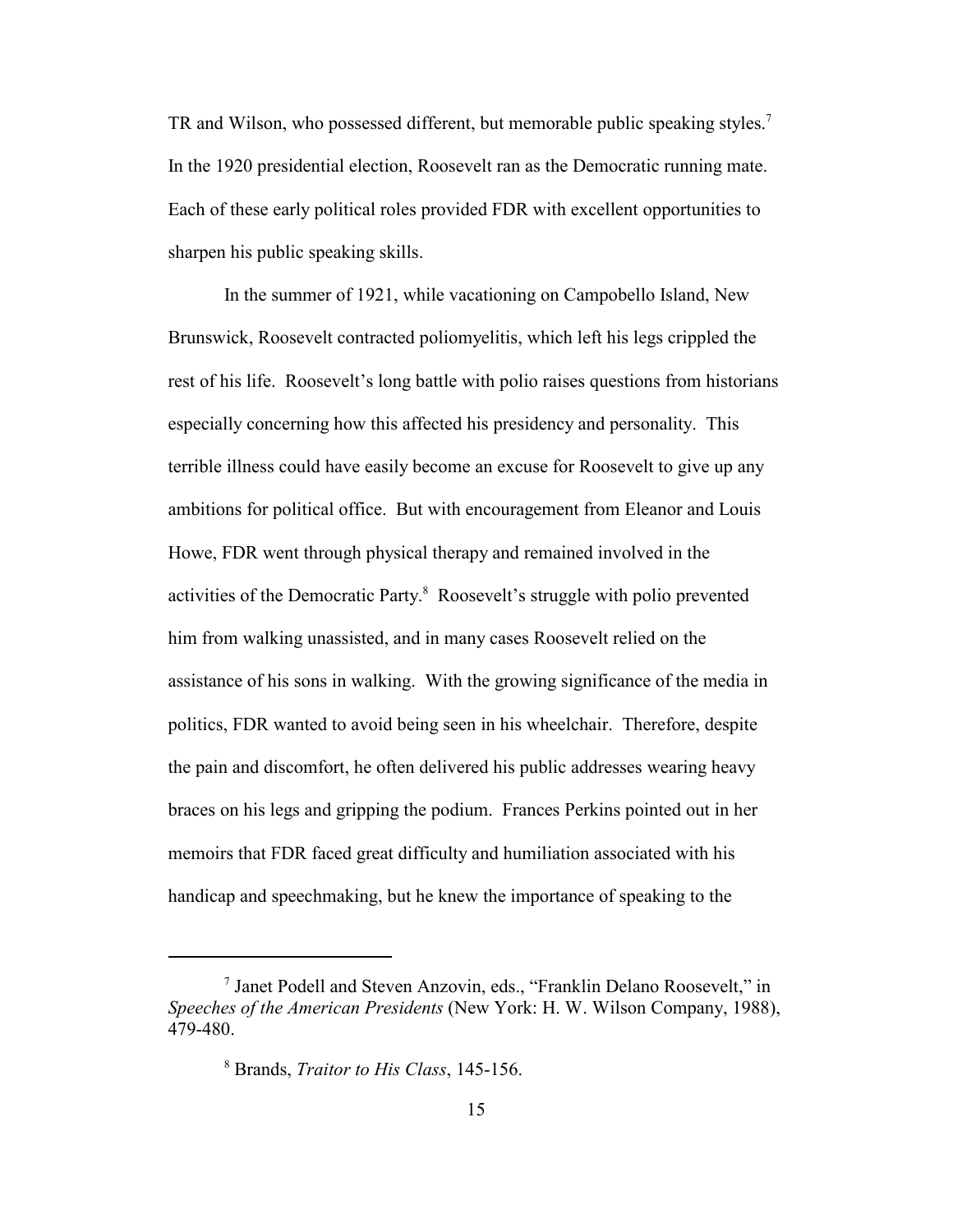public and allowed his sons and assistants to help him make his way to numerous podiums. Perkins also thought that Roosevelt's experience with polio made him a better public speaker, helping him identify with people who were down on their luck and making him appear more human.<sup>9</sup>

Roosevelt accepted the Democratic nomination to the Governorship of New York and won in the election of 1928.<sup>10</sup> During that time, he hired and worked with individuals who would follow him to Washington, D.C., and become significant figures in his administration, as well as work for him as speechwriters (e.g., Harry Hopkins, Raymond Moley, Samuel Rosenman). FDR's governorship also provided the chance to develop his communication skills with the radio, addressing his constituencies in New York. His administration conducted surveys monitoring radio influence to ensure maximum results. Roosevelt's knowledge of radio communications and business aided him when he became president, especially with his Fireside Chats.<sup>11</sup>

<sup>9</sup> Frances Perkins, *The Roosevelt I Knew* (New York: Viking Press, 1946), 43-45; Ryan, *Rhetorical Presidency*, 13-15; Douglas B. Craig, *Fireside Politics: Radio and Political Culture in the United States, 1920-1940* (Baltimore, MD: Johns Hopkins University Press, 2000), 157.

<sup>10</sup> Geoffrey C. Ward, *A First-Class Temperament: The Emergence of Franklin Roosevelt* (New York: Harper & Row, Publishers, 1989), 799. Ward offers a personal biography of Roosevelt and looks critically at Roosevelt's early life and family between his wedding and election to governorship.

<sup>&</sup>lt;sup>11</sup> Craig, *Fireside Politics*, 154; Russell J. Buhite and David W. Levy, eds. *FDR's Fireside Chats* (Norman, OK: University of Oklahoma Press, 1992), *xivxv*.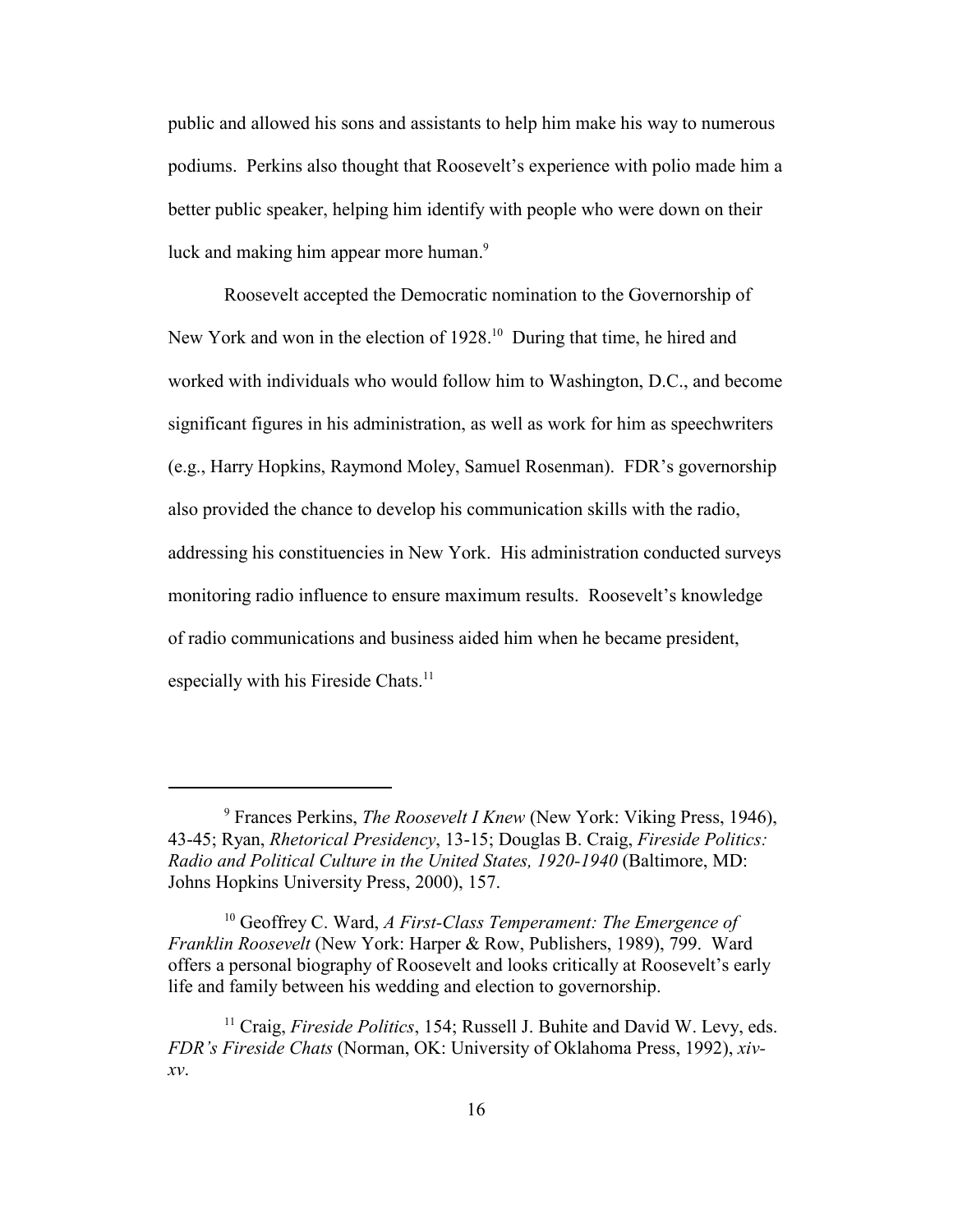Herbert Hoover's failure to improve the economy and Roosevelt's growing popularity aided FDR's victory in the presidential election of 1932, when he became the 32nd President of the United States. Roosevelt took on the presidency during the worst economic depression in the history of America, but his administration faced the task with enthusiasm, swift action, and bold reform.<sup>12</sup> The American people had lost faith in the government, but Roosevelt's Fireside Chats on the radio regained the faith and trust of the public. As president, Roosevelt displayed his incredible ability to address the public on a nationwide stage, and he knew how to use his speeches to introduce the administration's legislation (e.g., FDIC, NRA, WPA, SSA). During the early years of the Great Depression, Roosevelt delivered his chats in order to inform the public and offer assurance and build confidence. After 1937, Roosevelt's chats and speeches turned toward international affairs and the war, hoping to educate the people about foreign policy, change attitudes toward interventionism, and offer support to Winston Churchill and Great Britain.

#### Preparation and Delivery Style

Although Roosevelt personally took great care in writing and editing his speeches, he worked with a team of speechwriters. The most important speechwriters and advisors during the war years were Harry Hopkins, Samuel

<sup>12</sup> David M. Kennedy, *Freedom From Fear: The American People in Depression and War, 1929-1945* (Oxford: Oxford University Press, 1999), 131- 159, 363-380; Freidel, *Rendezvous With Destiny*, 92-105.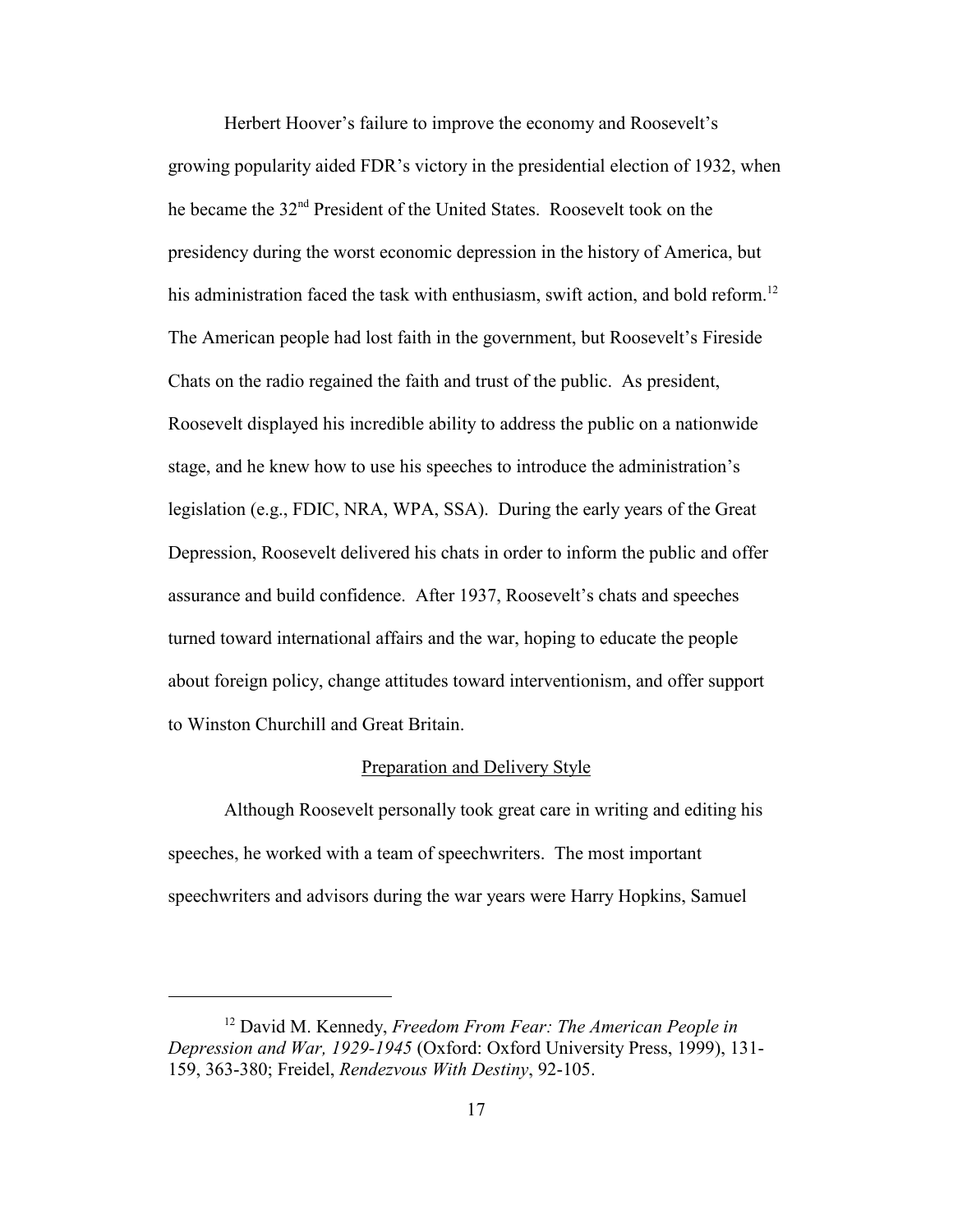Rosenman, and Robert Sherwood.<sup>13</sup> FDR and the speechwriters would gather notes and points together and work to write out several sections and drafts. Sometimes Roosevelt began with presenting an idea, outline, or draft to his speechwriters; then his speech advisors worked together or separately on a second draft (followed by a third, fourth, fifth, sixth, and sometimes seventh draft); and Roosevelt would discuss other changes until every word sounded perfect for the occasion.<sup>14</sup> The speechwriters, stenographers, and Roosevelt's personal secretaries, Missy LeHand and Grace Tully, would make changes and retype every draft. These speechwriting sessions usually took place in the Cabinet Room at the White House and usually lasted late into the night. The question arises, "If Roosevelt enjoyed writing his own speeches so much, why did he use speechwriters and advisors?" The answer is simple: President Roosevelt could only spend so much time on a speech due to his other responsibilities and circumstances.

In *Working With Roosevelt*, Samuel I. Rosenman offers the most detailed and comprehensive information about the "grind and glamour" of speechwriting

<sup>&</sup>lt;sup>13</sup> These three writers were the most important during the war years, but other writers and advisors were involved in the process. Sometimes they assisted because of their specialty or expertise. These other writers were Raymond Moley, Rexford Tugwell, Tommy Corcoran, Benjamin Cohen, Adolf Berle, William Bullitt, Donald Richberg, Stanley High, and Archibald MacLeish.

<sup>14</sup> Buhite and Levy, *Fireside Chats*, *xv-xix*; Earnest Brandenburg, "The Preparation of Franklin D. Roosevelt's Speeches," *Quarterly Journal of Speech* 35 (1949): 214-221.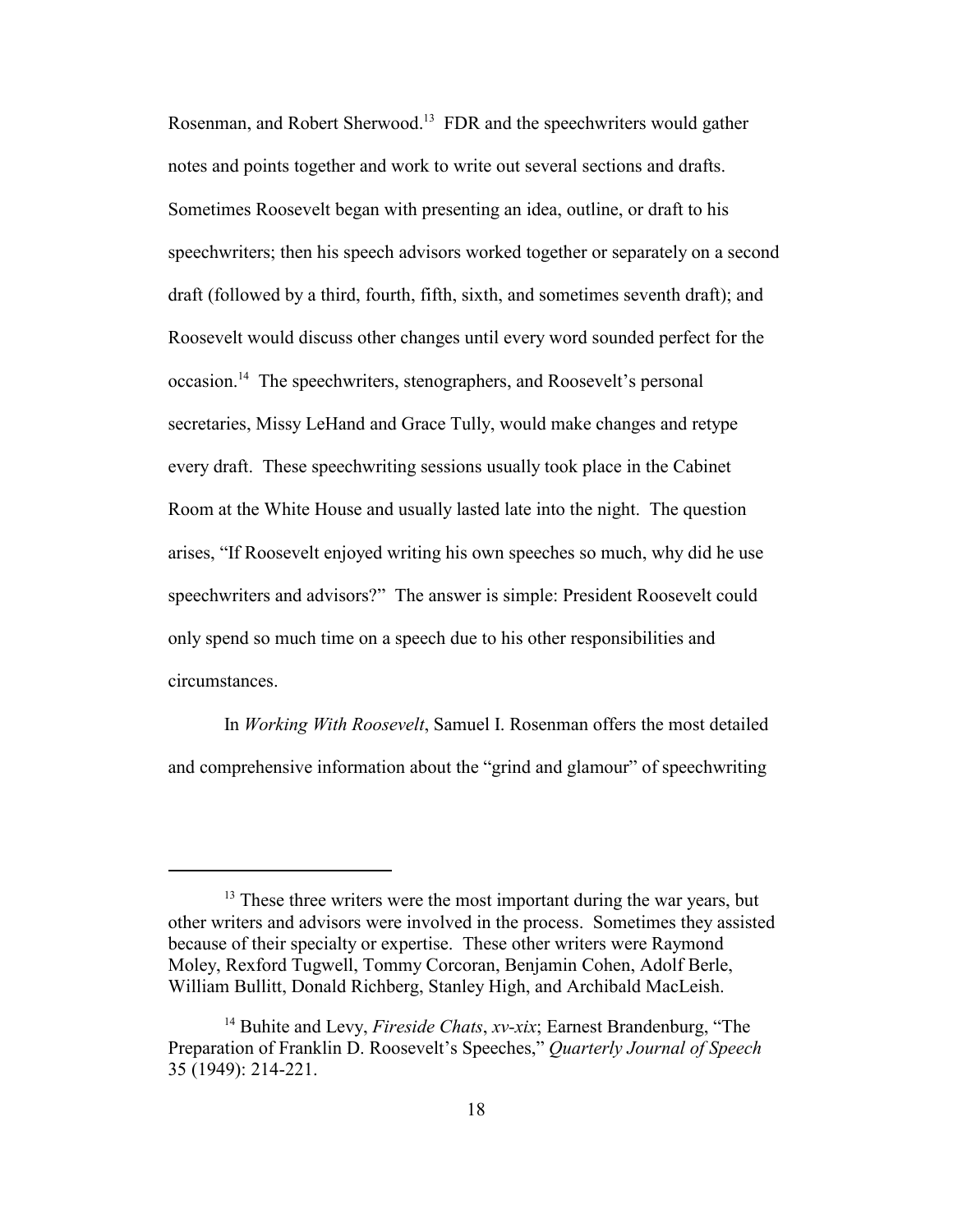with President Roosevelt.<sup>15</sup> Rosenman recalls the late nights, constant editing, and numerous drafts involved in the speechwriting process. Rosenman claims that this was a team effort, but that the writers or "collaborators" did argue with each other and Roosevelt to ensure the appropriate and powerful impact of the speech. Although Roosevelt did not "put up" with advisors who disagreed with him, Rosenman said that Roosevelt expected argument and criticism from the writers.<sup>16</sup>

Other memoirs speak of this collaborative process and emphasize Roosevelt's detailed attention to the composition of the speeches.<sup>17</sup> At times, Roosevelt acted as the primary author, as in the "War Message" on December 8, 1941, or contributed some of the unique phrases or ideas, as in the "Four Freedoms" speech in January of 1941. In *Working With Roosevelt*, Rosenman said, "No matter how frequently the speech assistants were changed through the years, the speeches were always Roosevelt's. They all expressed the personality, the convictions, the preparation, the mood of Roosevelt. . . .the finished product was the same - it was Roosevelt himself."<sup>18</sup>

<sup>15</sup> Samuel I. Rosenman, *Working With Roosevelt* (New York: Harper & Brothers, 1952), 8.

<sup>16</sup> Rosenman, *Working With Roosevelt*, 1-12.

<sup>17</sup> Robert Sherwood, *Roosevelt and Hopkins: An Intimate History* (New York: Harper & Brothers, 1948); Eleanor Roosevelt, *This I Remember* (New York: Harper & Brothers, 1949), 72-74; Perkins, *The Roosevelt I Knew*, 107, 113; Grace Tully, *FDR: My Boss* (New York: Charles Scribner's Sons, 1949), 87-89, 94-99.

<sup>18</sup> Samuel Rosenman, *Working with Roosevelt*, 12.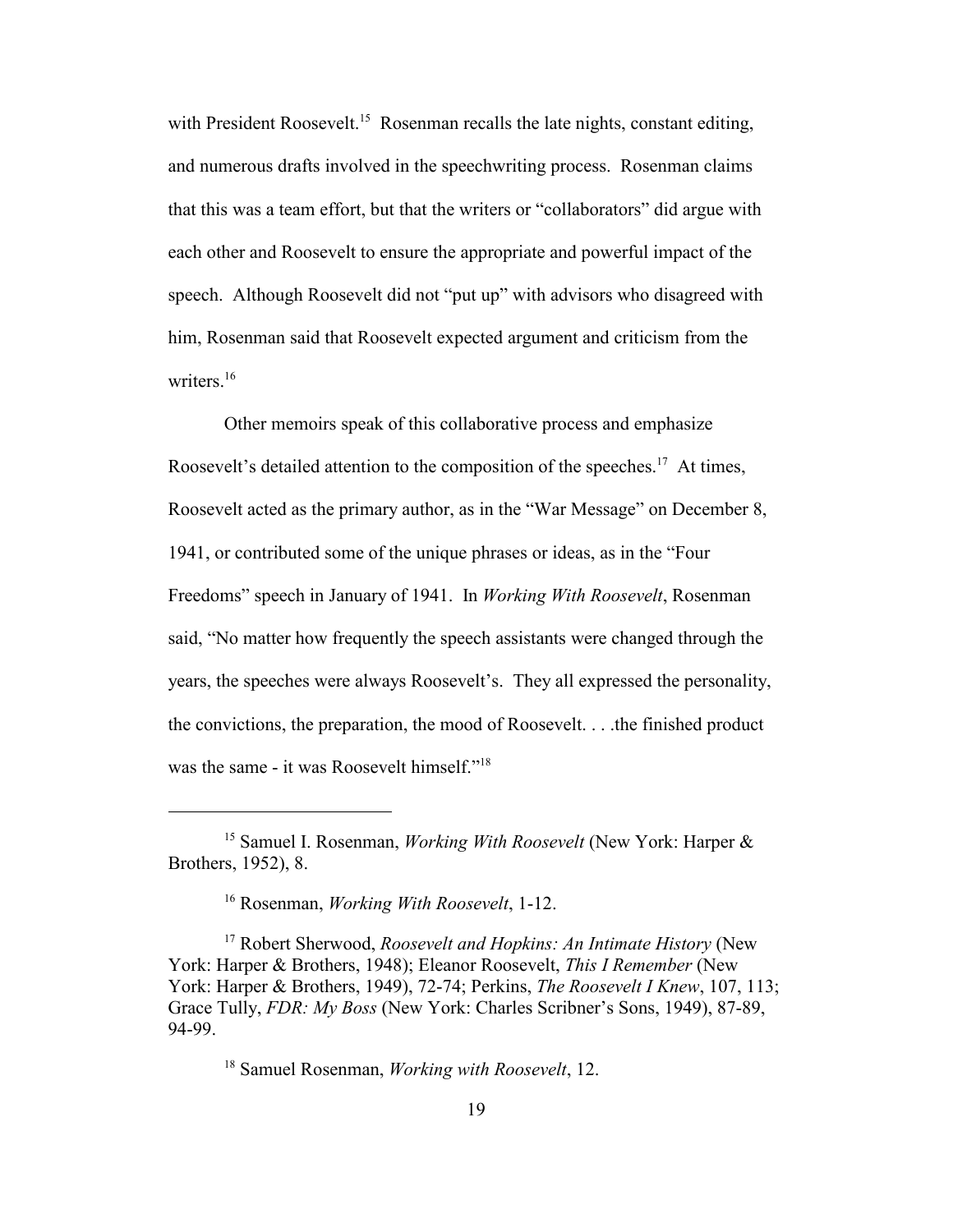Roosevelt's gregarious personality suited him well in his chats and speeches. He was warm, friendly, always smiling, attractive, witty, and humorous. FDR's chats were personal, informal, and conversational, addressing his audience as "my friends" and identifying himself with the ordinary citizen.<sup>19</sup> He used gestures and facial expressions in his public speeches that matched the tone of the situation. His infectious smile and confidant head tilt embodied an attitude of composure, command, and optimism.<sup>20</sup>

FDR's speeches included a range of emotions from laughter and humor to a sobering look at the depression or war. He often added humor in his speeches and responded well to the crowd's laughter and applause. One famous example comes from the "Fala Speech" from September of 1944, that FDR delivered while attacking Republican opponents who had made a negative comment that involved the Roosevelts' dog, Fala. Roosevelt said:

"These Republican leaders have not been content with attacks on me, or my wife, or on my sons. No, not content with that, they now include my little dog, Fala. Well, of course, I don't resent attacks. . . but Fala does resent them. You know, Fala is Scotch, and being a Scottie, as soon as he learned that the Republican fiction writers in Congress had concocted a story that I had left him behind on the Aleutian Islands and had sent a destroyer back to find him – at a cost to the taxpayers. . . his Scotch soul was furious."21

<sup>19</sup> Brands, *Traitor to His Class*, 322; Freidel, *Rendezvous With Destiny*, 99; Kennedy, *Freedom From Fear*, 136-137.

<sup>20</sup> Ryan, *Rhetorical Presidency*, 13-24

<sup>21</sup> Roosevelt, *PPA, 1944,* 290.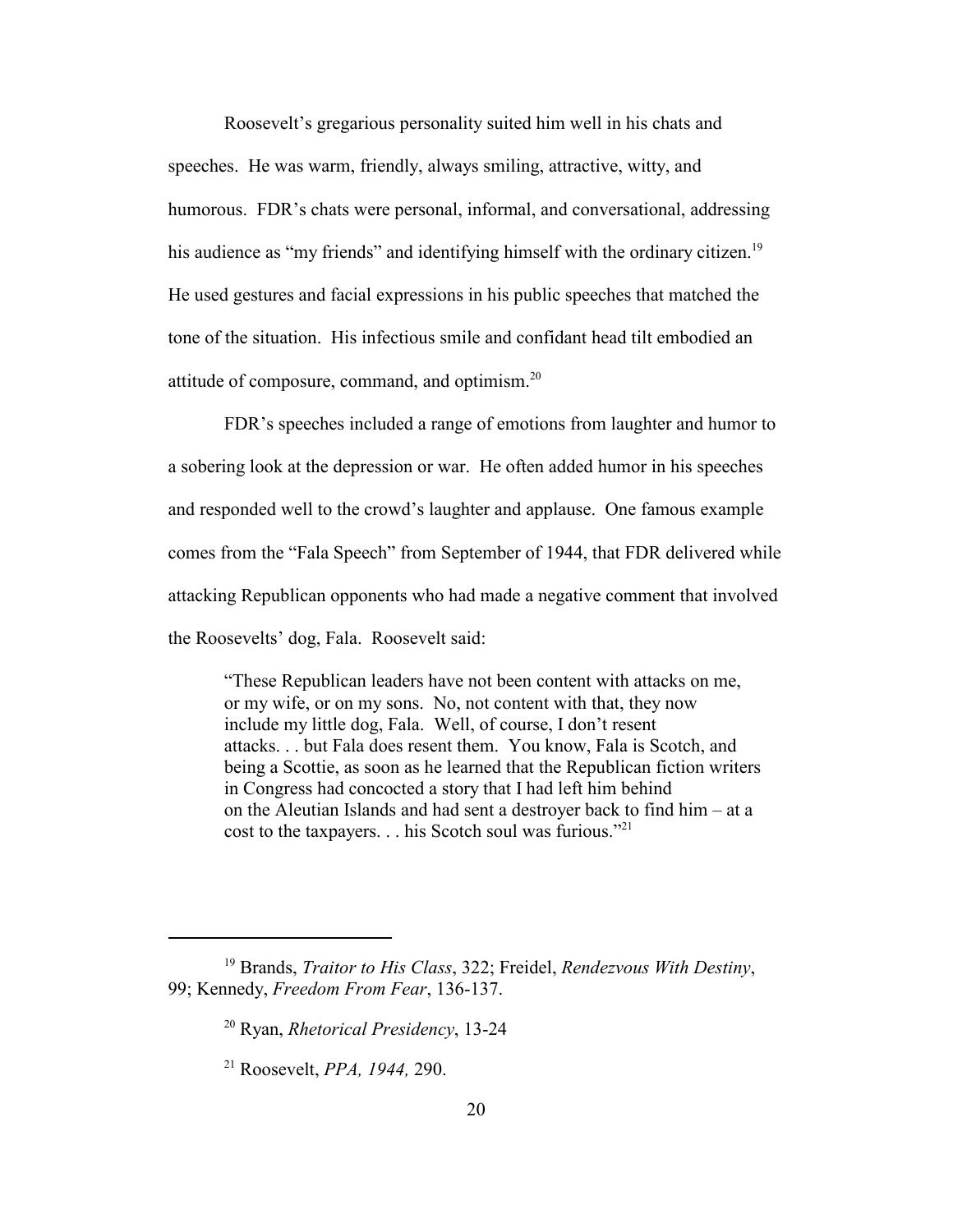Roosevelt's speeches often dealt with serious subjects, and he tried to seek a balance between being too optimistic and too realistic or pessimistic. This balance is seen clearly in Roosevelt first Fireside Chat on the Banking Crisis and the Fireside Chat on the "Arsenal of Democracy." Roosevelt and his speechwriters edited the addresses so as to avoid being unnecessarily offensive, abrasive, detailed, oratorical, or lenient. But again, the emotion of compassion and confident determination remains prevalent in Roosevelt's speeches.

Whether Roosevelt delivered a speech from a podium or seated at his desk, he knew his speeches well enough to make eye contact with his audiences. Compared to other popular radio voices during Roosevelt's presidency, like Huey Long and Father Coughlin, Roosevelt did not resort to emotional inflections in his tone, but kept a calm and steady pace. One element of FDR's speeches was his ability to pause before certain words, making the audience wait and wonder what the President was going to say next.<sup>22</sup>

Roosevelt's speeches used simple language, imagery, metaphors, and religious phrases that Americans immediately understood.<sup>23</sup> Eleanor Roosevelt said that Franklin had a gift of simplifying the language.<sup>24</sup> FDR often referred to a "Good Neighbor" image, especially during the early days of the Depression, encouraging farmers, employers, and laborers to come together to work out the

<sup>22</sup> Ryan, *Rhetorical Presidency*, 15-23.

<sup>23</sup> Ryan, *Rhetorical Presidency*, 19-24; Buhite and Levy, *Fireside Chats*, *xii-xv*; Craig, *Fireside Politics*, 155.

<sup>24</sup> Eleanor Roosevelt, *This I Remember*, 72-74.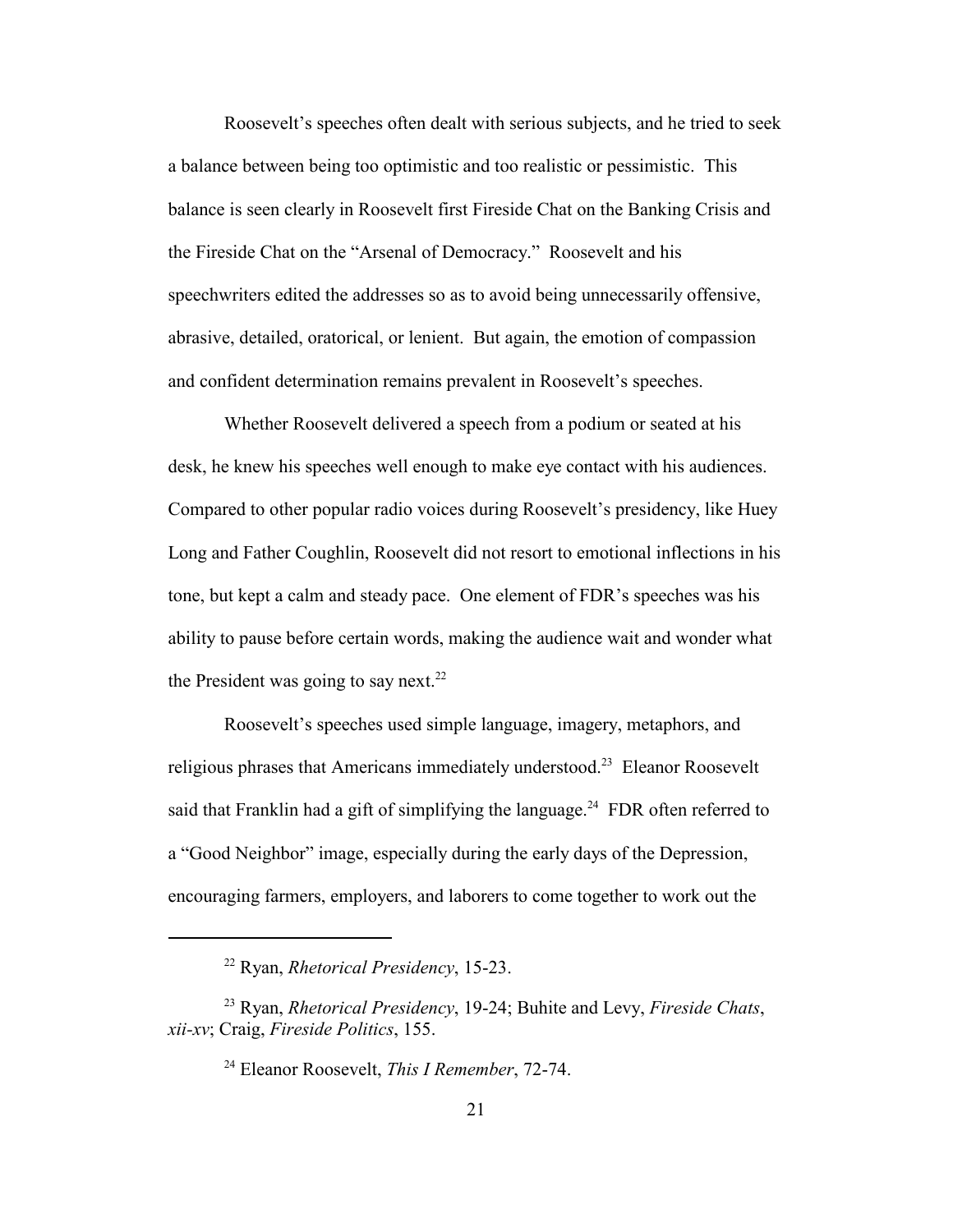problems of the Depression. The neighbor image resurfaced in his wartime speeches, reminding the American public of how they all "pulled together" during the economic crisis. In addressing the Great Depression, Roosevelt used military terminology and images, such as training, discipline, duty, sacrifice, and commitment. There were other unique images employed in FDR's speeches, such as the "quarantine" speech and "arsenal of democracy" fireside chat. Roosevelt and his speechwriters were also excellent propagandists, and during World War II Roosevelt constantly contrasted "civilization," "innocence," and "freedom" with ideas like "barbarism," "oppression," and "totalitarianism." Roosevelt directly related the triumph of the dictators in Europe and Asia and the calamity and destruction facing the citizens as a threat to American national security and defense.

Roosevelt's Episcopalian background helped him to understand the power of religion and faith to move the American people, and Eleanor Roosevelt said that she believed his faith played an important role in his concept of moral leadership.<sup>25</sup> FDR often included religious phraseology in speeches, appealing to the higher moral ground and knowing they would have an immediate impact. American presidents, before and after FDR, evoked the concepts of religion, democracy, and freedom, and Roosevelt masterfully incorporated faith and religion in his speeches. This is especially evident in his "Christmas Greetings," when Roosevelt took the time to survey the conflicts, fears, and troubles in the

<sup>25</sup> Eleanor Roosevelt, *This I Remember*, 67-70.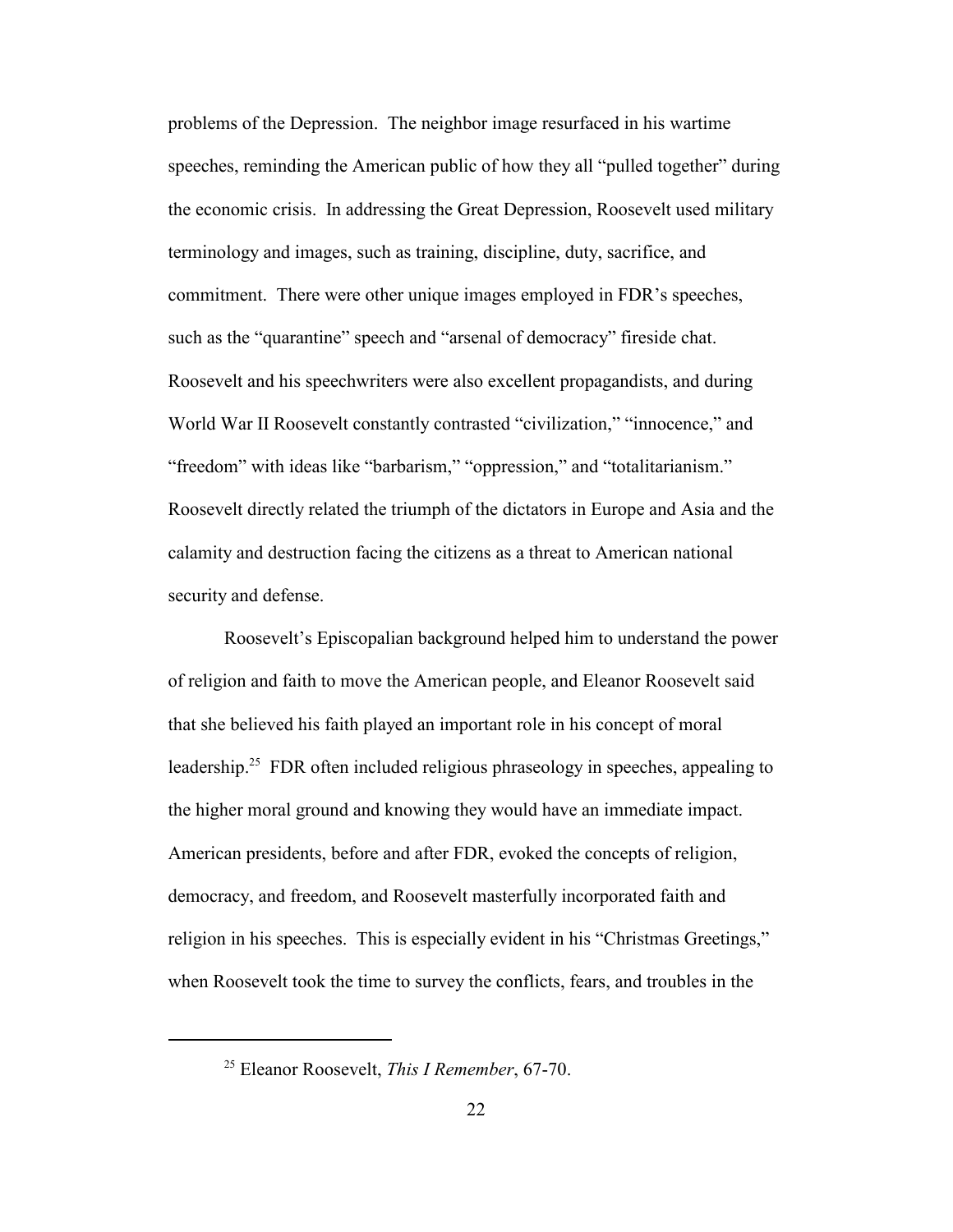world. In the Christmas address from 1939, Roosevelt ended his message quoting the Christian "Beatitudes." And in the Christmas address of 1940, Roosevelt said:

"But for most of us it can be a Happy Christmas if by happiness we mean that we have done with doubts, that we have set our hearts against fear, that we will still believe in the Golden Rule for all mankind, that we intend to live more purely in the spirit of Christ, and that by our works, as well as our words, we will strive forward in Faith and in Hope and in Love."<sup>26</sup>

Attempting to avoid criticism from the press, Roosevelt worked with news reporters, constantly hosting press conferences and posing for pictures. While newsreels allowed the public to see the president deliver speeches, Roosevelt understood the importance of using the radio. Because his disability hindered movement, FDR turned to the radio where he could comfortably sit at his desk, allowing his words and ideas to enter the homes of millions of Americans. In his four-term presidency, Roosevelt delivered thirty-one Fireside Chats with the subject matter varying according to the situation, audience, and timing. Roosevelt delivered his radio broadcasts in the evenings, mostly at the beginning of the week in order to receive the most press coverage throughout the week. He delivered twelve of his chats on Sunday evenings but avoided speaking over the radio on Saturdays. In addition, the chats were brief and concise, and FDR made sure that he did not deliver the chats too often, preventing repetition.<sup>27</sup>

<sup>26</sup> Roosevelt, *PPA, 1940*, 632-633.

<sup>27</sup> Waldo W. Braden and Earnest Brandenburg, "Roosevelt's Fireside Chats," *Speech Monographs* 22 (1955): 290-302; Ryan, *Rhetorical Presidency*, 27-33; Craig, *Fireside Politics*, 156-157.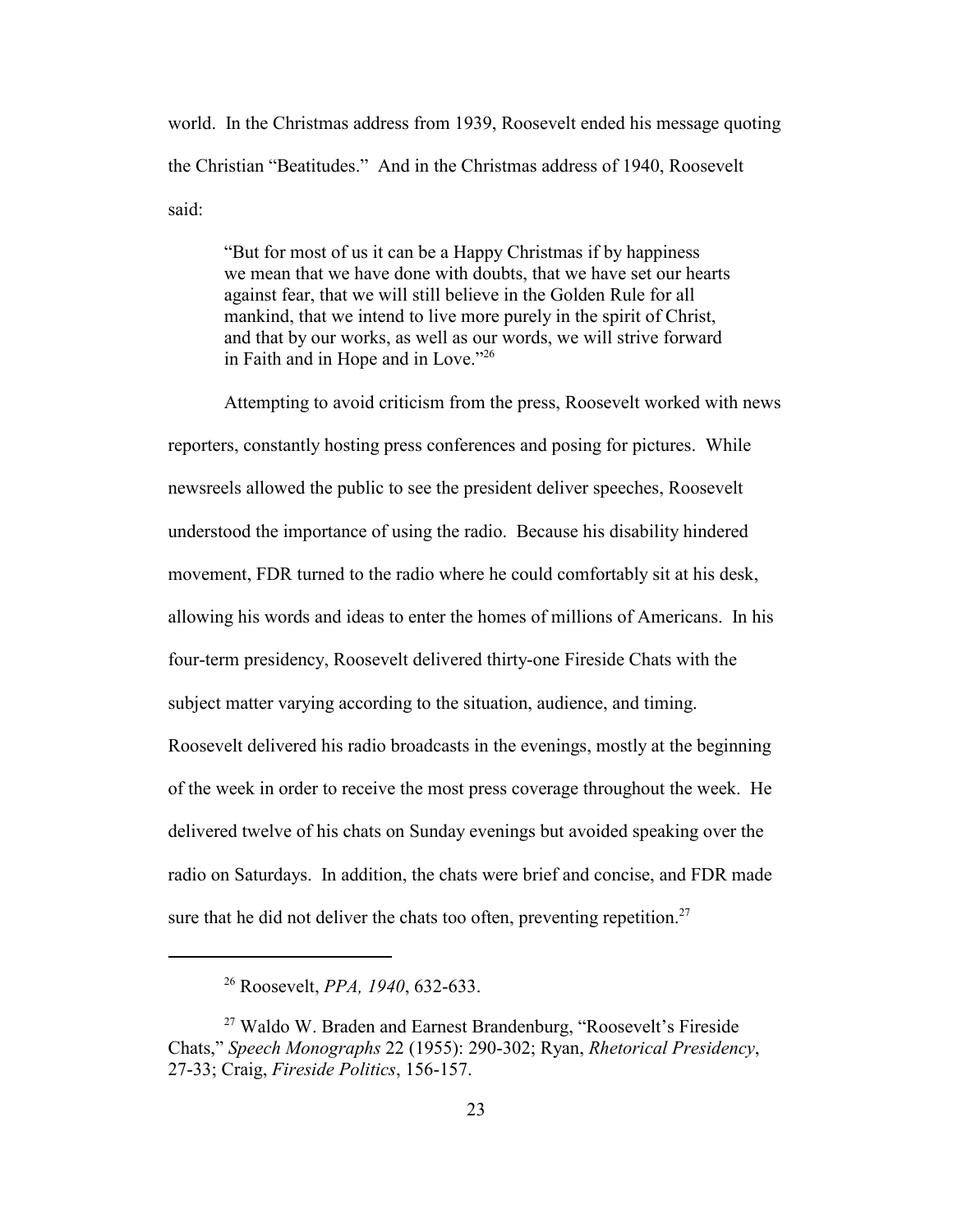Roosevelt's early war speeches played an important role during the Lend-Lease ordeal and in supporting Great Britain. President Roosevelt delivered his war speeches for three reasons: (1) to educate the American public on foreign affairs, (2) to change American attitudes toward interventionism in Europe, and (3) to offer support to Winston Churchill and Great Britain in their stand against Hitler and Mussolini.

With the European crisis increasingly appearing grim with Germany and Italy, as well as the rising tensions in the Pacific with Japan, the subject of Roosevelt's speeches and chats gradually shifted focus from the economic crisis to foreign and international affairs. Roosevelt's efforts to prepare the United States for defense and security encountered major opposition from strong isolationist sentiment. As the American people were still recovering from the Great Depression and disillusionment from their involvement in WWI, they firmly stood against interventionism in Europe and Asia. The traditional and historical American isolationist policy only strengthened their stand.

Therefore, between 1937-1941, Roosevelt embarked on an unspoken campaign to educate the American people on foreign policy, making them aware of activities going on in the rest of the world. The President wanted the public to take an active and intelligent role in international affairs, working toward a lasting peace and helping the governments and people facing oppression from dictators that were threatening individual freedom, democracy, and capitalism.<sup>28</sup> President

<sup>28</sup> David Reynolds, *From Munich to Pearl Harbor* (Chicago: Ivan R. Dee, 2001), 171-178; Michael Weiler, "President Franklin D. Roosevelt's Third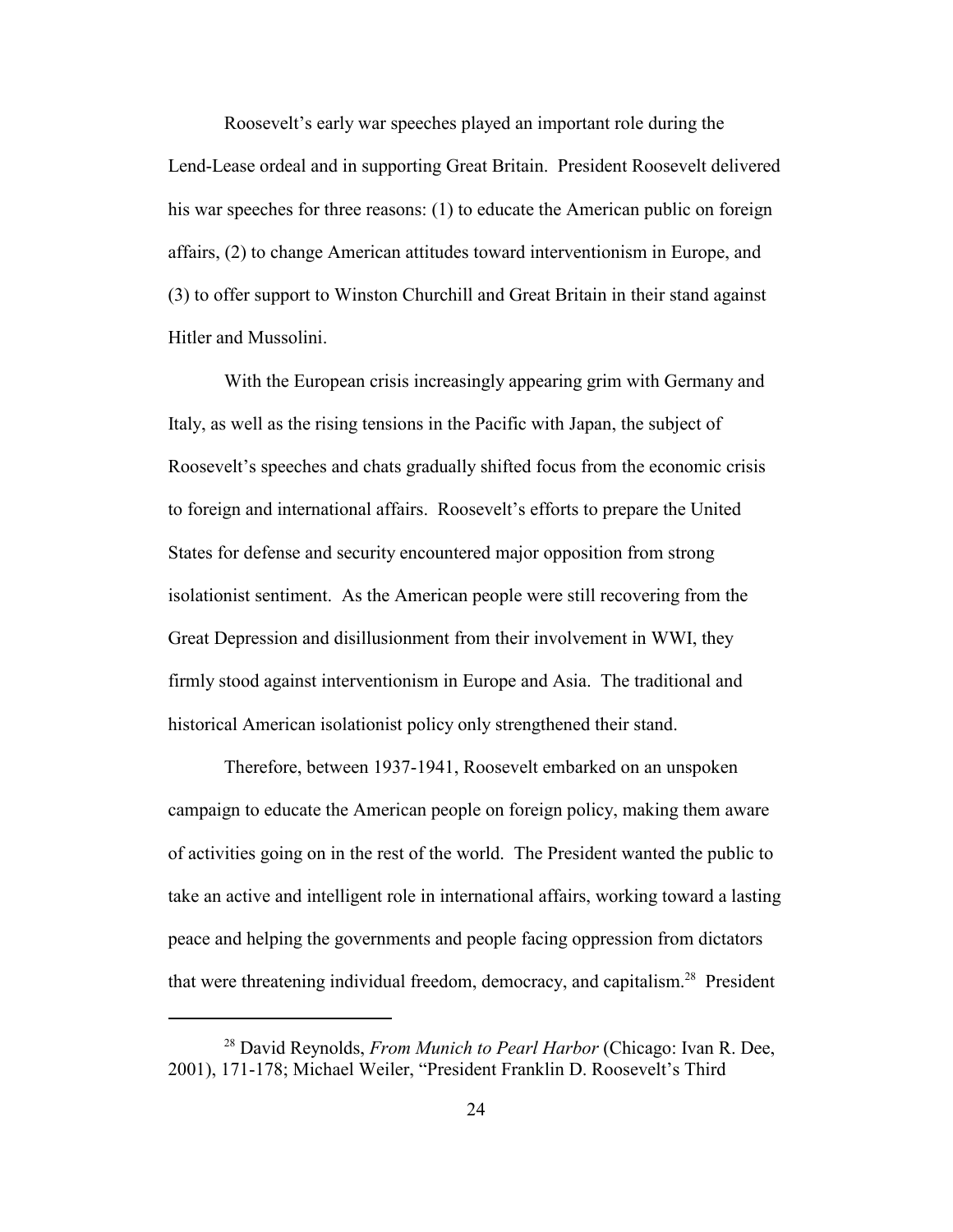Roosevelt's speeches during this time, however, left the audience unsure of FDR's foreign policy. He promoted action against aggressors and support of those that opposed the dictators and fascists but never laid out a detailed plan of action. Three speeches come to mind that reflect this ambiguity: (1) the Chicago "Quarantine" speech (October 5, 1937), (2) the Fireside Chat on the European War (September 3, 1939), and (3) the Address at the University of Virginia (June 10, 1940).

#### **Historiography**

The memoirs of those who worked closely with Roosevelt, such as Hopkins, Rosenman, and Sherwood, provide the best first-hand knowledge and account of FDR's speechwriting and delivery style. These works are extremely insightful, but they present a positive and biased perspective. Rosenman admits that he presents a "partisan" work in his memoir of Roosevelt. And many of these early memoirs and histories show great admiration for Roosevelt as a leader and public speaker, discuss Roosevelt's excellent timing and tone with each speech, emphasize the conversational tone in the addresses, and recall the late nights and numerous drafts (as well as the bourbon involved).

Even during Roosevelt's lifetime, speech analysts looked at the composition, vocabulary, and rhetorical elements in his campaign speeches and Fireside Chats. Some of the earliest articles and materials comes from the

Inaugural Address, 1941," in *The Inaugural Addresses of Twentieth-Century American Presidents*, ed. Halford Ryan (Westport, CT: Praeger, 1993), 118-120; John McV. Haight, Jr., "Roosevelt and the Aftermath of the Quarantine Speech," *The Review of Politics* 24.2 (1962): 234-236.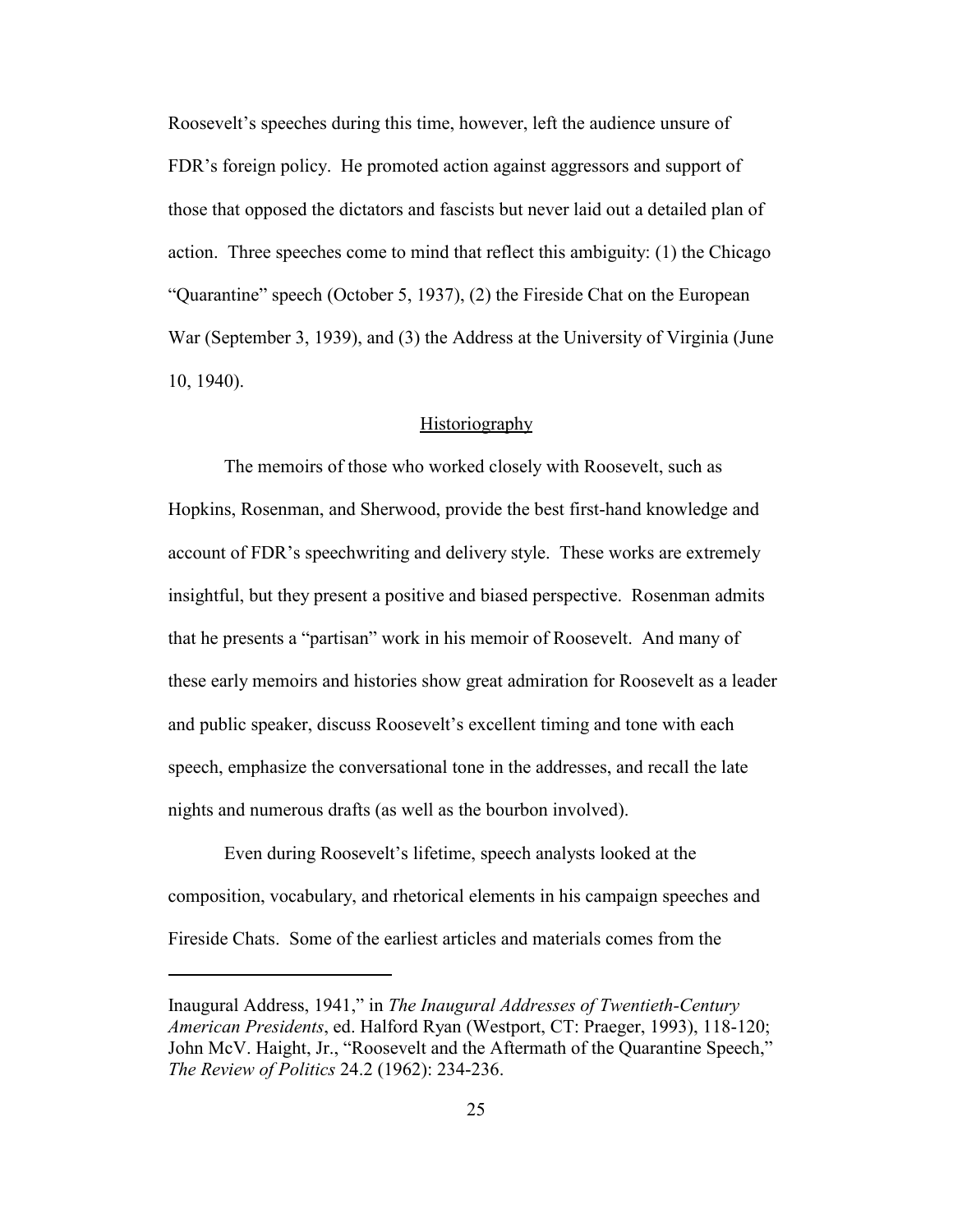communication and rhetorical perspective dating between the late 1940s-1960s. Many of these sources tend to focus on Roosevelt's earlier Fireside Chats and speeches during the Great Depression rather than his speeches pertaining to the war. They deal with the speechwriting process and take an in-depth look at the different drafts of each speech. FDR's speech notes and drafts can be studied and viewed at Roosevelt's Presidential Library at Hyde Park, New York.

Roosevelt's other biographers, like Jenkins, Morgan, Freidel, Ward, Davis, Goodwin, and Brandis, also present perspectives on Roosevelt's speeches and public speaking ability and provided helpful information for this thesis research. More recently a number of chapters on FDR have appeared in monographs on presidential speeches and the rise and popularity of radio broadcasts. But by far the most significant monograph on Roosevelt as an orator and public speaker is Halford R. Ryan's *Franklin D. Roosevelt's Rhetorical Presidency*. Not only does Ryan examine the rhetorical elements of FDR's speeches (e.g., parallelism, metaphor, tactics, tone, gesture), but he also describes the wider historical context surrounding the speeches. Ryan's primary thesis emphasizes the significance of FDR's speechmaking on his reputation as president and how FDR acts as an example of presidential and political oratory for future presidents.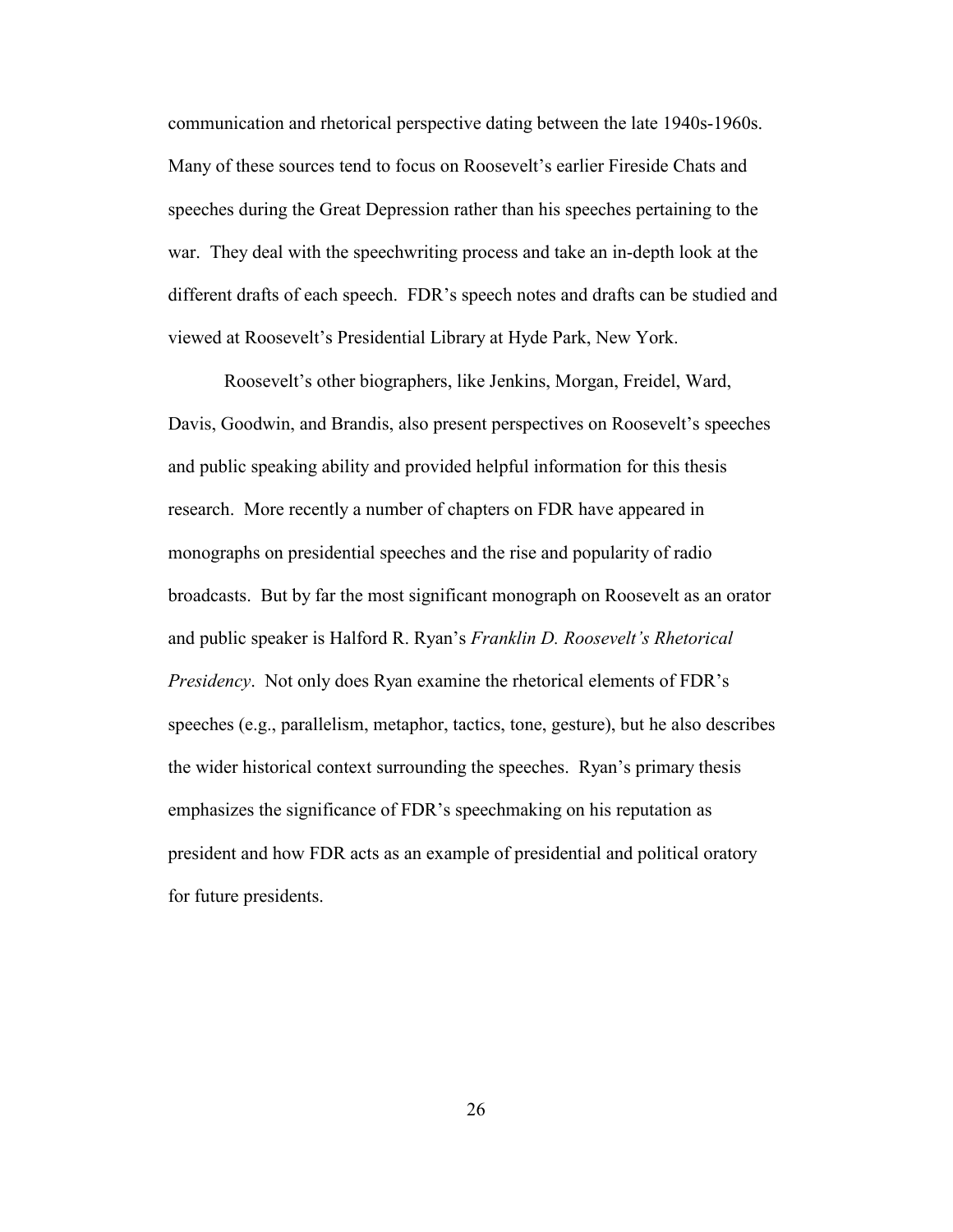# CHAPTER 3

#### THE LANGUAGE OF GREATNESS: CHURCHILL AS AN ORATOR

During the Second World War, Britain's Prime Minister Winston S. Churchill delivered a number of inspiring speeches that captured the fighting spirit of the English-speaking world and all those who fought Adolf Hitler's Third Reich. Since the 1940s those speeches have been the subject of detailed analysis and study. During and after the war, Churchill received praise as a legendary figure and savior of Great Britain and the champion of freedom. More recently a number of historians, like John Charmley and Clive Ponting, have criticized the mythical view of Churchill. Other historians, such as Roy Jenkins, Paul Addison, John Keegan, Geoffrey Best, John Lukacs, and David Reynolds, present a balanced view of Churchill's leadership during the Second World War, and they all note the impact and influence of Churchill's wartime speeches.

#### Family, Education, and Politics

In 1933, Winston S. Churchill published a biography of his famous ancestor, John Churchill (1650-1722), the first Duke of Marlborough, that not only offered a history of the Churchill family but also defended his ancestors and showed how Churchill felt closely linked to his ancestral past. John Lukacs says that Churchill's view of his family and English history was "personal and participatory."29 Like Franklin D. Roosevelt, Winston Churchill came from a

<sup>29</sup> John Lukacs, *Churchill: Visionary, Statesman, Historian* (New Haven, CT: Yale University Press, 2002), 104. This idea draws a great deal from Maurice Ashley's *Churchill as Historian* (New York: Charles Scribner's Sons, 1968), 13; see also, Reynolds, *In Command of History*, xxii-xxiv.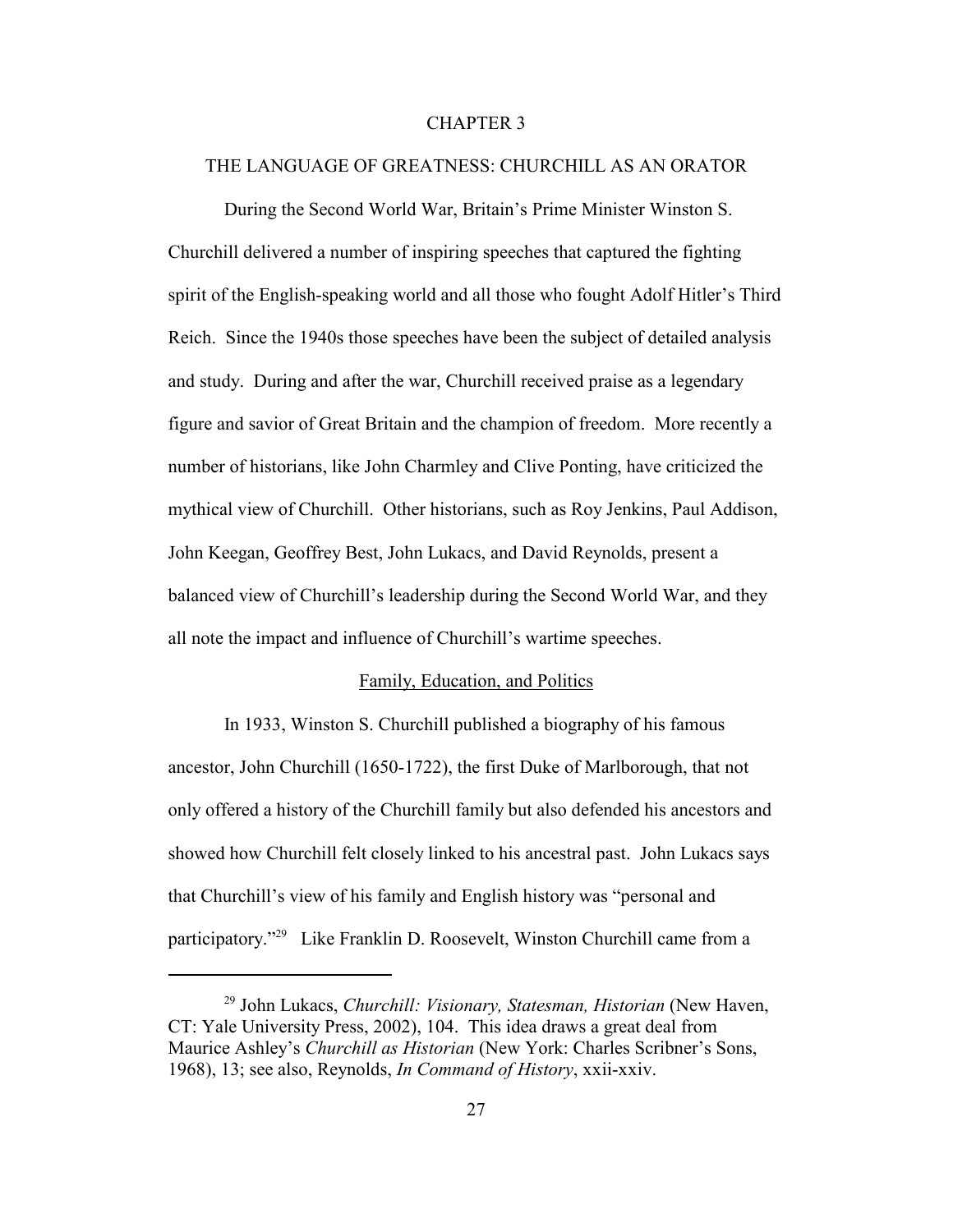long-line of wealthy aristocratic politicians and military commanders, and he found inspiration to follow their example in military and political service.

Winston was born on November 30, 1874, to Lord Randolph Churchill and Lady Jennie Jerome Churchill, at the Marlborough estate, Blenheim Palace. Lord Randolph Churchill was the third son to the seventh Duke of Marlborough, and he became a Member of Parliament and Chancellor of the Exchequer in the 1880s. His career in British Parliament, however, was filled with controversy, and Lord Randolph died of serious health problems in 1895. Jennie Jerome Churchill was the daughter of an American New York stock broker, Leonard Jerome, and she was known as a beautiful and social butterfly. Churchill's parents led hectic social and political lives that kept them away from Winston and their second son John ("Jack"). As a child in boarding school, Churchill often wrote to his parents appealing for attention and hoping for a visit from Lord and Lady Churchill. Despite their absence in his everyday life at school, Churchill felt that they were a major influence in his life. Churchill experienced much grief following Lord Randolph's death in 1895 and Lady Randolph's death in 1921.

As was customary in wealthy, aristocratic families, Churchill attended private schools in Ascot and Brighton before attending Harrow in 1888. Churchill's previous school experience at Ascot and Brighton inadequately prepared him for a classical education in Latin, Greek, and mathematics. He performed poorly on his examinations, giving the impression that Churchill struggled at school. Although he failed to master the classics and mathematics, he later found this to be a positive part of his education. Churchill said, "I gained

28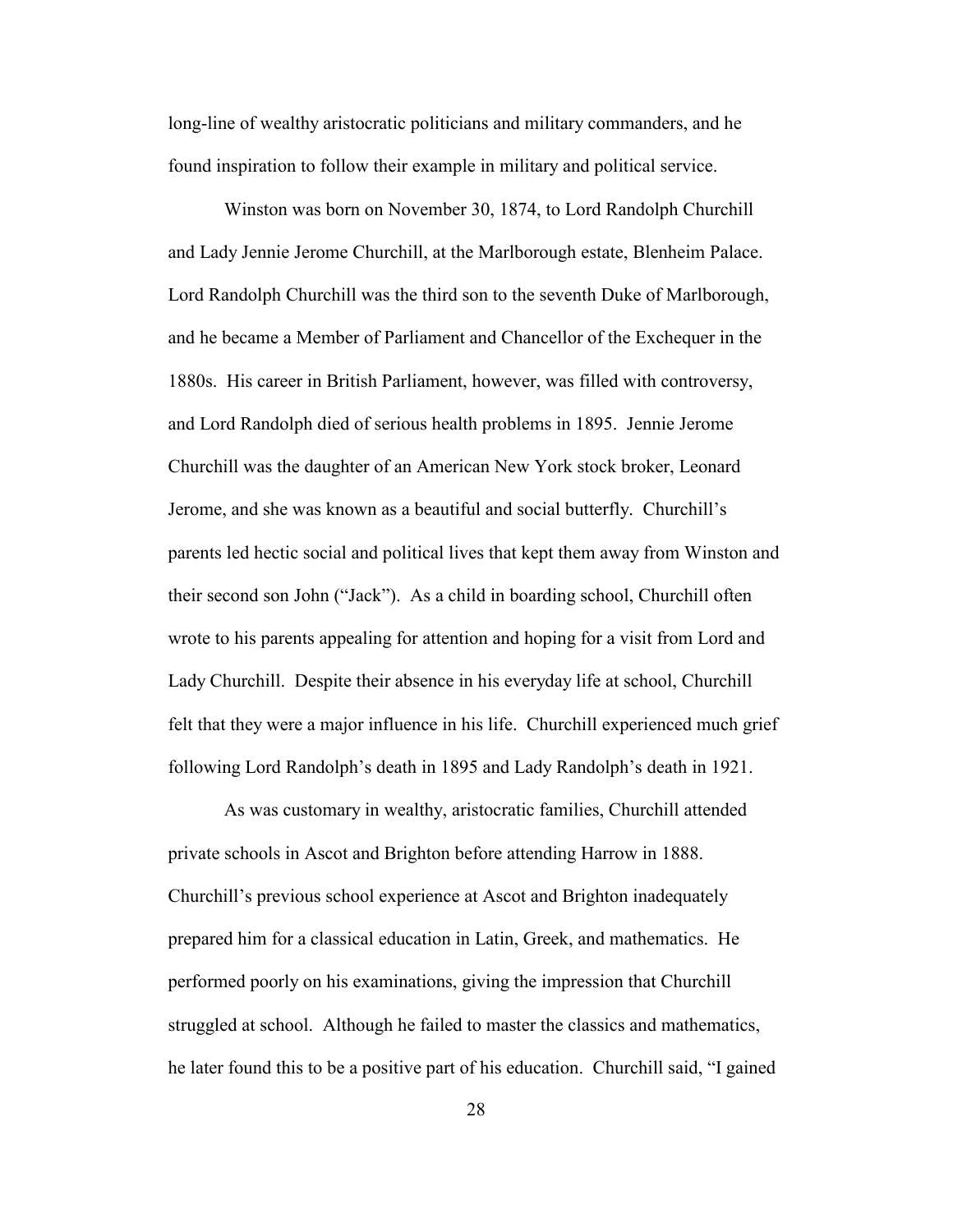an immense advantage over the cleverer boys. They all went on to learn Latin and Greek and splendid things like that. But I was taught English."<sup>30</sup> He was interested in military history and became a cadet while at Harrow. During his five years at Harrow, Lord and Lady Randolph occasionally received letters from Churchill's teachers expressing their concern for Winston's carelessness and disruptive behavior. Churchill's instructors worried about his general conduct, but they recognized his abilities in history, literature, and English. Despite a few problems and disinterest in studying the classics, Churchill excelled in subjects that held his attention and fascinated his imagination, such as history and English. Churchill also developed the habit of memorization and recitation. On one occasion Churchill set out to memorize 1,200 lines from Macaulay's *Lays of Ancient Rome* for a school-wide contest, which he won. He also memorized lines from Shakespeare's *Henry VIII* and *Midsummer Night's Dream*.<sup>31</sup> Churchill's commitment to memorization and oratory also helped him to minimize a speech impediment or lisp.<sup>32</sup> Young Churchill worked hard in these subjects and the

<sup>30</sup> As quoted in Meacham, *Franklin and Winston*, 16; see also Keegan, *Churchill* (London: Phoenix, 2002), 24.

<sup>31</sup> Paul Addison, *Churchill: The Unexpected Hero* (Oxford: Oxford University Press, 2005), 10-12; Geoffrey Best, *Churchill and War* (London: Hambledon and London, 2005), 3; Geoffrey Best, *Churchill: A Study in Greatness* (London: Hambledon and London, 2001), 6-7; Roy Jenkins, *Churchill: A Biography* (New York: Farrar, Straus and Girouz, 2001), 3-21; Keegan, *Churchill*, 22-25; Norman Rose, *Churchill: The Unruly Giant* (New York: Free Press, 1994), 3-38.

<sup>32</sup> Winston S. Churchill, *Blood, Toil, Tears, and Sweat: The Speeches of Winston Churchill*, edited with an introduction by David Cannadine (London: Penguin Books, 1989), 2; Addison, *Churchill*, 32.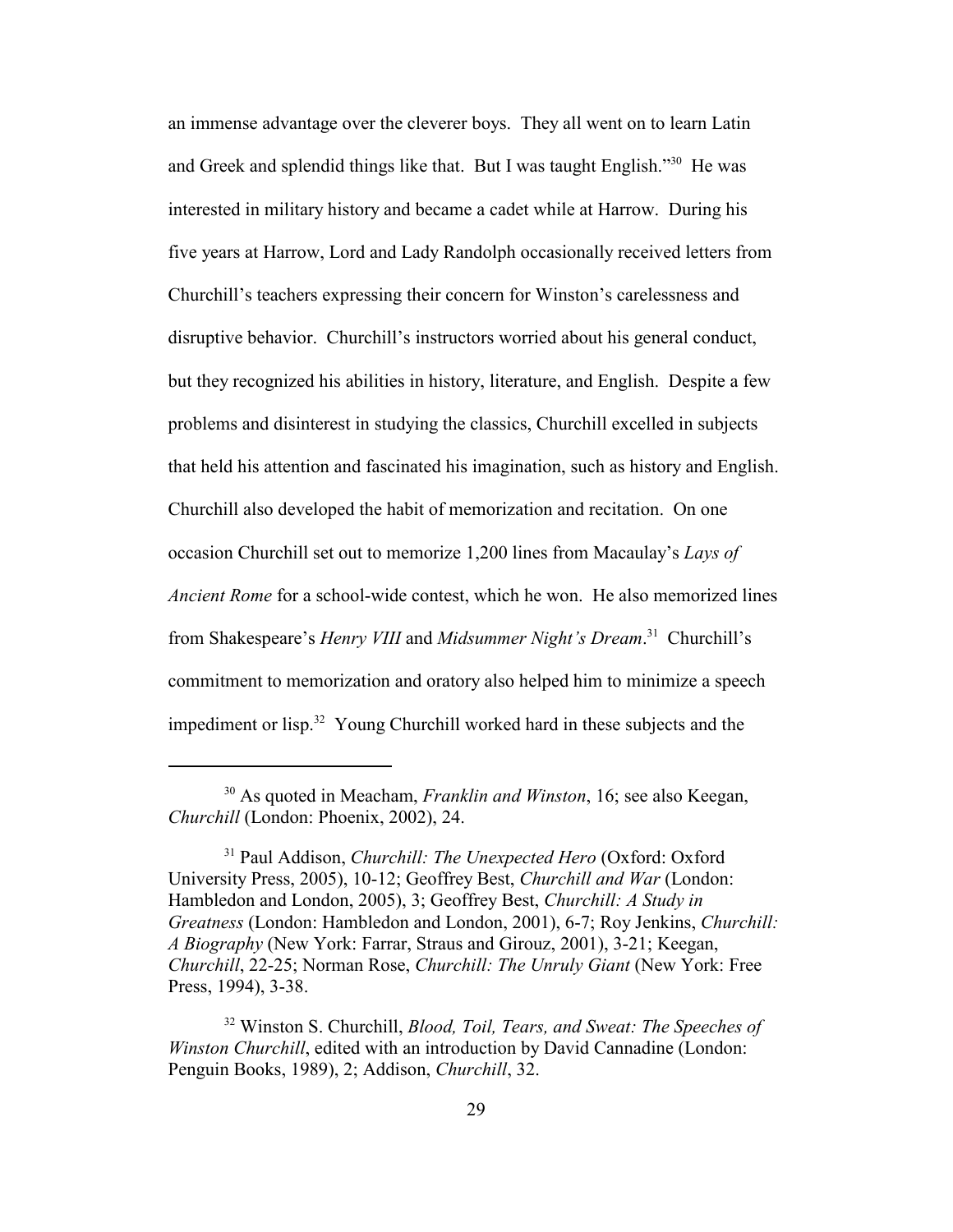knowledge he acquired proved to be invaluable to his ability to inspire through words.<sup>33</sup>

After failing the Sandhurst entrance exams twice, the faculty of the Royal Military Academy at Sandhurst finally accepted Churchill into the Cavalry class in 1893. Churchill found more success at Sandhurst and learned from his military studies. Churchill graduated eighth out of 150 students and received a commission as a Second Lieutenant in the 4<sup>th</sup> Hussars, serving in India. Churchill later served with the 21<sup>st</sup> Lancers in the Sudan and as a war correspondent in South Africa during the Boer War.

Although Churchill's classical education ended with his admittance into Sandhurst, Churchill continued to improve and educate himself. While serving in India, Churchill wrote his mother, asking her to send him books to read and study. Churchill read Thomas Babington Macaulay, Edward Gibbon, Adam Smith, Charles Darwin, and Rudyard Kipling. Of all his reading, Churchill favored the histories and essays of Gibbon and Macaulay but viewed these writers in different ways. To Churchill, Gibbon seemed "stately and impressive" and Macaulay seemed "crisp and forcible." One can see how Churchill tried to incorporate these characteristics in his own writing and speechmaking, and his interests would help him connect to a wider audience, evoking images and symbols in which they were already familiar.

<sup>33</sup> Andrew Roberts, *Hitler and Churchill* (London: Phoenix, 2003), 78.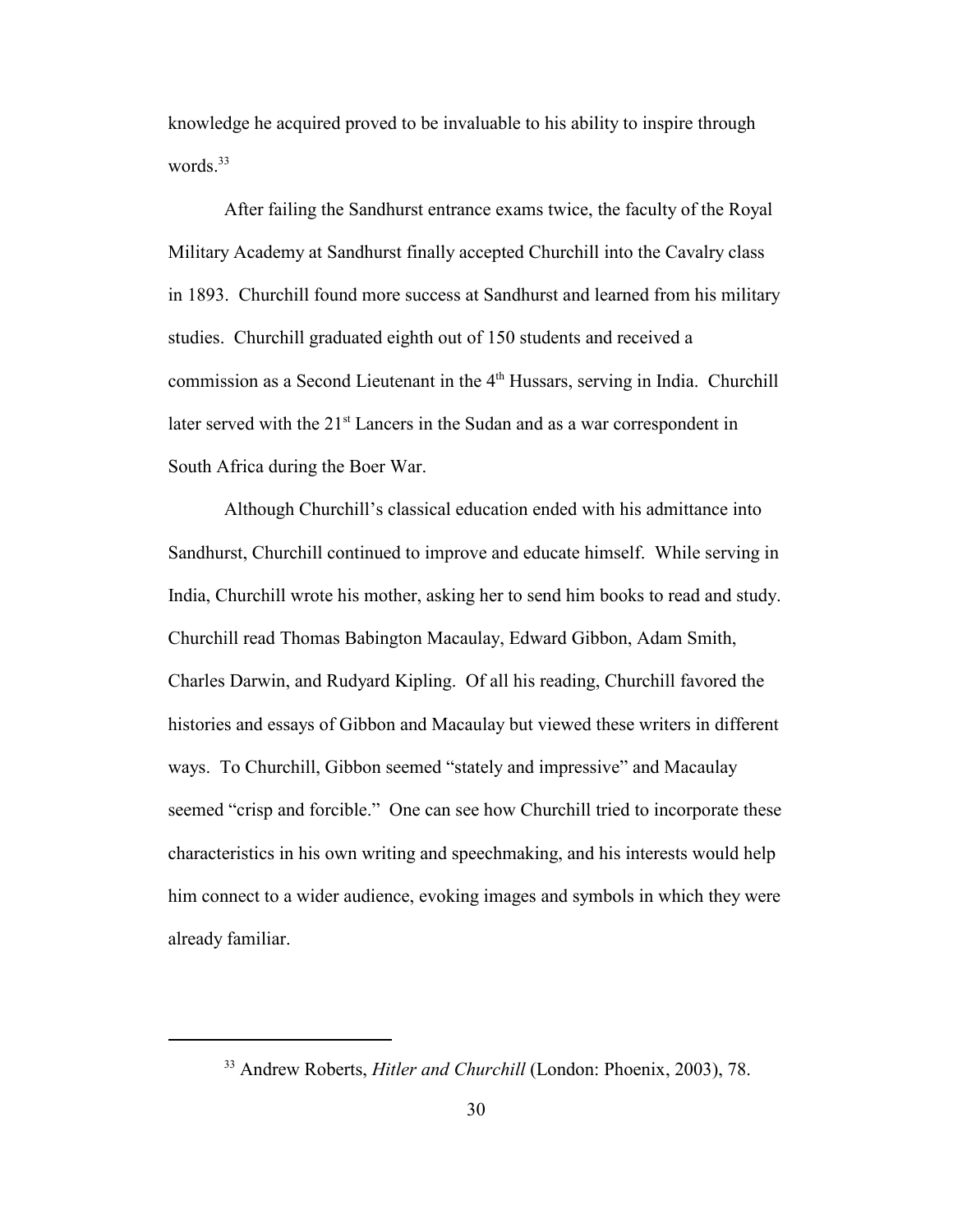In addition to reading British literature and history, Churchill critically analyzed twenty-seven volumes of Parliamentary debates recorded in the *Annual Register*, thinking through his personal responses on every issue. During his service in India, Churchill also developed his understanding of oratorical skill as the primary source of power, authority, and leadership, which can be seen in his article "The Scaffolding of Rhetoric" and his novel *Savrola*. <sup>34</sup> Churchill's experiences abroad as a soldier and war correspondent propelled his professional career as a politician, gave him material for two important histories, and provided him with military imagery that would fill many of his future wartime speeches.<sup>35</sup>

In the early 1900s, Churchill embarked in a career of politics, holding a number of notable positions like Member of Parliament (several terms), Under-Secretary for the Colonies (1905-1908), Home Secretary (1910-1911), First Lord of the Admiralty (1911-1915, and again in 1939-1940), and Chancellor of the Exchequer (1924-1929). Numerous controversies arose over Churchill's party affiliation (Liberal or Conservative), the situation in Ireland, the disastrous Dardanelles Campaign of World War I, and the appeasement debate of the late 1930s. Historians often refer to Churchill's life during the 1930s as "The Wilderness Years." As an attempt to consol himself at this time, Churchill painted, published some of his writings, worked on his home at Chartwell, and

<sup>34</sup> Cannadine, *Speeches*, xv-xviii; Rose, *Churchill*, 55-58.

<sup>35</sup> Addison, *Churchill*, 12-16; Best, *Churchill and War*, 5-31; Best, *Churchill*, 9-10; Jenkins, *Churchill*, 24-26; Keegan, *Churchill*, 34-35; Meacham, *Franklin and Winston*, 29; Rose, *Churchill*, 45.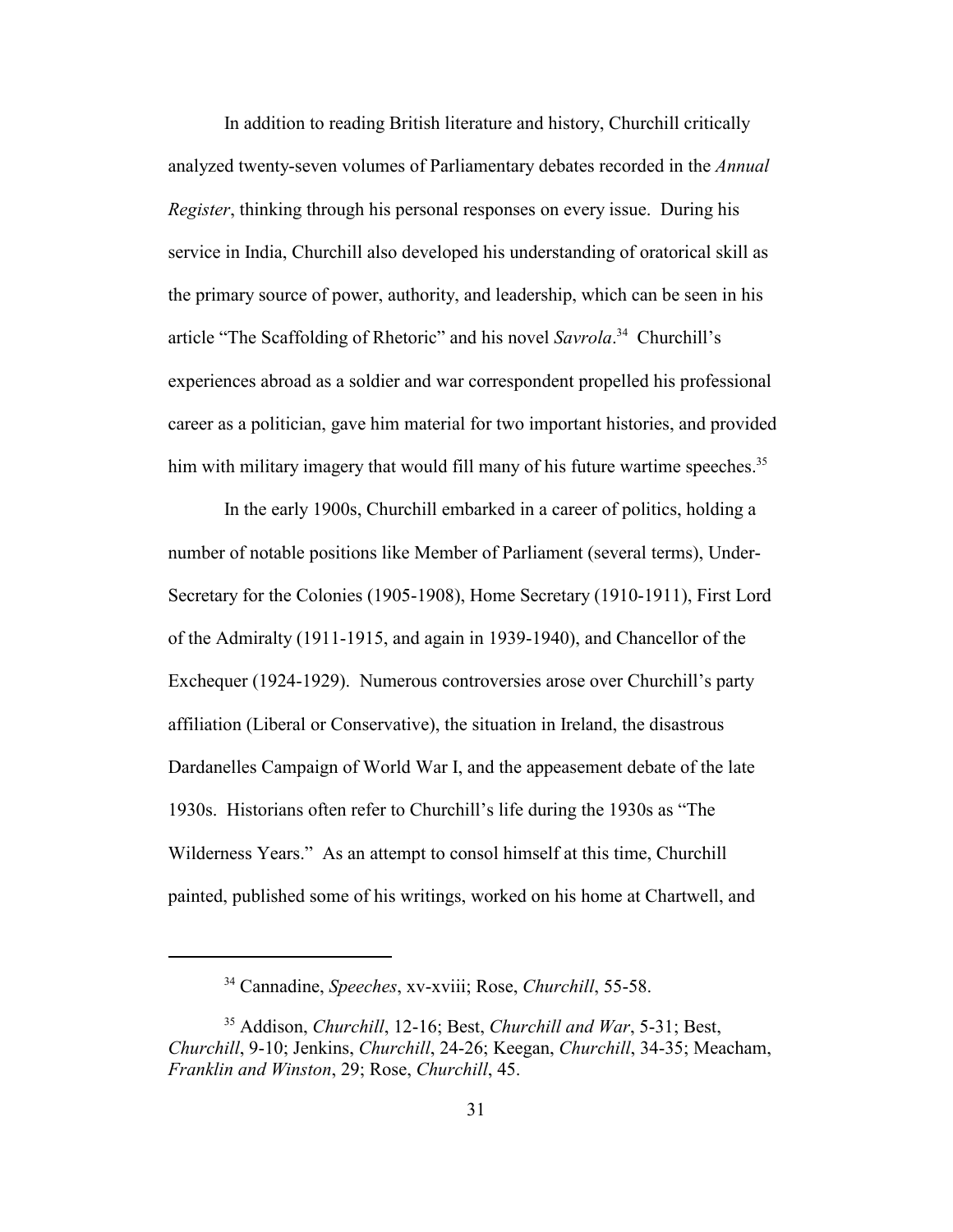traveled and lectured in the United States. It appeared that Churchill was past the height of his political career. During this time, few British politicians and citizens would have expected Churchill's return to the world stage and enormous success as Prime Minister.

As Churchill was starting out in politics, he married Clementine Hozier on September  $12<sup>th</sup>$ , 1908. Winston relied a great deal on Clementine's support and advise during their marriage and his career. One of the most famous examples of Clementine's involvement in Winston's work comes from a letter at the beginning of the war. Someone in Churchill's cabinet told Clementine that the Prime Minister was being "rough" and "overbearing." Clementine wrote to Churchill, "My darling Winston – I must confess that I have noticed a deterioration in your manner; & you are not so kind as you used to be. . . . with this terrific power you must combine urbanity, kindness, and if possible Olympic calm." Winston and Clementine were parents to five children, and their daughter, Mary Soames, edited a volume of the Churchills' personal letters and correspondence, which provides evidence of their warm and caring relationship even through the tough "wilderness" years and the difficult wartimes.<sup>36</sup>

Churchill gave his first speech to Parliament in 1901, and over the next couple of decades Churchill developed and improved his oratory. As a young politician, Churchill observed and learned from other notable British orators such

<sup>36</sup> Mary Soames, ed., *Winston and Clementine: The Personal Letters of the Churchills* (Boston: Houghton Mifflin Company, 1999), 454.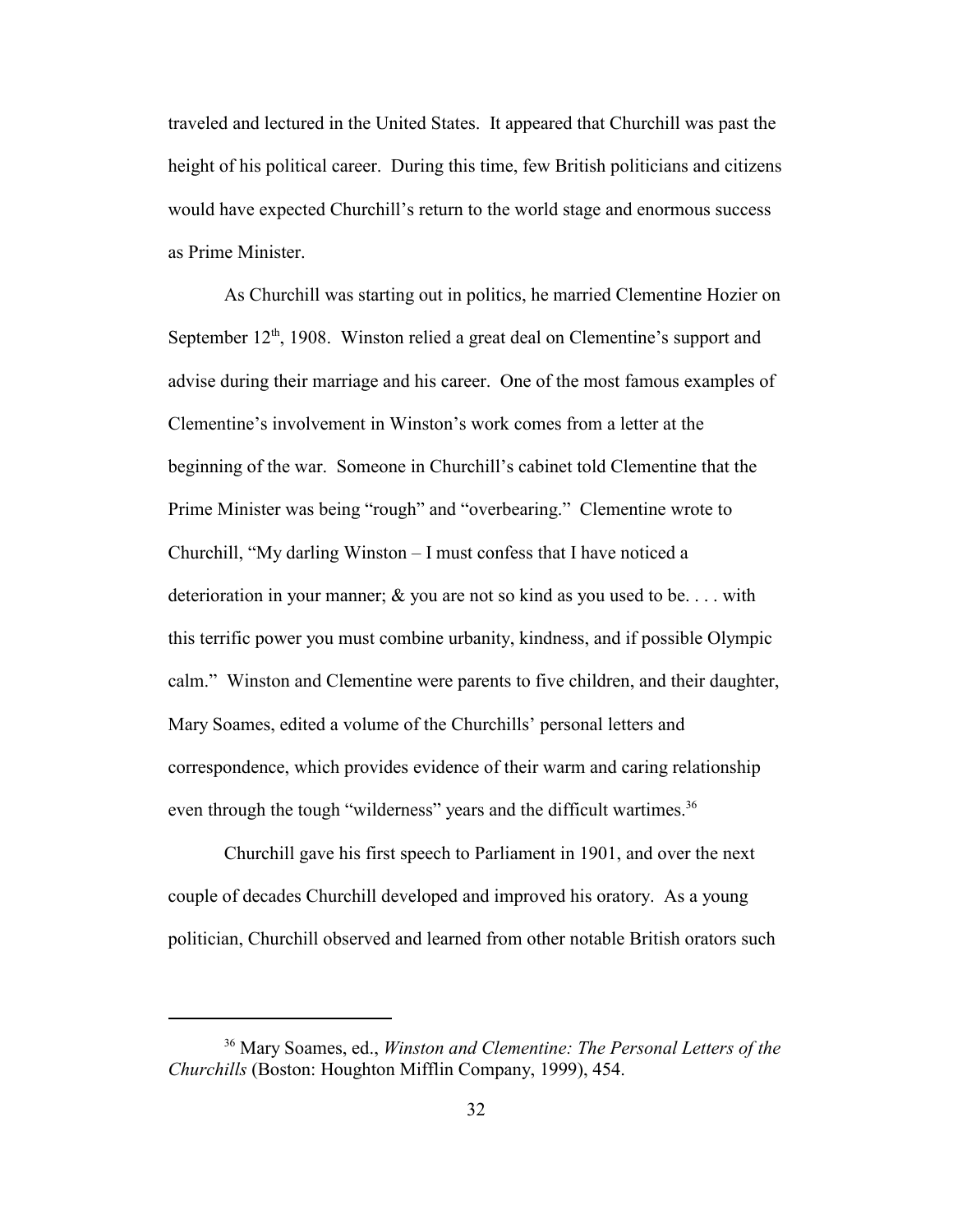as Gladstone, Pitt, and Lord Randolph Churchill.<sup>37</sup> Churchill also found a fascination with the Irish-American speaker and Tammany Hall politician, Bourke Cockran.<sup>38</sup> He continued to pour over his speeches during the writing and preparation stage, and Churchill created a unique style of speaking by pausing, modulating his voice, and drawing dramatic emphasis.

## Preparation and Delivery Style

Known as a master communicator, Churchill delivered speeches that were the product of his hard work and unique personality. Churchill devoted much time to preparing, writing, editing, and practicing his own speeches. It was not uncommon for Churchill to devote several hours to writing a simple and brief speech. Unlike President Roosevelt, Churchill composed his own speeches, and his addresses resulted in masterpieces of proper and classical rhetoric, rather than Roosevelt's conversational and personal style. Churchill's language reflected an Old Victorian English, rather than a modern political rhetoric and contained themes of nobility, sacrifice, and morality. Churchill also included humor and used strong grammatical structure, which made his messages clear, descriptive, and understandable as well as entertaining.<sup>39</sup> In many of his speeches, Churchill

<sup>37</sup> Cannadine, *Speeches*, 2-3; Best, *Churchill*, 7; Roberts, *Hitler and Churchill*, 38-39.

<sup>38</sup> Cannadine, *Speeches*, xx; Addison, *Churchill*, 14; Rose, *Churchill*, 43- 44.

<sup>39</sup> Rose, *Churchill*, 55-56; Jenkins, *Churchill*, 611-612.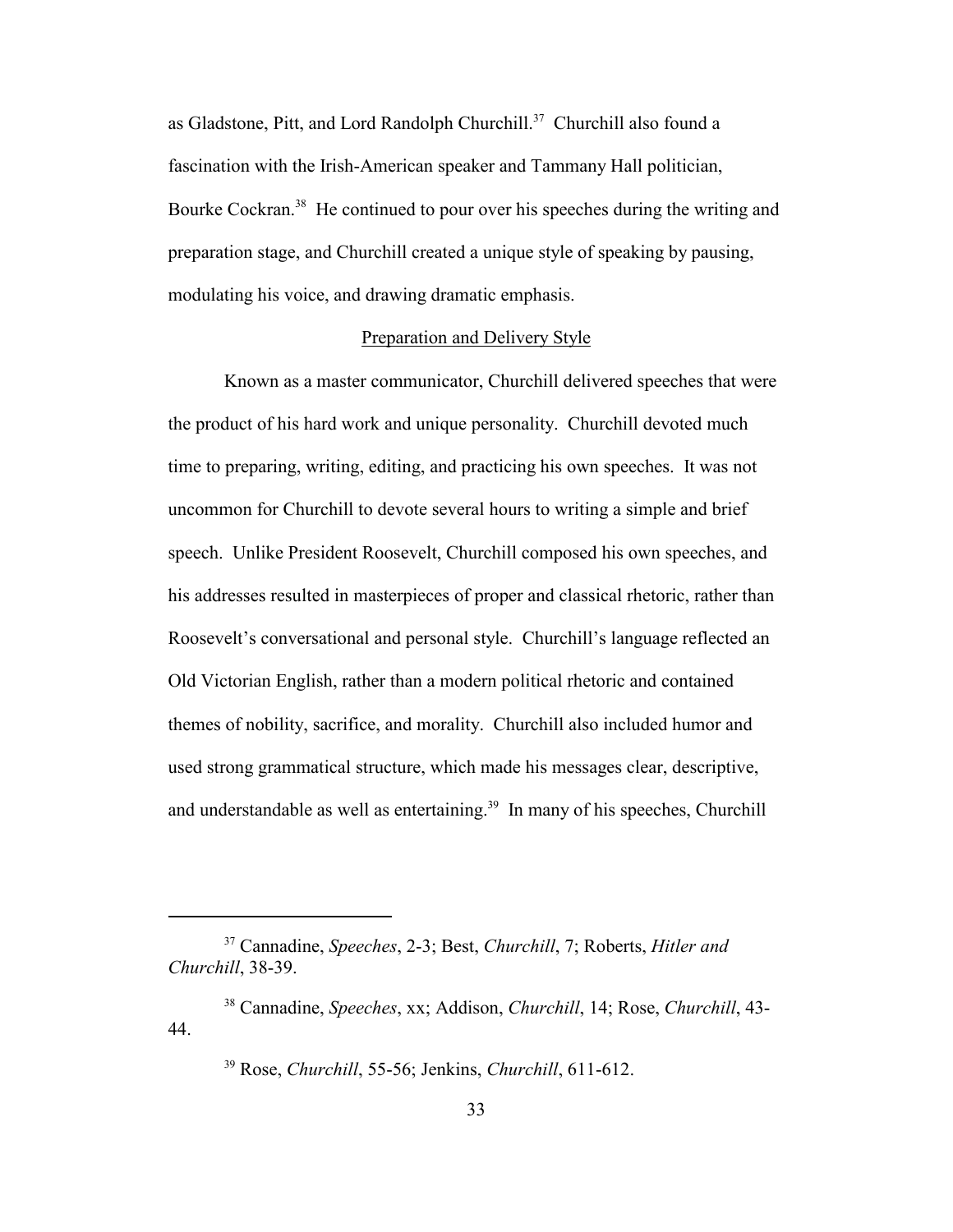referred to British history and literature, and the speeches provided vivid and inspiring imagery.<sup>40</sup>

Much like his personality, however, his rhetoric contained glaring weaknesses and flaws. And unfortunately his speeches as a Member of Parliament and politician failed to persuade and bring about the changes that he wanted. Many times before and after his career as Prime Minister, Parliament and the British people did not take Churchill's speeches seriously. His speeches are praised for their grandness and magnanimity, but Churchill's vocabulary and phrases often exaggerated problems and offended his colleagues.<sup>41</sup> The language and ideas of Churchill's oratory, however, matched the gravity of the situation during World War II. Churchill humbly bragged after the war "It was a nation and a race dwelling all round the globe that had the lion heart. I had the luck to be called upon to give the roar."<sup>42</sup>

After Neville Chamberlain and the British government realized that Hitler would not be appeased, Churchill became the newly appointed Prime Minister in May of 1940. British parliamentary members, especially the Conservative party members, remained skeptical and hesitant about the decision to appoint Churchill. Churchill's speeches had to combat the defeatist ideas of the appeasement group like Chamberlain and Halifax, who wanted a negotiated peace with Hitler. In his

<sup>40</sup> Keegan, *Churchill*, 134-135, 176-177.

<sup>41</sup> Cannadine, *Speeches*, xxiii-xxix.

<sup>42</sup> Churchill, *Complete Speeches*, Vol 8, 8608.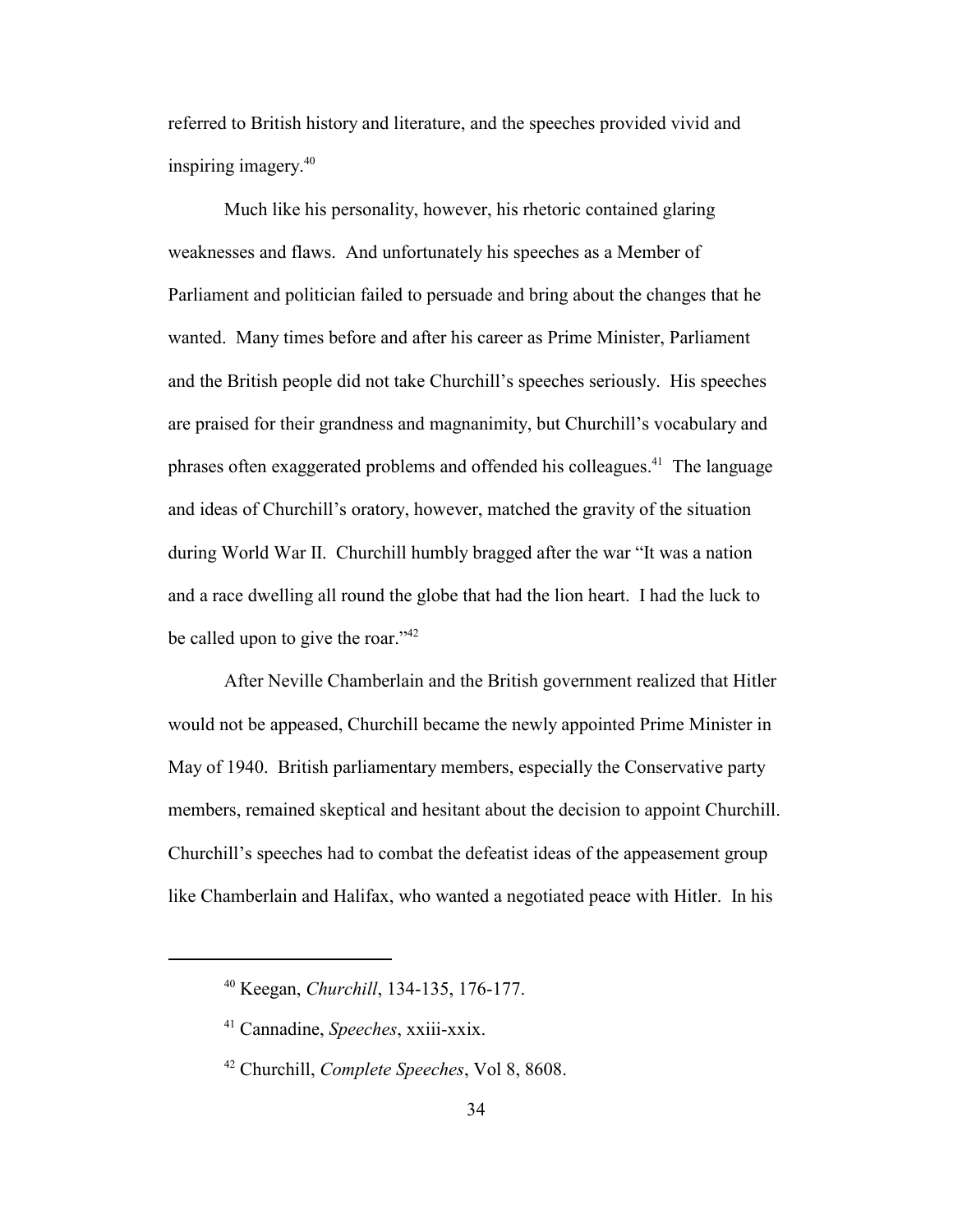newest book, *Blood, Toil, Tears, and Sweat: The Dire Warning, Churchill's First Speech as Prime Minister*, historian John Lukacs examines the events of May 1940 and what public opinion was of Churchill at the time. Lukacs argues that Churchill's speech, delivered to the House of Commons on May  $13<sup>th</sup>$ , 1940, was responsible for changing public opinion about the new Prime Minister and the war situation. Many of the political leaders and English people had no idea what was about to happen to Great Britain and what would be expected of them. Churchill's speeches had a powerful impact during those first few months of the war, especially during the Battle of Britain.<sup>43</sup>

Churchill's early 1940-1941 war speeches served three purposes: (1) to inform the House of Commons and the public about the war effort, (2) to raise morale among the British people, and (3) to persuade Americans, especially Roosevelt, to support the Allied war effort. Churchill's war speeches were honest and reflected his determination to challenge the tyranny and barbarism represented by Hitler and the Nazis. Churchill never shied away from admitting his faults and mistakes in his speeches (e.g., "I offer no excuses" address, House of Commons, January 29, 1942) once he realized he had made a mistake. He also presented the bad news with the good news but kept an overall optimistic tone and message (e.g., "Wars are not won by evacuations," the Dunkirk message). The greatness of Churchill's oratory comes from his superb use of vocabulary and

<sup>43</sup> John Lukacs, *Blood, Toil, Tears, and Sweat: The Dire Warning, Churchill's First Speech as Prime Minister* (New York: Basic Books, 2008).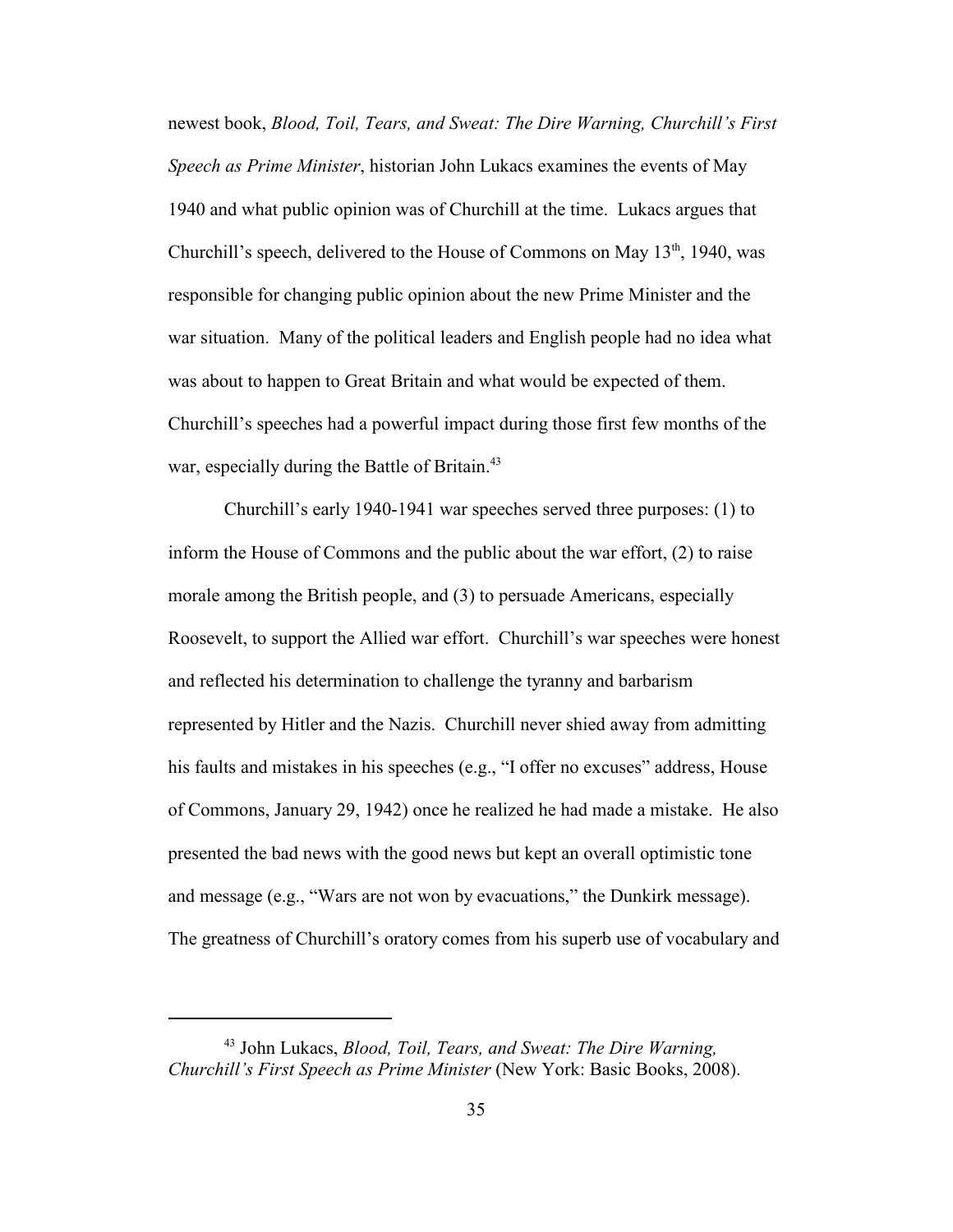descriptive language, as well as his use of British history and literature, which the British people would have immediately recognized and identified.

Churchill's philosophy or understanding of history has come under scrutiny in the past few decades. Churchill's love of the English language, literature, and its history resulted in the production of several major histories: *The Story of the Malakand Field Force* (1898), *The River War* (1899), *Lord Randolph Churchill* (1906), *The World Crisis* (1923-1931), *Marlborough: His Life and Times* (1933-1938), *The Second World War* (1948-1954), and *A History of the English Speaking Peoples* (1956-1957). In these histories, Churchill dealt with war, politics, and his own relatives. Two of the standard older works pertaining to Churchill as a historian are Maurice Ashley's, *Churchill as Historian*, and J. H. Plumb's chapter, "The Historian," from *Churchill Revised: A Critical Assessment*. <sup>44</sup> Newer perspectives on Churchill as a historian come from John Lukacs' *Churchill: Visionary, Statesman, Historian*, and David Reynolds' *In Command of History: Churchill Writing and Fighting the Second World War*. 45 These works examine Churchill's understanding of history, methodology in research, and writing of the past.

Like other historians, Churchill used his perception of the past to defend his family and justify his beliefs. Churchill's histories often contained factual

<sup>44</sup> Ashley, *Churchill as Historian*; J. H. Plumb, "The Historian" in *Churchill Revised: A Critical Assessment*, Edited by A. J. P. Taylor, et al. (New York, Dial Press, 1969).

<sup>45</sup> Lukacs, *Churchill: Visionary, Statesman, Historian*; Reynolds, *In Command of History*.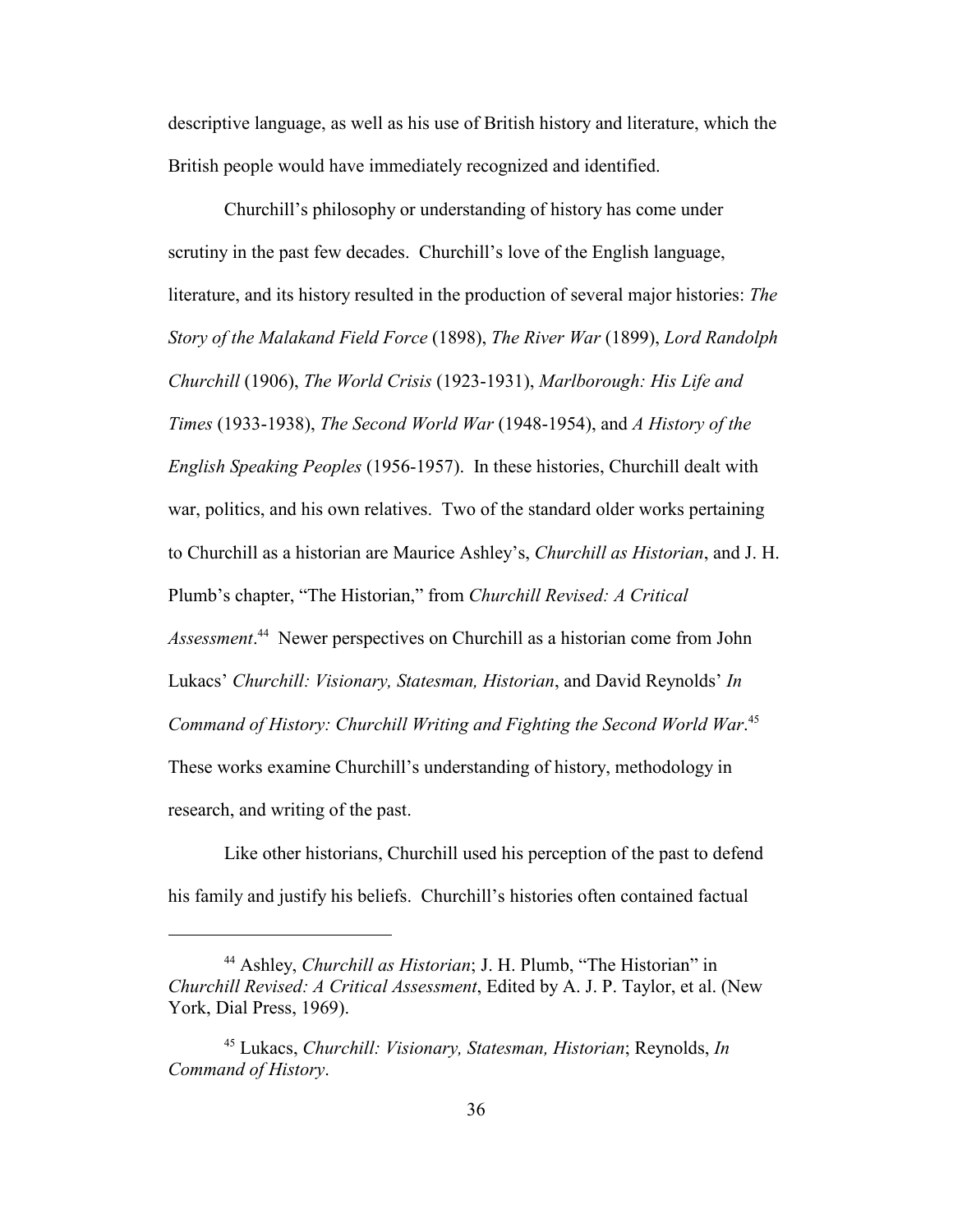errors and exaggerated events, lacked proper analysis and data, and reflected his own personal experiences and biases.<sup>46</sup> For his six volumes on *The Second World War*, he relied heavily on the assistance of a team of research assistants, the Syndicate.<sup>47</sup> These assistants helped Churchill gather documents, correspondence, statistics, and intelligence, but Churchill ultimately chose what to include and what to leave out.<sup>48</sup> At the time of writing both his post-WWI and WWII memoirs, Churchill wanted to maintain a position of leadership in the present and future. Therefore, Churchill used his account as a political tool. Churchill understood the power of history when he said, "I shall leave it to history, but remember that I shall be one of the historians."<sup>49</sup> It seems fair to say that Churchill cannot be considered a professionally trained historian, but his amateur histories offer a unique and often first-hand perspective on the events that he describes so vividly.

Churchill's understanding of British history came from his Victorian education, family background, and experiences abroad in the British Empire and at home in Parliament. Churchill saw history as a progression of uplifting events – Britain progressing culturally, politically, and socially, taking the role of a

 $46$  Plumb, "The Historian," 152, 156.

<sup>47</sup> Reynolds, *In Command of History*, xxi.

<sup>48</sup> Lukacs, *Churchill: Visionary, Statesman, Historian*, 113; Reynolds, *In Command of History*, xxi.

<sup>49</sup> As quoted in Reynolds, *In Command of History*, xix.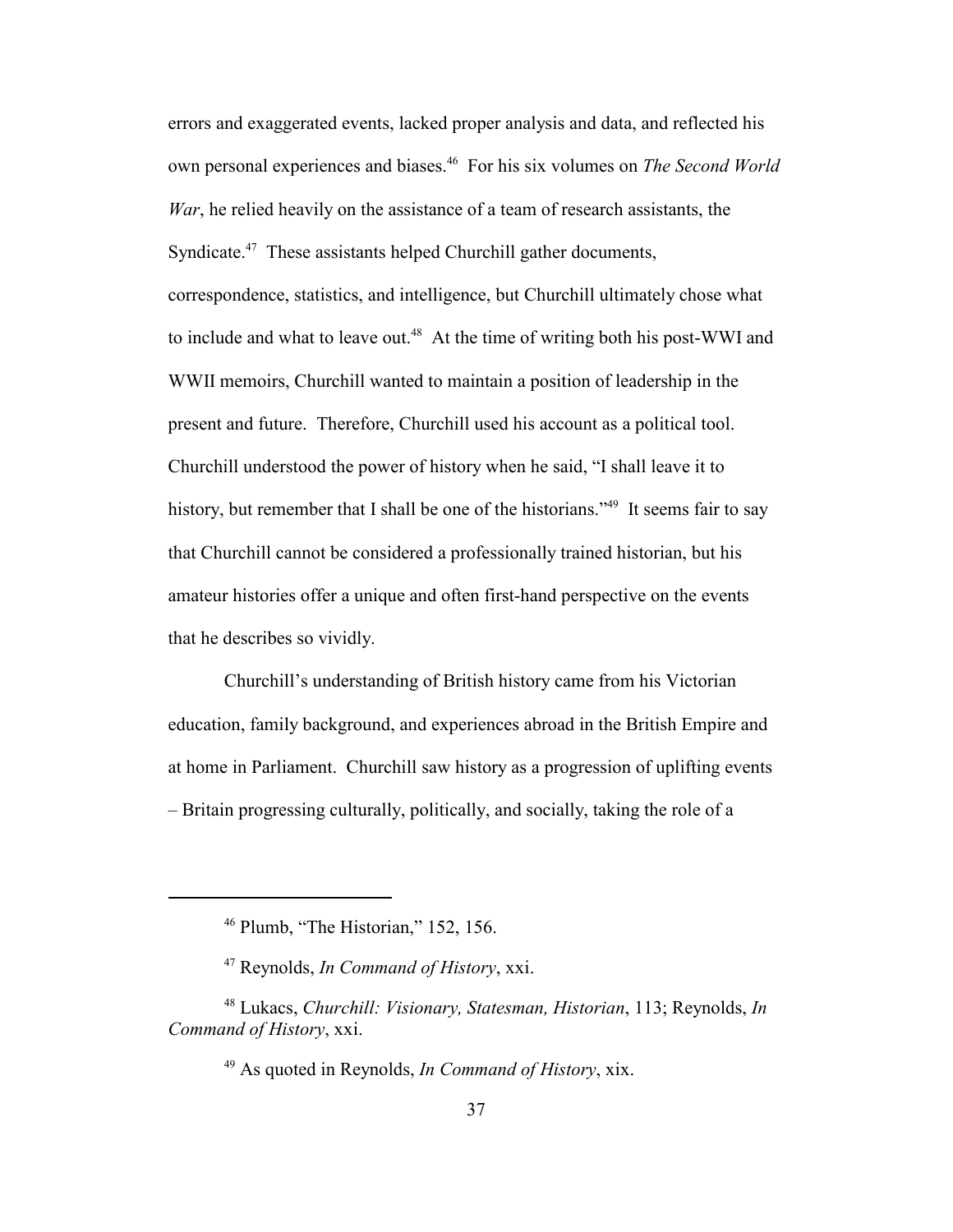moralizing and civilizing force in the world.<sup>50</sup> Churchill was certain of Great Britain's significance in the world, especially during World War II, but Churchill also viewed history with an individualistic or humanistic mind set, being a fan of the "great men" theory of history.<sup>51</sup> Churchill believed in human destiny and, more importantly, believed in his own destiny as a leader in history. In May of 1940, when Churchill took his place as Prime Minister, he said, "I felt as if I were walking with destiny, and that all my life had been but a preparation for this hour and for this trial."<sup>52</sup>

As J. H. Plumb noted, Churchill did not study the major philosophies of history, like Hegel or Marx, and Churchill never developed or identified a clear philosophy of history.<sup>53</sup> From his written histories, however, one realizes that Churchill viewed the nature of history as a story of progression – events progressing to an increasingly better government, society, and culture (a common and prominent Whig interpretation of history from Churchill's day). Churchill showed a fascination for the history of the English speaking world and believed in the words and deeds of significant individuals who stood out as men of destiny, driving and pushing historical events.

<sup>50</sup> Keegan, *Churchill*, 14; Plumb, "The Historian," 134.

<sup>51</sup> Ashley, *Churchill as Historian*, 16-17.

<sup>52</sup> As quoted in Reynolds, *In Command of History*, xx.

<sup>53</sup> Plumb, "The Historian," 134-135, 138, 142, 168; Ashley, *Churchill as Historian*, 18-20; Lukacs, *Churchill: Visionary, Statesman, Historian*, 122-123.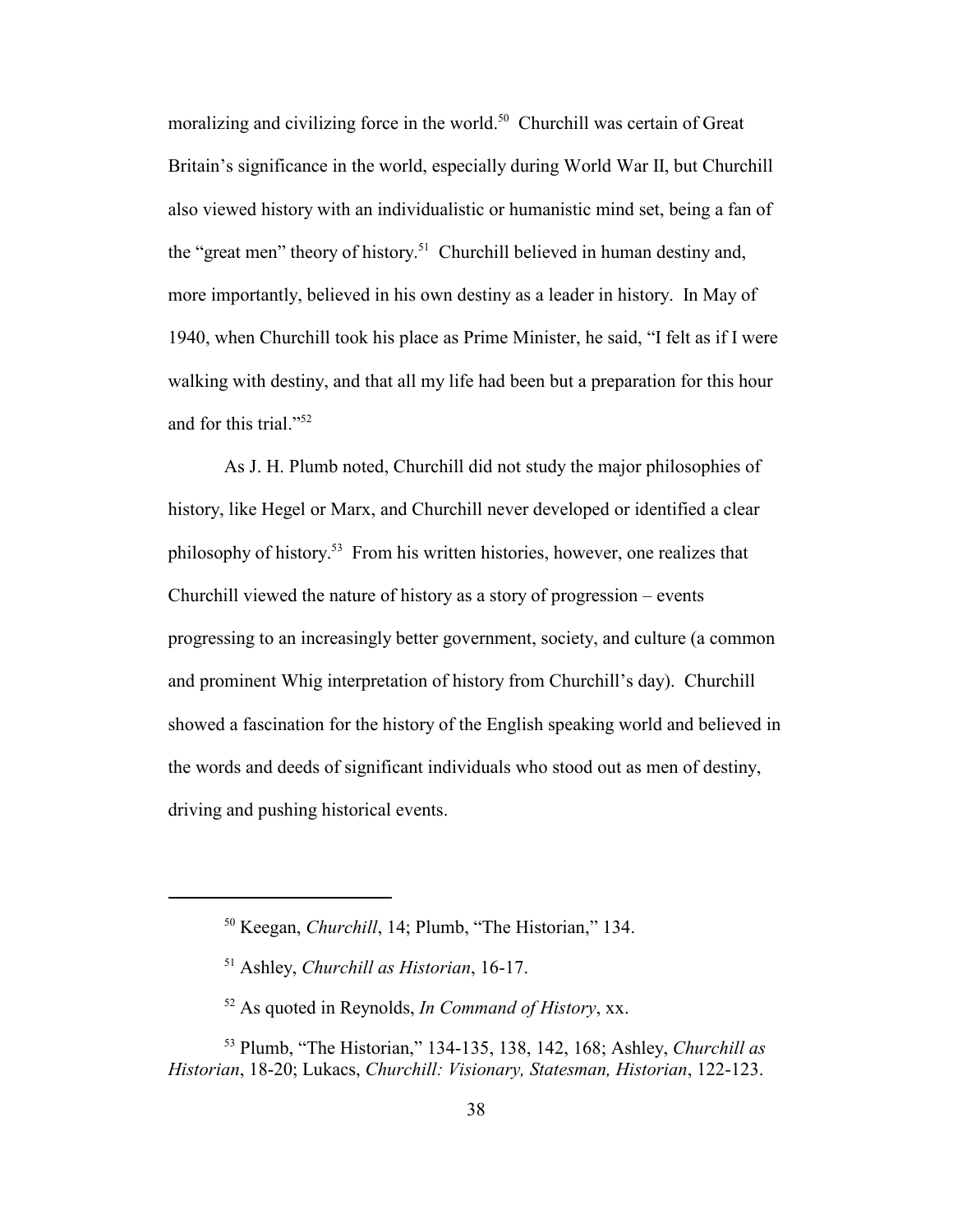Churchill's "personal and participatory" view of the past can be seen in his wartime speeches to the public. Churchill realized the significance of WWII in World history and British history, and he wanted his audiences to see how they were involved in major historical events. While Churchill used history to justify and defend his belief, he effectively used his perception and interpretation of history to inspire the British people during those crucial weeks in the summer and fall of 1940.

In Churchill's early wartime speeches, he described the battle between good versus evil and evoked images of destruction and threatening circumstances. Therefore, the British struggle against Germany was not only a physical struggle but also an ideological and linguistic struggle. Churchill used images and metaphors that challenged the Nazi propaganda and German national myths.<sup>54</sup> Churchill did not merely state the concepts and policies he opposed but spoke of his own ideals and beliefs, raising his argument to a higher level and appealing to the higher moral ground.<sup>55</sup> Churchill realized that Hitler and Nazism were challenging the morals and values of Western Civilization, and Churchill's speeches adamantly defended those important morals and values.

Churchill's observations of history in his speeches made the audience look back and see the continuity or connection between the past and present, as well as

<sup>54</sup> Keegan, *Churchill*, 134-135; Jonathan Charteris-Black, *Politicans and Rhetoric: The Persuasive Power of Metaphor* (New York: Palgrave MacMillan, 2005), 32-57; Addison, *Churchill*, 168-169.

<sup>55</sup> Cannadine, *Speeches*, 11.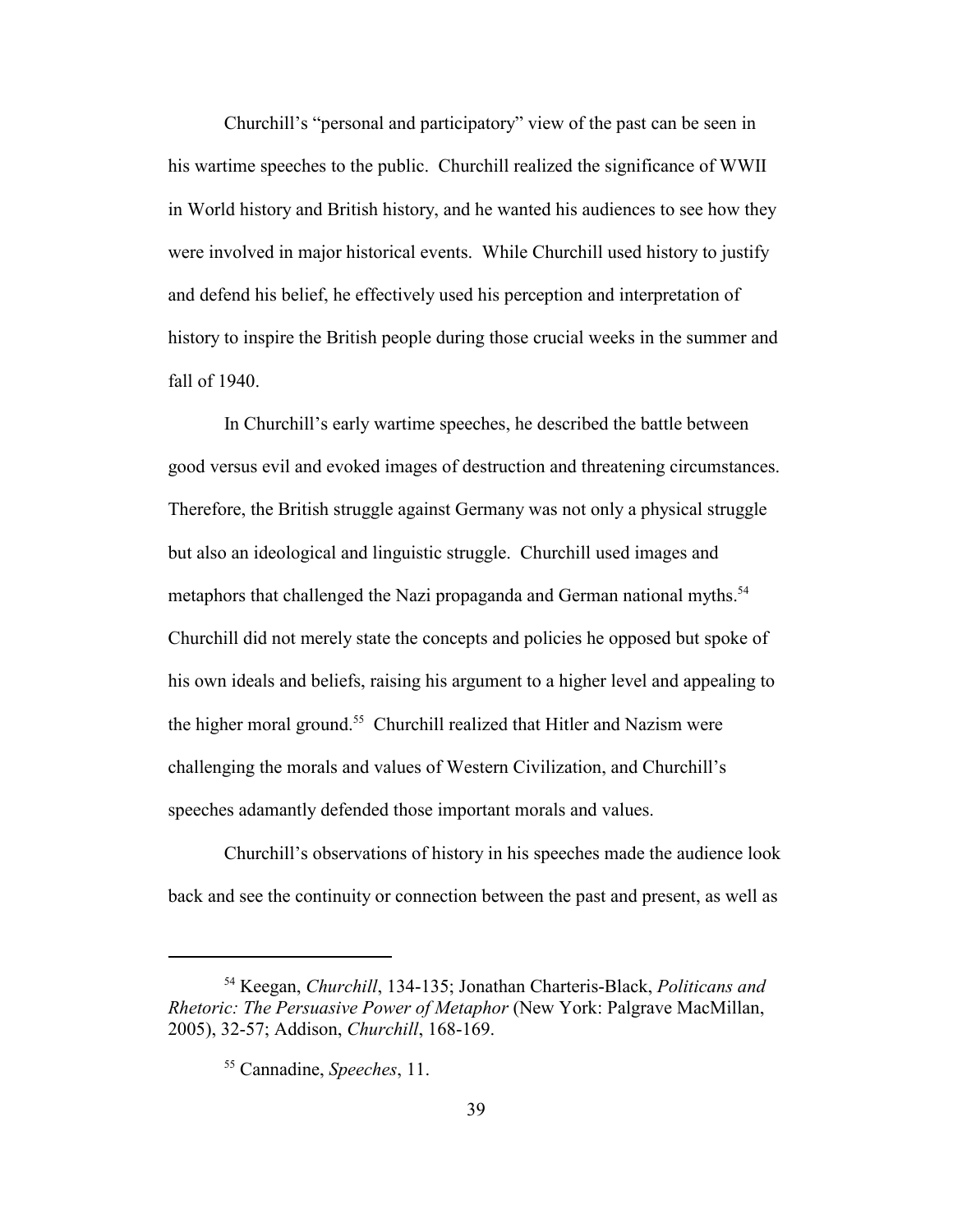hopes for the future. His use of historical imagery had great rhetorical effect because it made the British feel that "they were not alone in this struggle; they were walking with history."<sup>56</sup> Recalling past British victories against France (Napoleon), Spain (the Armada), and Germany (the Kaiser), Churchill reminded his audience of the great achievements of England and the successes of national legends like Nelson and Drake. From speeches such as "Be Ye Men of Valor" (May 19, 1940), "Their Finest Hour" (June 18, 1940), and "The Few" (August 20, 1940) Churchill mentioned events from the distant past but also reflected on the recent history of Britain during World War I and the evacuations at Dunkirk. Churchill used the recent past to find the lessons to be learned from their unpreparedness.

Using comparisons such as the greatness of the British Royal Air Force with the Knights of the Round Table and Crusaders and the resolve of the British people with the soldiers at the Battle of Waterloo, Churchill showed the triumph of the British Empire throughout history, a reminder that once again Great Britain would triumph in the fight against Nazism and Fascism. In addition, the Prime Minister compared Adolf Hitler's plan of invasion of Great Britain with Napoleon Bonaparte's unsuccessful invasion in the "Wars are not won by evacuations" speech (June 4, 1940), reminding the people that they had already faced similar dangers. One constant theme of Churchill's speeches revolved around the survival of their "island," contrasting the present hardship with future reward and

<sup>56</sup> Roberts, *Hitler and Churchill*, 41.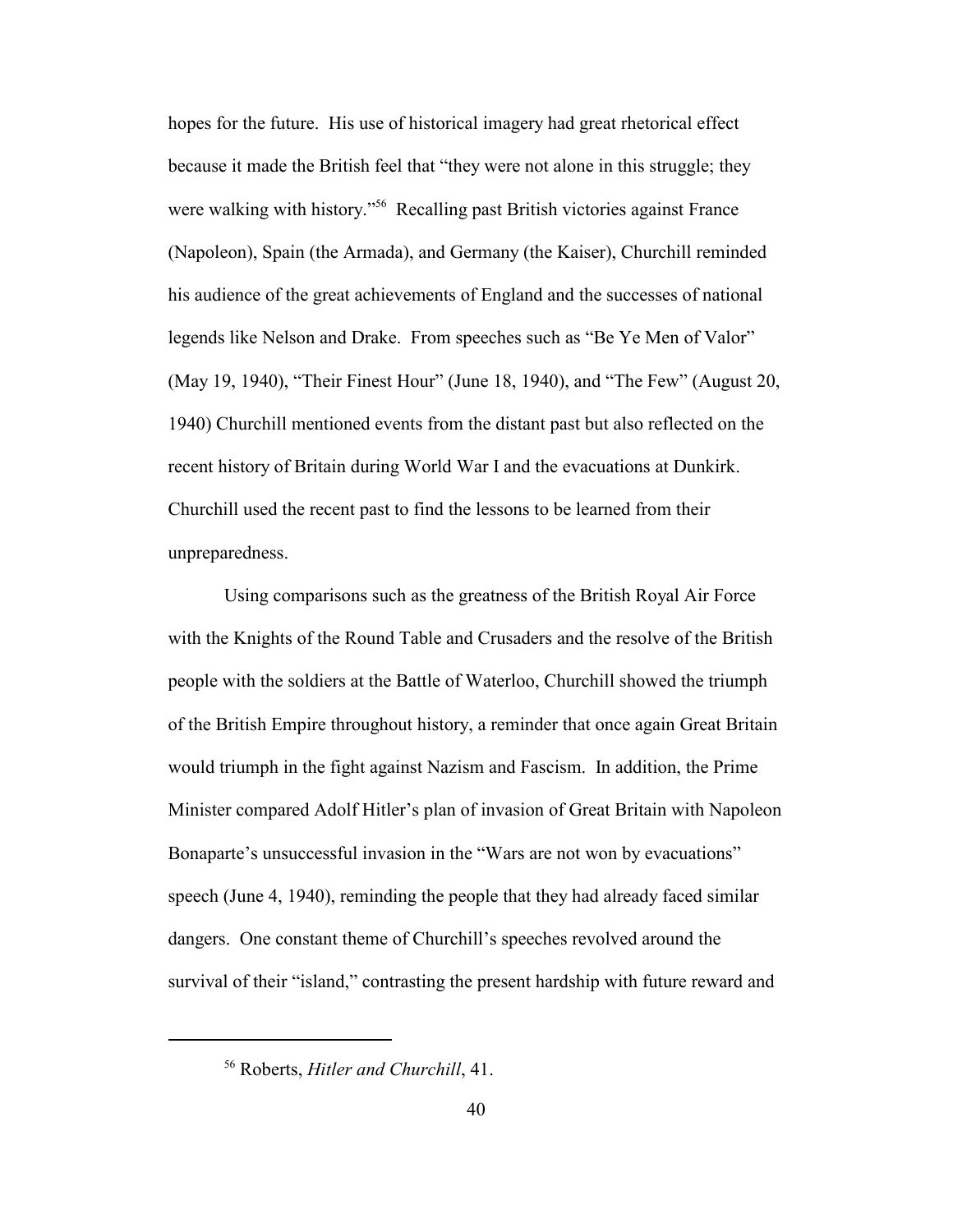victory. Churchill invoked history to provide a framework and perspective for understanding their situation. Although it was a difficult time, the struggle was not unprecedented.

In "Westward, Look, the Land is Bright" (April 27, 1941), Churchill also used historical imagery to describe the Nazi forces as a "mechanized Hun" and "malignant Hun." The use of the word "Hun" would raise images of barbarism and ancient fears. Churchill wanted to inform the British people of Hitler's extreme form of oppression and violence. Churchill also called Italian dictator Benito Mussolini a "whipped jackal, who to save his own skin has made Italy a vassal state of Hitler's Empire." And in "Their Finest Hour," Churchill said, "If we can stand up to him [Hitler], all Europe may be free and the life of the world may move forward into broad sunlit uplands. But if we fail, then the whole world. . . including all that we have known and cared for, will sink into the abyss of a new Dark Age." The image of a "new Dark Age" and "vassal state" of the Medieval Age represented periods in history of absolute rule over a people. These historical images challenged the Axis dictators in their attempts to gain similar totalitarian power over modern European citizens. The imagery also clearly showed the consequences of defeat.

In contrast to the description of Hitler and Mussolini, Churchill identified England in a variety of terms. He referred to Great Britain as the "British Empire," a "Christian civilization," a "lion-hearted race," and an unshakeable "island." Although Churchill acknowledged England and Europe as the "Old World" and the United States as the "New World," he hoped to show that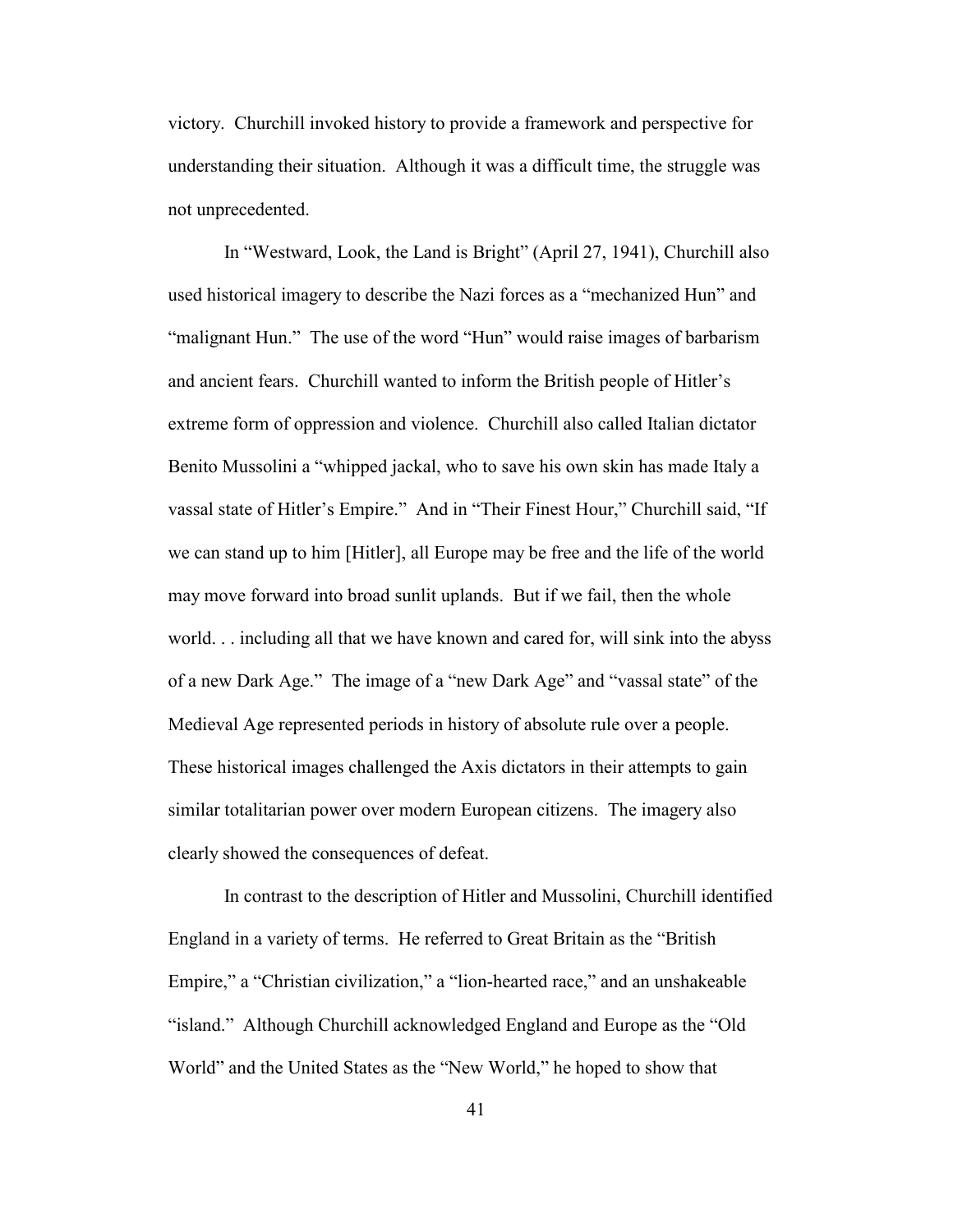England possessed grand traditions and institutions that made them stand out as noble and civilized (as opposed to the barbaric Nazis).

Occasionally, quotations from English poetry and literature appeared in the war speeches. In "Give Us the Tools" (February 9, 1941) and "Westward, Look, the Land is Bright," Churchill quoted stanzas from Byron, Longfellow, and Clough. These quotations helped capture the significance of the moment and offered words of hope to the people. With Churchill's interest and experience in British naval studies, these particular quotes contained images of ships at sea. Churchill also discussed the historical relationship between England and America as well as evoking images from American history. For example, in "A Long Hard War" (US Congress, Washington, D.C., December 26, 1941) Churchill stated, "I have steered confidently towards the Gettysburg ideal of 'government of the people, by the people, and for the people.'"<sup>57</sup>

In Churchill's war speeches, the Second World War stood out as a major historical event equal to events from the "glorious" British past, and the war speeches reflected the historical consciousness of Churchill as well as his efforts to maintain a national myth through British history and literature. J. H. Plumb said, "History served Churchill best in his dialogue with his nation. . . And I venture to think that only a statesman steeped in history could have roused and strengthened the nation in the way which Churchill did during those years."<sup>58</sup>

<sup>&</sup>lt;sup>57</sup> For more information on Churchill's relationship with the United States, see Martin Gilbert, *Churchill and America* (New York: Free Press, 2005).

<sup>&</sup>lt;sup>58</sup> Plumb, "The Historian," 166-167.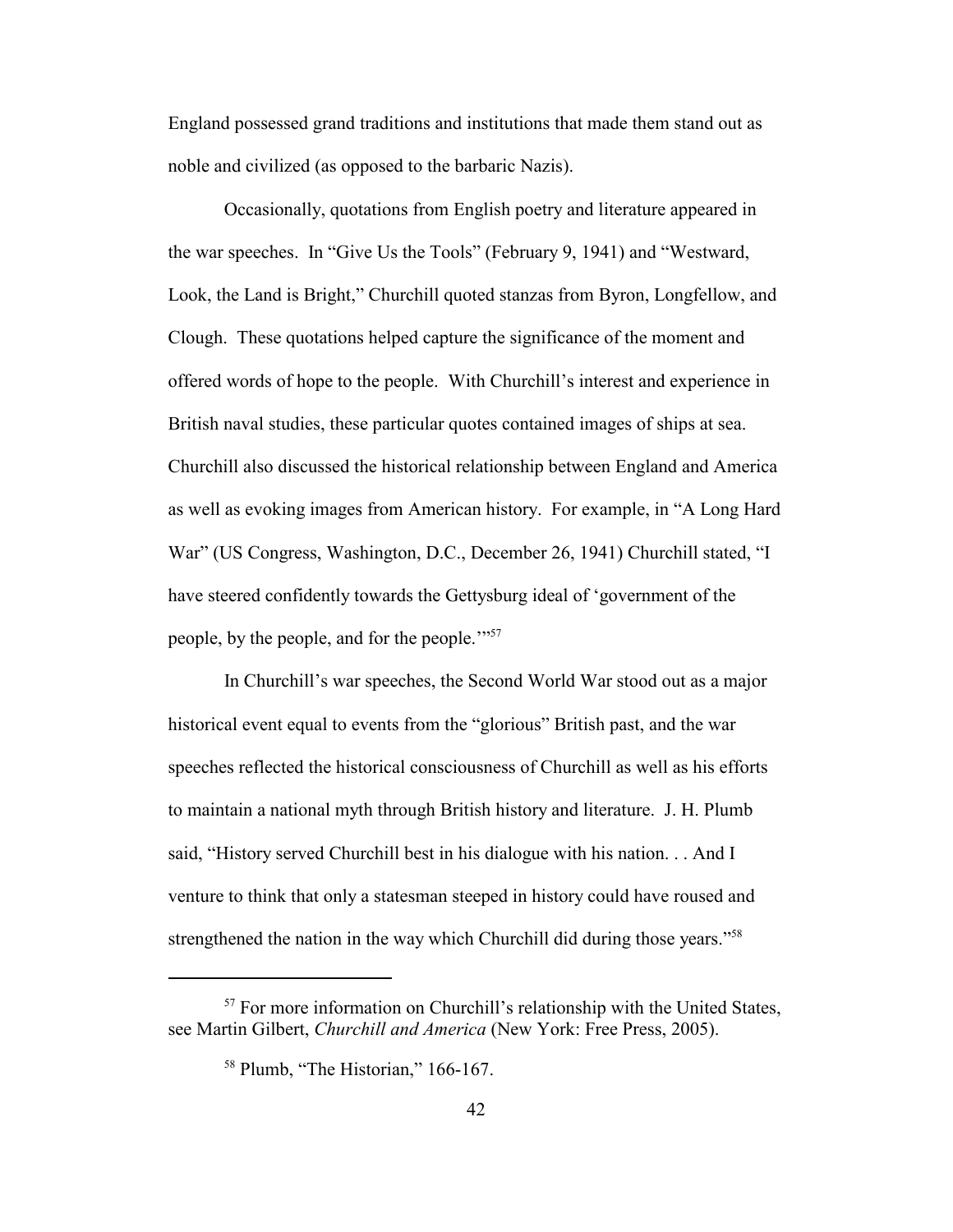Of course, Plumb re-emphasized the fact that Churchill's history contained more myth than reality, and his perception of history eventually died with the emergence of revisionist history. Churchill's speeches did contribute to raising morale, gaining the Americans as allies, and giving direction and the higher moral ground to the Allied war effort. In *Ministry of Morale: Home Front Morale and the Ministry of Information in World War II*, Ian McLaine stated, "The only person whose speeches were more popular was Churchill. . . . his language and the form in which it was cast was far removed from the speech of the ordinary people. However, he so patently declined to talk down to the nation and so clearly avoided self-conscious colloquialisms that the public sensed an honesty of sentiment and delivery and responded to it. Churchill spoke as a leader who possessed a deep faith in the qualities of the led." <sup>59</sup> More importantly, Churchill's use of historical imagery emphasized the significance of their participation in the fight against Nazism and Fascism and provided an historical framework to understand their situation in such a difficult time. These speeches are delightful to read or listen to on recordings, supplementing Churchill's war memoirs and standing out as significant moments during the war themselves.

### Historiography

The scholarship pertaining to Churchill as an orator continues to grow as Churchill's oratory and public speaking skills continue to be relevant to politicians, military leaders, students, teachers, and athletes in the present day.

<sup>59</sup> Ian McLaine, *Ministry of Morale: Home Front Morale and the Ministry of Information in World War II* (London: George Allen & Unwin, 1979), 99.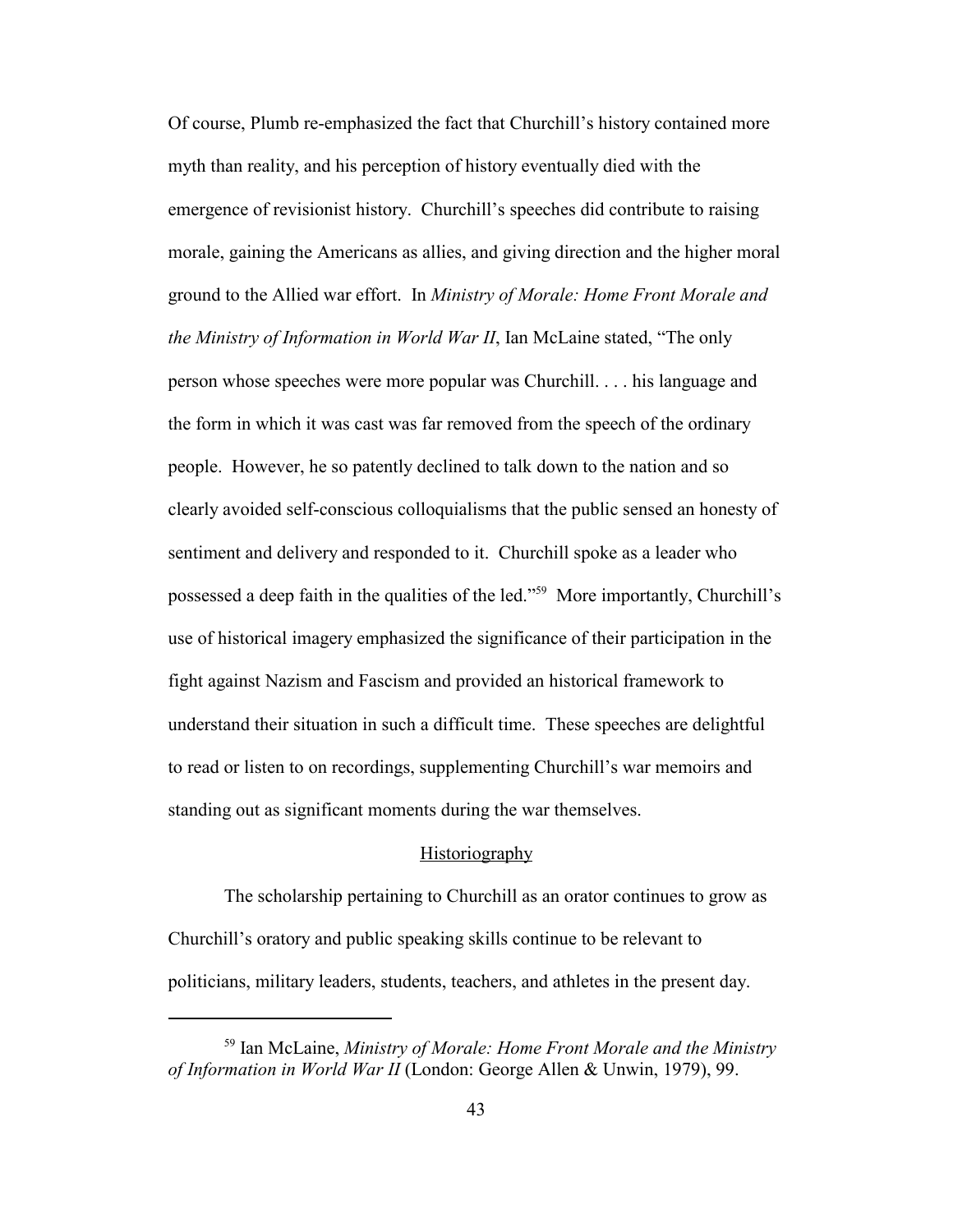Since his service in India and Africa, Churchill understood the power of public speaking and rhetoric for leadership, and in *The Second World War* memoirs Churchill discusses the importance of his speeches, especially during the summer of 1940. Those who worked closely with Churchill, like John Colville and Lord Moran, also mention listening to Churchill's speeches and how politicians and the public responded to the speeches. Occasionally, Colville added a word of critique about some of the speeches, saying that the speeches were not quite up to the standard of some of Churchill's famous war speeches. These advisors observed the Prime Minister's hours of speechwriting and delivery of the speeches before Parliament and broadcasts to the people on the radio.

Churchill's official biography, Martin Gilbert, provides a voluminous and detailed chronology of Churchill's life and work as the Prime Minister, showing Churchill's great attention to speechwriting and oratory in his political career. Other biographers, such as Jenkins, Rose, Keegan, and Lukacs discuss the historical context to Churchill's speeches; Keegan's *Churchill* and Andrew Roberts' *Hitler and Churchill* also touch on Churchill's use of historical imagery in his speeches and how that imagery conveyed a lively, inspiring, and hopeful message to the British people during WWII. Two other resources contributed significantly to this thesis topic: (1) David Cannadine's edited volume of Churchill's speeches gives an excellent introduction to Churchill as an orator; and (2) John Lukacs' newest monograph presents a case study on Churchill's first speech as Prime Minister and examines the immediate impact of the speech on the war effort and political and public morale.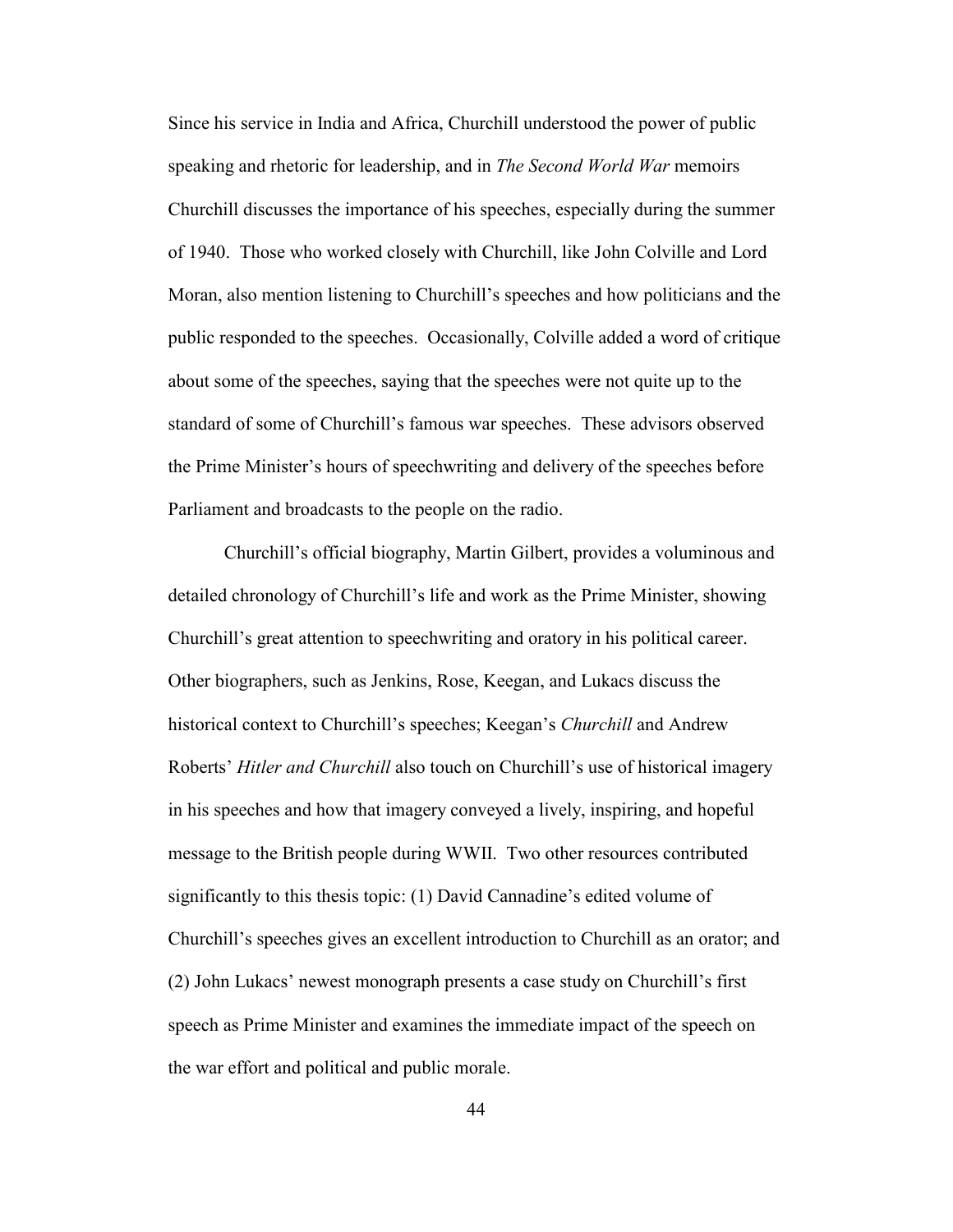### CHAPTER 4

## SPEECHES AND COMMUNICATION

The formation of the strong Anglo-American alliance came as a result of Churchill's and Roosevelt's unique personalities and friendship, powerful and persuasive speeches, and extensive correspondence. Although they became personable and friendly with each other, Churchill and Roosevelt (along with their advisors) had several differences of opinion, conflicts, and tensions. These were usually associated with different national interests and their limitations of power. In *Why the Allies Won*, Richard Overy argues that although Churchill and Roosevelt did not always agree, their unified commitment to destroy Nazism brought them ultimate victory.<sup>60</sup> Reading through Churchill's and Roosevelt's personal and political correspondence one gets a better sense of the struggle, tensions, commitment, and effort that went into the Allied decision-making process and relationship, especially during the Lend-Lease period. Churchill and Great Britain were responding to the Fall of France and threats from Hitler, and Roosevelt and the United States were walking a narrow road between isolation and avoiding war at all costs and intervention with all aid short of war (e.g., the delivery of war matériel to Great Britain).

<sup>60</sup> Richard Overy, *Why the Allies Won* (New York: W. W. Norton & Company, 1995), 246. Roosevelt and Churchill worked with skilled, intelligent, and innovative military advisors and cabinet members who each contributed to the unified fight against Nazi Germany, Fascist Italy, and Militaristic Japan.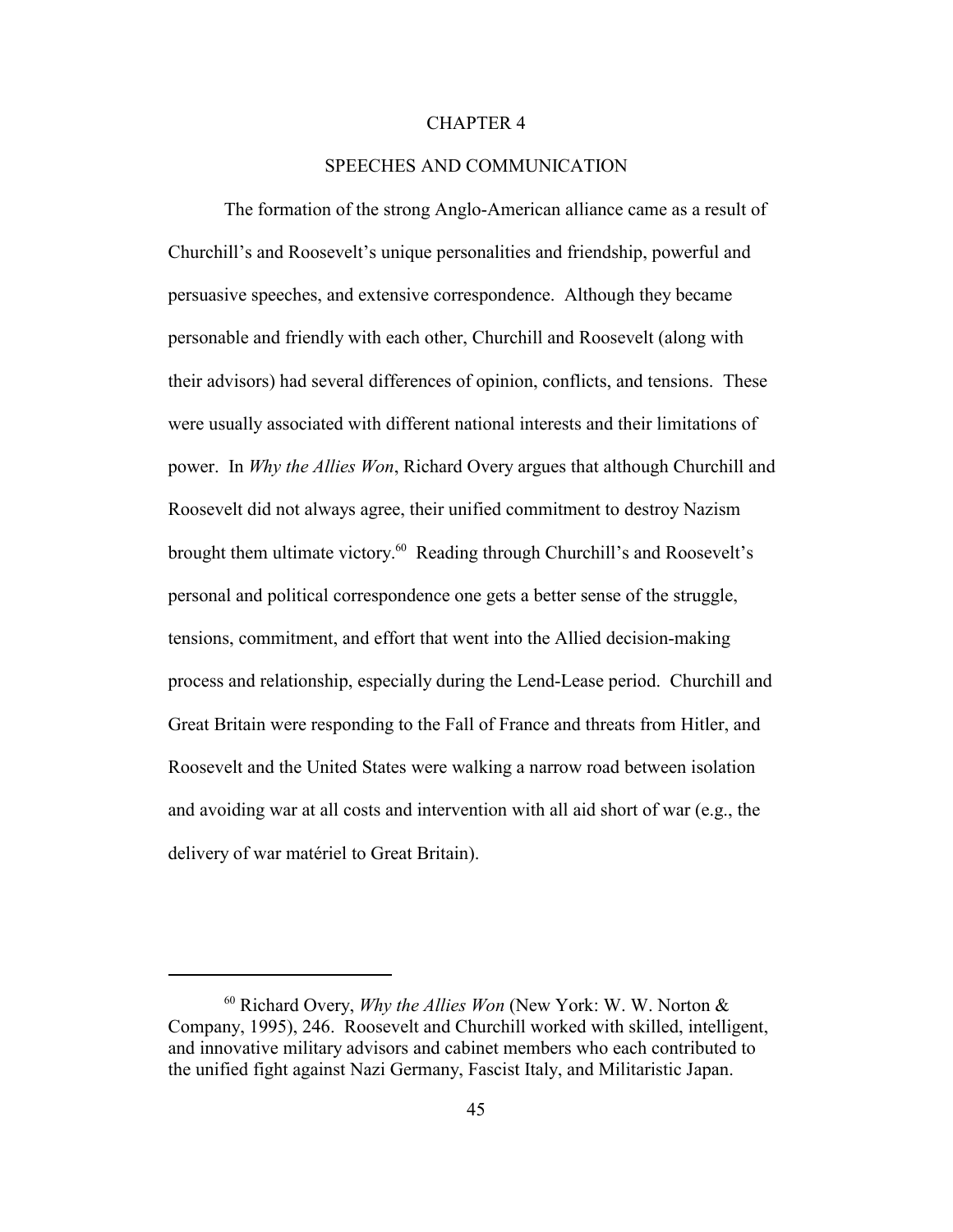## Personal Correspondence

Warren F. Kimball's introduction to Churchill and Roosevelt's correspondence is a valuable source on the nature and significance of the correspondence between the Prime Minister and President.<sup>61</sup> Kimball examines the correspondence in chronological order and offers introductory and explanatory notes before a majority of the letters and telegrams. Historians can understand the relationship of Roosevelt and Churchill better if they view their friendship and correspondence in stages or phases. Kimball identifies four phases of their relationship and correspondence: (1) September of 1939-May of 1940, (2) May of 1940-December of 1941, (3) December of 1941-February of 1943, and (4) February of 1943-April of 1945. The Lend-Lease period came during the second phase, what Kimball calls the "Help" stage because of Churchill's constant requests and pleas to Roosevelt for American support and aid.

Their wartime correspondence officially began with a note from Roosevelt to Churchill congratulating him on his commission as First Lord of the Admiralty. But Roosevelt also reached out to Churchill and said, "What I want you and the Prime Minister to know is that I shall at all times welcome it if you will keep me in touch personally with anything you want me to know about.<sup> $52$ </sup> Although Roosevelt was officially communicating with Neville Chamberlain at the time, it

 $<sup>61</sup>$  The research found in this thesis pertains only to Warren F. Kimball,</sup> *Churchill & Roosevelt: The Complete Correspondence, Alliance Emerging, October 1933-November 1942, Vol. 1.* 

<sup>62</sup> Kimball, *C & R, Vol 1*, 24.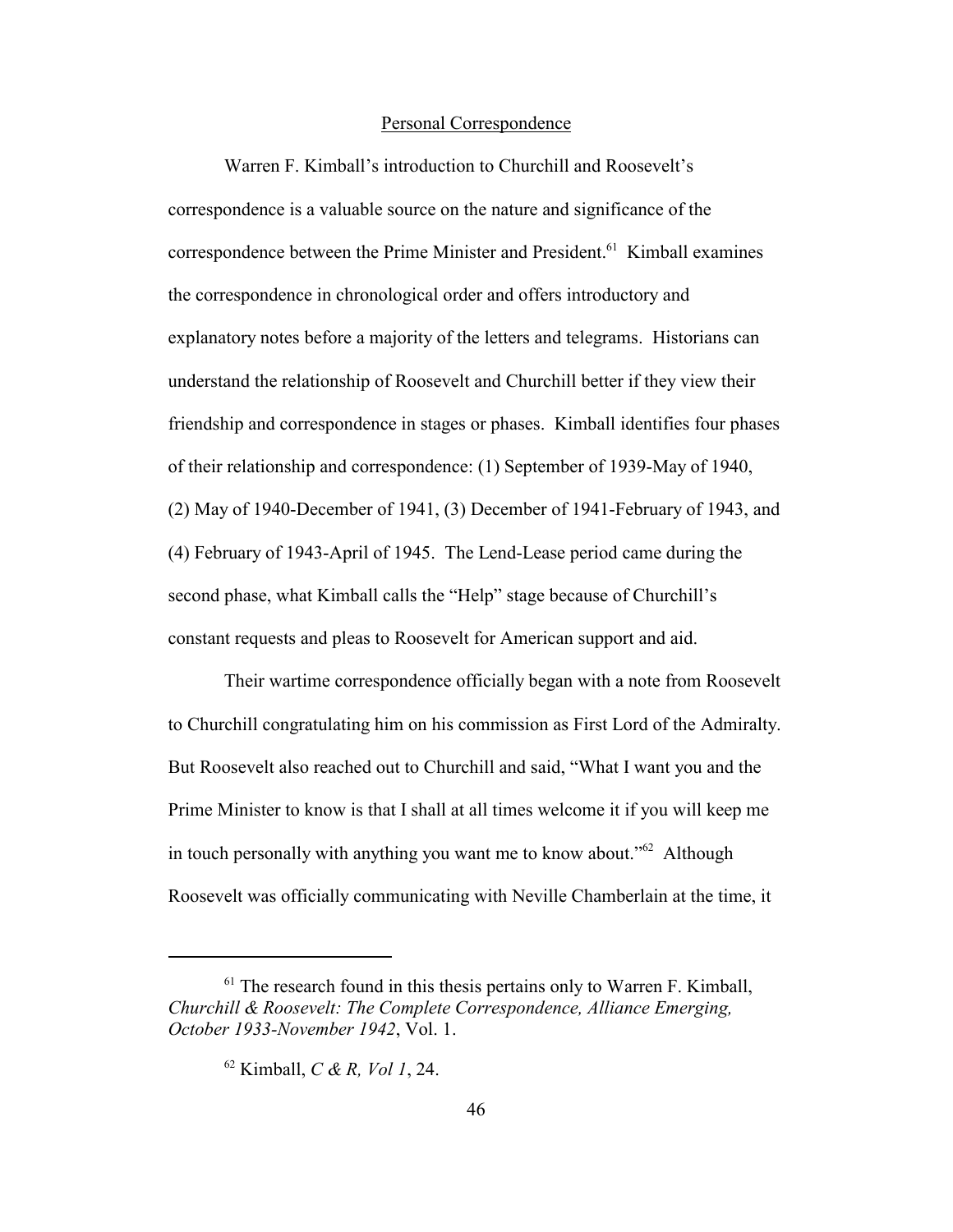appears unusual that the President thought it was important to contact Churchill in the Navy. Historians speculate that Roosevelt initiated this communication with Churchill because FDR knew that American security and national defense depended a great deal on the survival of the British navy or that FDR knew about Churchill's perceptive attitude toward Hitler. Kimball suggests that the President wrote to Churchill as a way of staying in charge of the situation.<sup>63</sup> Whatever the reason, Churchill enthusiastically welcomed the communication with the American president, and Churchill received the Prime Minister and Cabinet's blessing to carry-on the correspondence.

Between 1939-1945, Roosevelt and Churchill sent almost 2,000 telegrams and letters to each other, exchanged a few telephone calls, and met together nine times at summit meetings. One of the common traits of their correspondence was that the majority of the telegrams, letters, and notes between the two leaders came from Churchill to Roosevelt. Their correspondence and friendship receives both high praise and harsh criticism. For example, some scholarship, like Jon Meacham's *Franklin and Winston: An Intimate Portrait of an Epic Friendship* presents an optimistic view, bordering on the edge of romanticism. Other historians, such as David Reynolds and Warren Kimball, are quicker to point out how these men used each other for their own purposes. This working relationship, though strained at times, was lasting and unique and remains one of the most significant political alliances in history.

<sup>63</sup> Warren F. Kimball, *Forged in War: Roosevelt, Churchill, and the Second World War* (New York: William Morrow and Company, 1997), 35-36.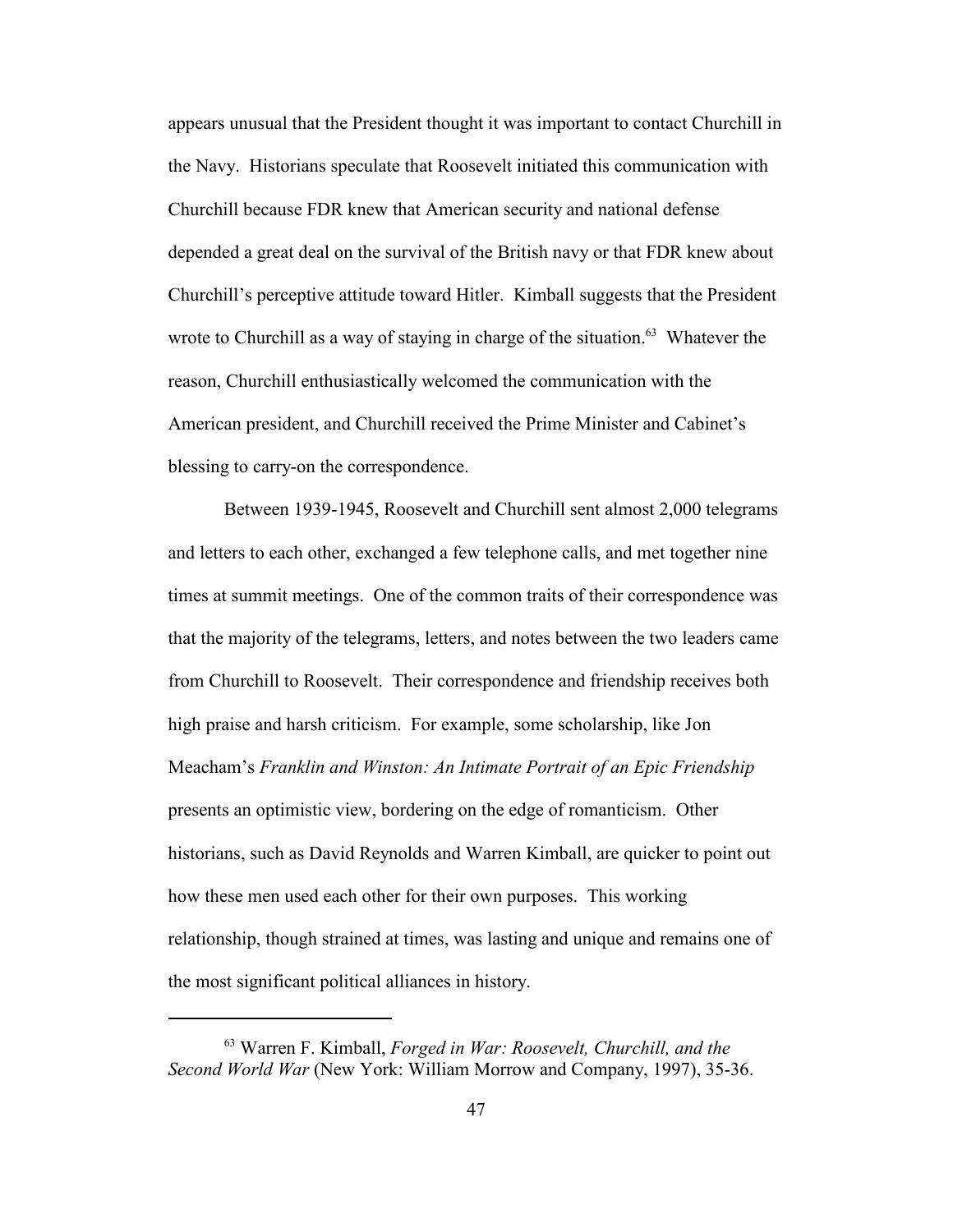Kimball said, "It is the nature, not the volume of their exchanges that makes the collection [of correspondence] so special."<sup>64</sup> Their letters, telegrams, and messages were personal, honest, open, friendly, and thoughtful. Churchill and Roosevelt mentioned family, special occasions, holiday and birthday greetings, and expressions of appreciation and gratitude toward each other. Their correspondence also occasionally brought up some of their similarities and commonalities. Churchill, probably hoping to reinforce some of their similarities, cleverly or humorously referred to himself as the "Naval Person," and after becoming Prime Minister as the "Former Naval Person," because of their shared interest in naval affairs.

Between the fall of 1939 and the spring of 1940, the correspondence pertained to naval strategy and news. Once Churchill became Prime Minister in May of 1940 until the ushering in of the Lend-Lease Act, their correspondence consisted of Churchill's persistent requests and pleas to Roosevelt for war matériel and Roosevelt's letters of support and hopes of helping more in the near future. After Pearl Harbor, Churchill and Roosevelt's correspondence reflects an attitude of co-operation and joint leadership.<sup>65</sup> Throughout their correspondence,

<sup>64</sup> Kimball, *C & R, Vol 1*, 24.

<sup>&</sup>lt;sup>65</sup> Roosevelt and Churchill surrounded themselves with excellent military advisors and cabinet members who successfully contributed to the Allied victory. Roosevelt and Churchill's ability to work and listen to their advisors provides proof of their skills as world leaders. See Eric Larrabee's *Commander in Chief: Franklin Delano Roosevelt, His Lieutenants, and Their War* (New York: Simon & Schuster Inc., 1987) and John Keegan's *Churchill's Generals* (London: Orion Publishing, 2005).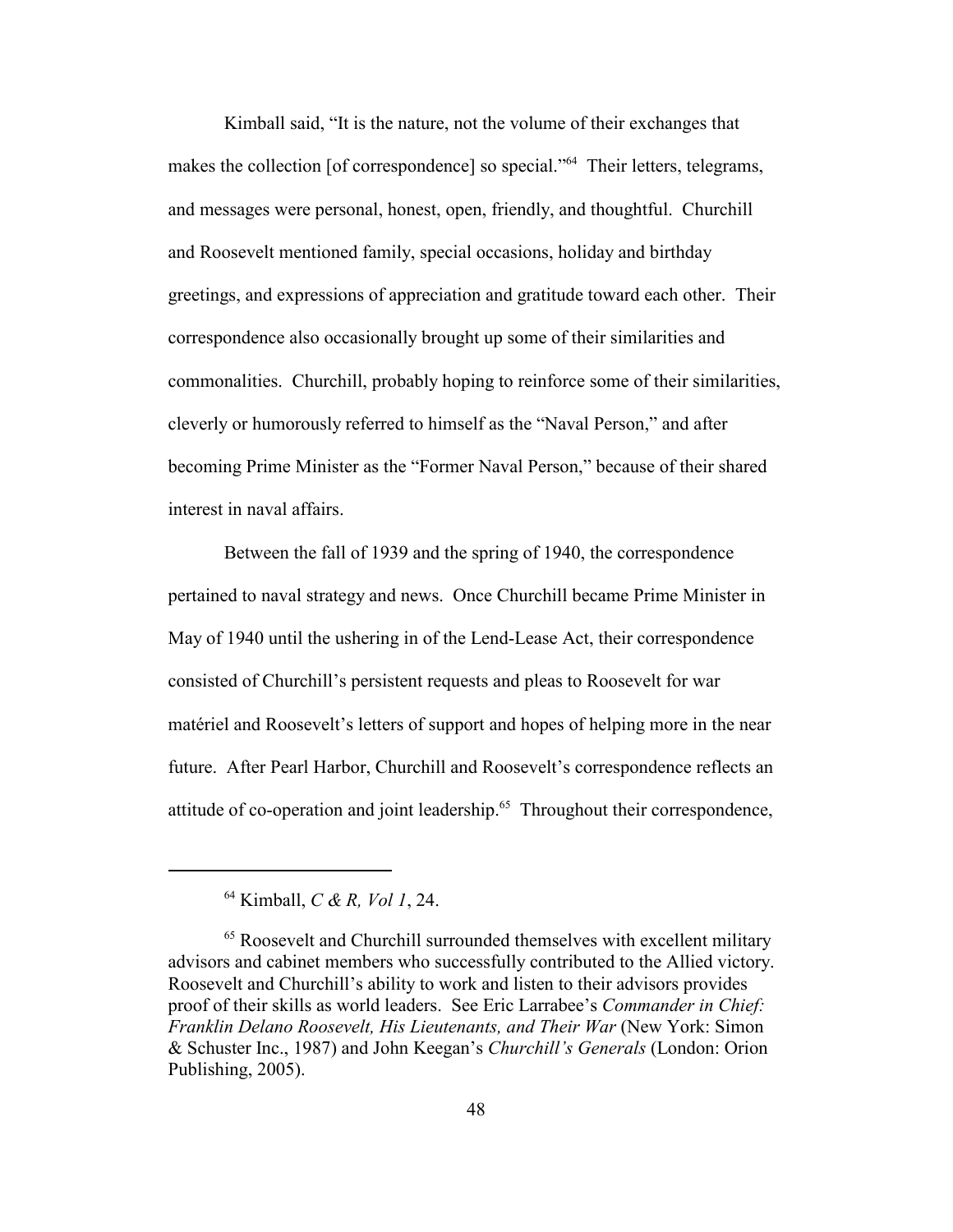they continue to mention officials and aids who are acting as liaisons between Great Britain and England and the good work and progress of these individuals. A key person in the initial stages of the developing relationship between Roosevelt and Churchill was one of Roosevelt's trustworthy friends and advisors, Harry Hopkins, especially during the Lend-Lease period in January of 1941. Following the Teheran Conference in 1943, however, tensions arose between Roosevelt and Churchill because of their difference of opinion concerning the role of the Soviet Union in the alliance, postwar Europe, and the status of the British colonies.

Churchill became Prime Minister and Defense Minister on May  $10<sup>th</sup>$ , 1940, and formed a War Cabinet comprised of members from each political party. With German occupation of Western Europe and greater pressure on France, Churchill understood the delicate situation that Great Britain found itself in and felt that continued communication with Roosevelt was vitally important to the war effort and for the survival of Great Britain. Churchill's message to President Roosevelt on May  $15<sup>th</sup>$ , 1940, was the first significant request for direct American support. That telegram and Roosevelt's response became a typical exchange between the two leaders during the next couple months. The correspondence between May and November of 1940 provide the necessary background in communication preceding the Lend-Lease ordeal.

In the telegram from May  $15<sup>th</sup>$ , Churchill related his perception of the dangers Great Britain faced with Germany and the entrance of Italy into the war. The PM also emphasized his resolve to fight on and asked for US cooperation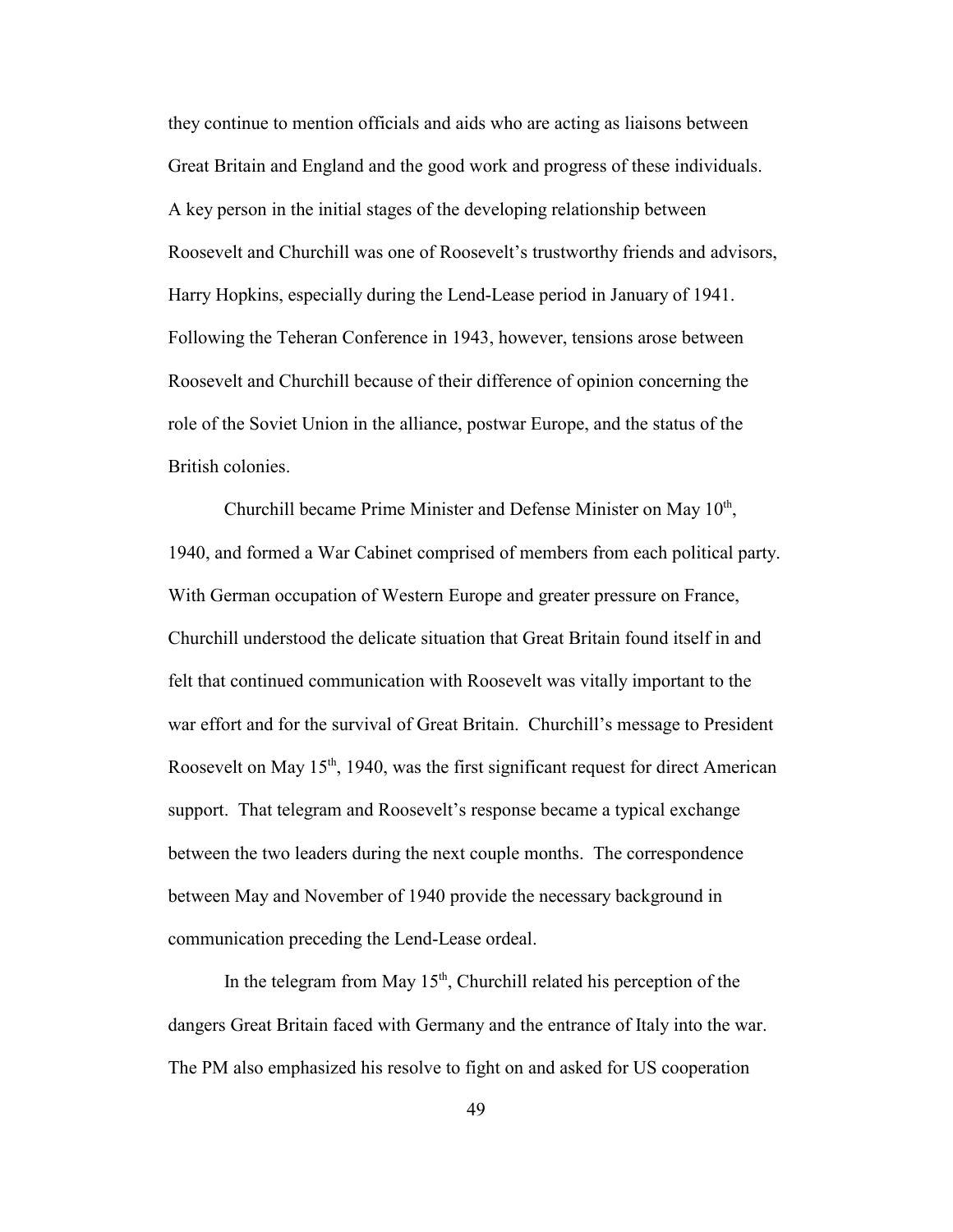through the sale of old destroyers, aircraft, anti-aircraft, ammunition, and steel, as well as US naval support around Ireland and in the Pacific with Japan. Churchill explained that the British government was willing to pay for these goods and would return some of them if the US needed them. Roosevelt's response on May  $16<sup>th</sup>$  was unclear and indecisive. Throughout the next few months, FDR's responses reflected the balancing act with Congress and popular opinion. Roosevelt had to think about the political and economic consequences of offering outright support of Great Britain. The President could not act hastily for fears of ruining any progress made with isolationists, and FDR had to keep the upcoming third presidential election in mind. Therefore, it is difficult to gauge Roosevelt's thoughts on entering the war effort this early. Churchill's blunt and direct letters and Roosevelt's unclear and indecisive messages would continue until the 1940 presidential election.

Their messages constantly referred to the work of their advisors and aids such as Lord Lothian, William Bullitt, Arthur Purvis, Henry Morgenthau, Anthony Eden, Lord Halifax, and Wendell Wilkie. Churchill continually emphasized the commonalities between Great Britain and the United States, tying Britain's fate to the fate of America. He did this by referring to their shared values such as democracy, freedom, and goodwill, emphasizing their shared "civilization" between the "Old World" and the "New World." Another common trait of Churchill's messages at this time was that of the sense of urgency required of Roosevelt and the US Congress. On July  $31<sup>st</sup>$ , Churchill sent a message to

50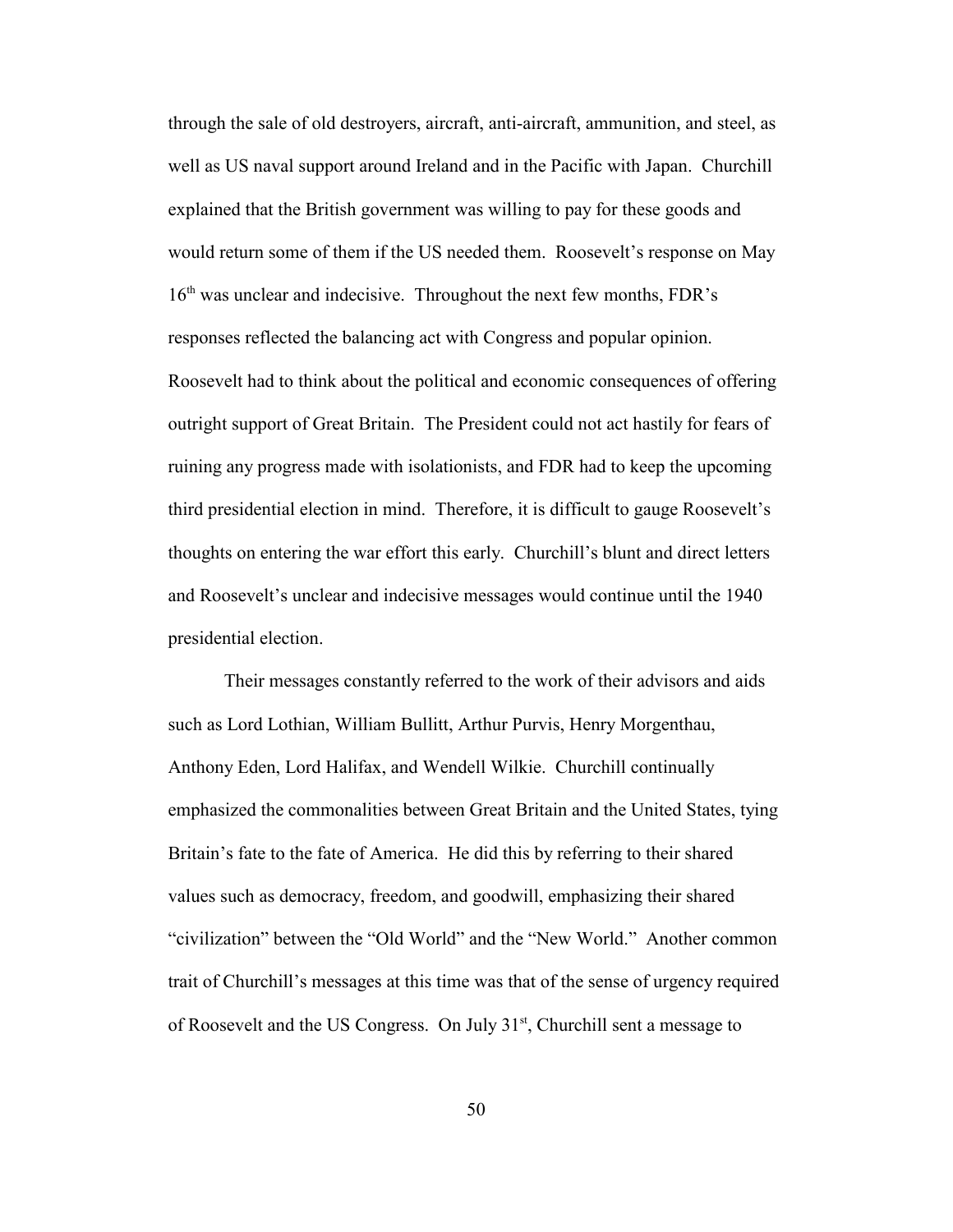Roosevelt and said, "Mr. President, with great respect I must tell you that in the long history of the world, this is a thing to do now."<sup>66</sup>

Churchill is remembered today for his eloquent and famous speeches delivered during the first few months of his leadership as Prime Minister. After the evacuation of the British Expeditionary Forces at Dunkirk, Churchill delivered one of those speeches in his "Wars are not won by evacuations." This speech was recorded and broadcast in the US.<sup>67</sup> Shortly after that speech, Roosevelt delivered a speech at the University of Virginia in Charlottesville on June 10th, which is called the "Stab in the back" speech, responding to Mussolini and Italy's alliance with the Axis. In this speech, Roosevelt said, "We [in America] will extend to the opponents of force the material resources of this nation; and at the same time, we will harness and speed up the use of those resources in order that we ourselves in the Americas may have equipment and training equal to the task of any emergency and every defense."<sup>68</sup> In a message to FDR on June  $11<sup>th</sup>$ , Churchill said, "We all listened to you last night [the Charlottesville speech] and were fortified by the grand scope of your declaration. Your statement that the material aid of the United States will be given to the Allies in their struggle is a strong encouragement in a dark but not unhopeful

<sup>66</sup> Kimball, *C & R, Vol I*, 57.

 $67$  Kimball, *C & R, Vol I*, 42. Kimball notes that the British often used the impersonator, Norman Shelley, for Churchill's speech recordings, usually for time constraints on the PM's schedule.

<sup>68</sup> Roosevelt, *PPA, 1940*, 264.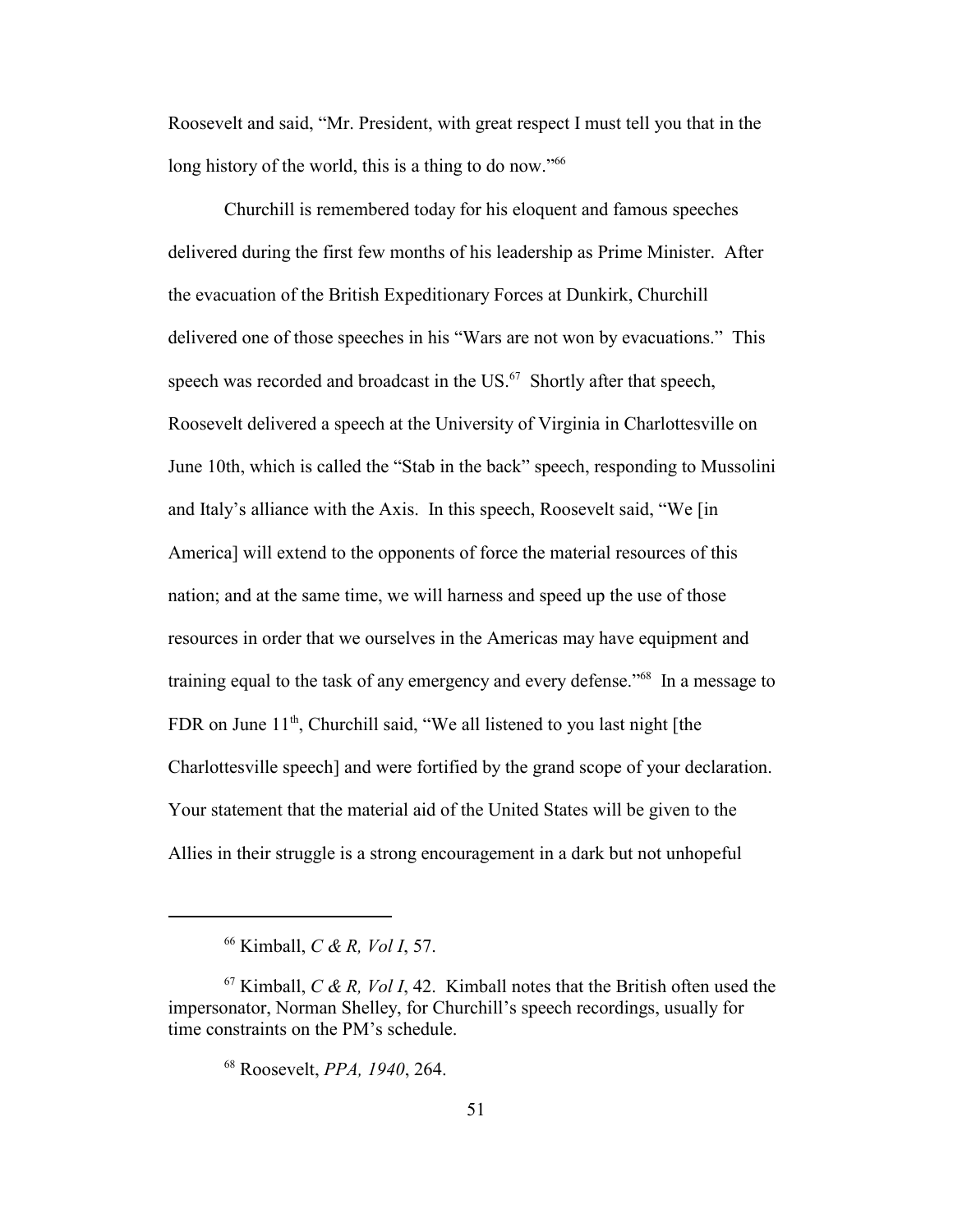hour."<sup>69</sup> This is one of the first clear examples of the direct relationship between Churchill and Roosevelt's public speeches and private correspondence.

Finally, in August, Roosevelt worked out an exchange of old destroyers for rights to British bases around the world, which would easily pass Congressional approval as an augmentation of self-defense and build-up of military strength. Roosevelt and Churchill, however, argued over the details of the exchange because Roosevelt wanted full assurance from Churchill and the British government of the integrity of the naval fleet. The details of Lend-Lease drew from this experience and prepared Roosevelt and Churchill for the Lend-Lease contracts and agreements (e.g., time frame for lease, publicity). In addition to this exchange, Roosevelt and Churchill turned all of their attention to the Blitz – the German bombing of England (and a possible invasion of Great Britain) – and the condition of the French naval fleet in the Mediterranean Sea. During the Fall of 1940, Roosevelt became more confident in Churchill and Britain to stand up against Hitler and Nazi Germany, and fears of Great Britain arranging peace negotiations with Germany subsided (especially due to winter weather approaching). In November, Roosevelt won an unprecedented third presidential election and could focus on US aid to Great Britain, which materialized in the Lend-Lease Act.<sup>70</sup>

<sup>69</sup> Kimball, *C & R, Vol I*, 43.

<sup>70</sup> Gilbert, *Churchill and America*, 184-204; Kimball, *Forged in War*, 55- 61; Brands, *Traitor to His Class*, 542-575.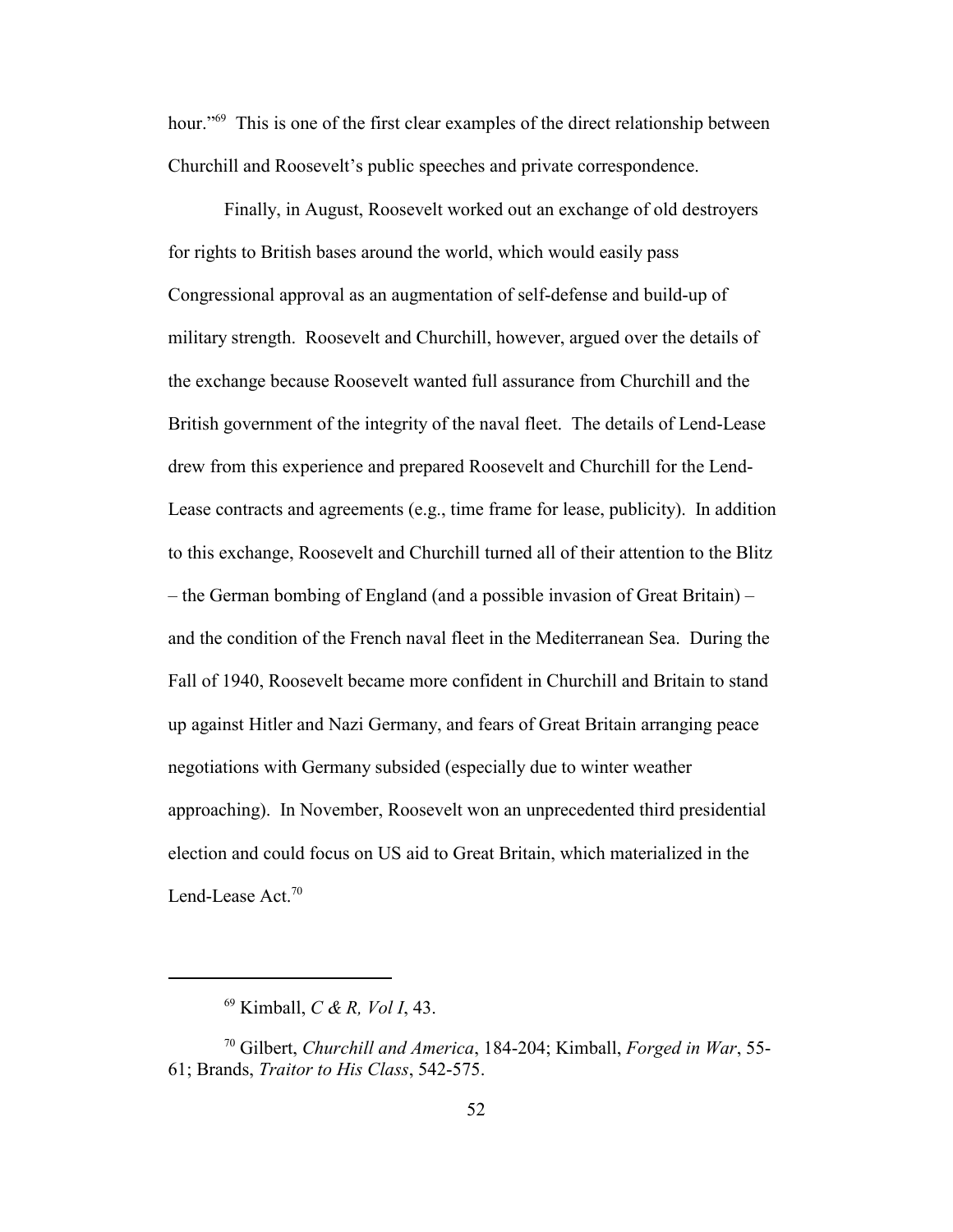## Correspondence and Lend-Lease

Following the 1940 presidential election, while vacationing and resting aboard the *USS Tuscaloosa*, President Roosevelt received one of Churchill's most lengthy and forthright telegrams of the war. Kimball suggests that Churchill's December  $8<sup>th</sup>$  telegram perhaps has been overemphasized in its importance because Roosevelt had already been working on a solution to Britain's financial troubles.<sup>71</sup> Churchill's disclosure and honesty about the financial situation in England, however, led to a turning point in Britain's ability to remain at war. Churchill wrote in his war memoirs that this letter "was one of the most important I ever wrote. . . He had only his own intimates around him. Harry Hopkins, then unknown to me, told me later that Mr. Roosevelt read and re-read this letter as he sat alone in his deck chair, and that for two days he did not seem to have reached any clear conclusion. He was plunged in intense thought, and brooded silently. From all this there sprang a wonderful decision [Lend-Lease]."<sup>72</sup>

For several months Churchill had been asking for war matériel, but in this telegram he admits the worry or concern for Great Britain's financial problem – the inability to pay the US for materials with cash. Churchill expressed his relief that the suspected German invasion was at least postponed due to the winter weather and his gratitude for the US destroyers and aid. But Churchill wanted to

<sup>71</sup> Kimball, *C & R, Vol I*, 88, 101; David Stafford, *Roosevelt and Churchill: Men of Secrets* (Woodstock, NY: Overlook Press, 1999), 46-47.

<sup>72</sup> Winston S. Churchill, *The Second World War, Their Finest Hour* (Boston: Houghton Mifflin Company, 1976), 501.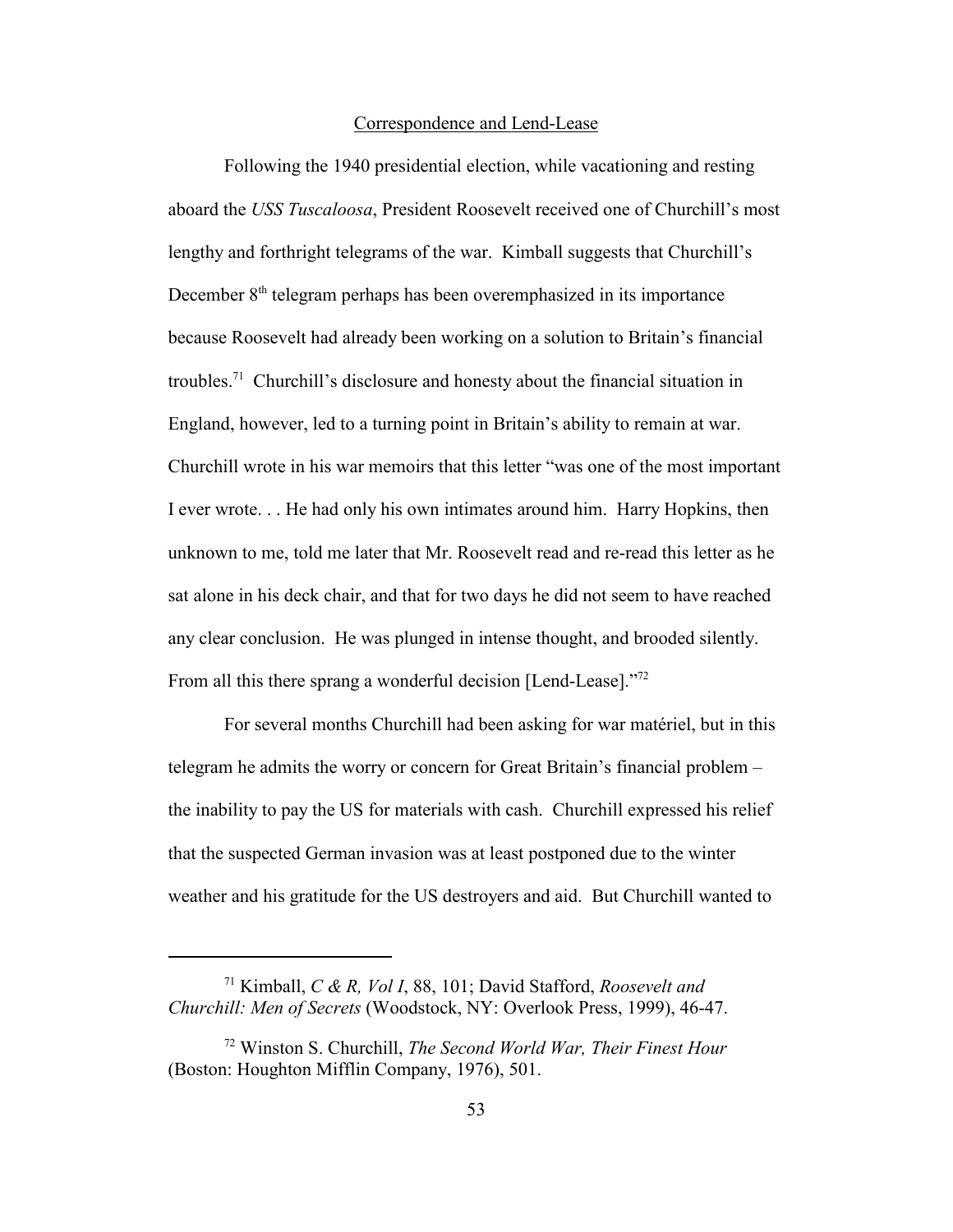remain prepared for the worst scenario. Churchill said that he assumed Hitler would not encourage a war with the US until Great Britain had been defeated. Churchill, however, offered no answer or solution to Great Britain's cash and credit situation in the US and left the problem for FDR to sort out. The Lend-Lease idea came as Roosevelt's solution and led to FDR's December 17<sup>th</sup>, 1940, press conference; this press conference *was* Roosevelt's response to Churchill's telegram.<sup>73</sup>

The press conference was the first among a number of other speeches and addresses that explained and introduced the Lend-Lease legislation because Roosevelt knew how to use his speeches to pass the administration's legislation. After Roosevelt delivered the "Arsenal of Democracy" Fireside Chat on December 29<sup>th</sup>, 1940, Churchill sent a formal and official note of thanks for Roosevelt's support. Churchill wanted to encourage Roosevelt's actions and make his appreciation known among the American public.

On January 1, Churchill wrote, "I feel it my duty on behalf of the British Government and indeed the whole British Empire to tell you, Mr. President, how lively is our sense of gratitude and admiration for the memorable declaration which you made to the American people and to the lovers of Freedom in all continents on Sunday last." Churchill continued to relate the British

<sup>&</sup>lt;sup>73</sup> The British Ambassador to the United States, Lord Lothian, died suddenly on December 11, 1940. Lord Lothian played a significant role in these early months of cooperation between Roosevelt and Churchill; it would be hard to predict how his knowledge and experience of American policy would have influenced and helped the Lend-Lease agreements. Lord Halifax became the next British Ambassador to Washington, D.C.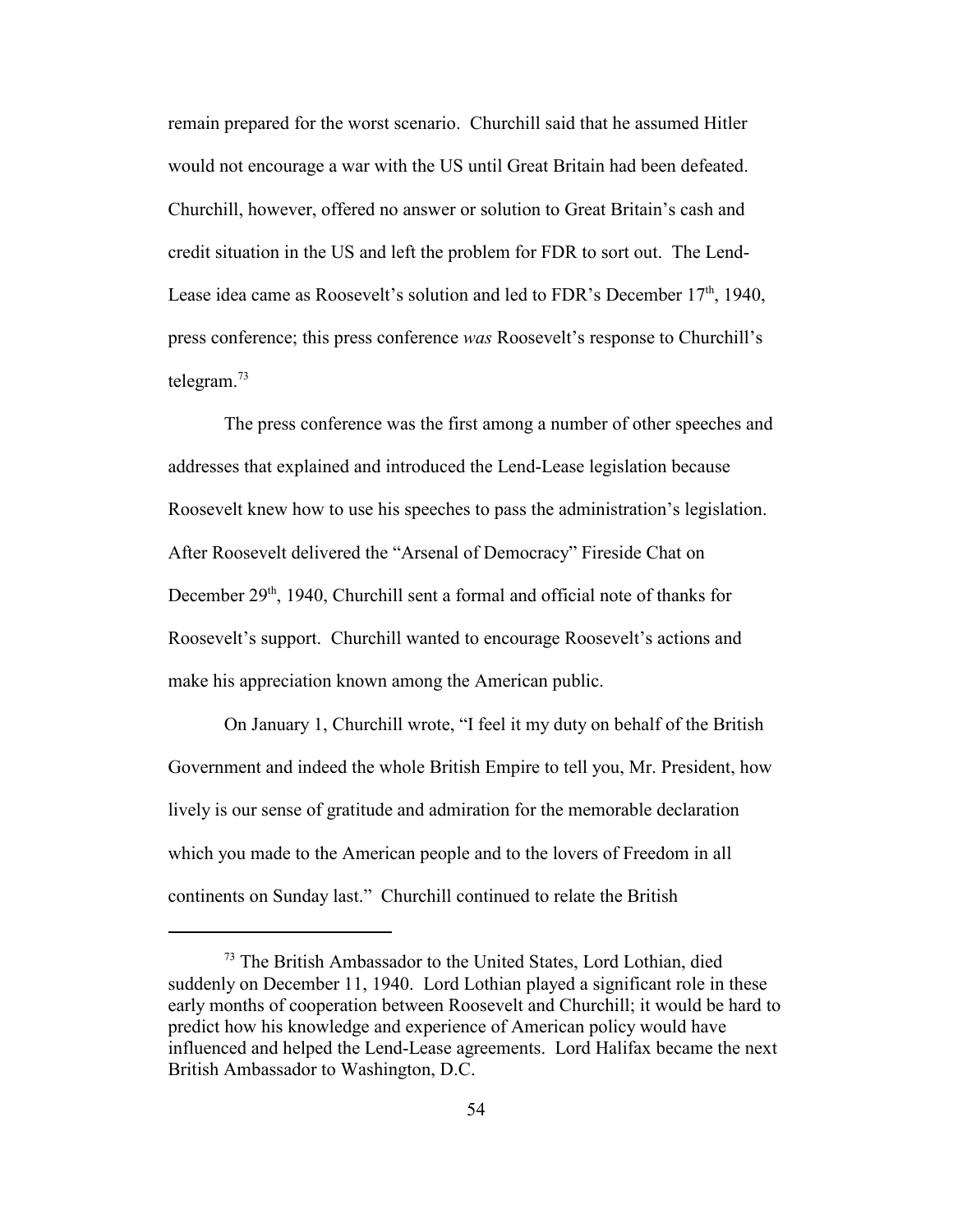government's gratitude for the American Lend-Lease Act, and Churchill anxiously anticipated the bill's final Congressional approval. Roosevelt's correspondence during January and February reflected FDR's confidence that the bill would pass and confidence in Great Britain's stand against Nazi Germany and **Hitler** 

On January 20<sup>th</sup>, 1941, Roosevelt sent Churchill a letter that included a stanza from Henry Wadsworth Longfellow's "Building of the Ship" poem. Because of Churchill's love of English literature, the inclusion of this stanza was inspiring, and it symbolized Roosevelt's understanding of the gravity of the war situation as well as Churchill and Great Britain's role in that situation. In the letter, Roosevelt said,

"Dear Churchill, Wendell Wilkie will give you this – He is truly helping to keep politics out over here. I think this verse applies to you people as it does to us: 'Sail on, Oh Ship of State! Humanity with all its fears With all the hope of future years Is hanging breathless on thy fate.' As ever yours, Franklin D. Roosevelt."<sup>74</sup>

Churchill appreciated the encouraging note and felt the necessity to quote it to the British public in his "Give Us the Tools" speech on February 9, 1941. This letter and Churchill's use of it in a speech to the British people is perhaps the most famous example of the relationship between Roosevelt and Churchill's correspondence and speeches. Although the President and Prime Minister came

<sup>74</sup> Roosevelt, *C & R, Vol I*, 131.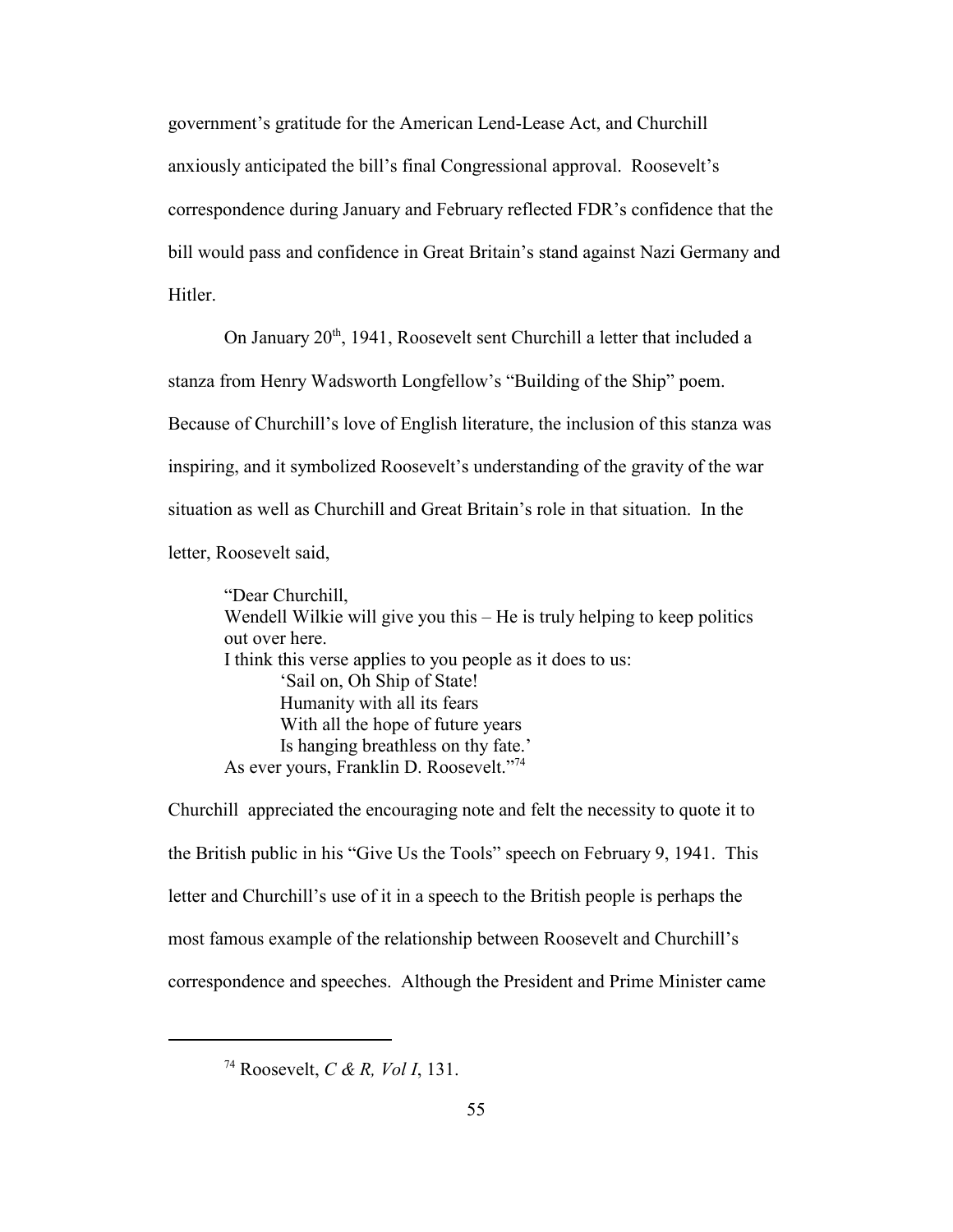from similar backgrounds and shared common interests, it is difficult to determine whether they would have become friends in different circumstances. Roosevelt's and Churchill's speeches stemmed from their constant communication and correspondence, and their prodding and discerning telegrams contributed to the formation of the Anglo-American alliance.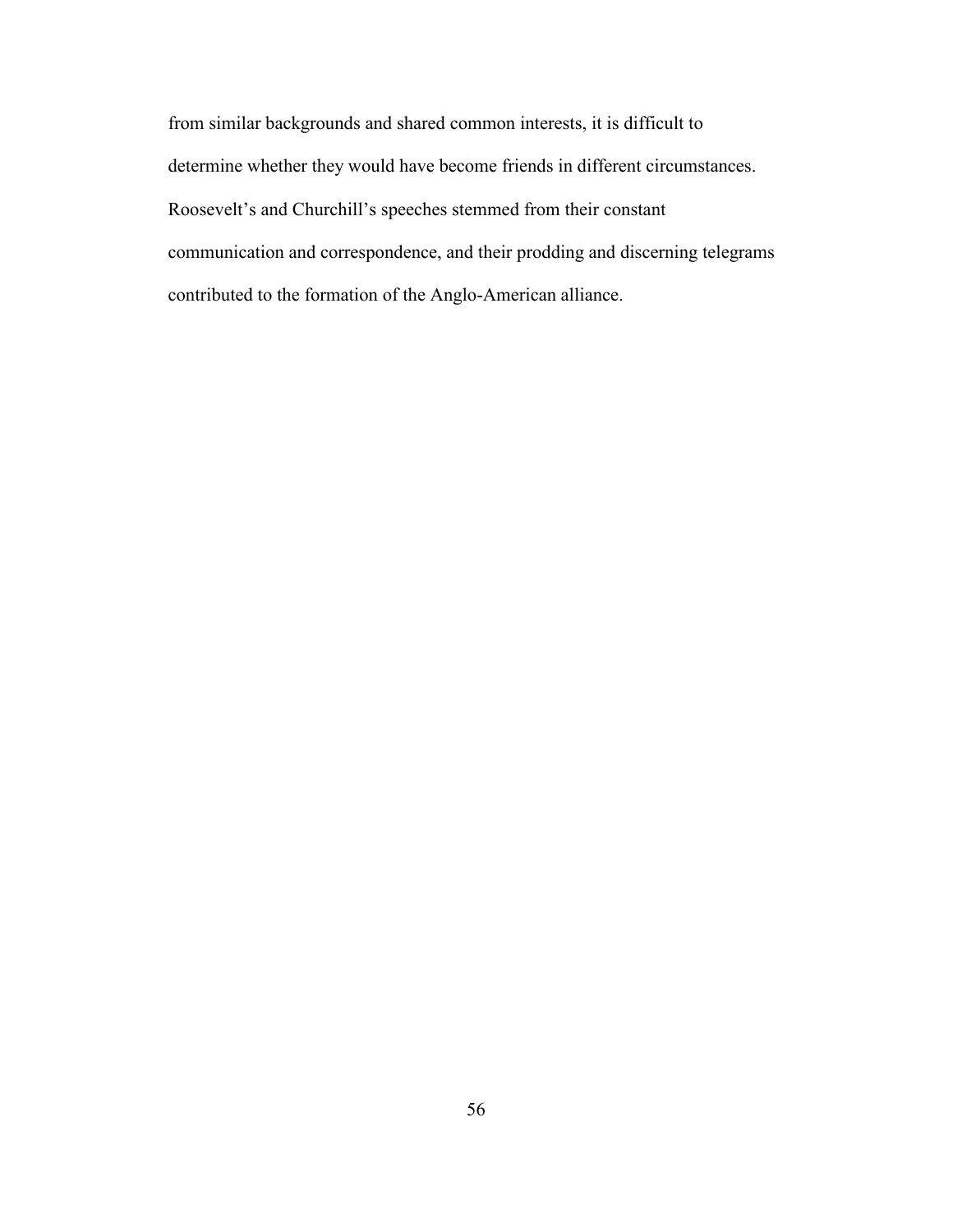### CHAPTER 5

# THE LEND-LEASE ORDEAL

In *The Second World War, Their Finest Hour*, Winston Churchill called President Roosevelt's Lend-Lease idea "the most unsordid act in the history of any nation."<sup>75</sup> In order for the Lend-Lease bill to pass public approval, Roosevelt and Churchill each had to deliver speeches and use their rhetoric to offer persuasive arguments to ensure the passage of the Lend-Lease bill. These speeches, delivered between November of 1940-March of 1941, promoted Lend-Lease and contributed to the developing relationship between Great Britain and America. Since his first term as president, Roosevelt used his speeches and Fireside Chats to introduce the administration's New Deal legislation and offer persuasive arguments to the public for the new policies and programs. Roosevelt followed this same pattern to introduce the Lend-Lease legislation. In a similar way, Churchill's speeches from late 1940-early 1941 expressed his hopes for an Anglo-American alliance and offered evidence as to why the United States should industrially and financially support Great Britain in their war production.

#### The Lend-Lease Act

Historically, the American public was hesitant to offer aid to the Allied nations because of bad feelings left from the post-WWI reparations. The US Congress passed a string of Neutrality Acts in the late 1930s that prevented the Allies from receiving goods based on war loans or credits. Instead, they followed

<sup>75</sup> Churchill, *Second World War, Their Finest Hour*, 503.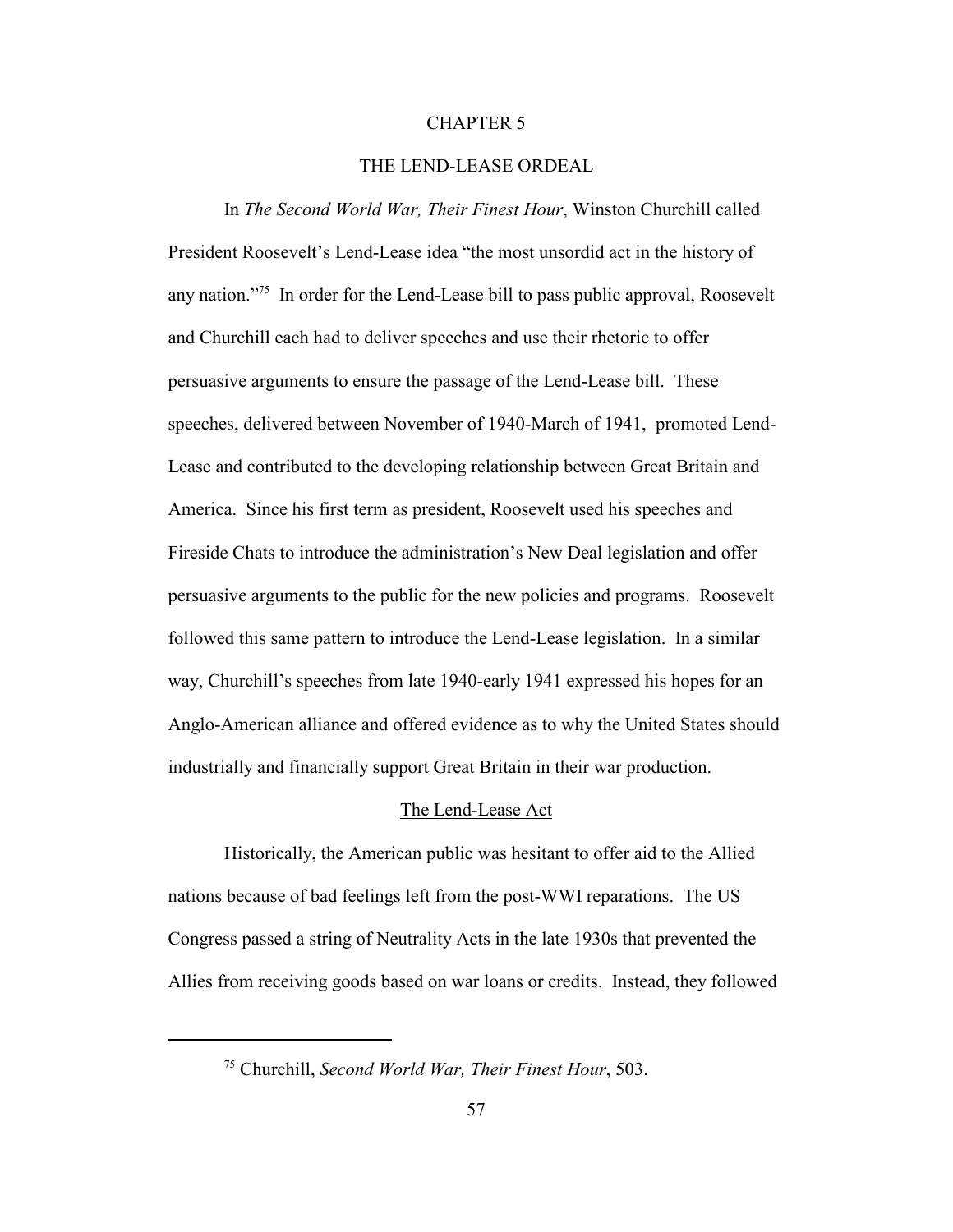the policy of "cash and carry" (pay for the goods up front in cash and transport them on British ships). With the fall of France and the German bombing of England, Great Britain faced severe financial troubles and would not be able to pay in cash for war matériel much longer. The British Ambassador to the US, Lord Lothian, and US Secretary of the Treasury, Henry Morgenthau, Jr., convinced Roosevelt that the administration would have to come up with a solution for Britain's credit problem. Churchill's letter to Roosevelt on December 8<sup>th</sup> appealed for Roosevelt's help in finding a solution.

Roosevelt and his advisors came up with the concept of Lend-Lease in early December of 1940, which was a brilliant action and a significant decision and turning point in the war.<sup>76</sup> Roosevelt wanted to avoid using language like "loans," "credit," and "reparations" and wanted to argue that this action would strengthen national defense. Therefore, Roosevelt's rhetoric had to introduce the legislation in a neutral manner. Roosevelt encountered strong disagreement from isolationists such as Charles Lindbergh and Senator Burton K. Wheeler as well as those who supported full industrial and military support to Britain like Frank Knox and Henry Stimson. Controversies arise over Roosevelt and Lend-Lease, such as whether or not Roosevelt led public opinion or followed it, and if Roosevelt wanted to go to war during this time or was holding back from full participation. Whether or not Roosevelt wanted to go to war, the President

 $76$  Lend-Lease was often referred to as "Lease-Lend," but either one is acceptable. The bill was officially introduced to Congress as H.R.1776.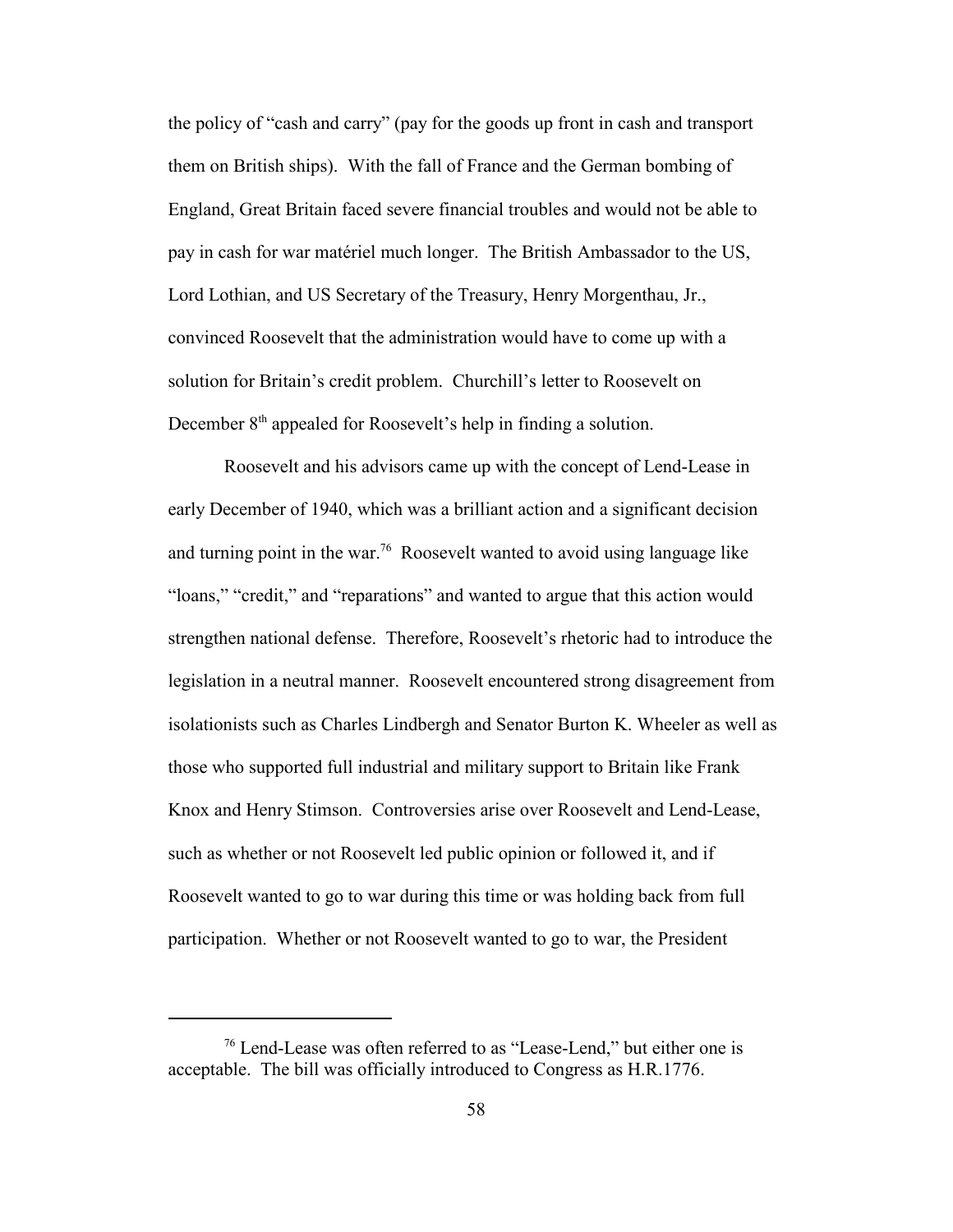thought that the survival of Great Britain and the success of Lend-Lease was crucial for American national defenses and war production.

Between December of 1940-March of 1941, Roosevelt and his team of advisors worked toward the successful passage of the Lend-Lease bill. During this time, Harry Hopkins and Wendell Willkie traveled to Great Britain to visit the Prime Minister, which played a vital role in building up the American perception of confidence in the British people and military. President Roosevelt's Lend-Lease speeches were the other important factor during the critical anticipation of the bill, as well as Churchill's words of determination and resolve. The Lend-Lease bill officially passed Congress on March 11, 1941, and the US began to freely provide aid to Great Britain (and eventually to the Soviet Union, France, China, and other Allied nations). This act brought relief to the US economy and business, provided the mass amount of war matériel required to defeat the Axis, and set the precedent for future American aid to foreign countries.77

<sup>77</sup> Warren F. Kimball, *The Most Unsordid Act: Lend-Lease, 1939-1941* (Baltimore, MD: Johns Hopkins University Press, 1969); Reynolds, *From Munich to Pearl Harbor*, 102-132; David Reynolds, *The Creation of the Anglo-American Alliance, 1937-1941: A Study in Competitive Co-operation* (Chapel Hill, NC: University of North Carolina Press, 1981), 145-168; Ian Kershaw, *Fateful Choices: Ten Decisions that Changed the World, 1940-1945* (New York: Penguin Press, 2007), 184-242; Gerhard L. Weinberg, *A World at Arms: A Global History of World War II* (Cambridge: Cambridge University Press, 1994), 241-244; Churchill, *Second World War, Their Finest Hour*, 488-508.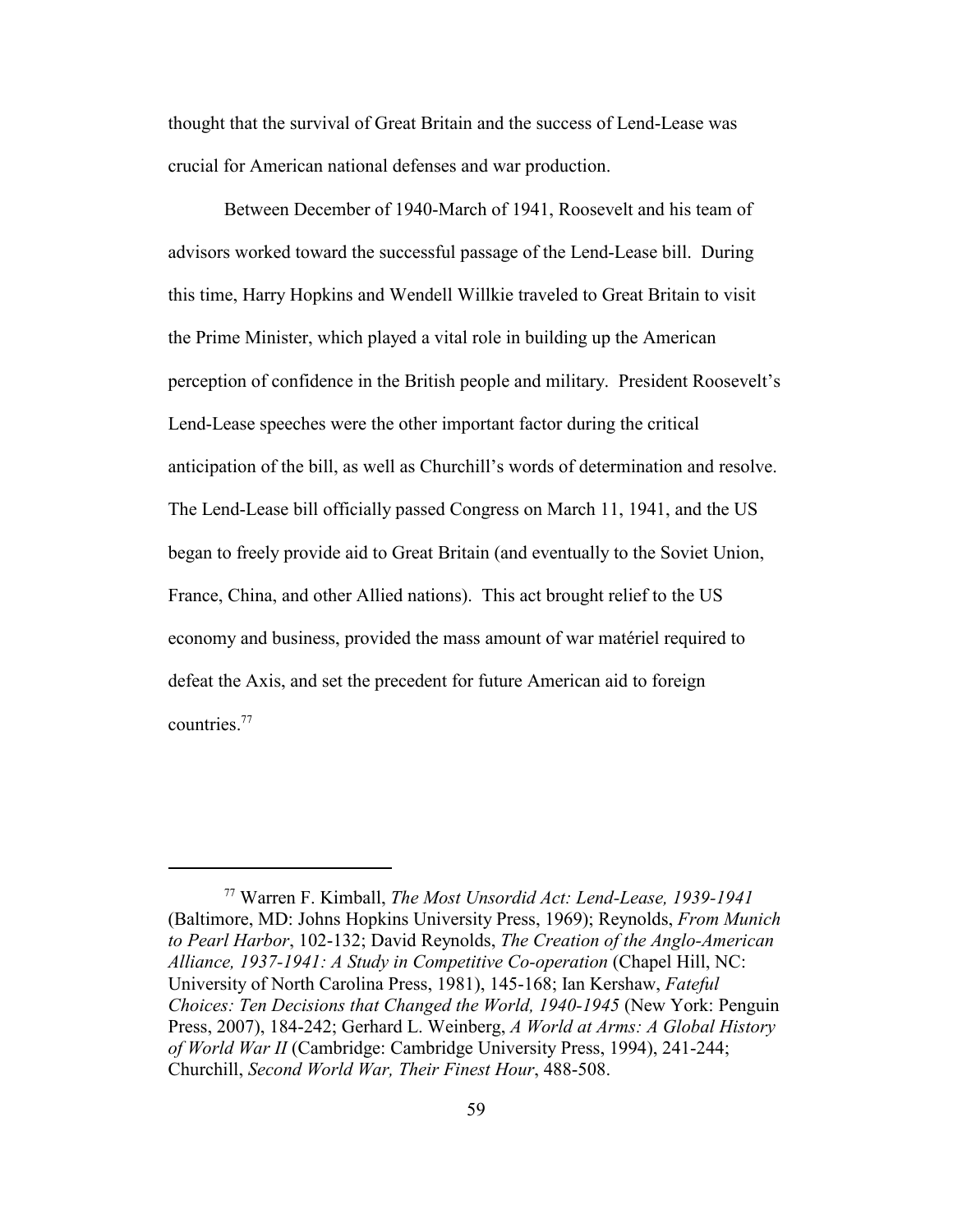## Churchill's Speeches and Lend-Lease

Although Churchill is most importantly remembered for his famous and eloquent speeches from May and June of 1940, the addresses he delivered between November of 1940-March of 1941 offered reflections on Great Britain's survival of the blitz and increasing determination for victory. As Roy Jenkins stated, "These speeches varied a great deal both in length and in content. . . and were substantial and sober appraisals of the Battle of Britain. . . they did not attempt the high oratorical flights of the summer."<sup>78</sup> These sobering speeches served another purpose - to show Roosevelt and the American public that Great Britain would not give in to Hitler and Nazi Germany. Three speeches standout as contributions to the support of Lend-Lease.

The first speech is Churchill's message at the Mansion House in London on November 9, 1940, often called the "A Long Road to Tread" address.<sup>79</sup> John Colville recorded that in usual fashion, "The P.M. spent most of the morning dictating a speech he is to make at a Mansion House lunch today and with the composition of which he was so behindhand that he asked to be allowed to be half an hour late for lunch."<sup>80</sup> A news article from *The Times* [London] called this a "confident speech" and said that Churchill's speech was received with ovations as

<sup>78</sup> Jenkins, *Churchill*, 645.

<sup>79</sup> Churchill, *Complete Speeches*, 6304-6306.

<sup>80</sup> John Colville, *The Fringes of Power: The Incredible Inside Story of Winston Churchill During World War II* (Guilford, CT: Lyons Press, 1985), 289.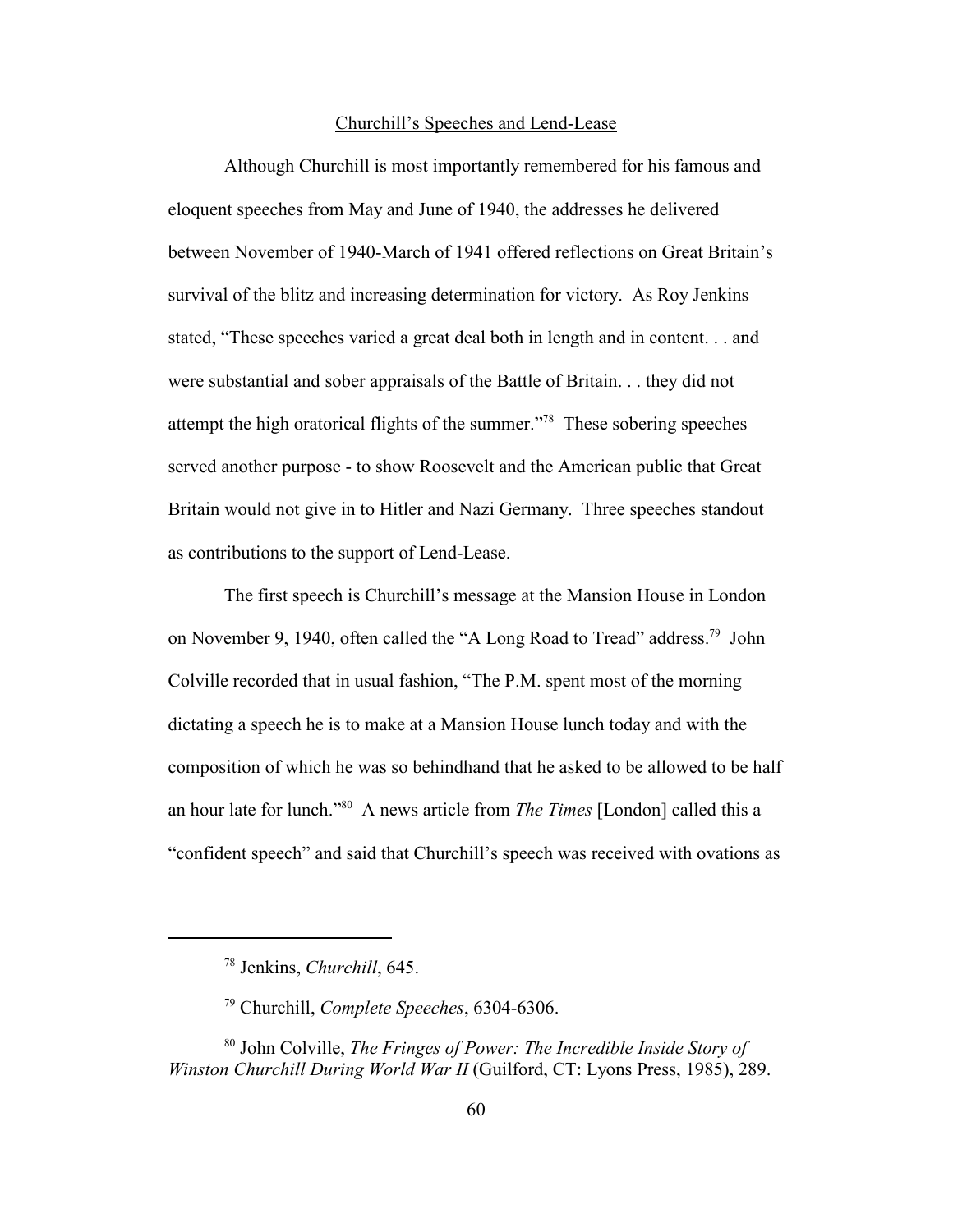he began, and the full text of the speech was printed in the paper.<sup>81</sup> In this speech, Churchill reflected on the survival and continued determination and resolve to win the war. He said, "But between immediate survival and lasting victory there is a long road to tread." Statements, like this one, look back to the "blood, toil, tears, and sweat" speech, which showed the continued theme of hardship and sacrifice necessary for victory. But they also expressed Churchill's concept of Britain "standing alone," which permeated his *Second World War* memoirs and became one of the predominate post-war views of Great Britain's role in the war.

Prior to this address, Franklin Roosevelt had just been reelected for an unprecedented third term in office against Republican candidate Wendell Willkie. Churchill took a moment in the luncheon address to commend Willkie, but offered his heartfelt congratulations to the "illustrious American statesman [Roosevelt] who has never failed to give us a helping hand." Another theme of Churchill's Lend-Lease rhetoric was an emphasis on how the fate of the United States' defense was linked to the survival or defeat of Great Britain. Churchill explained that although Great Britain had built up its war production, the trial of the German blitz and threat of invasion caused distractions and took away from the British ability to build up their war matériel. This is Churchill's main argument for why Britain needed US industrial support. In discussing England's war production, Churchill mentioned that their production improved because of the assistance of British achievements in science and technology. Churchill

<sup>&</sup>lt;sup>81</sup> "Mr. Churchill Surveys the War, Confident Speech at Lord Mayor's Luncheon," *The Times* [London], November 11, 1940.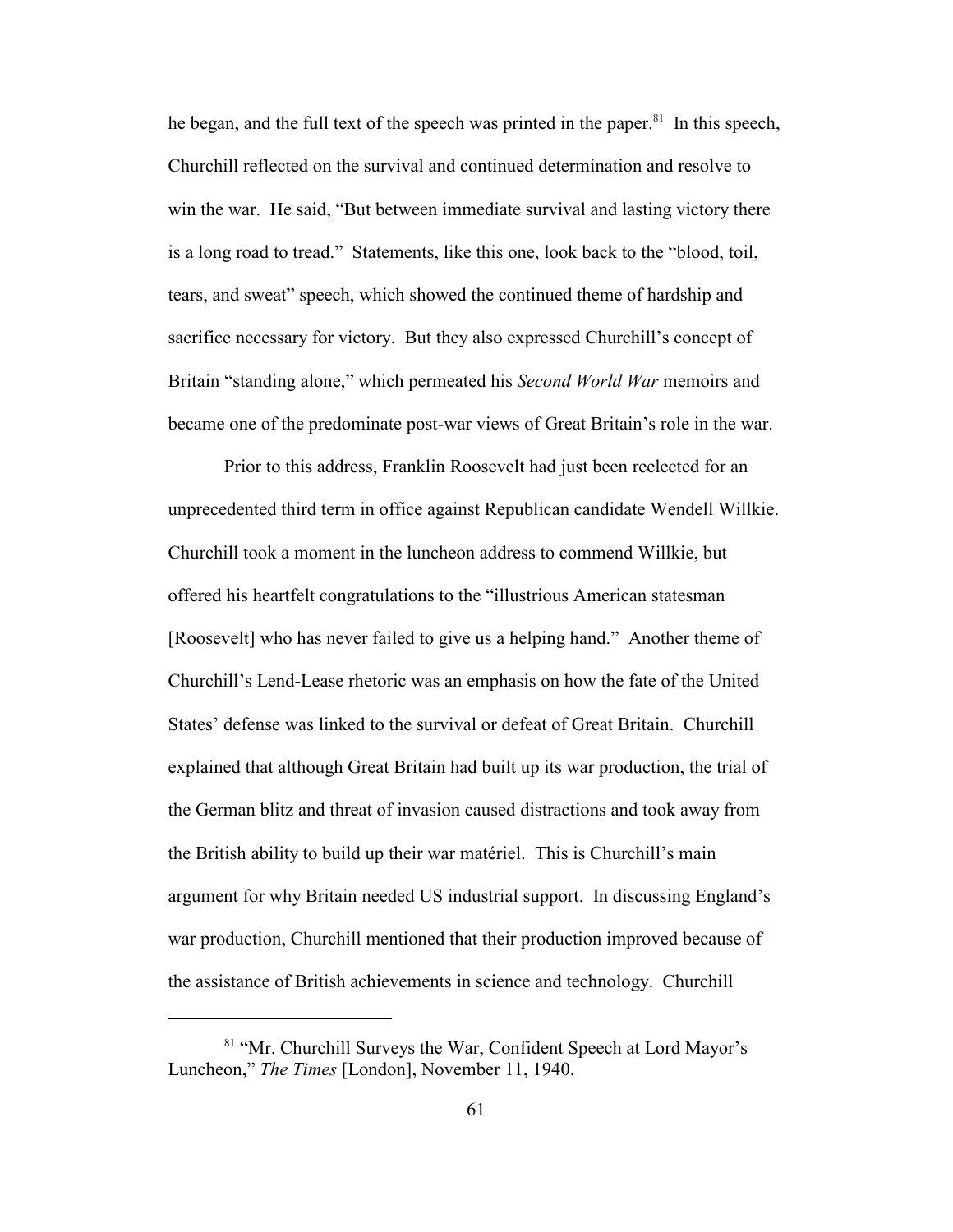possessed a great fascination for science and technology and strongly supported these types of contributions to the war effort; these advancements in tanks, radar, jet engines, atomic research, intelligence, and enigma codes were another facet of the Anglo-American relationship and benefitted the Allies during the war.

Although Churchill looked at the state of Great Britain, he also argued that their cause or fight was not just selfish survival, but that their fight was to free those who were under oppression and mentioned each of the countries by name (e.g., Poland, Belgium, France, Greece). Even in their struggle, they would come to the aid of the other nations. This again implied that America should provide aid to Great Britain as they were not just fighting for their own survival but for the survival of democracy and freedom in Europe. These statements reflect how Churchill perceived the war as a significant historical event in which Great Britain and the United States played a crucial role.

The second speech is Churchill's message in Glasgow, Scotland, on January 17, 1941, referred to as the "We Will Not Fail Mankind" address.<sup>82</sup> In this short address, Churchill said, "Here we look at facts with unillusioned eyes, because we are conscious of the rightness of our cause and because we are determined that at whatever cost, whatever suffering, we will not fail mankind at this turning point in its fortunes." This speech, in typical Churchillian fashion, evokes historical imagery and provides a historical framework for the war and Great Britain's participation in the war.

<sup>82</sup> Churchill, *Complete Speeches*, 6329-6331.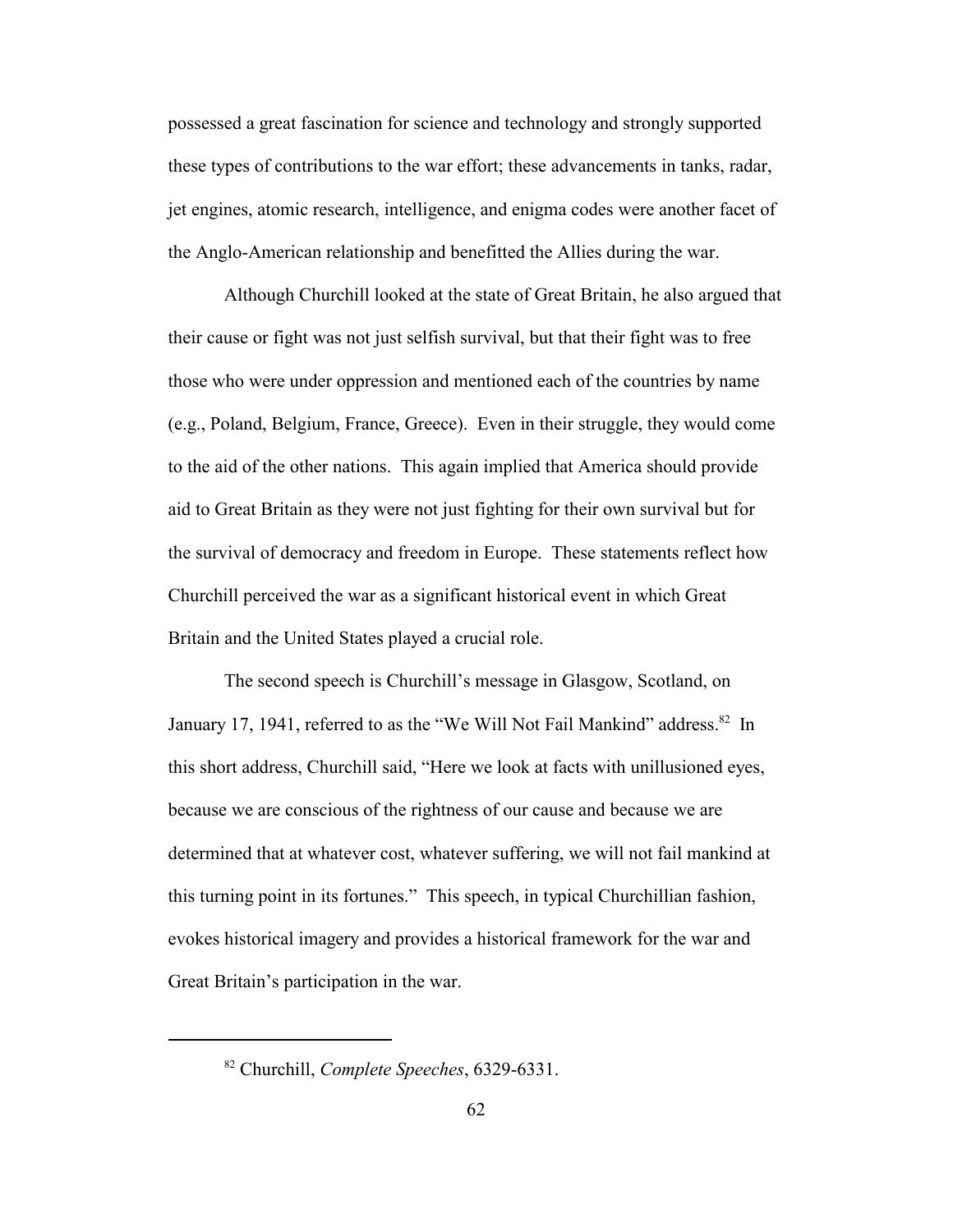Churchill and his entourage, which included Harry Hopkins from the United States, were touring defense plants in Glasgow, and the papers reported that his speech was a surprise to the city. Raymond Daniell from the *New York Times* commented on the surprise speech and said, "Mr. Churchill's remarks were pointed and poignant. They were not addressed to that small audience that heard him unexpectedly. They were meant for the American audience.... There is more to this little tableau of Anglo-American friendship than met the eye."<sup>83</sup> The speech was reprinted in the *Washington Post* and *The Times* [London], and both papers emphasized the impromptu nature of the occasion and Churchill's confident attitude.<sup>84</sup>

A key person in the Lend-Lease ordeal was President Roosevelt's friend, advisor, and confidant, Harry Hopkins. Hopkins was heavily involved in the workings of the New Deal policies and strongly supported the Lend-Lease act. During Roosevelt's presidency, he relied on Hopkins for his honesty, insight, sincerity, and resourcefulness. In January of 1941, Roosevelt sent Hopkins to Great Britain, to act as Roosevelt's "eyes and ears" and to report on the status of Britain. Roosevelt wanted a fuller understanding of Churchill and the British

<sup>&</sup>lt;sup>83</sup> Raymond Daniell, "Our Help Stressed," *New York Times*, January 18, 1941.

<sup>84</sup> Associated Press, "Britain Needs Arms to Meet Invasion Threat, Leader Implies," *Washington Post*, January 18, 1941; "Mr. Churchill's Confidence," *The Times* [London], January 18, 1941.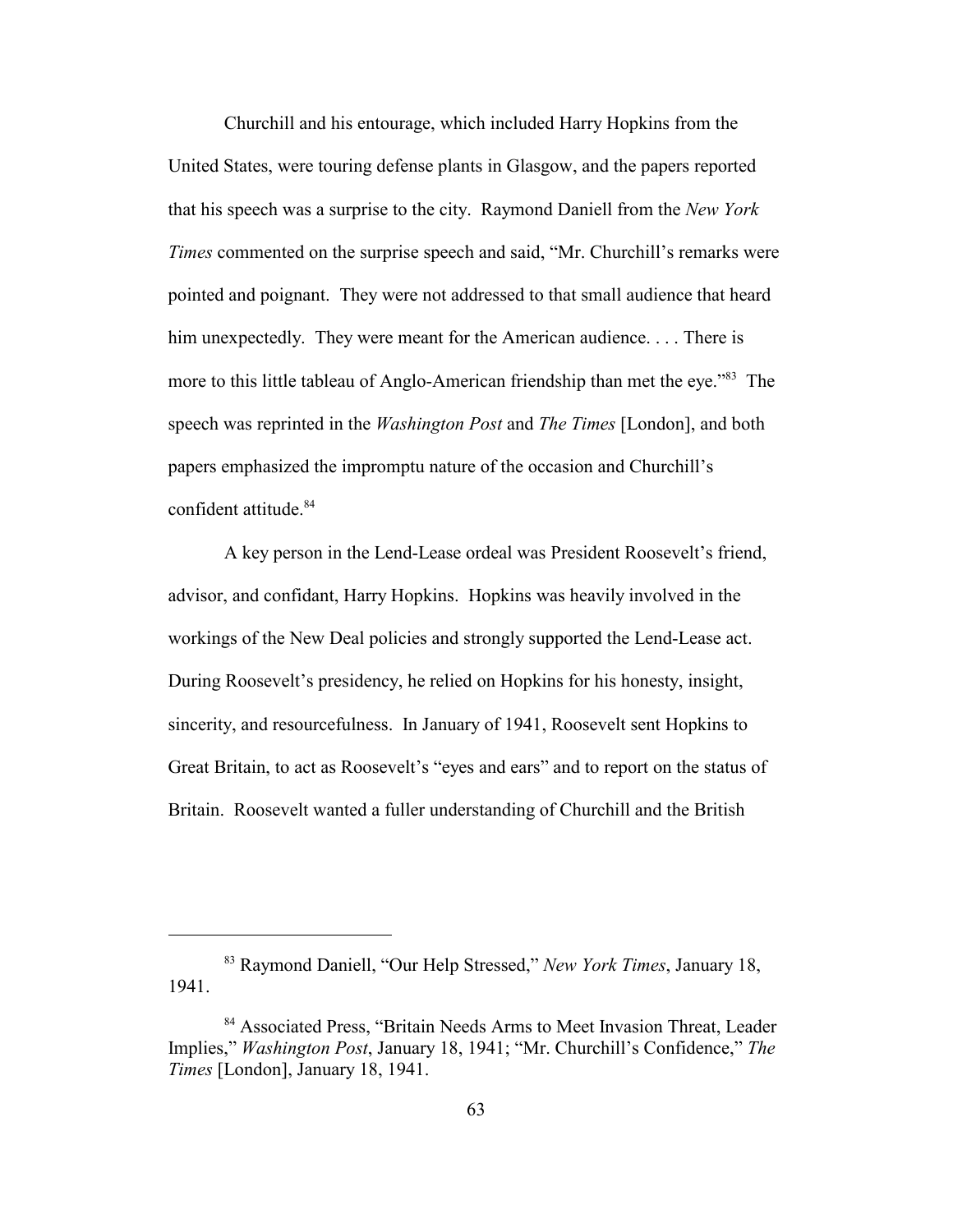position in the war, and Hopkins made the perfect liaison between the two great leaders.<sup>85</sup>

Churchill immediately liked Hopkins' personality and understood that Hopkins' opinion mattered to Roosevelt. Therefore, Churchill and his advisors worked diligently to impress Hopkins and show him the strength and optimism of the British people and morale. John Colville wrote that Brendan Bracken said, "Hopkins was the most important American visitor to this country we had ever had. He had come to tell the President what we needed and to form an opinion of the country's morale. He could influence the President more than any living man."<sup>86</sup> Hopkins went with Churchill to Glasgow, and the Prime Minister referred warmly to the visit from Hopkins in this speech (as well as in a speech at Portsmouth on January 31). In anticipation for Lend-Lease, Churchill requested war matériel and supplies from the "Great American Republic" and insisted that this request did not imply the need for the American army.

Following this direct request for American aid, Churchill concluded his message with a look at Hitler's goal and intentions toward Great Britain. Churchill said, "Therefore, it is for Herr Hitler a matter of supreme consequence to break down the resistance of Great Britain and thus rivet effectively the shackles he has prepared for the people of Europe." In this statement, Churchill portrayed Hitler as desperate to make a move. As in other speeches, Churchill

<sup>85</sup> Kimball, *Forged in War*, 77-79.

<sup>86</sup> Colville, *Fringes of Power*, 331.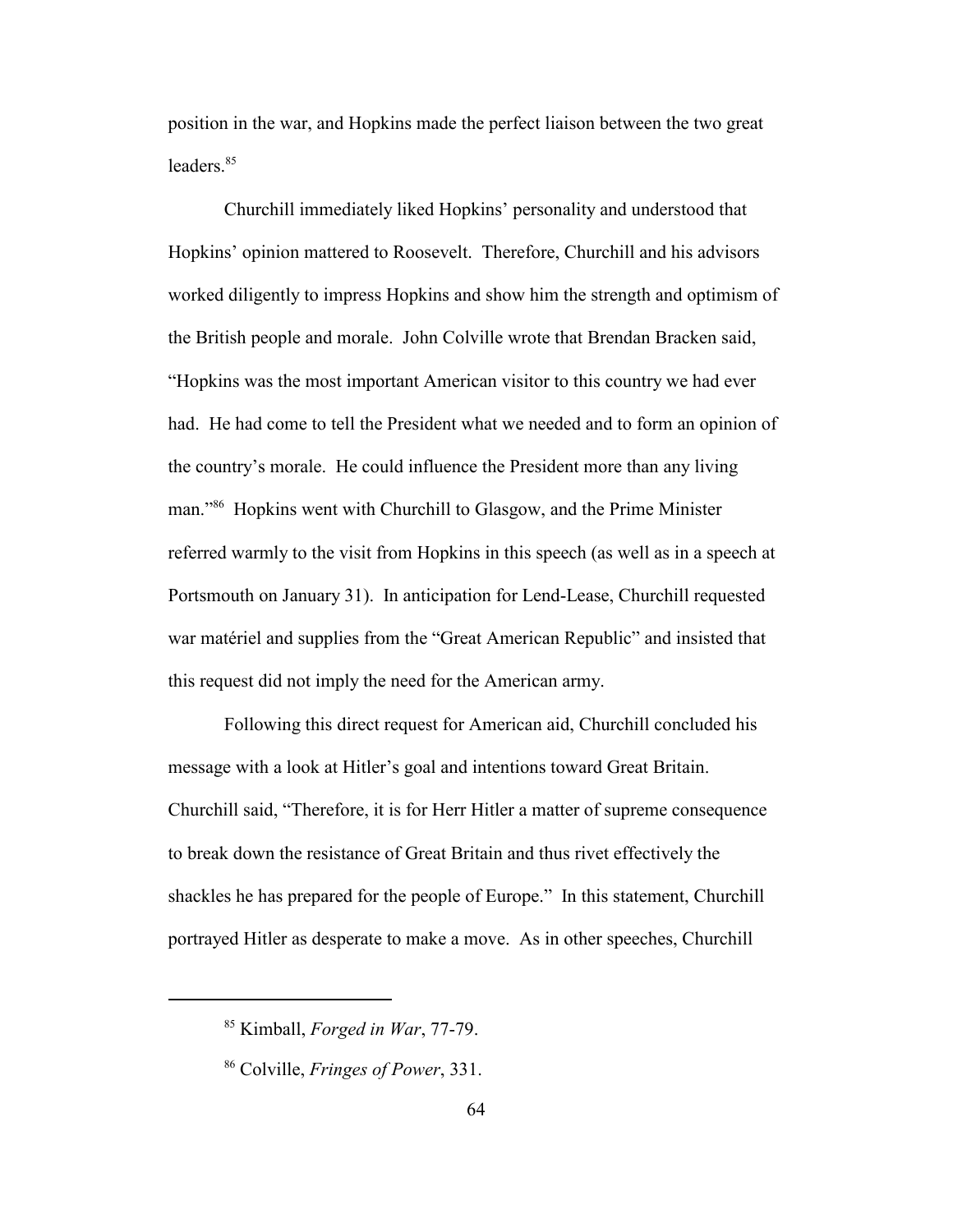possessed a unique way of pronouncing the words, "Hitler" and "Nazism," as if to convey evil just in the sound of a word. At the end of the speech, Churchill called Hitlerism "the forces of evil," and Churchill's wartime speeches often reflect the theme of good versus evil, with good always prevailing. During the appeasement debate of the 1930s, Churchill was a lone voice against Hitler among British public opinion, but Churchill's assessment of Hitler as a warmonger and dictator held true. Of all the weaknesses Churchill possessed, his understanding and deep perception of Hitler's aims was one of Churchill's major strengths.

In an effort to assure Roosevelt and the American people that Hitler's plans would fail, Churchill responded with these words, "The reason why one feels a confidence that this man's [Hitler's] concentrated hatred will not be effective against our island is because every one of us is up and doing. . . . My one aim is to extirpate Hitlerism from Europe." The goal of squashing Hitlerism or Nazism from Europe became the common goal in the Anglo-American alliance, the formal strategy known as the "Germany First" plan of taking on Germany in Europe before turning full attention toward the Japanese in the Pacific.

In the Glasgow speech, Churchill also compared the dictators of Nazism and Fascism with the regimes of the "Middle Ages," which would remind people of a time in history where authorities totally disregarded individual freedom and well-being. This again promoted the democratic ideals of the west, especially for Britain and America, linking the common Anglo-American heritage and tradition. Throughout this speech, one sees Churchill's philosophy of history as a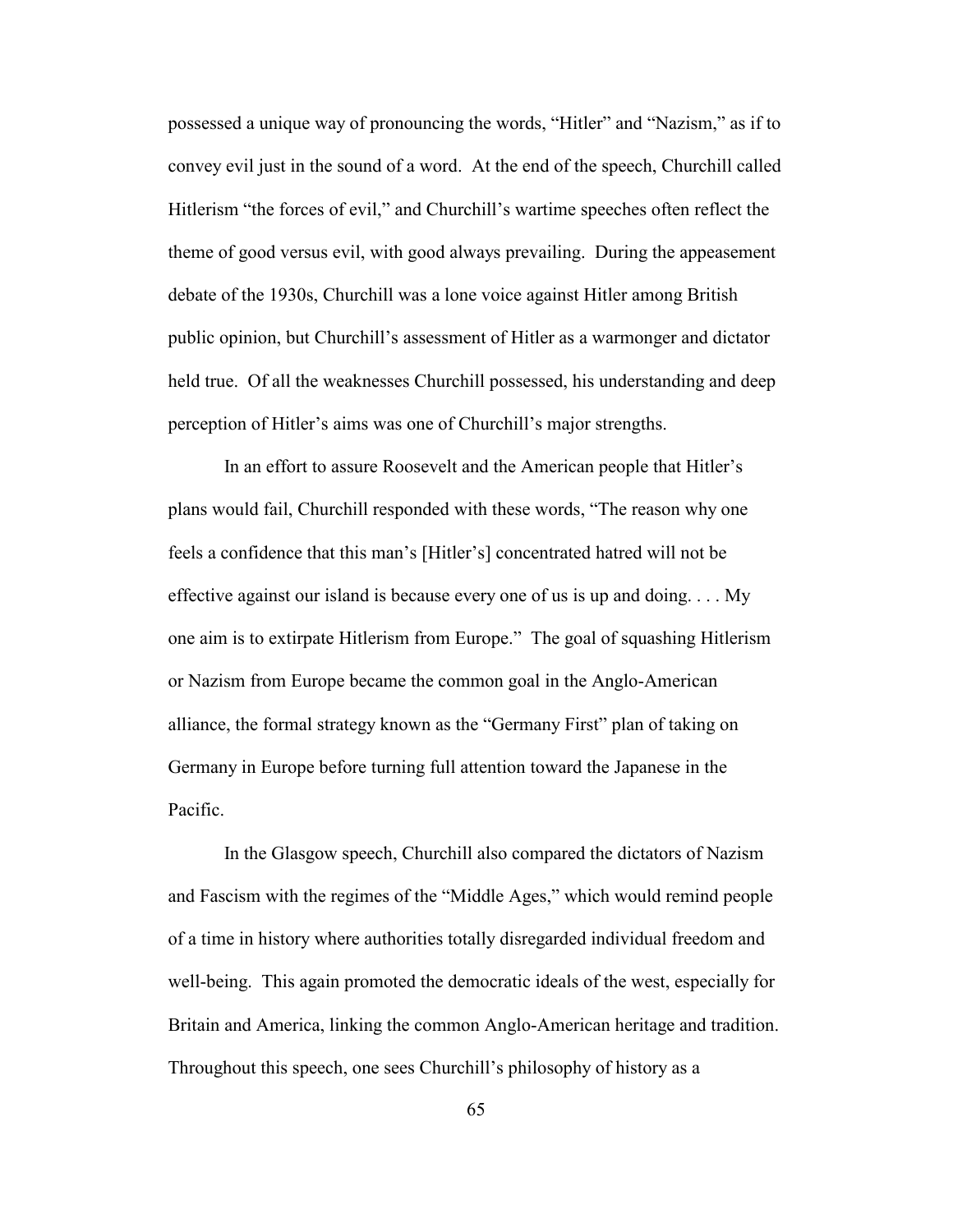progression in which the British and Americans participate as a good and moralizing force in world affairs.

 The third speech is Churchill's broadcast in London on February 9, 1941, entitled "Give Us the Tools."<sup>87</sup> By far the lengthiest of Churchill's Lend-Lease rhetoric, the broadcast was meant for American ears. Articles on Churchill's speech filled the pages of the *New York Times* the next day, February 10, and the *NYT* printed the full text of the speech. The Headlines read, "Hope Put in U.S. Aid, Prime Minister Pledges Britain Will Win if We Send 'Tools.'" Robert P. Post wrote, "It was, nevertheless, a different sort of speech from any of the others he has made to the British people and to the world. . . . You could tell from the faces around the room that each person thought Mr. Churchill was speaking to him or her."<sup>88</sup> Controversy also arose in an article about Secretary of State Cordell Hull and Senator Burton K. Wheeler. The article said, "Mr. Hull told his press conference that he listened with special interest to Mr. Churchill's broadcast yesterday and found it well worth listening to. . . .Wheeler of Montana said today that it was 'evident' that Mr. Churchill's address was 'arranged by Washington and London to disarm opposition' to the Administration's British aid bill."<sup>89</sup>

<sup>87</sup> Churchill, *Complete Speeches*, 6343-6350.

<sup>&</sup>lt;sup>88</sup> Robert P. Post, "Hope Put in U.S. Aid," *New York Times*, February 10, 1941.

<sup>&</sup>lt;sup>89</sup> "Hull Asks Increase in British Supplies," *New York Times*, February 11, 1941.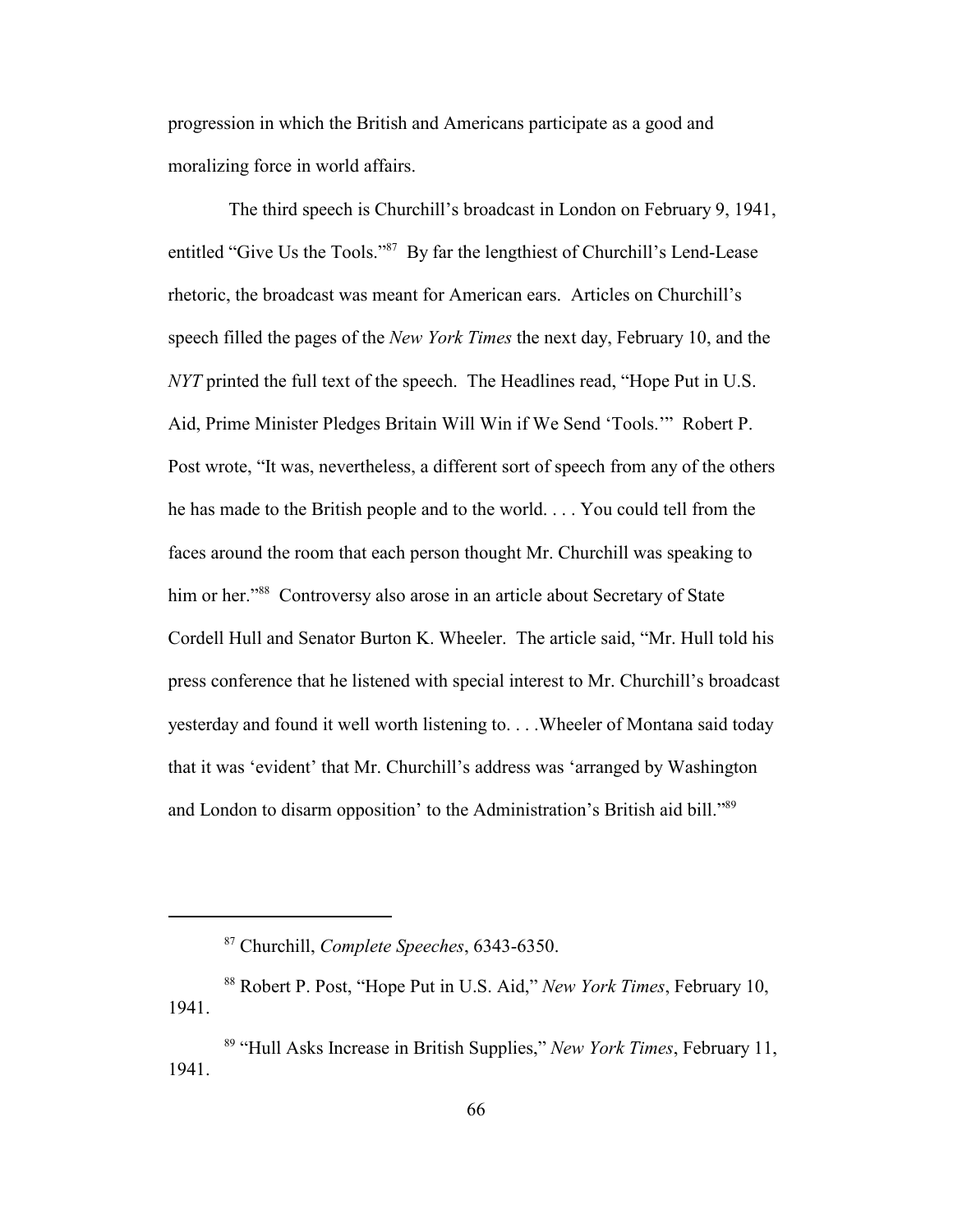Churchill began the speech boastful and proud of British survival of the Battle of Britain and the German blitz. This survival and resolve was Churchill's evidence that the US should support Great Britain in its fight against Hitler and Nazi Germany. Churchill commends the police, firefighters, emergency volunteers, and British citizens for their bravery and resilience. He compares the citizens and the Battle of Britain with the British soldiers at Waterloo, and Churchill implied that the Battle of Britain is a far more important moment in British and World history. By commending the citizens for the Battle of Britain, he provided a moral victory.

Then Churchill moved on to explaining and praising the military and technological victories of the Greek army's defeat of Italian troops in Greece and the British army's defeat of the Italian army in North Africa. In his explanation of Britain's successes in North Africa, Churchill presented his perception of the grandness of the British Empire and colonies and described how the whole British Empire - Australia, New Zealand, and India - participated in the North African campaign.

Once again, Churchill thanked Harry Hopkins and Wendell Willkie for their good work and visits to England, and Churchill also briefly mentioned continuing to stay vigilant against the threat of German invasion. But Churchill shows a marked confidence and assurance that Lend-Lease would pass in the US Congress. Churchill said, "The fate of this war is going to be settled by what happens on the oceans, in the air, and – above all – in this Island. It seems now to be certain that the Government and people of the United States intend to supply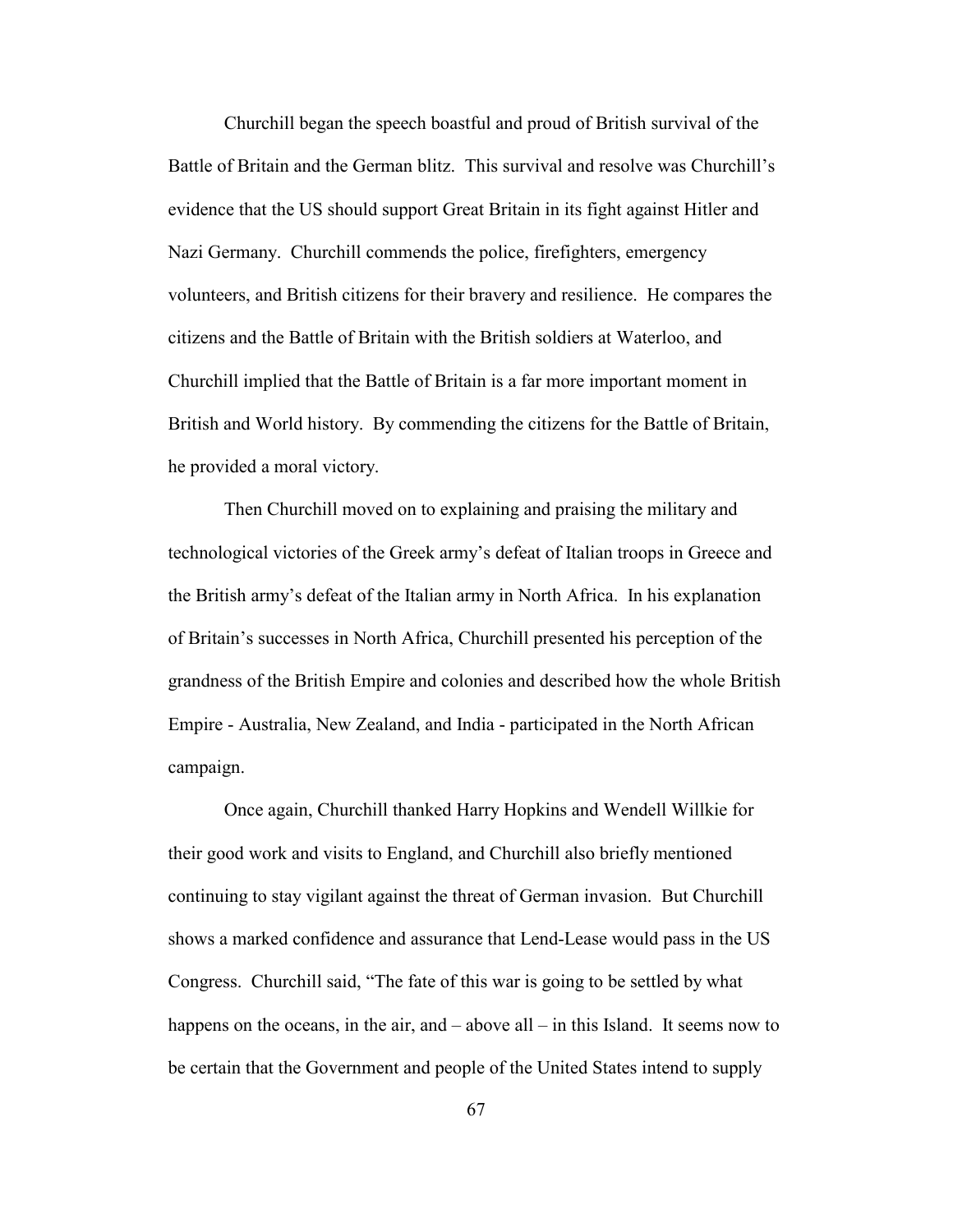us with all that is necessary for victory." And Churchill assured the American audience listening to his address that what Britain required was not an American army but simply war matériel.

Churchill concluded his speech with the Longfellow quotation that FDR sent him a few weeks earlier. Although the Prime Minister read the verse to uplift the British, the response and conclusion to the verse pertained to the American president and people. In John Colville's entry for February  $9<sup>th</sup>$ , he said, "After dinner we listened to Winston's first-rate broadcast, triumphant and yet not over-optimistic, addressed very largely to American ears. . . . I am confident that we have won."<sup>90</sup> Churchill ended the broadcast saying, "Put your confidence in us. Give us your faith and your blessing, and, under Providence, all will be well. We shall not fail or falter; we shall not weaken or tire. Neither the sudden shock of battle, nor the long-drawn trials of vigilance and exertion will wear us down. Give us the tools, and we will finish the job."

When the Lend-Lease Bill passed Congressional approval on March 11<sup>th</sup>, Churchill delivered a brief address to the House of Commons in London on March  $12^{th.91}$  He expressed the deep gratitude of the British government and people for the new bill and called the act "a New Magna Carta." His message meant to show the shared belief in freedom and justice between the British and Americans, and Churchill said that this bill would provide all industrial and

<sup>90</sup> Colville, *Fringes of Power*, 355.

<sup>91</sup> Churchill, *Complete Speeches*, 6360.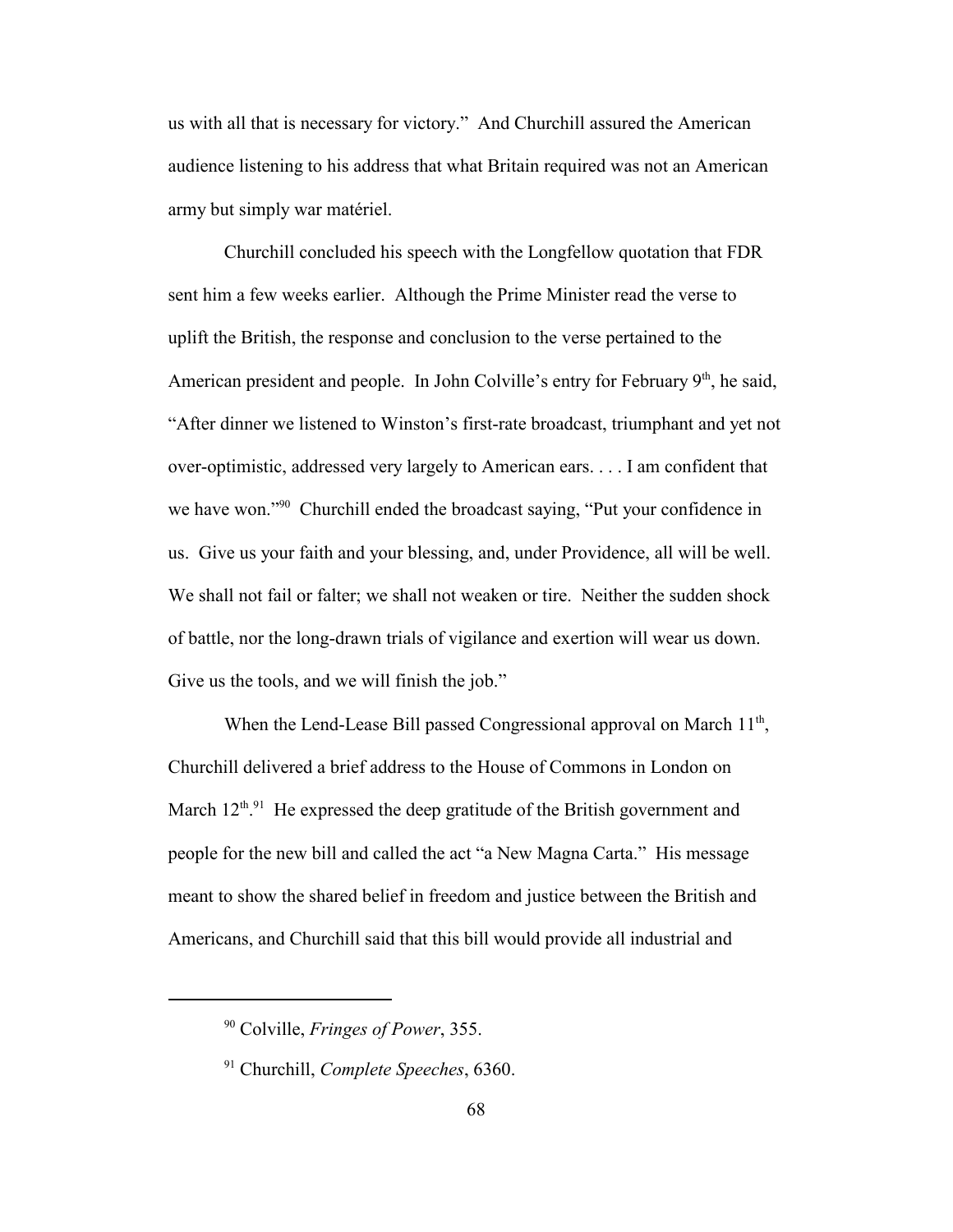financial assistance to Britain for the war. John Colville recorded that he heard this message at the House of Commons and said "He described it as a second Magna Carta (using words suggested by Professor Whitehead of the F.O.)." Colville added a footnote to that statement saying, "This was the only occasion I remember during the war when Winston Churchill used somebody else's draft, or at any rate a portion of it, in making a speech to the House of Commons. In all other cases the test was entirely his own."<sup>92</sup> *The Times* [London] reported that "every sentence of his statement was warmly cheered. . . There was an ovation at the end of every sentence, and it was loudest when at the end, Mr. Churchill offered gratitude to the United States for an 'inspiring act of faith.'"<sup>93</sup> And James M. Minifie from the *Washington Post* wrote, "In tones heavy with emotion, Churchill expressed the 'deep and respectful appreciation' of this nation. . . . The press hailed the passage of the lease and lend law as a momentous step forward in American foreign policy, ending the period of American isolation.<sup>"94</sup>

## Roosevelt's Speeches and Lend-Lease

Returning from his vacation on the *USS Tuscaloosa*, President Roosevelt was refreshed and ready to meet Great Britain's financial and material needs with his Lend-Lease plan. Roosevelt recognized the complications the plan would

<sup>92</sup> Colville, *Fringes of Power*, 365.

<sup>93</sup> "A Magna Carta for Free Nations," *The Times* [London], March 13, 1941.

<sup>&</sup>lt;sup>94</sup> James M. Minifie, "Prime Minister Deeply Moved, Thanks America for 'Act of Faith,'" *Washington Post*, March 13, 1941.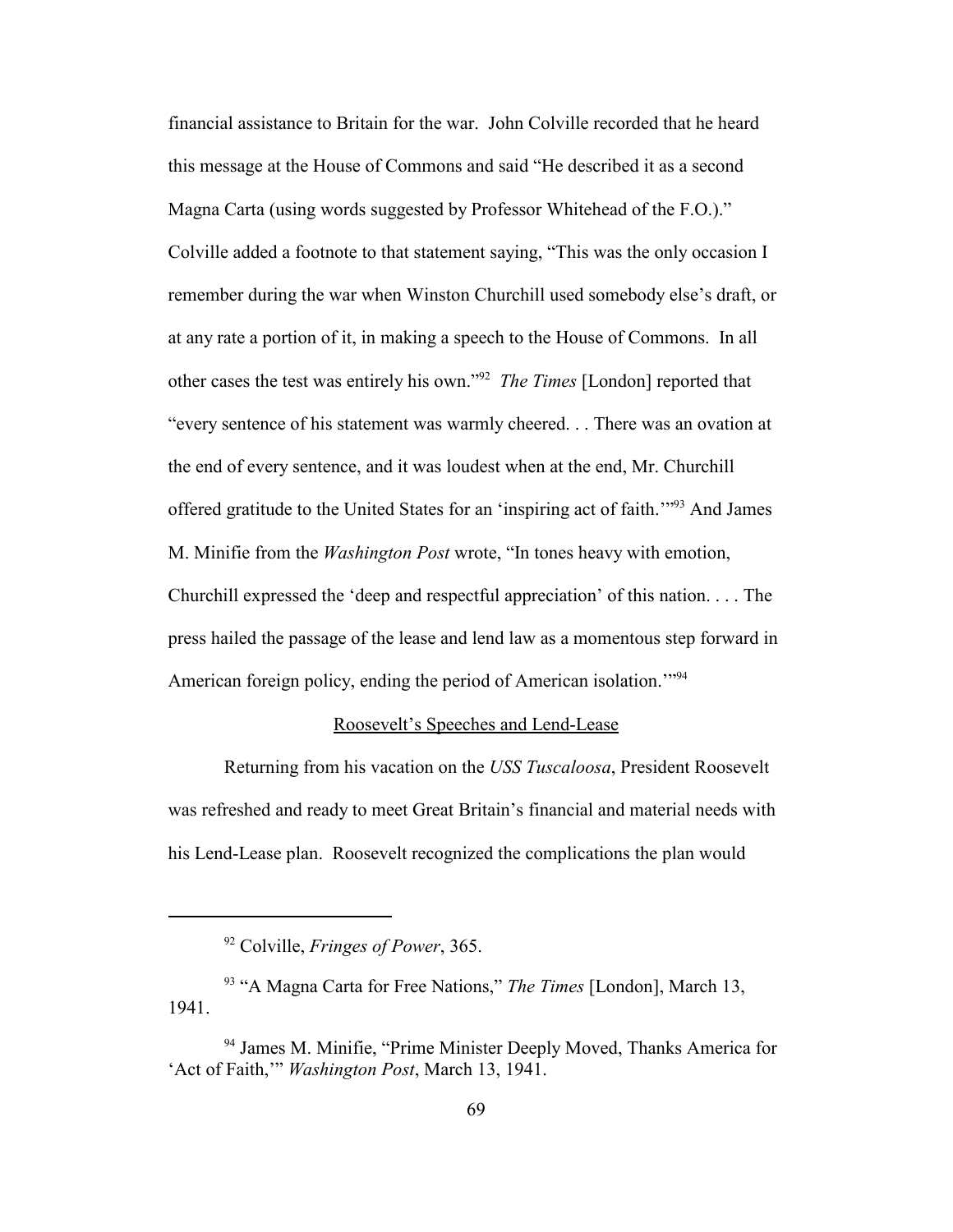bring and the opposition it would meet; the president set out to gradually persuade his opposition, the US House of Representatives and Senate and the public that Lend-Lease would benefit the United States. Between December of 1940- January of 1941, FDR delivered three addresses that introduced, promoted, and defended the Lend-Lease Act.

The first message Roosevelt gave was during his 702nd Press Conference at the White House on December 17, 1940.<sup>95</sup> Two themes emerge from this press conference that permeate Roosevelt's Lend-Lease rhetoric: (1) the survival of democracy depends on the survival of Great Britain, and (2) American national defense also depends enormously on the defense of Great Britain. Roosevelt said, "The best defense of Great Britain is the best defense of the United States."

Roosevelt eased into the discussion on the idea of "Lend-Lease" and carefully described the first two options for providing aid to England. The first option was to loan England the money to pay for the goods and supplies, like the US had done in the First World War. This would, as Roosevelt admitted, break the Neutrality Acts. The second option was the possibility of considering the loan of goods as a gift to the British government and people, but Roosevelt speculated that Britain would deplore the idea. After mentioning the two "bad" possibilities first, Roosevelt moved on to the possible third idea of lending the supplies to Britain. Roosevelt stated, "Now, what I am trying to do is to eliminate the dollar sign." He also stated that he did not want to discuss the details or legalistic side

<sup>95</sup> Roosevelt, *PPA, 1940*, 604-615.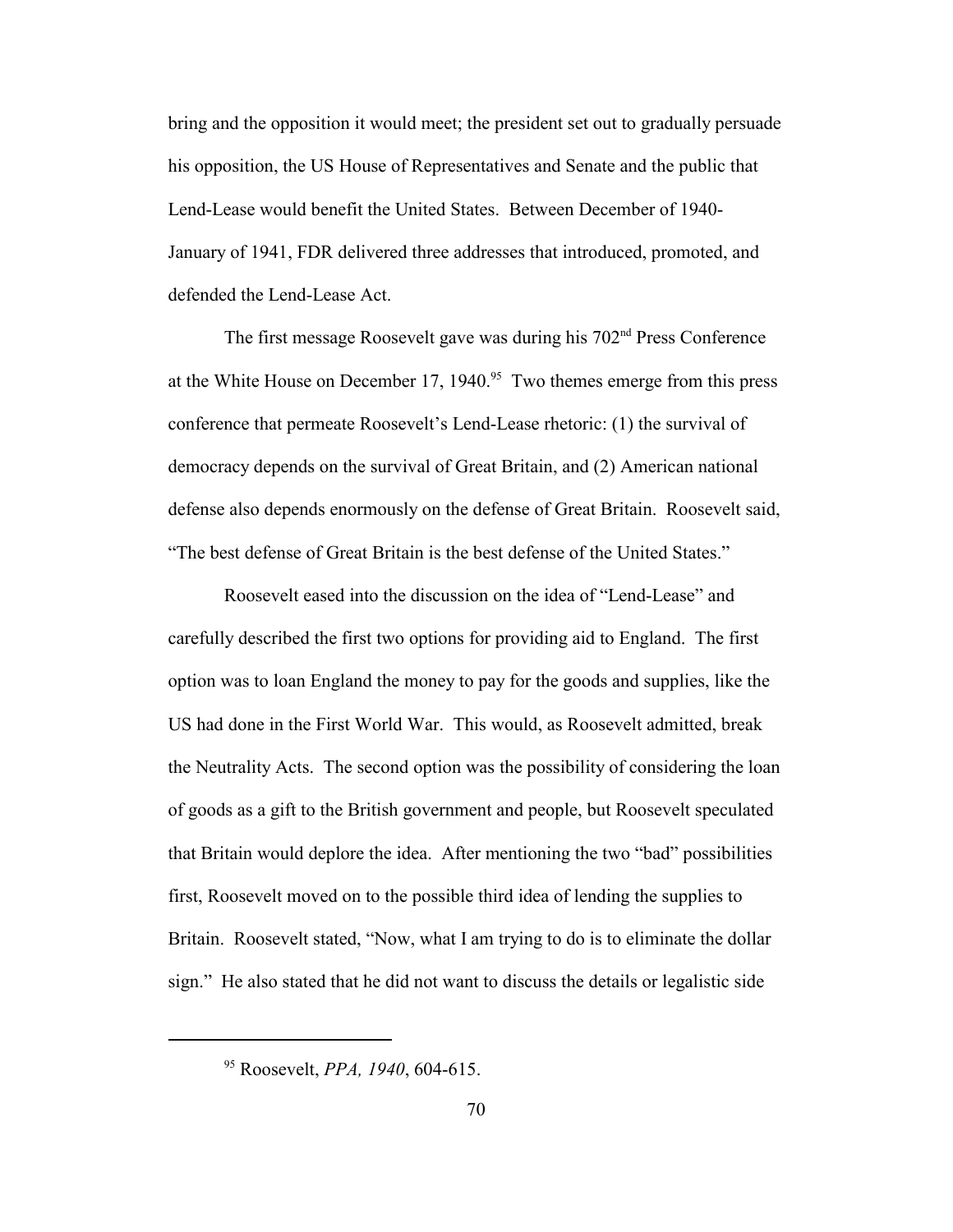of the bill since those details were not completely settled between Washington,

D.C. and London.

Roosevelt expounded on the Lend-Lease concept with a simple,

commonsense, non-detailed illustration. Roosevelt said,

"Suppose my neighbor's home catches fire, and I have a length of a garden hose. . . If he can take my garden hose and connect it up with his hydrant, I may help to put out his fire. . . .What is the transaction that goes on? I don't want \$15 - I want my garden hose back after the fire is over. . . . If it goes through the fire all right, intact, without any damage to it, he gives it back to me and thanks me very much for the use of it. But suppose it gets smashed up. . . He says, 'All right, I will replace it.' Now, if I get a nice garden hose back, I am in pretty good shape."

This illustration recalled the "good neighbor" image that FDR used during the early years of the Great Depression, and Roosevelt implied in this illustration that the US should consider Great Britain as its neighbor in trouble. His logical explanation showed how America would benefit either way, and he removed the dollar bill from the equation. It would be Great Britain's "gentleman obligation to repay in kind."

Finishing the illustration, Roosevelt took questions from the press. During his presidency, FDR gave 999 press conferences, and he knew how to use the press to his benefit and political advantage. Although his conferences did not always go the way he intended, Roosevelt tried to control information that went out in the newspapers (e.g., allowing certain reporters, off-the-record incidents). In the case of the "garden hose" press conference, reporters came at him with a variety of reasonable questions such as who would own the war matériels, would this act amend the Neutrality Acts, would it be presented before Congress, and –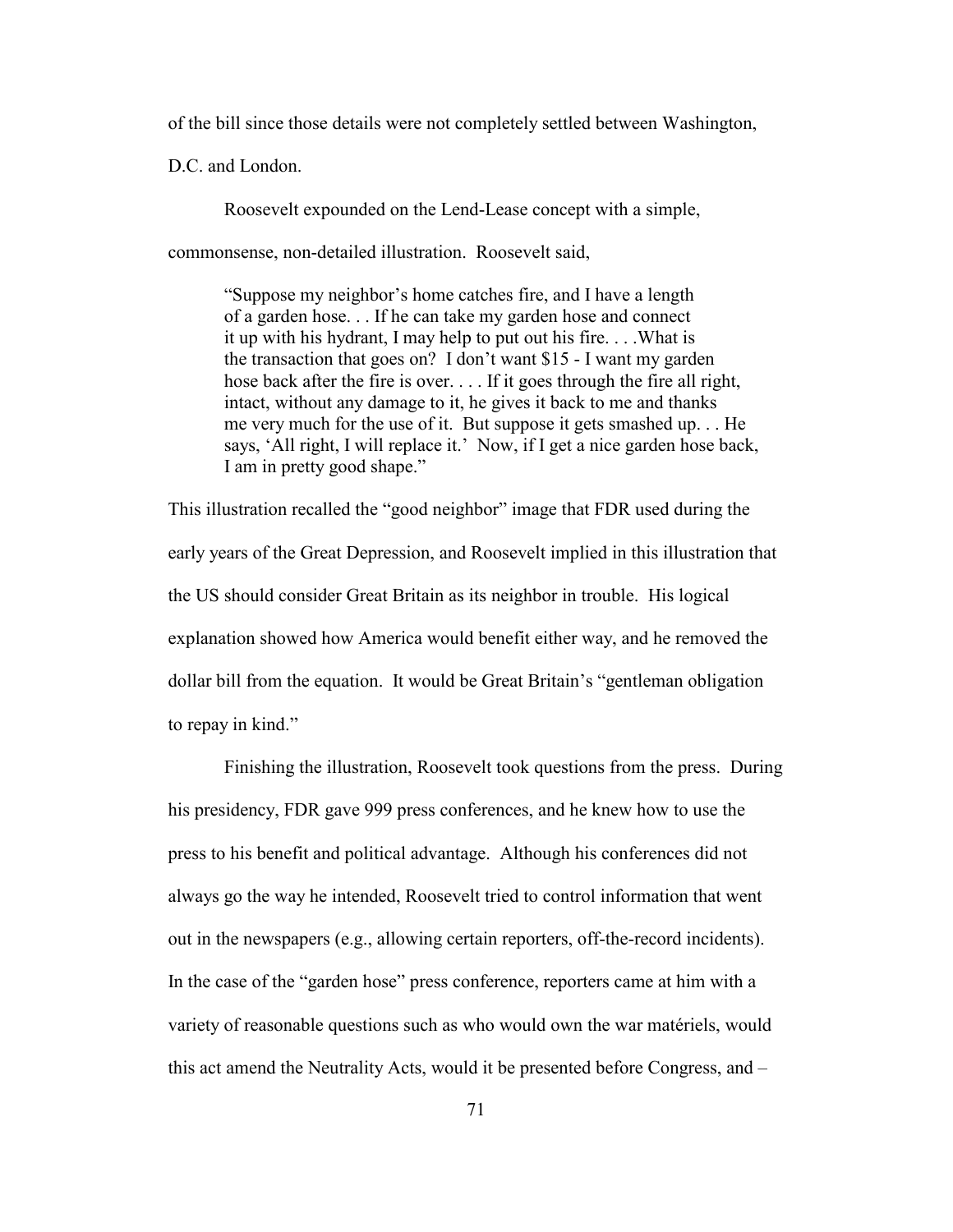most importantly – would this bring us closer to military involvement in war? Roosevelt said that this act would not bring us closer to war, and with the other questions Roosevelt reminded them that he had not worked out all of the details. Occasionally, the president responded to the questions with other day-to-day analogies, like owning a mortgage.<sup>96</sup> Roosevelt also reminded the reporters that they could rely on his past experience from the "Great War."

The second speech Roosevelt delivered on Lend-Lease was a Fireside Chat, called the "Arsenal of Democracy" chat, given on December 29, 1940, over the radio to the American public.<sup>97</sup> FDR's opening remark in his chat connected the conflicts in Europe and Asia with the security of the American people, claiming that it was not a Fireside Chat on the war but on national security. He compared the gravity of the economic and banking crisis of the Great Depression with the gravity of the current foreign crisis, and reminded people how everyone had to pull together and be a "good neighbor" to improve the economy. The people would need to bring back that teamwork spirit to overcome this "new crisis."

One of the next comparisons Roosevelt made compared the settlements of Jamestown and Plymouth to this "new crisis" as decisive moments in the nation's history, and he claimed that the European war was more important than the difficulties of the colonies. This historical reference resembles Churchill's

<sup>96</sup> Ryan, *Rhetorical Presidency*, 33-36.

<sup>97</sup> Roosevelt, *PPA, 1940*, 633-644.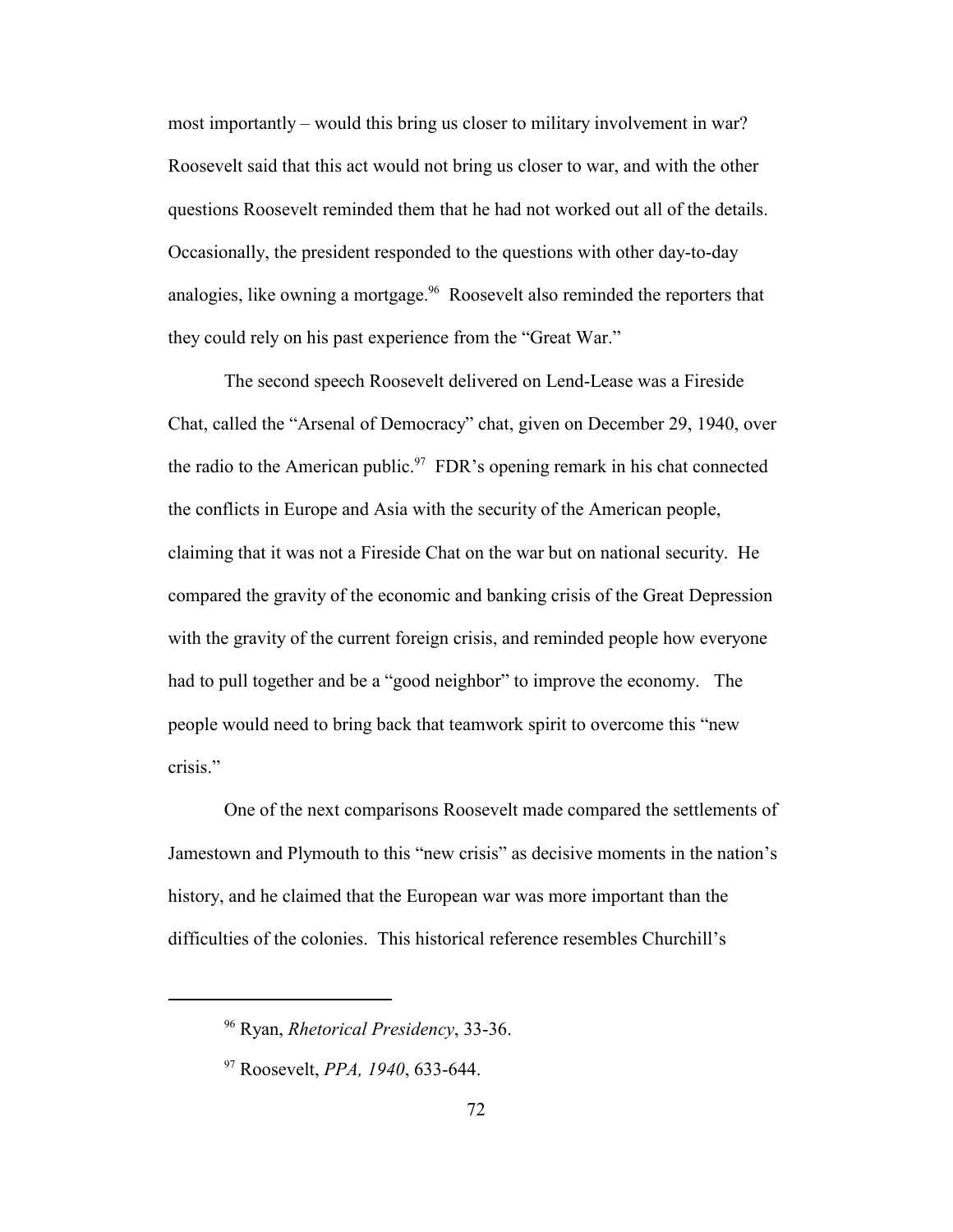colorful use of historical imagery, and Roosevelt certainly enjoyed the study of history as well. Roosevelt then moved onto explaining the Tripartite Pact between Germany, Italy, and Japan, signed in 1940, that threatened democracy in Europe and Asia. Roosevelt, like Churchill, listed all of the nations experiencing aggression and oppression. Roosevelt also quoted Hitler and argued that America did not remain safe from Axis aggression. FDR said, "The Axis not merely admits but proclaims that there can be no ultimate peace between their philosophy of government and our philosophy of government."

Throughout Roosevelt's Lend-Lease rhetoric, FDR employed images of destruction and fear, which sound similar to other speeches, like the "Quarantine" Speech (Chicago, 1937). And in this speech the president insisted that Germany posed an imminent threat to the US people, and they also were brutal and cruel to the oppressed nations. Unlike previous speeches dealing with the war in Europe and Asia, Roosevelt's "Arsenal of Democracy" chat called for action rather than just a change in attitude or thought. The primary action that the President required in this speech was sending aid to Great Britain and supporting the Lend-Lease act.

Roosevelt brilliantly bracketed his speech, addressing four arguments from the isolationists. He first challenged the faction that said foreign wars did not concern the United States. Roosevelt reminded the American people of the Monroe Doctrine, and FDR appealed to the historical relationship ("the unwritten treaty") between the United States and Great Britain. Roosevelt directed his second argument to the group that said the Atlantic and Pacific Oceans would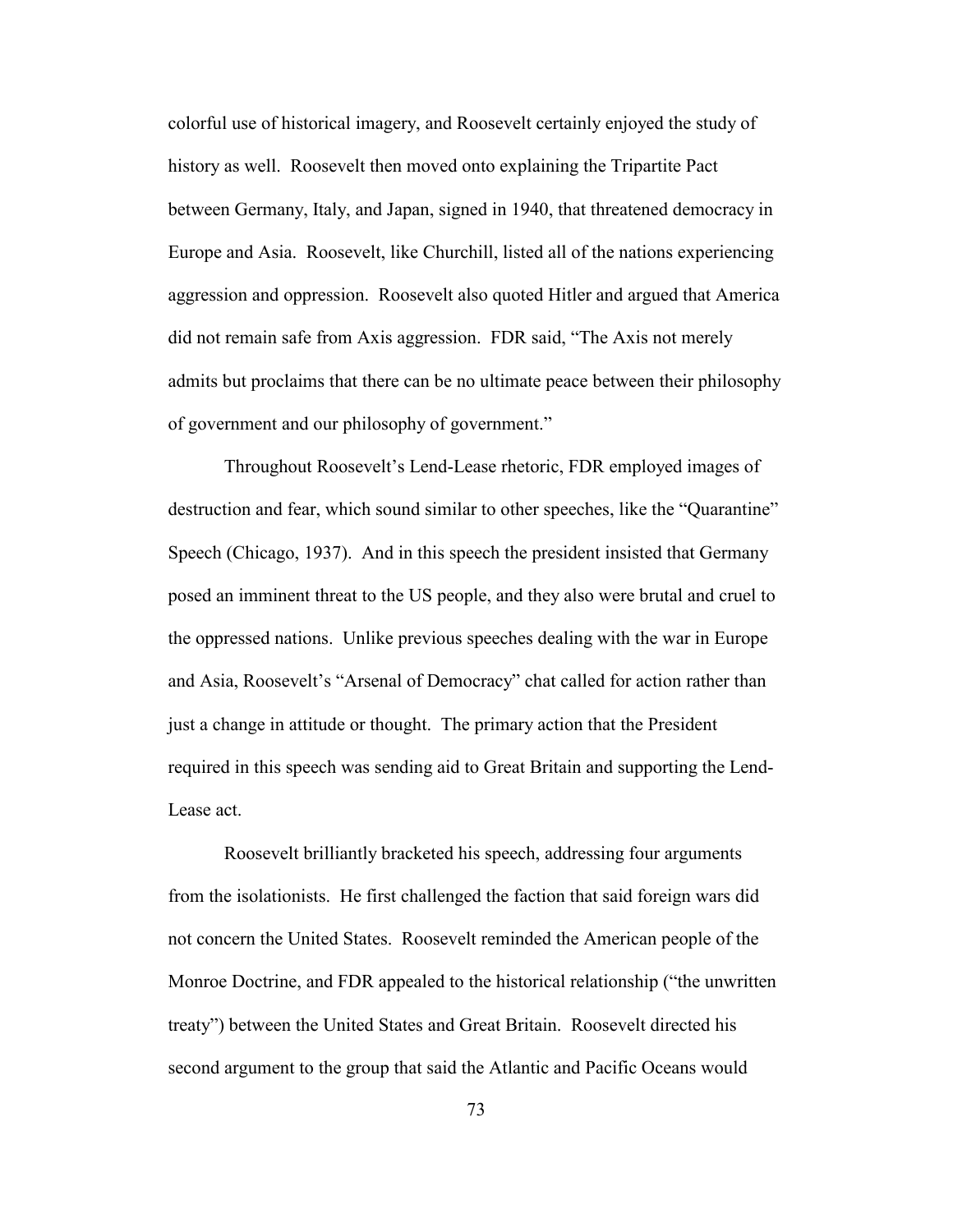protect the US from foreign wars and attack. Like Churchill, Roosevelt also emphasized the advancements in technology and how these advancements brought the outside world closer to America's door. The government and people could no longer rely on the geographical isolation to protect the US. The third view that Roosevelt dismantled was the thought that the Axis would not attack America. Roosevelt described this as wishful thinking and pointed out that appeasement of Hitler and Mussolini failed; FDR listed the countries that had appeased Hitler and were now under oppression and occupied. The fourth group Roosevelt addressed harshly was the group of German supporters or sympathizers who were bringing internal strife to America. Roosevelt said that these supporters were aiding evil forces that brought destruction to American national defense.

After challenging these four views, Roosevelt added the extra push in his argument for Lend-Lease. Roosevelt raised his argument to the higher moral ground, saying that the Nazis may promote good things in their regime, but these promises are only false illusions. Roosevelt said, "They may talk of a 'new order' in the world, but what they have in mind is only a revival of the oldest and the worst tyranny. In that there is no liberty, no religion, no hope." This statement reflects Churchill's vocabulary about the "Middle Ages"; not that Churchill and Roosevelt discussed these speeches ahead of time with each other, but these two leaders had a common interest in history and a shared belief in the goodness of democracy and freedom. Roosevelt also called the Axis powers an "unholy alliance."

74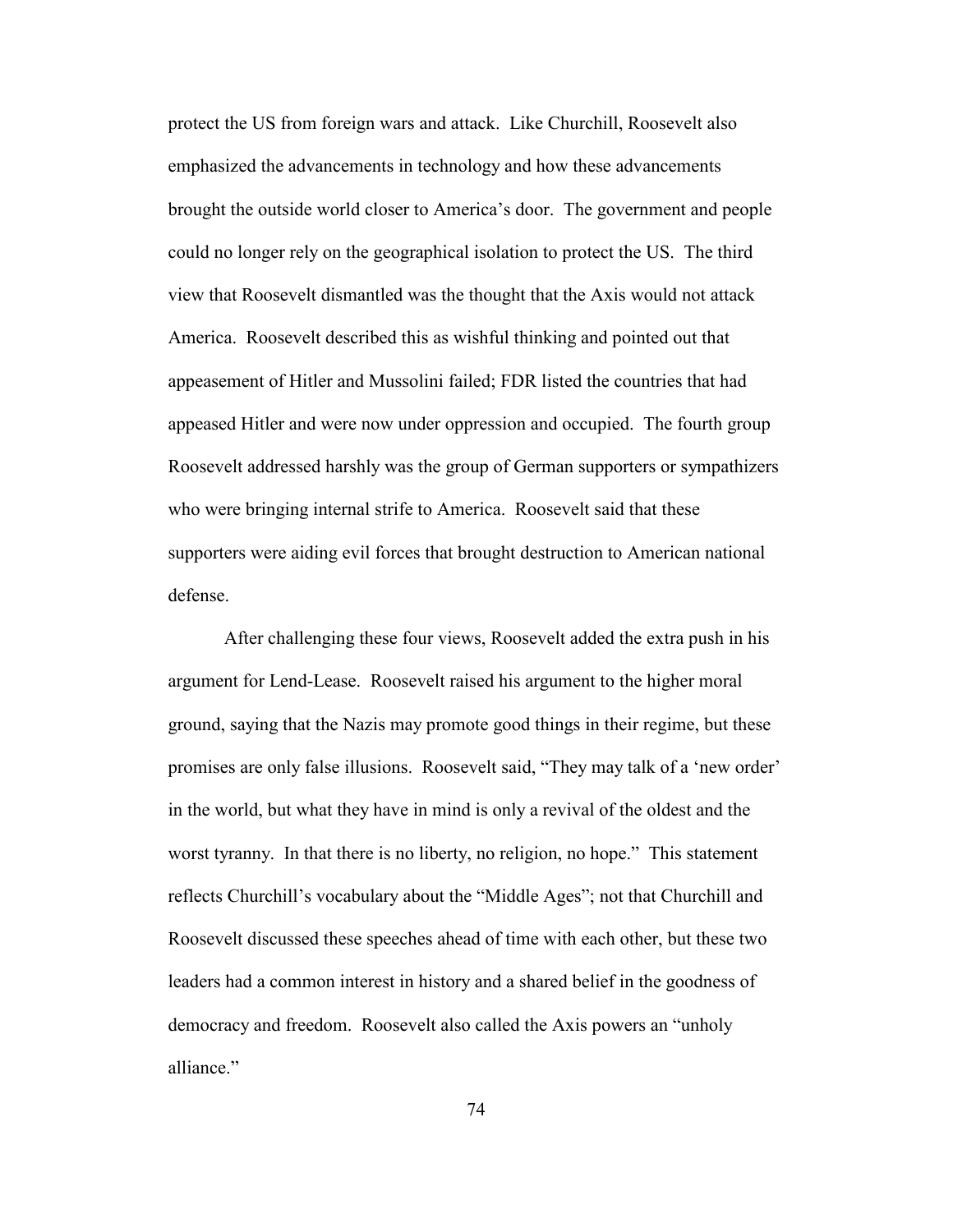FDR directly stated that the only way to avoid war was to provide support immediately, emphasizing the urgency and necessity of the matter. Roosevelt's Lend-Lease speeches, like Churchill's, emphasized that England needed supplies and war matériel not an American Expeditionary Force of soldiers. Great Britain would continue the fight, and Roosevelt commended the British saying, "They [the British] are putting up a fight which will live forever in the story of human gallantry."

In Roosevelt's conclusion, the President laid out America's new foreign policy and action toward the war in Europe. Roosevelt said, "We must be the great arsenal of democracy. For us this is an emergency as serious as war itself. We must apply ourselves to our task with the same resolution, the same sense of urgency, the same spirit of patriotism and sacrifice as we would show were we at war." Equating production and labor with patriotism and sacrifice, Roosevelt again appealed to the moral high ground and placed value and worth on war production and the ordinary American factory worker. This encouragement meant to build up the confidence of the average workers and give them purpose and meaning in their work. Roosevelt's conclusion was hopeful and full of certainty for peace and the future. The speechwriters were not clear about who coined the phrase "Arsenal of Democracy," but it quickly became a powerful image of American foreign policy. Roosevelt's chat also hit hard at the isolationists and those who opposed US aid to Britain.

In the *NYT*, the headline read, "President to Act, He Considers Concrete" Steps to Speed and Increase Help to Britain, Almost Unanimous Approval of His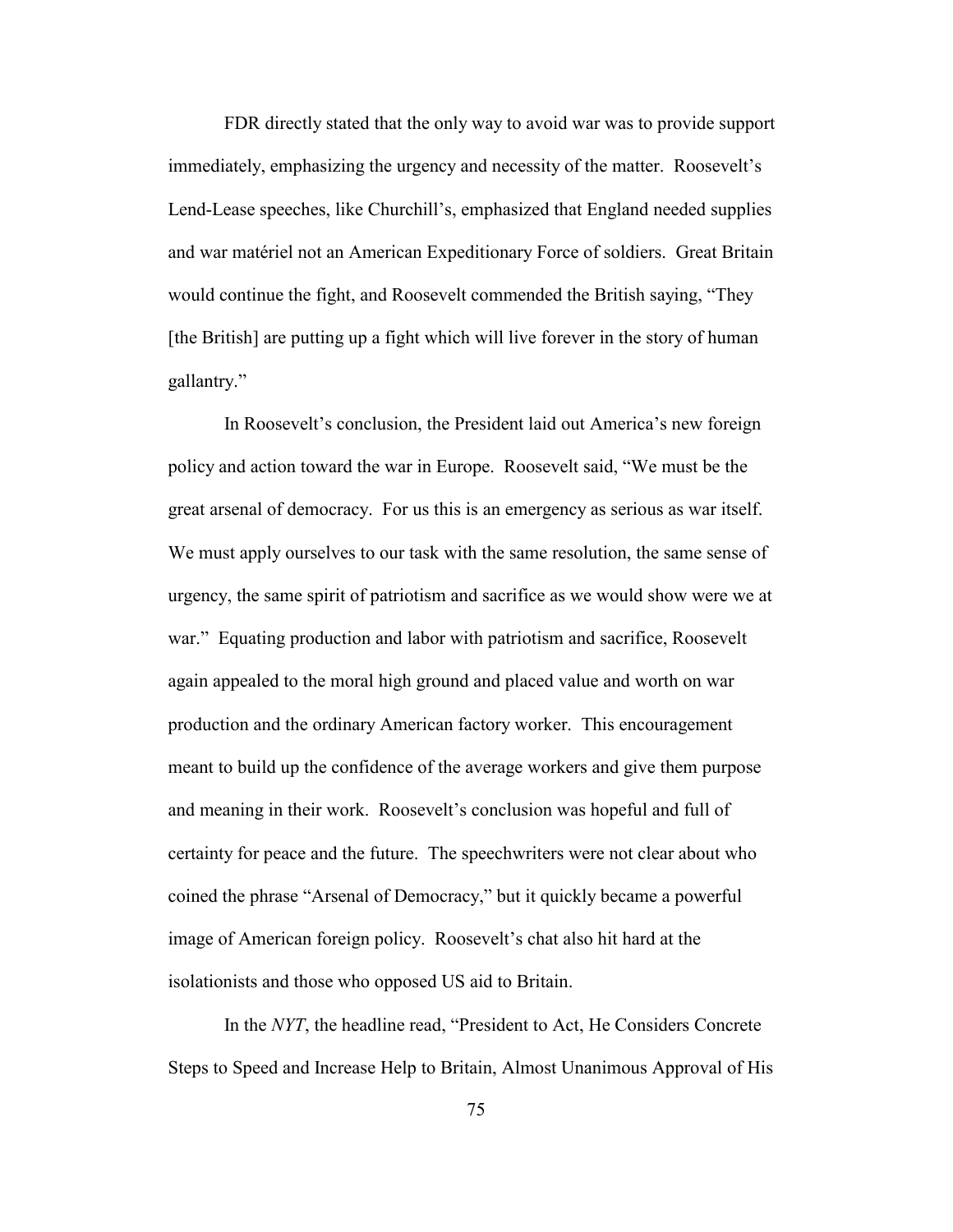Speech Pleases the Chief Executive." Reporter Turner Catledge wrote in this article, "President Roosevelt was represented as being 'tremendously pleased' at the response to his fireside chat. . . . Steve Early, White House Secretary, said that within forty minutes . . . 600 messages were received and they ran 100 to 1 in favor of the general tenor of his remarks. . . . All in all, it was the greatest response that Mr. Roosevelt has ever had to any speech."<sup>98</sup> Certainly Roosevelt would have received positive responses to his message, and this response would be the one that the White House would promote. The polls showed that Americans were willing to provide Great Britain with aid as long as these were actions short of war. In a special cable from London to the *NYT* read, "London" Heartened But Urges Speed. . . . President Roosevelt's speech Sunday night has overshadowed the Nazis' fire raid on London the same night as a topic of conversation. . . . The British could not help being bucked up by the whole tone of Mr. Roosevelt's speech."<sup>99</sup>

The third speech Roosevelt delivered that argued for the Lend-Lease Act came through his Annual Message to Congress, in Washington, D.C., on January 6, 1941, often referred to as the "Four Freedoms" speech.<sup>100</sup> Roosevelt began his speech describing how the Axis threat was the greatest threat of security in

<sup>&</sup>lt;sup>98</sup> Turner Catledge, "President to Act," *New York Times*, December 31, 1940.

<sup>&</sup>lt;sup>99</sup> "London Heartened But Urges Speed," *New York Times*, December 31, 1940.

<sup>100</sup> Roosevelt, *PPA, 1940*, 663-672.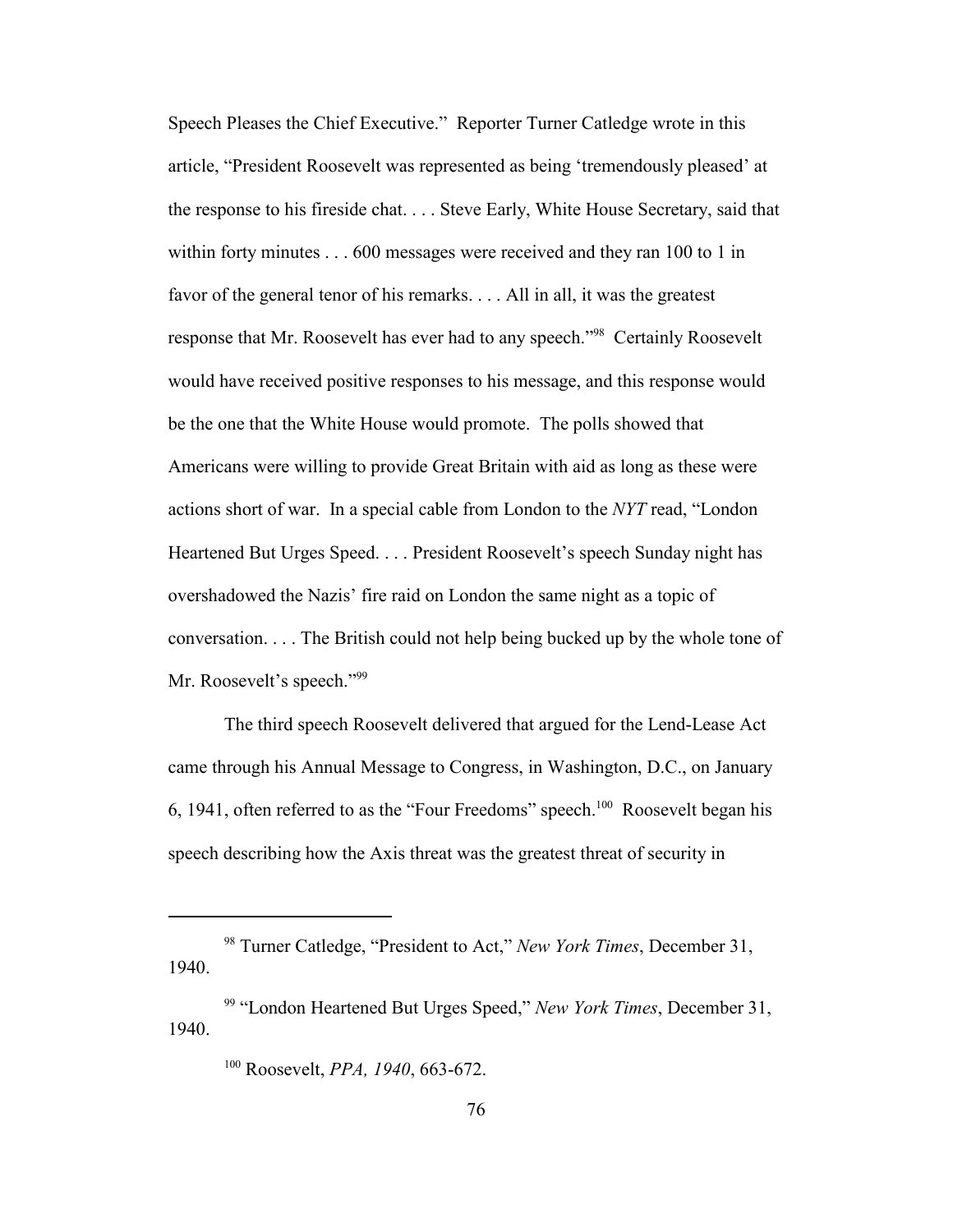American history. He compared this threat and decision with previous US engagements in war like the Civil War, the War of 1914, and "undeclared" wars of the Pacific and Mediterranean. He said that the Axis powers sought world domination. This objective was not an aim of aggressors in past European wars, such as the Napoleonic wars. Therefore, the Nazis approached this war from a totally different ideology. They were rolling over democracies with brute force and "poisonous propaganda."

In this speech, Roosevelt directly challenged those who said that isolation protected the US. Roosevelt turned the argument around on the isolationists, saying that political isolation prevents America from participating in the promotion of democracy and civilization. The President urged the American people to be realistic, mature, sacrificial, and hard-working. Roosevelt said, "I find it, unhappily, necessary to report that the future and safety of our country and of our democracy are overwhelmingly involved in events far beyond our borders." With Congressional and public approval, Roosevelt stated that he would oversee and commit to three objectives: (1) to commit to building up national defense, (2) to offer full support to the people who are fighting on the front lines of aggression, and (3) to promote the principles of morality.

Along with these three commitments and the progress of war production, Roosevelt boldly asked the government for unrestricted authority to oversee this progress and decision-making about national defense and security. An increase in executive power was one of the reasons some politicians were hesitant to fully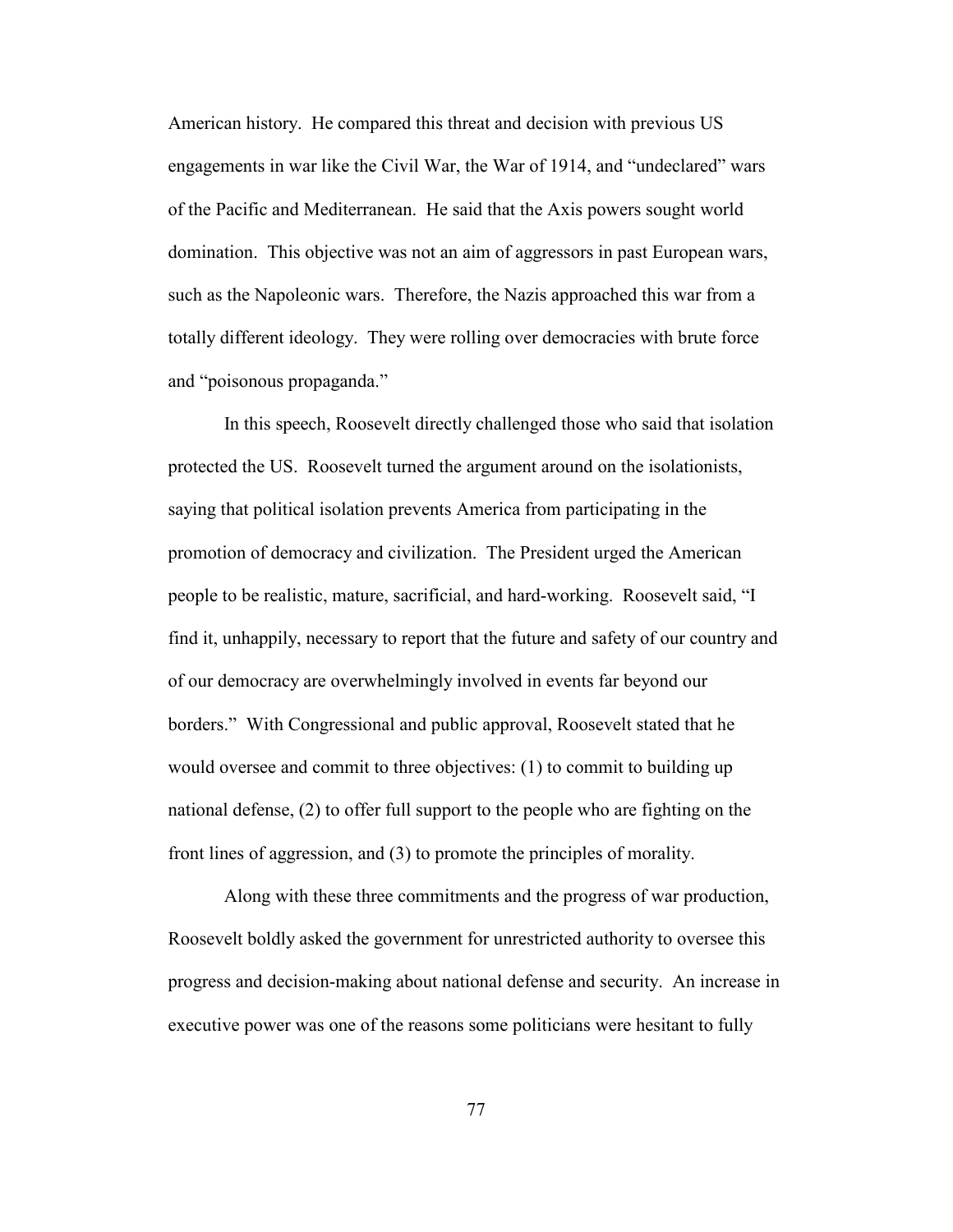support Lend-Lease. But in this Congressional speech, Roosevelt insisted that this authority was necessary for the security of the nation.

Then, Roosevelt reiterated that America should be the "arsenal of democracy," providing the Allies with the materials of war, and FDR repeated some of the phraseology from the "Garden Hose" press conference. He said, "I do not recommend that we make them a loan of dollars with which to pay for these weapons. . . For what we send abroad, we shall be repaid within a reasonable time following the close of hostilities, in similar materials." While increasing US war production, Roosevelt assured the people that the government would continue to maintain the basic needs of the people and closely monitor domestic issues, like the spending of tax dollars. In this Congressional speech, Roosevelt implied that America's response to the war situation in Europe and Asia was tied to domestic issues in the US.

Concluding, FDR gave the American public a picture of what the world should look like and what Americans should strive to defend. Roosevelt illustrated this picture with his famous four freedoms: (1) freedom of speech and expression, (2) freedom to worship, (3) freedom from want, and (4) freedom from fear.<sup>101</sup> These freedoms formed the "moral order" and "good society" that were so important to the American ideal of democracy. Roosevelt finished the speech saying, "Our support goes to those who struggle to gain those rights or keep them.

<sup>&</sup>lt;sup>101</sup> Roosevelt says that one way to bring about freedom from fear is to disarm nations of their weapons, removing their ability to obliterate free governments.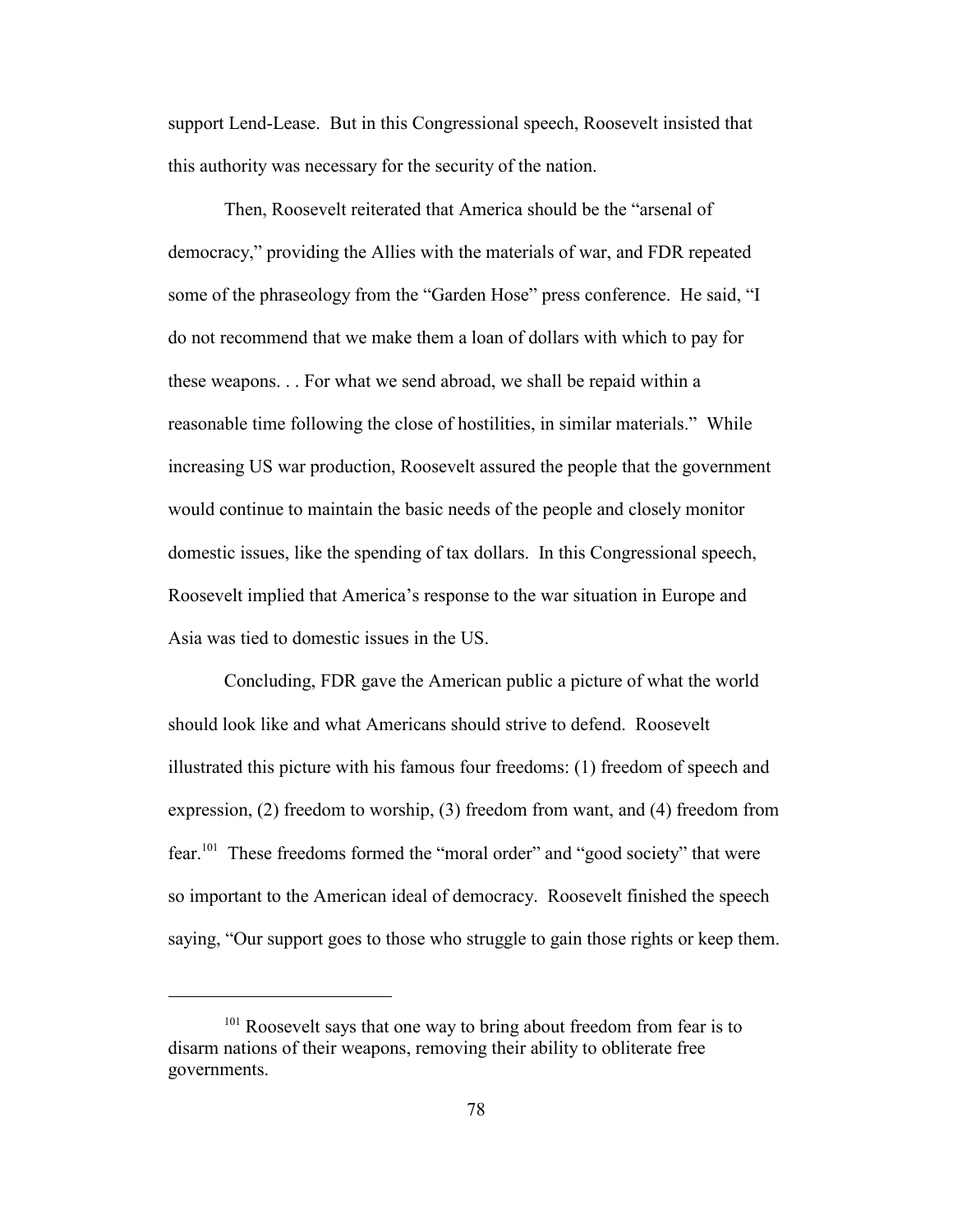Our strength is our unity of purpose. To that high concept there can be no end save victory." Although the United States did not formally join the Allies until December, 1941, it was the Allied "unity of purpose" – to rid Europe of Nazism – that ultimately brought them victory.<sup>102</sup>

On March 11, 1941, the Lend-Lease Bill received Congressional approval. The early 1941 Gallup polls surveyed the American public with questions such as "Do you think our country's future safety depends on England winning this war?" "If the United States stopped sending war materials to England, do you think England would lose the war?" "Which of these two things do you think it is more important for the United States to try to do – to keep out of the war ourselves, or to help England win, even at the risk of getting into the war?" and "If the British are unable to pay cash for war materials bought in this country, should our Government lend or lease war materials to the British, to be paid back in the same materials and other goods after the war is over?"<sup>103</sup> In each of these cases the survey reported sixty percent approved or agreed with these questions and thought it was important to send aid to Britain. Around eighty percent of the people polled, however, still agreed that America should stay out of the war in Europe.

Newspapers reported on the passage of the Lend-Lease Bill and provided the details of aid to Great Britain and Greece. In the *Washington Post*, an article

<sup>102</sup> Overy, *Why the Allies Won*, 245-281.

<sup>103</sup> George H. Gallup, *The Gallup Poll: Public Opinion, 1935-1971, Vo1. 1, 1935-1948* (New York: Random House, 1972), 257-270.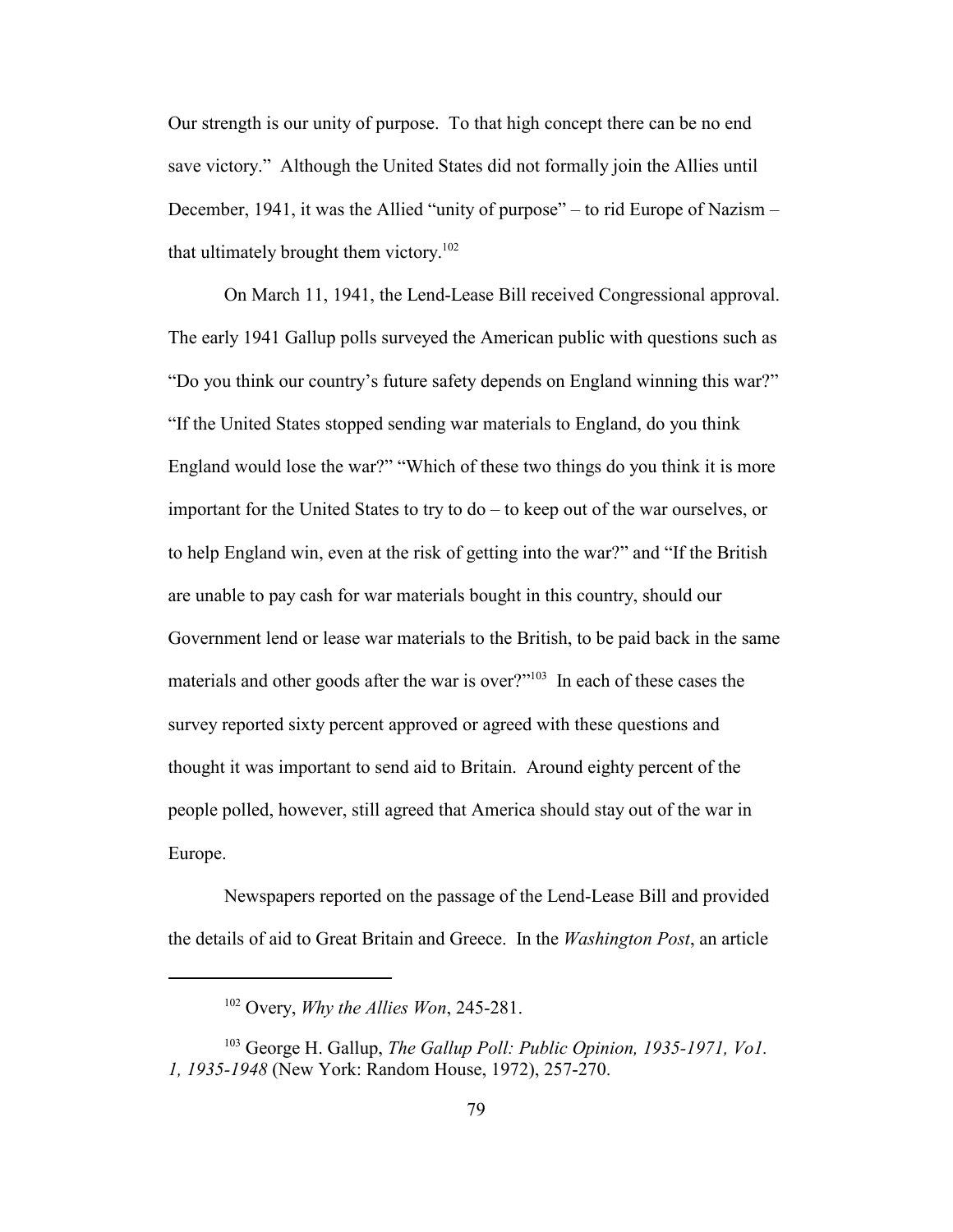read, "Few historic measures have been put on our statute books than the bill which the President signed yesterday. . . . A new attitude, accordingly, had to be adopted in place of the cash-and-carry system based upon a rigid neutrality. Mr. Roosevelt expressed it pithily in his address to Congress on January 6. . . . he outlined a policy in place of an attitude."<sup>104</sup> Roosevelt and Churchill's speeches contributed to the success of Lend-Lease and appealed to the positive response in polls toward Lend-Lease.<sup>105</sup> They provided reasonable arguments that made sense to the people and helped the public think about the state of foreign affairs.

<sup>104</sup> "Lend Lease Authority," *Washington Post*, March 12, 1941.

<sup>105</sup> Ryan, *Rhetorical Presidency*, 148-149.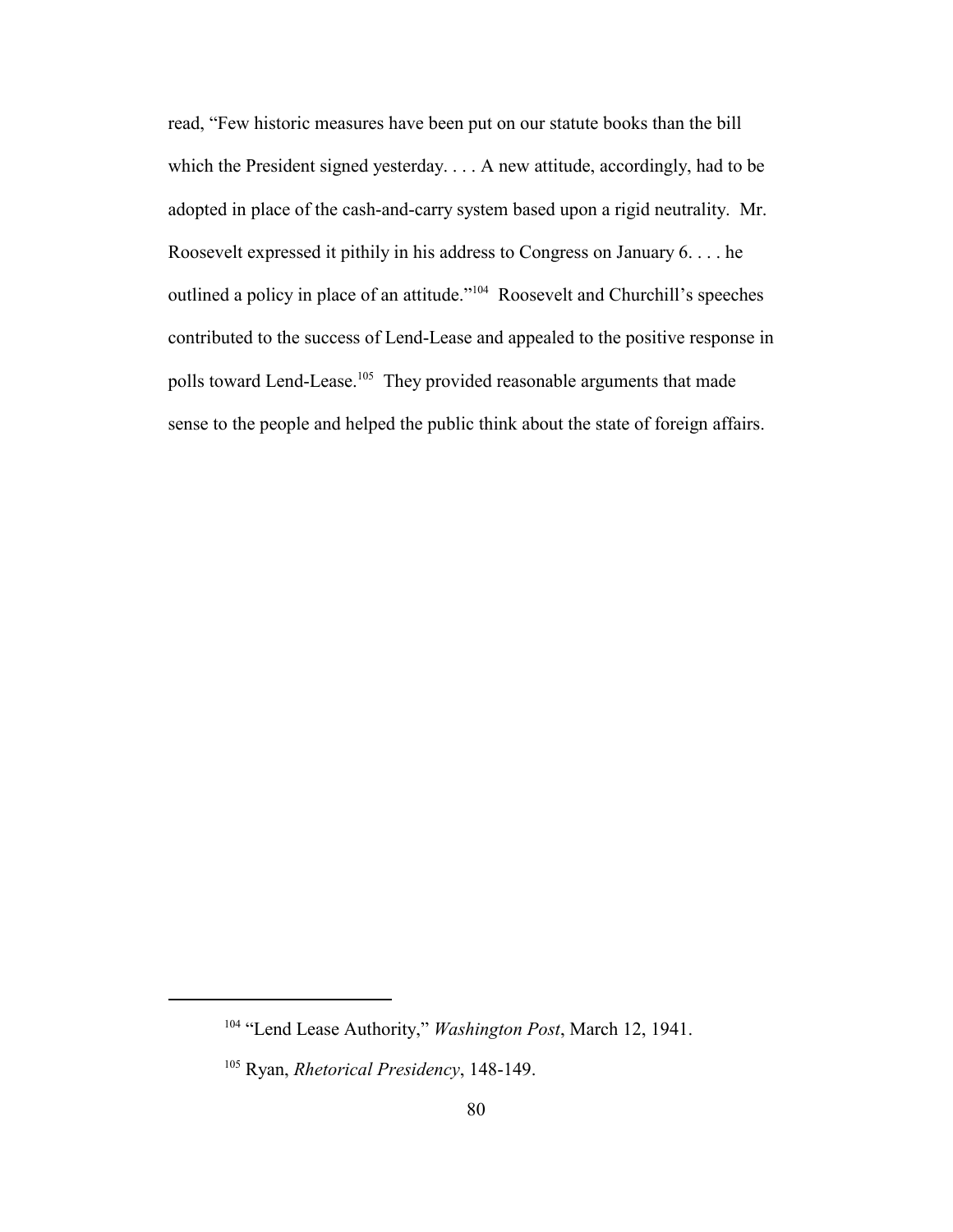## CHAPTER 6

## **CONCLUSION**

Between November of 1940-March of 1941, Roosevelt and Churchill's correspondence and speeches offered guidance and directed Allied conduct. When the US Congress approved and passed the Lend-Lease Act on March 11, 1941, American industry expanded and provided Great Britain (and other Allied nations) with the "tools" that they required to effectively defeat Hitler and Nazi Germany, Mussolini and Fascist Italy, and Tojo and Militaristic Japan. Their Lend-Lease rhetoric argued that the defense of the United States relied on the survival of Great Britain, that the Axis powers presented a terrible threat to the free and democratic world, and that this new crisis was a significant turning point in world history. Their speeches called for courage, hard work, sacrifice, discipline, and perseverance. American public opinion supported these arguments and indicated that providing Britain with "actions and aid short of war" would prevent their military involvement and stop Axis aggression and brutality. This bill also broke the intense American isolationist sentiments and set a precedent for future American foreign aid bills. Roosevelt's and Churchill's words and speeches, however, produced two unintended consequences: (1) the transference of power from Great Britain to the United States, and (2) Hitler's certainty and anticipation of America's entry into the war.

#### Unintended Consequences

Churchill's speeches always promoted the image of a confident and capable American nation and people, ready to come to the aid of the "English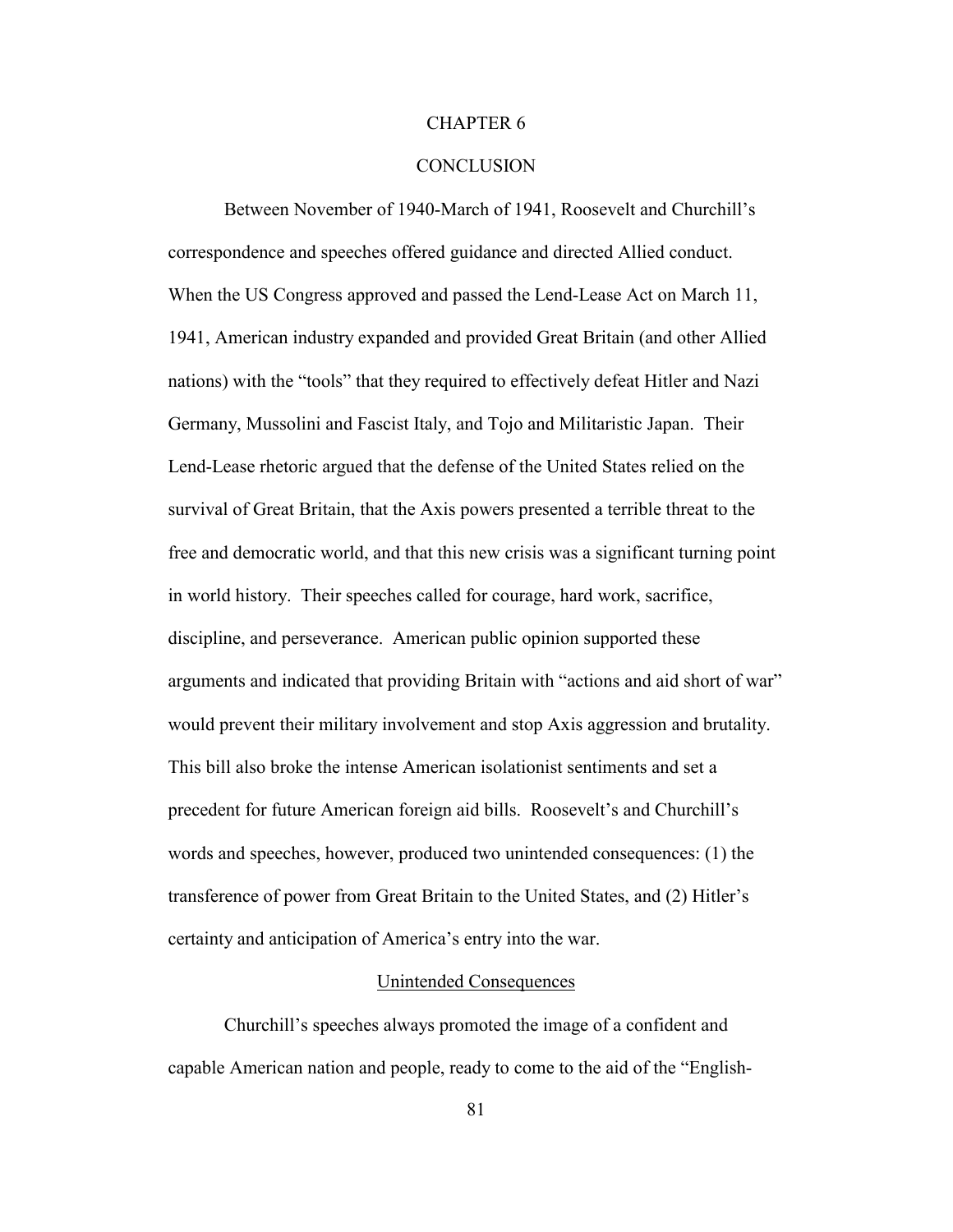speaking world" with war matériel and rescue the "Old World" from destruction and despair. Churchill, however, was acutely aware of the power that Roosevelt and his advisors possessed, and the Prime Minister was sensitive to the disagreements between Roosevelt and himself concerning the British colonies, the European post-war outcome and governments, and the role of Russia as a world leader. Historian David Reynolds argues that America's "bases for materials" deal (in the Fall of 1940) and the insistence on repayment for Lend-Lease materials presented the first signs of growing American independence and power, which worried British officials and the Prime Minister.<sup>106</sup>

Although Roosevelt stayed well-informed and active with the situations in Europe and Asia, his experience and activity in the Wilson administration convinced him of the importance of maintaining peace in the post-war world. In the Summit Meetings of the "Big Three," Roosevelt worked for greater American influence in the post-war world, especially with the plans for the United Nations.<sup>107</sup> A constant criticism of Churchill, both before and after the war, was that he had no vision for Britain's future in the modern world. Churchill grew up as a member of the "glorious" British Empire, and as a young soldier he served abroad in the British colonies of India and Africa. Churchill wanted to maintain

<sup>106</sup> Reynolds, *From Munich to Pearl Harbor*, 116-132; see also Kimball, *Forged in War*, 75-77.

<sup>107</sup> Gerhard L. Weinberg, *Visions of Victory: The Hopes of Eight World War II Leaders* (Cambridge: Cambridge University Press, 2005), 177-210, 227- 233.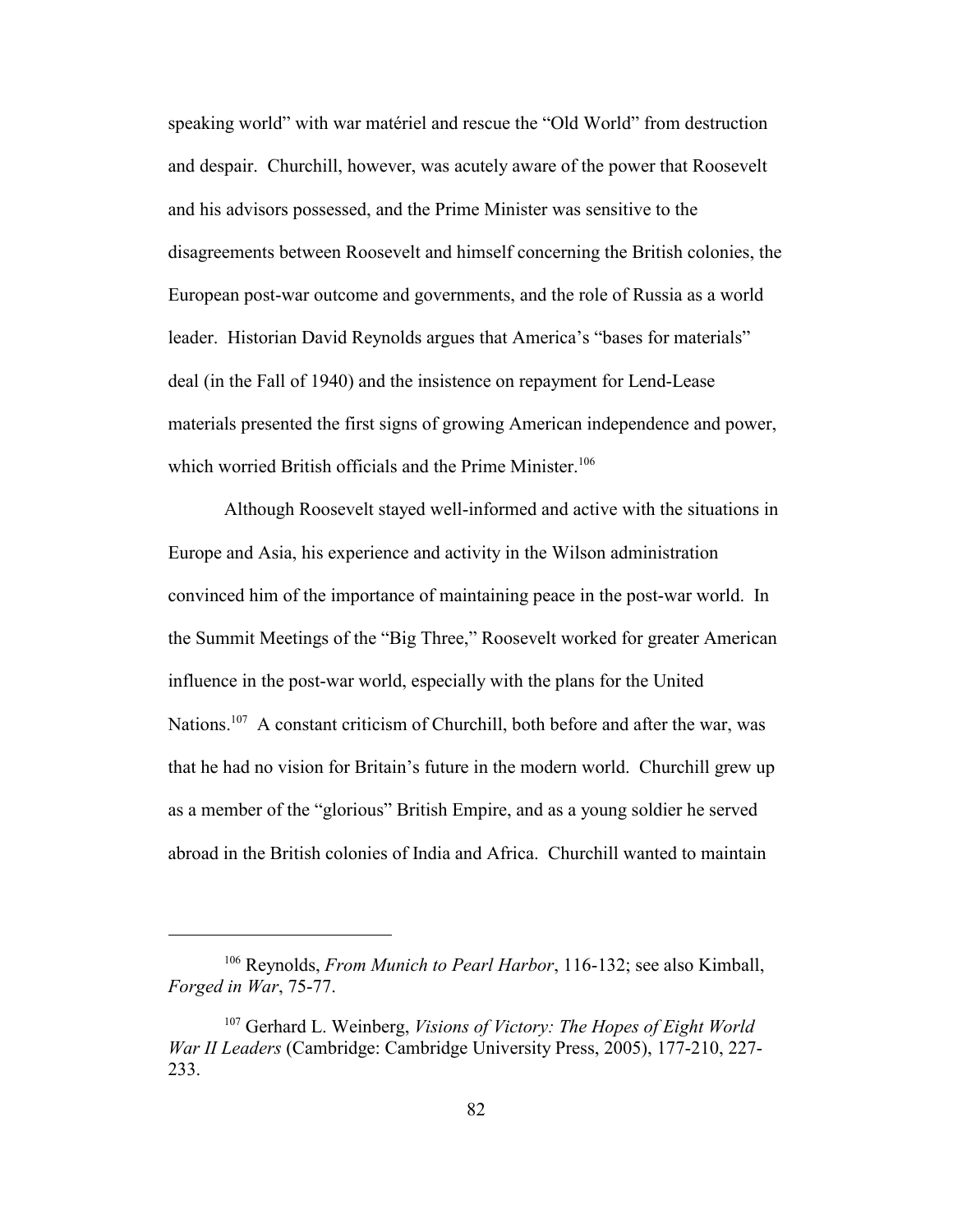the empire that he knew and admired as well as their values and morals.<sup>108</sup> Churchill's alliance with Roosevelt and the United States ensured that the US would take the lead in the wartime alliance, especially pertaining to military strategy (like the prominent role of American Generals George C. Marshall and Dwight D. Eisenhower in the European theater).

Roosevelt and Churchill were united in their resolve and determination to eliminate Nazism and Fascism from Europe, but they had different ideas about what they hoped to produce in their victory. Churchill saw Hitler and Nazism as a threat to the important values and morals of Western Civilization, and his speeches encouraged the British Empire and English-speaking world to be the moralizing force that would defeat Nazi Germany. Roosevelt's speeches, however, promoted the American ideals of democracy, freedom, and equality. Even though Roosevelt's and Churchill's speeches supported the Lend-Lease bill and assured the people of ultimate victory over Hitler and Nazism, the two leaders drew from two different worldviews and traditions for their inspiring words.

Roosevelt's and Churchill's Lend-Lease rhetoric produced a second unintended consequence – Hitler's certainty and anticipation of America's entry into the war on the Allied side. Adolf Hitler's experience from World War I greatly influenced his perception of politics and the German state. In the 1930s, the rise of nationalism in Europe took on different forms, and Hitler's nationalism pursued the concept of *Lebensraum* ('living space') for the German people and

<sup>108</sup> Weinberg, *Visions of Victory*, 137-160, 224-226.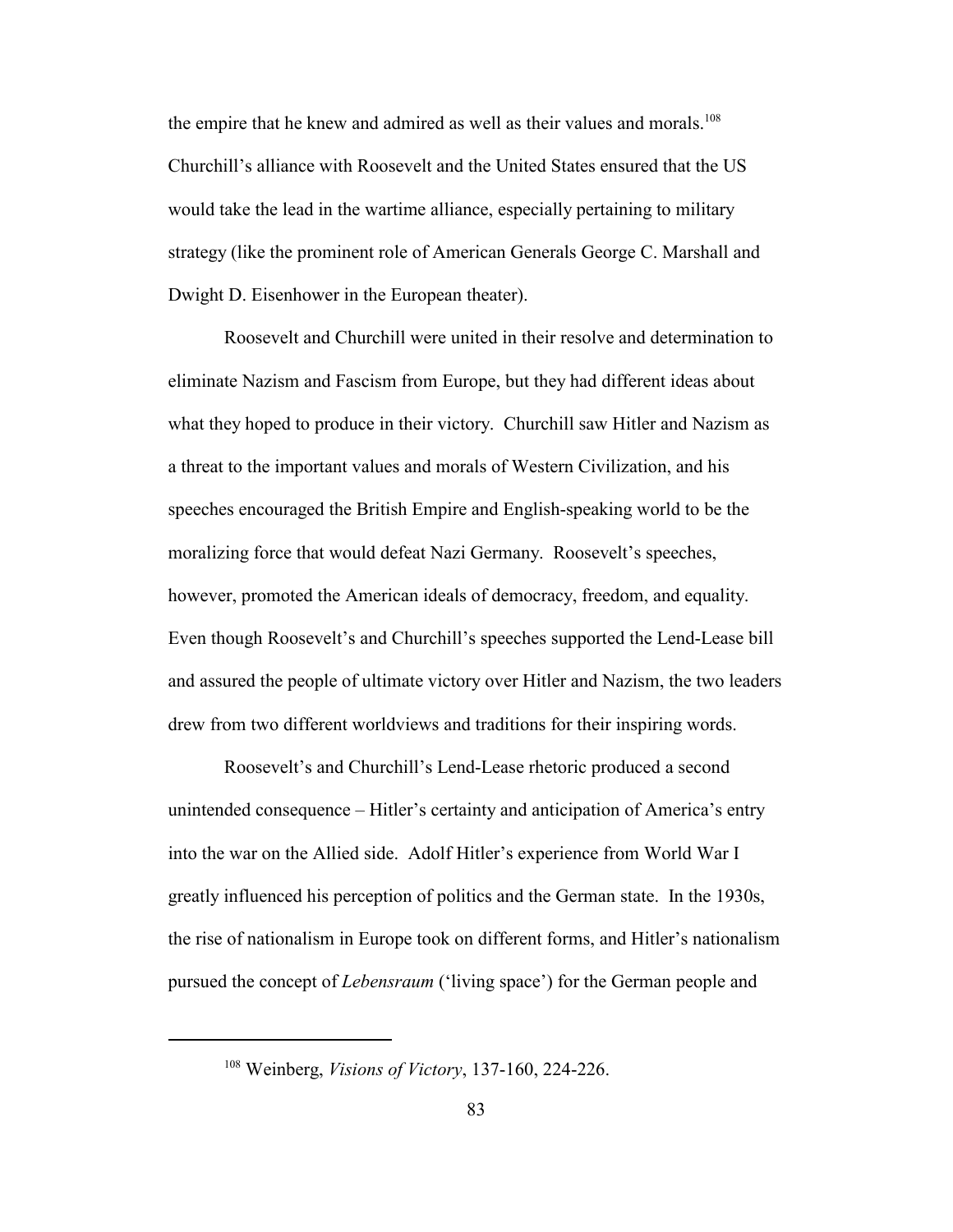incorporated ideological and racial prejudices, most notably antisemitism and anti-Bolshevism. In *Mein Kampf*, Hitler laid out his plan for the German state and racial hatred for the European Jews and Russian Bolsheviks. Hitler was determined to reverse the outcome of the Treaty of Versailles and lead Germany to total victory in Europe, incorporating ethnic Germans and 'living space' at the expense of the "weaker" and "inferior" races.

After Hitler became Chancellor of Germany in 1933, Hitler and the Nazis began implementing their plans for invasion, expansion, destruction, and occupation of Central and Western Europe, which included Austria, Czechoslovakia, Poland, Holland, Belgium, and France. Initially, Germany's successes came easily and swiftly. In the summer of 1940, however, Hitler faced his ultimate enemy and challenger – Winston Churchill. John Lukacs, John Strawson, and Andrew Roberts contributed three individual monographs on the lives, leadership, and conflict between Churchill and Hitler. These books recognize the tensions in revisionist history on Churchill and Hitler, but the authors conclude that despite Churchill's weaknesses, the twenty-first century is indebted to Churchill's stand against Hitler and Nazi Germany.<sup>109</sup>

Hitler's previous war experience also taught him that timing was of the greatest essence. Even though the United States entered the First World War late on the Allied side, its participation brought the stalemate on the Western Front to

<sup>109</sup> John Lukacs, *The Duel: The Eighty-Day Struggle Between Churchill and Hitler* (New Haven, CT: Yale University Press, 1990); John Strawson, *Churchill and Hitler: In Victory and Defeat* (New York: Fromm, 1997); Andrew Roberts, *Hitler and Churchill*.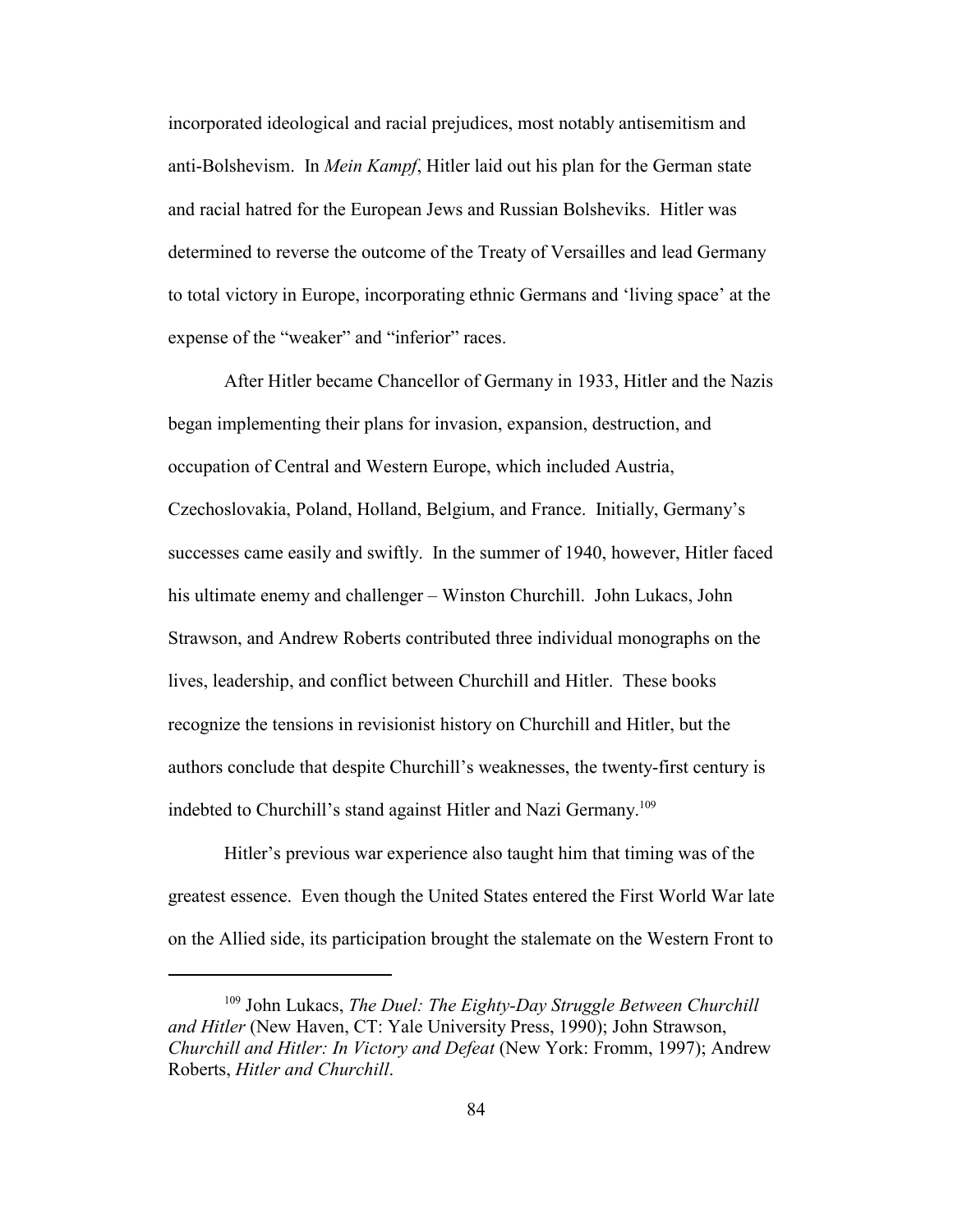an end. Germany surrendered, and it was forced to give into the stipulations and demands of the Treaty of Versailles. Therefore, Hitler knew that it was only a matter of time before the United States would join the war effort on the Allied side again. This time the Führer would make sure that the American Expeditionary Forces would not stop Nazi Germany from obtaining its goals.

While Roosevelt and Churchill spoke to the public to raise morale and promote the Allied cause, Hitler perceived their speeches as Allied political and military policy. The two leaders' Lend-Lease rhetoric acted as a sign to Hitler that America was coming closer to entering the war, and he believed that America would enter the war as soon as 1942. Therefore, Hitler turned his attention and energy to "Operation Barbarossa" – the invasion of Russia in the summer of 1941.<sup>110</sup> Germany's invasion of Russia did not bring a swift and easy victory; instead the campaign turned into a long, drawn-out campaign that wore down German military strength and resources. The invasion also brought Russia into the war on the Allied side and gave it significant American Lend-Lease aid.

Hitler was also a persuasive and powerful public speaker and politician. Roosevelt and Churchill's speeches constantly competited with Hitler's speeches and war propaganda; this war was just as much an ideological struggle as it was political. Their words and speeches added to the moral dimension at play during the war and urged that the Allies were fighting for a higher and better cause.<sup>111</sup>

<sup>110</sup> Kershaw, *Fateful Choices*, 54-90; Ian Kershaw, *Hitler: 1936-1945: Nemesis* (New York: W. W. Norton & Company, 2000), 752.

<sup>111</sup> Overy, *Why the Allies Won*, 282-313.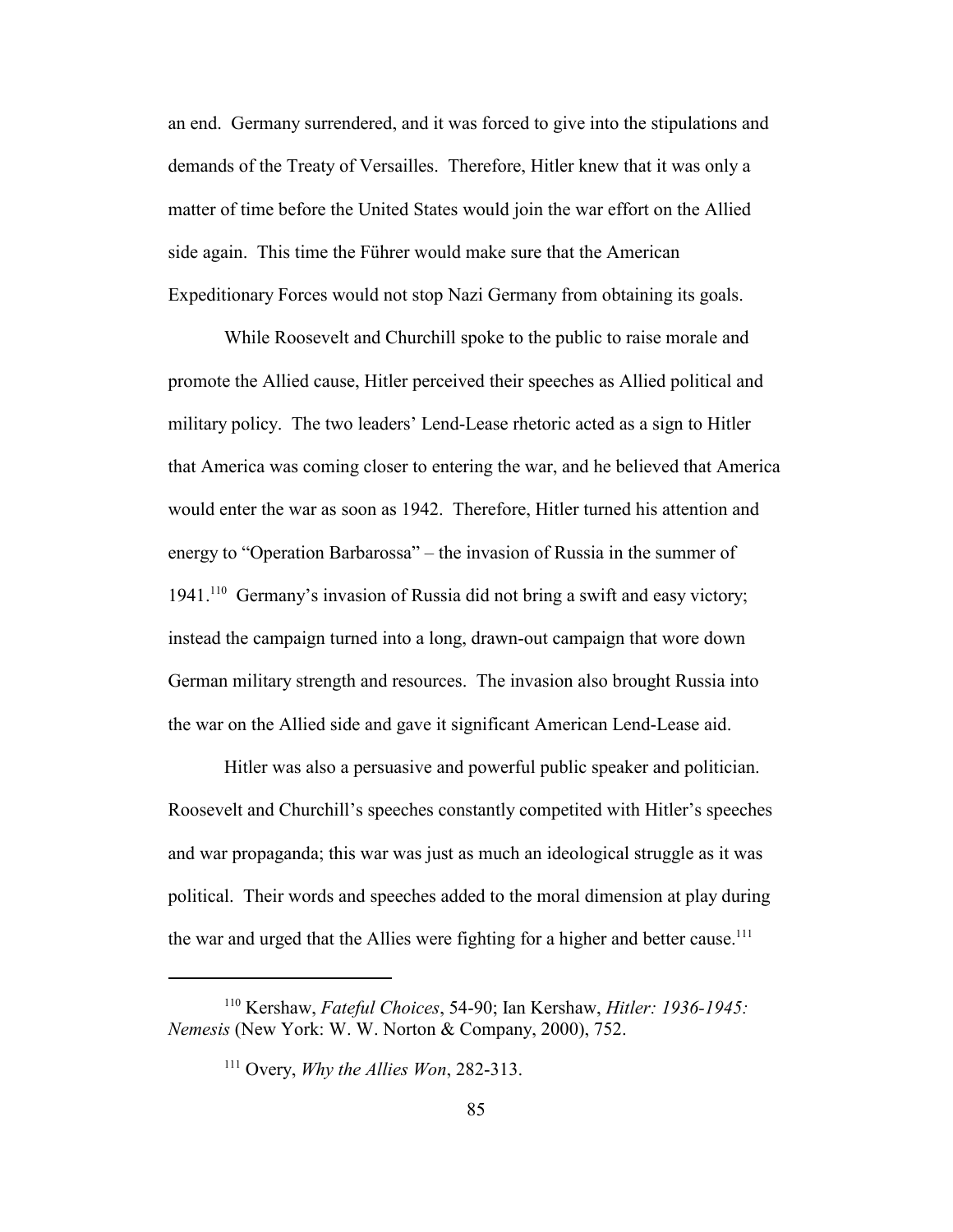#### Further Research

The scholarship on the relationship, correspondence, and speeches of Churchill and Roosevelt is already extensive, detailed, and controversial, but new research and writing appears every year on the subject. Further research in this area of study could look at Roosevelt's and Churchill's uses of biblical and classical references in their speeches, if and how they reflect President Abraham Lincoln or other great orators, other instances during the war where their words and speeches made an impact (e.g., Atlantic Charter, Washington conference, Summit Meetings), a look at American public response to the speeches that Churchill delivered in the United States, and a thorough investigation of the public's responses to their speeches (e.g., comparing and analyzing more newspaper reports, reading through letters written to Roosevelt or Churchill from the public). As mentioned above, the research reflected in this thesis would greatly benefit from a closer comparison and analysis between the wartime speeches of Hitler, Roosevelt, and Churchill.

#### Comparison and Analysis

Roosevelt and Churchill's relationship came to an end with the death of President Roosevelt in April of 1945. Their working alliance encountered many tensions and disagreements, and it would be difficult to know how the situation would have turned out had Roosevelt survived his fourth presidential term. Their biographers are quick to point out their weaknesses, flaws, and controversies as well as their strengths, achievements, and successes. Their words and speeches, however, played a crucial role in their wartime leadership and friendship as well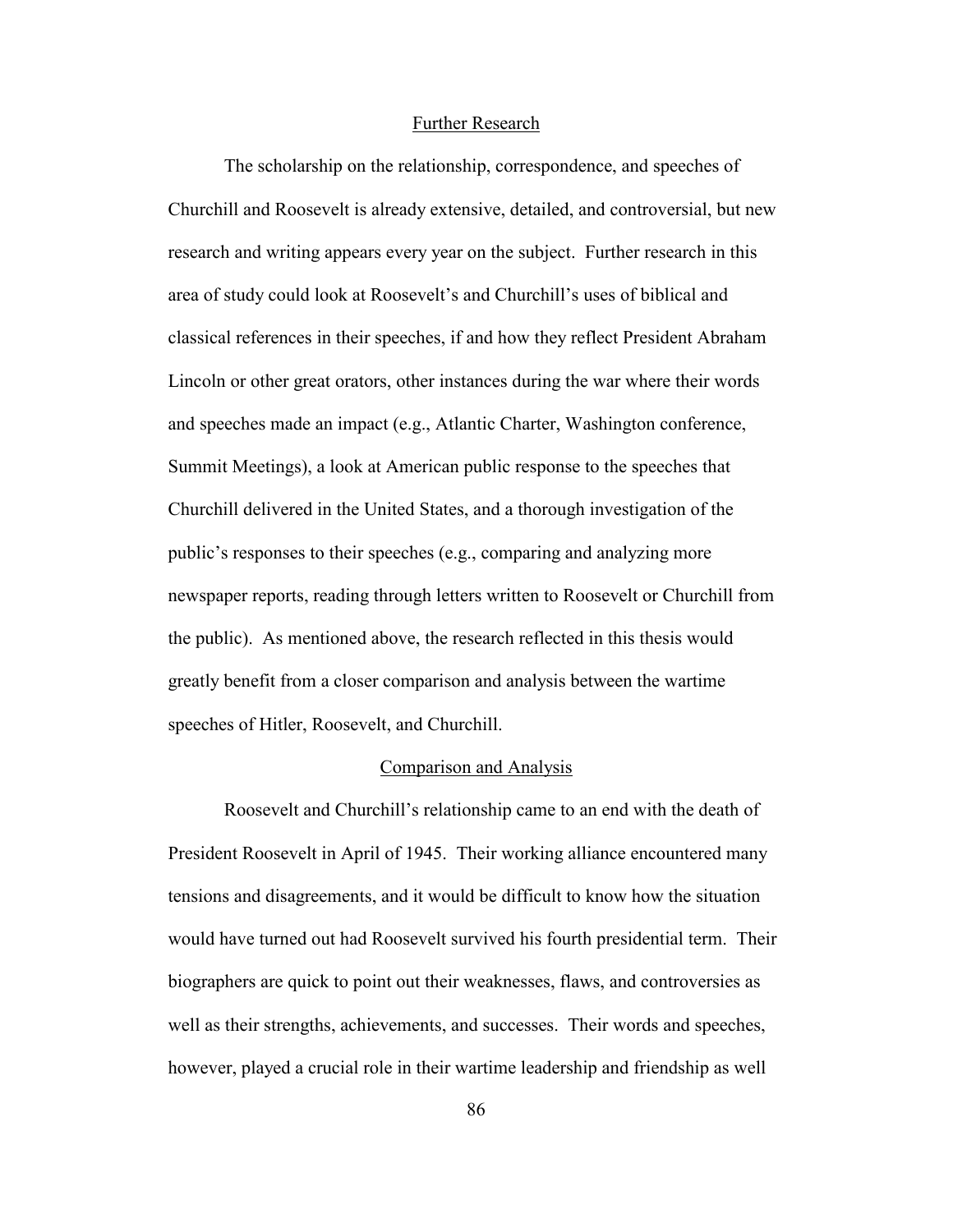as remain a significant part of their legacy. Roosevelt spoke in a conversational and informal manner over the radio to the public; Churchill spoke with a proper and formal rhetoric before Parliament and the people. FDR worked with a team of speechwriters, and Churchill composed his own eloquent messages with little help from advisors. Their oratory and speaking abilities came naturally from their personalities and were perfected through years of education and political experience. Politicians, historians, teachers, military leaders, athletes, and writers continue to quote and evoke the words of Roosevelt and Churchill today, proving that these two leaders left a lasting impact on the world through their *words* and deeds.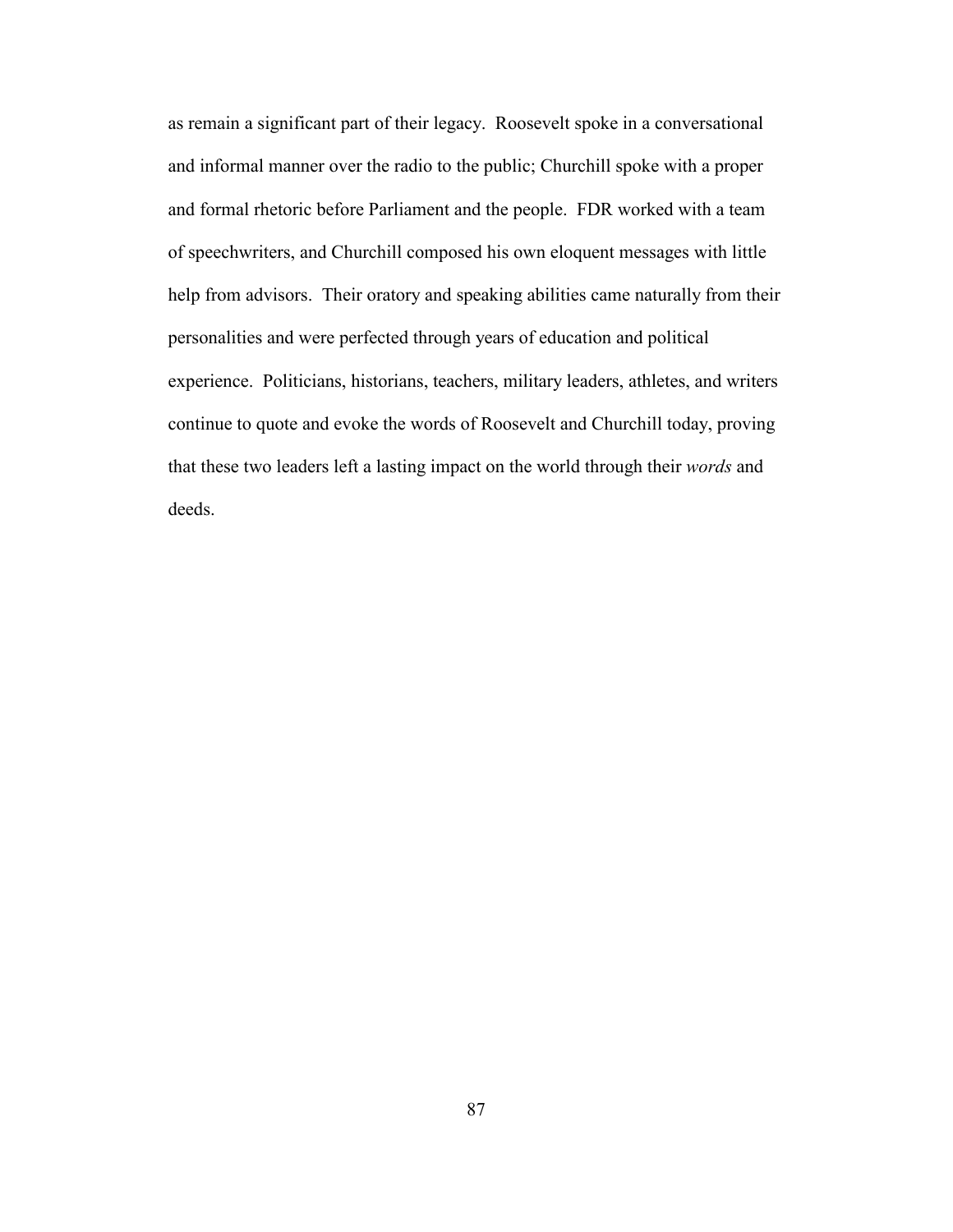#### BIBLIOGRAPHY

## PRIMARY SOURCES

- Buhite, Russell J. and David W. Levy, eds. *FDR's Fireside Chats*. Norman, OK: University of Oklahoma Press, 1992.
- Churchill, Winston S. *Blood, Toil, Tears, and Sweat: The Great Speeches*. Edited with an introduction by David Cannadine. London: Penguin Books, 1989.

\_\_\_\_\_\_\_. *Winston S. Churchill: His Complete Speeches, 1897-1963*. Edited by Robert Rhodes James. New York: Chelsea House Publishers, 1974.

\_\_\_\_\_\_\_. *The Second World War*. Vol 1-6. Boston: Houghton Mifflin Company, 1976.

- Kimball, Warren F., ed. *Alliance Emerging, October 1933-November 1942*. Vol. 1 of *Churchill & Roosevelt: The Complete Correspondence*. Princeton, NJ: Princeton University Press, 1984.
- Roosevelt, Franklin D. *The Public Papers and Addresses of Franklin D. Roosevelt*. Edited by Samuel I. Rosenman. New York: Russell & Russell, 1941.
- Soames, Mary, ed. *Winston and Clementine: The Personal Letters of the Churchills*. Boston: Houghton Mifflin Company, 1999.
- Taylor, Fred, ed. *The Goebbels Diaries, 1939-1941*. New York: G. P. Putnam's Sons, 1982.

### SECONDARY SOURCES

- Addison, Paul. *Churchill: The Unexpected Hero*. Oxford: Oxford University Press, 2005.
- Ashley, Maurice. *Churchill as Historian*. New York: Charles Scribner's Sons, 1968.

Best, Geoffrey. *Churchill and War*. London: Hambledon & London, 2005.

\_\_\_\_\_\_\_. *Churchill: A Study in Greatness*. London: Hambledon & London, 2001.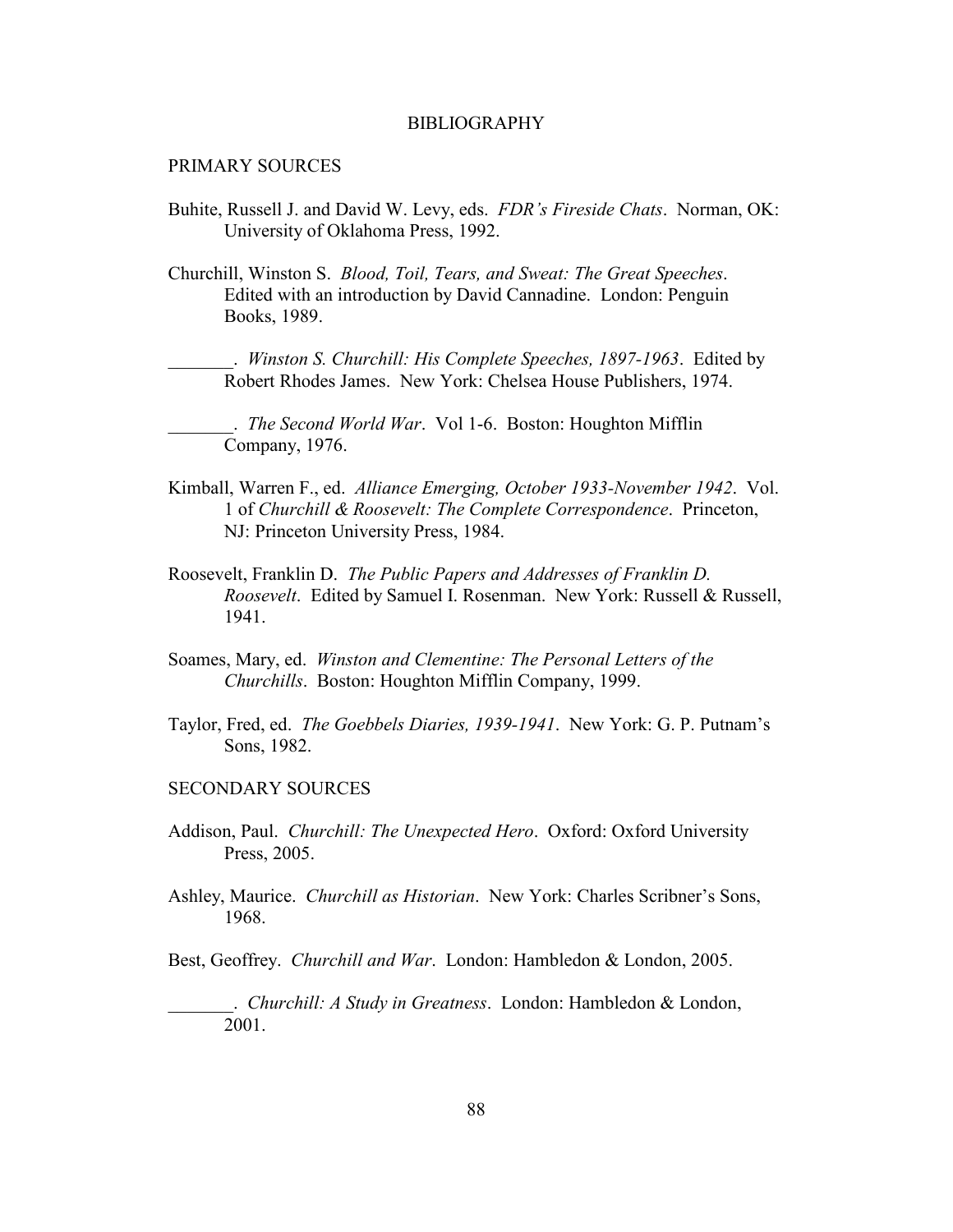- Braden, Waldo W. and Earnest Brandenburg. "Roosevelt's Fireside Chats." *Speech Monographs* 22 (1955): 290-302.
- Brandenburg, Earnest. "The Preparation of Franklin D. Roosevelt's Speeches." *Quarterly Journal of Speech* 35 (1949): 214-221.
- Brands, H. W. *Traitor to His Class: The Privileged Life and Radical Presidency of Franklin Delano Roosevelt*. New York: Doubleday, 2008.
- Brendon, Piers. *Winston Churchill: A Brief Life*. London: Secker & Warburg, 1984.
- Burns, James MacGregor. *Roosevelt: The Lion and the Fox*. New York: Smithmark, 1984.
- Cannadine, David. *In Churchill's Shadow: Confronting the Past in Modern Britain*. Oxford: Oxford University Press, 2003.
- Charmley, John. *Churchill's Grand Alliance*. New York: Harcourt Brace & Company, 1995.
- Charteris-Black, Jonathan. *Politicians and Rhetoric: The Persuasive Power of Metaphor*. New York: Palgrave MacMillan, 2005.
- Colville, John. *The Fringes of Power: The Incredible Inside Story of Winston Churchill During World War II*. Guilford, CT: Lyons Press, 1985.
- Craig, Douglas B. *Fireside Politics: Radio and Political Culture in the United States, 1920-1940*. Baltimore, MD: Johns Hopkins University Press, 2000.
- Davis, Kenneth S. *FDR: The Beckoning of Destiny, 1882-1928*. New York: G. P. Putnam's Sons, 1972.

*\_\_\_\_\_\_\_. FDR: Into the Storm, 1937-1940*. New York: Random House, 1993.

- Freeley, Austin J. "A Comparison and Analysis of the Factors of Rhetorical Invention in Selected Wartime Speeches of Franklin Delano Roosevelt and Winston Spencer Churchill." Ph.D. diss., Northwestern University, 1955.
- Freidel, Frank. *Franklin D. Roosevelt: A Rendezvous with Destiny*. Boston: Back Bay Books, 1990.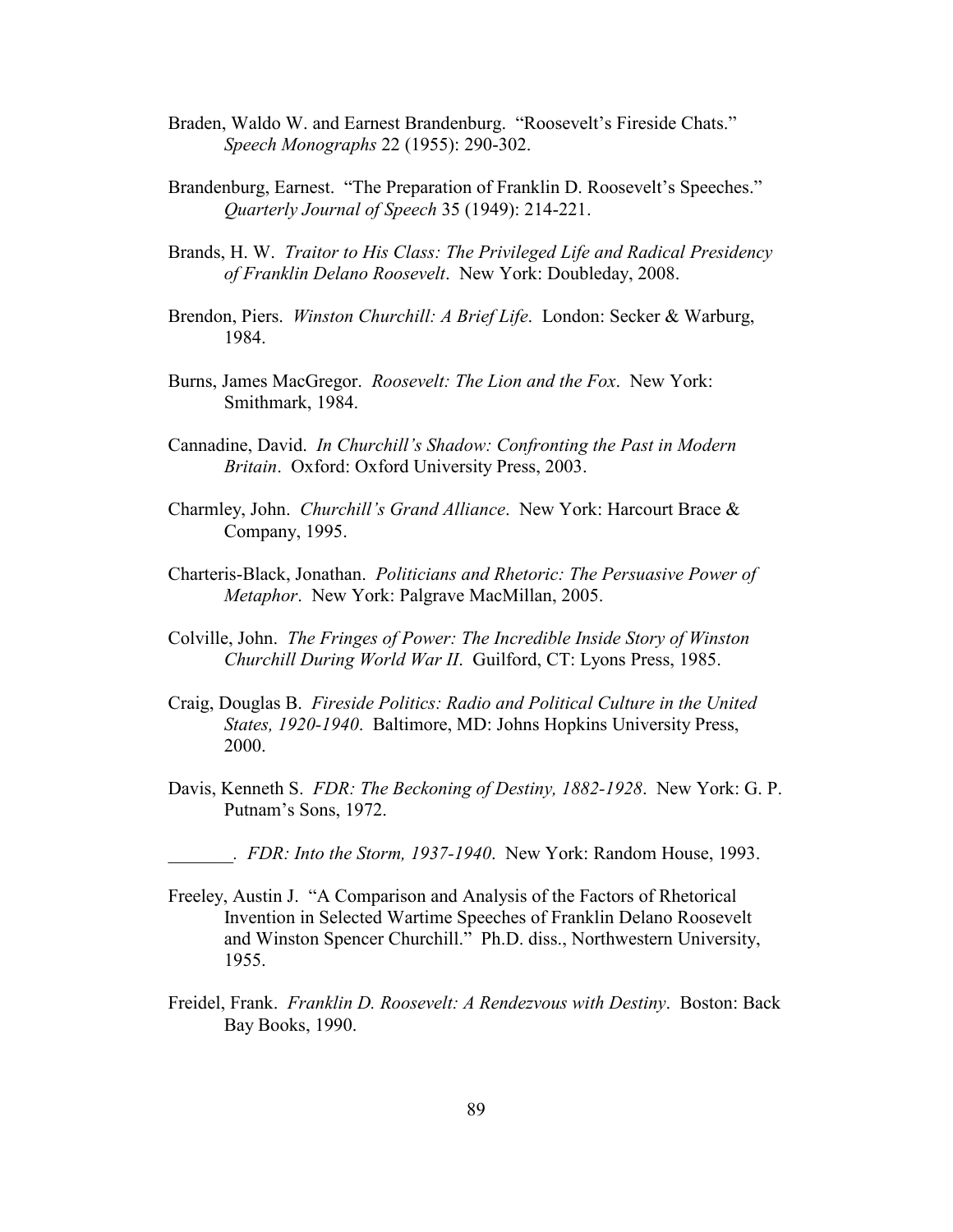Gallup, George H. *The Gallup Poll: Public Opinion, 1935-1971, Vol. 1, 1935- 1948*. New York: Random House, 1972.

Gilbert, Martin. *Churchill and America*. New York: Free Press, 2005.

\_\_\_\_\_\_\_. *Their Finest Hour, 1939-1941*. Vol 6 of *Winston S. Churchill*. Boston: Houghton Mifflin Company, 1983.

- Goodwin, Doris Kearns. *#o Ordinary Time: Franklin and Eleanor Roosevelt: The Home Front in World War II*. New York: Simon & Schuster, 1994.
- Haight, Jr., John McV. "Roosevelt and the Aftermath of the Quarantine Speech." *The Review of Politics* 24.2 (1962): 233-259.
- Jenkins, Roy. *Churchill: A Biography*. New York: Farrar, Straus and Giroux, 2001.
- Jenkins, Roy and Richard E. Neustadt. *Franklin Delano Roosevelt*. The American Presidents edited by Arthur M. Schlesinger. New York: Henry Holt and Company, 2003.
- Keegan, John. *Churchill*. London: Phoenix, 2002.

\_\_\_\_\_\_\_. *Churchill's Generals*. London: Orion Publishing, 2005.

- Kennedy, David M. *Freedom From Fear: The American People in Depression and War, 1929-1945*. Oxford: Oxford University Press, 1999.
- Kershaw, Ian. *Fateful Choices: Ten Decisions that Changed the World, 1940- 1945*. New York: Penguin Press, 2007.
- *\_\_\_\_\_\_\_. Hitler*: 1936-1945: Nemesis. New York: W. W. Norton & Company, 2000.
- Kimball, Warren F. *Forged in War: Roosevelt, Churchill, and the Second World War*. New York: William Morrow and Company, 1997.

\_\_\_\_\_\_\_. *The Most Unsordid Act: Lend-Lease, 1939-1941*. Baltimore, MD: Johns Hopkins University Press, 1969.

- Lamb, Richard. *Churchill as War Leader*. New York: Carroll & Graf Publishers, 1991.
- Larrabee, Eric. *Commander in Chief: Franklin Delano Roosevelt, His Lieutenants, and Their War*. New York: Simon & Schuster Inc., 1987.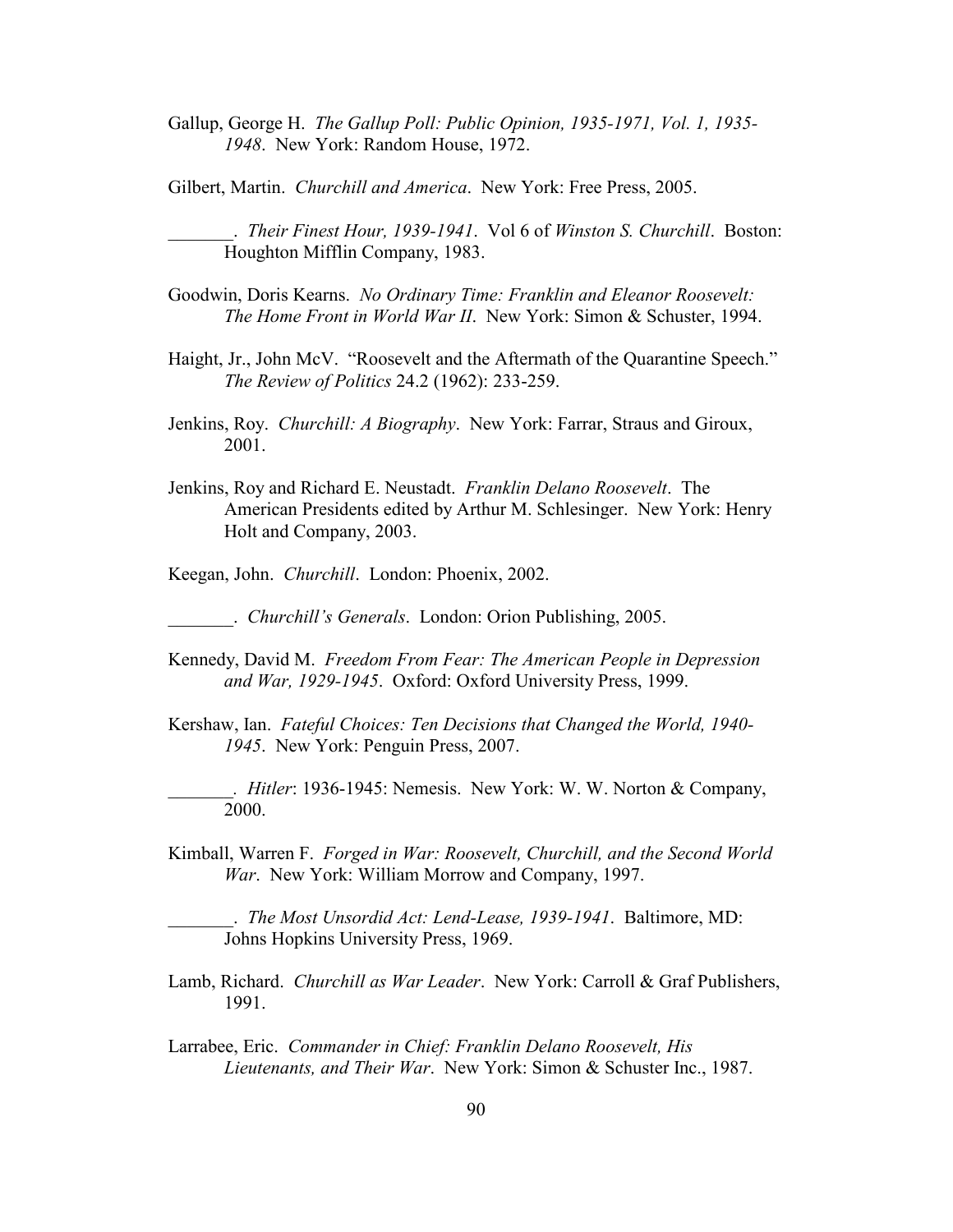Lukacs, John. *Blood, Toil, Tears, and Sweat: The Dire Warning, Churchill's First Speech as Prime Minister*. New York: Basic Books, 2008.

\_\_\_\_\_\_\_. *Churchill: Visionary, Statesman, Historian*. New Haven, CT: Yale University Press, 2002.

\_\_\_\_\_\_\_. *The Duel: The Eighty-Day Struggle Between Churchill & Hitler*. New Haven, CT: Yale University Press, 1990.

- McLaine, Ian. *Ministry of Morale: Home Front Morale and the Ministry of Information in World War II*. London: George Allen & Unwin, 1979.
- Meacham, Jon. *Franklin and Winston: An Intimate Portrait of an Epic Friendship*. New York: Random House, 2003.
- Morgan, Ted. *FDR: A Biography*. New York: Simon and Schuster, 1985.
- Overy, Richard. *Why the Allies Won*. New York: W. W. Norton & Company, 1995.
- Perkins, Frances. *The Roosevelt I Knew*. New York: The Viking Press, 1946.
- Plumb, J. H. "The Historian." In *Churchill Revised: A Critical Assessment*. Edited by A. J. P. Taylor, et al. New York: Dial Press, 1969.
- Podell, Janet and Steven Anzovin, eds. *Speeches of the American Presidents*. New York: H. W. Wilson Company, 1988.
- Ponting, Clive. *Churchill*. London: Sinclair-Stevenson, 1994.
- Reynolds, David. *The Creation of the Anglo-American Alliance, 1937-41: A Study in Competitive Co-operation*. Chapel Hill, NC: University of North Carolina Press, 1981.

*\_\_\_\_\_\_\_. From Munich to Pearl Harbor: Roosevelt's America and the Origins of the Second World War*. Chicago: Ivan R. Dee, Publisher, 2001.

\_\_\_\_\_\_\_. *In Command of History: Churchill Fighting and Writing the Second World War*. New York: Random House, 2005.

Roberts, Andrew. *Hitler and Churchill: Secrets of Leadership*. London: Phoenix, 2003.

Roosevelt, Eleanor. *This I Remember*. New York: Harper & Brothers, 1949.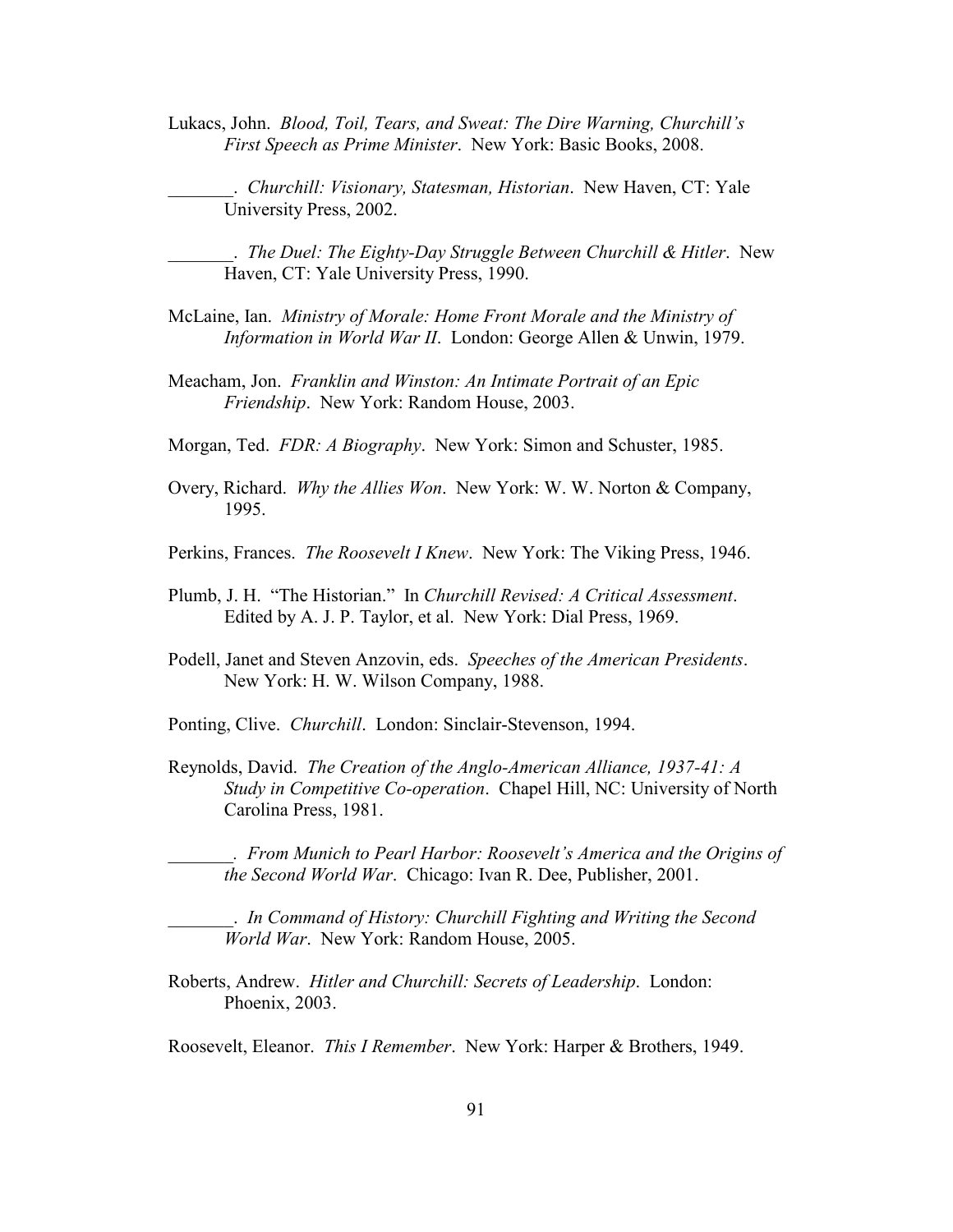Rose, Norman. *Churchill: The Unruly Giant*. New York: Free Press, 1994.

- Rosenman, Samuel I. *Working With Roosevelt*. New York: Harper & Brothers, 1952.
- Ryan, Halford R. *Franklin D. Roosevelt's Rhetorical Presidency*. Westport, CT: Greenwood Press, 1988.

\_\_\_\_\_\_\_. "Franklin D. Roosevelt." In *U.S. Presidents as Orators: A Bio-Critical Sourcebook*, edited by Halford R. Ryan, 146-167. Westport, CT: Greenwood Press, 1995.

- Sherwood, Robert. *Roosevelt and Hopkins: An Intimate History*. New York: Harper & Brothers, 1948.
- Stafford, David. *Roosevelt and Churchill: Men of Secrets*. Woodstock, NY: Overlook Press, 1999.
- Strawson, John. *Churchill and Hitler in Victory and Defeat*. New York: Fromm, 1997.
- Tully, Grace. *F.D.R. My Boss*. New York: Charles Scribner's Sons, 1949.
- Ward, Geoffrey C. *Before the Trumpet: Young Franklin Roosevelt, 1882-1905*. New York: Smithmark, 1985.

\_\_\_\_\_\_\_. *A First Class Temperment: The Emergence of Franklin Roosevelt*. New York: Harper & Row, Publishers, 1989.

- Weiler, Michael. "President Franklin D. Roosevelt's Third Inaugural Address, 1941." In *The Inaugural Addresses of Twentieth-Century American Presidents*. Edited by Halford R. Ryan. Westport, CT: Praeger, 1993.
- Weinberg, Gerhard L. *Visions of Victory: The Hopes of Eight World War II Leaders*. Cambridge: Cambridge University Press, 2005.

\_\_\_\_\_\_\_. *A World At Arms: A Global History of World War II*. Cambridge: Cambridge University Press, 1994.